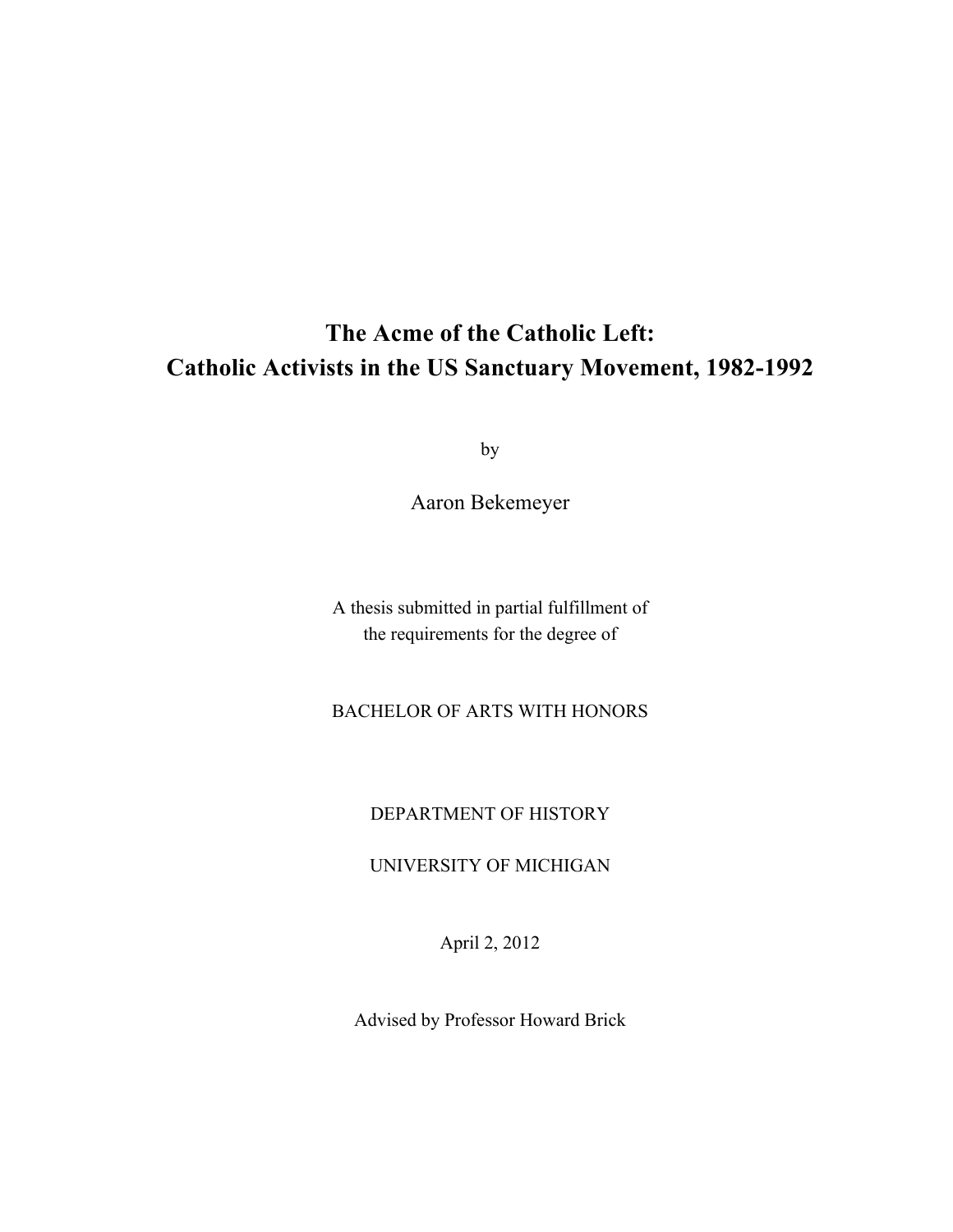| <b>Introduction: The 1980s Sanctuary Movement and the Role of American</b>           |
|--------------------------------------------------------------------------------------|
| <b>Chapter One: Challenging Reagan: Central America, Ronald Reagan, and the</b>      |
| <b>Chapter Two: "My Actions Were Morally Compelled": American Catholic Activists</b> |
| <b>Chapter Three: The Catholic Left Infiltrates the Hierarchy: American Catholic</b> |
| Conclusion: The Legacy of the Sanctuary Movement: From South Central '92 to          |
|                                                                                      |

## **TABLE OF CONTENTS**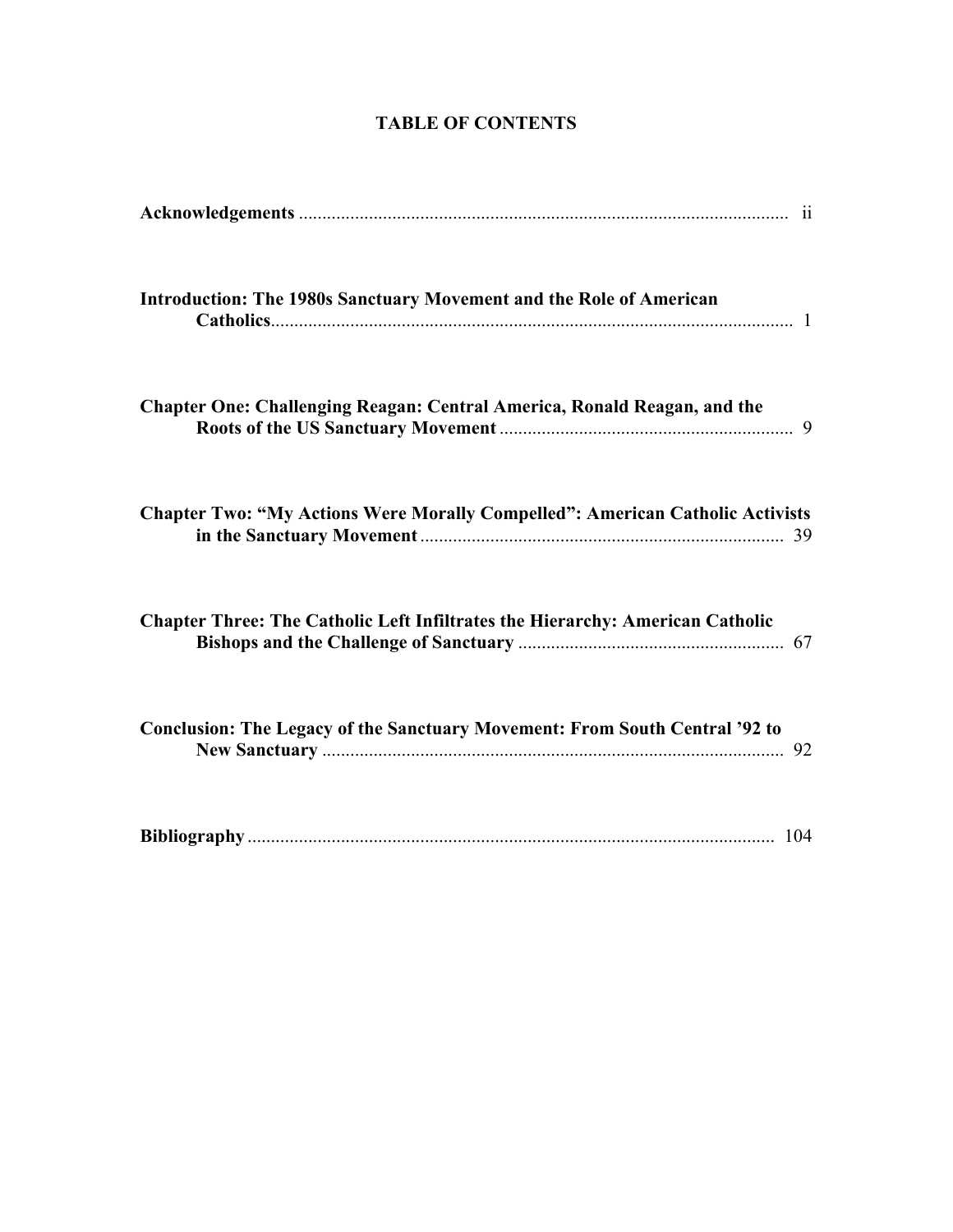#### **ACKNOWLEDGEMENTS**

I am deeply grateful for all the assistance and encouragement I have received as I have written this thesis over the past year and a half. I would like to thank my advisor, Howard Brick, without whose expertise and support I could not have produced this work. Carol Karlsen, John Carson, and all of my fellow thesis writers have provided indispensible feedback and emotional support. Professor Amy Koehlinger of Florida State University also provided invaluable comments on a draft of this thesis. Librarians and archivists at the Hatcher Graduate Library, the Bentley Historical Library, the Labadie Collection, the Walter P. Reuther Library, and the Wisconsin Historical Society have all offered me help with interest and enthusiasm. Special thanks go to the University of Michigan History Department and the Honors Program of the College of Literature, Science, and the Arts, whose financial assistance helped make this thesis possible. Finally, gratitude and love go to my friends, my parents, Daniel, and Nicole, whose genuine interest and support have sustained me throughout this process.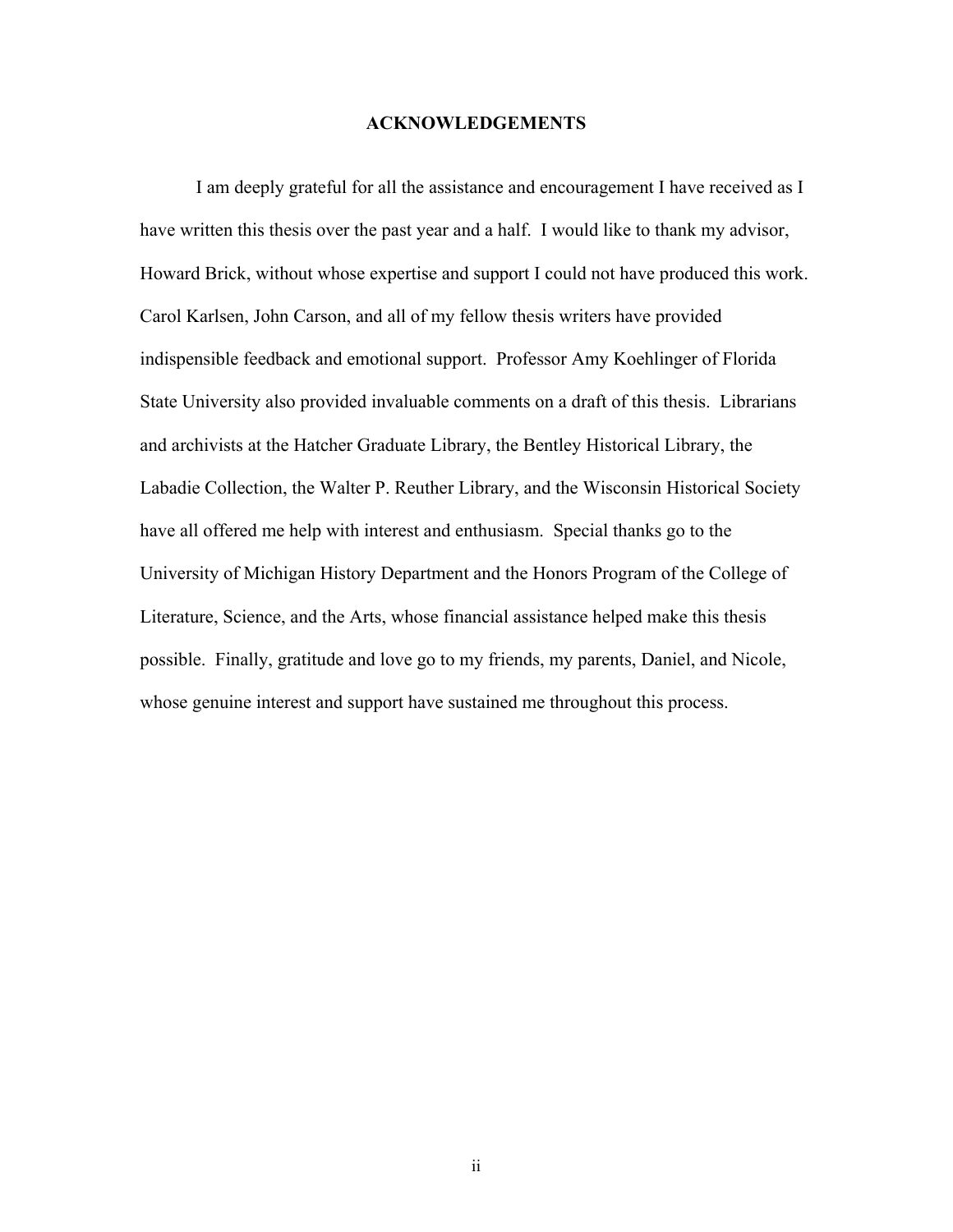#### **Introduction**

#### *The 1980s Sanctuary Movement and the Role of American Catholics*

On the evening of May 4, 1981, Frank Shutts arrived at the modest home of Jim and Pat Corbett outside of Tucson, Arizona. The Corbetts were Quakers who raised chickens and herded goats, and Shutts, a Quaker from Claremont, California, was traveling to Quaker meetings around the region trying to build support for the establishment of a new Friends' center in Hermosillo, the capital of nearby Sonora, Mexico. The trio expected one more visitor, a fellow Quaker named Jim Dudley, but when he arrived later in the evening he brought peculiar news with him. Confused and shaken, he explained that on the way to Tucson, he had picked up a Salvadoran hitchhiker just north of the US-Mexico border, but Border Patrol had stopped Dudley at a checkpoint several miles up the road and removed and arrested the hitchhiker. Corbett connected it back to the discovery during the previous summer of thirteen Salvadorans who had died attempting to cross the Sonora desert into the United States. Corbett found the constellation of events curious enough that the next day he located the detained Salvadoran and traveled to the Santa Cruz County Jail to speak with him. He was able to chat briefly with this hitchhiker and two other detained Salvadorans and attempted to present forms that would delay their deportation, but the jail delayed this process sufficiently long that they could send away all three men before Corbett could do anything about it. $<sup>1</sup>$ </sup>

As Jim Corbett and others he worked with became more involved in aiding undocumented Central Americans, they would go on to realize that a steady stream of refugees from Guatemala and El Salvador was pouring into the United States as hundreds of

 $\frac{1}{1}$ <sup>1</sup> Miriam Davidson, *Convictions of the Heart: Jim Corbett and the Sanctuary Movement*, Tucson 1988, 12-22.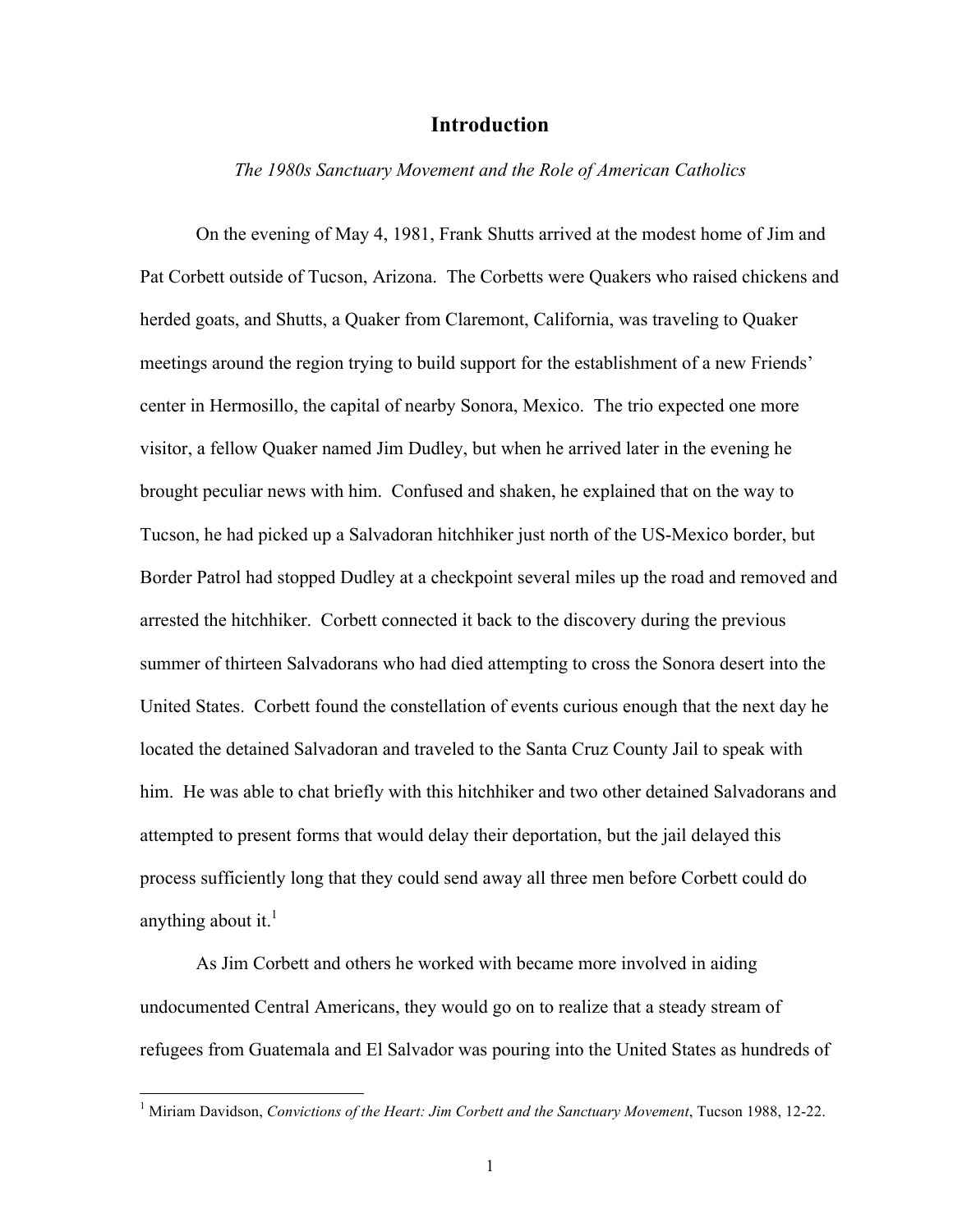thousands of individuals fled devastating civil wars between the conservative governments of these countries and domestic left-wing insurgencies. The Reagan administration had become involved in these conflicts, funding and training soldiers and paramilitary groups for the right-wing governments of El Salvador and Guatemala and framing this aid as a fight against "Communist" rebels, as Washington saw the left-wing insurgencies in these countries. $2$  One consequence of viewing these conflicts as Cold War battlegrounds was the administration's almost categorical refusal to grant asylum to Guatemalan and Salvadoran refugees. Granting them asylum would have been an implicit admission that their governments endangered their rights and physical safety, and Washington was unwilling to betray its allies by labeling them as human rights violators.

Corbett and a small, religious-based group of compatriots in Tucson found this state of affairs unacceptable. To aid the refugees and protest the administration's immigrant policy and foreign policy, the Tucson group constructed a grassroots network of churches and synagogues that came to span the country and quickly became known as the sanctuary movement. Drawing on the centuries-old practice of religious sanctuary, sanctuary activists helped to aid and shelter refugees and protect them from deportation. They hoped that by aiding the refugees in a highly visible way and drawing attention to their plight they might be able to pressure Washington to reform its refugee policy and perhaps even to reconsider its alliances with the Guatemalan and Salvadoran governments.<sup>3</sup> And while Quakers like Jim Corbett helped to kick off the movement, sanctuary work was highly ecumenical. Other Protestants and Jews joined the movement, and Catholics were consistently one of the best-

 $\frac{1}{2}$  Greg Grandin, *Empire's Workshop: Latin America, the United States, and the Rise of the New Imperialism*, New York 2006, 70-72, 87-89.

<sup>&</sup>lt;sup>3</sup> "The State, the Law, and the Sanctuary Movement," essay by Jim Corbett, May 8, 1985; Wisconsin Historical Society (WHS), Records of the Chicago Religious Task Force on Central America (CRTFCA) 1982-1992, M2004-170, Box 2, Folder 5.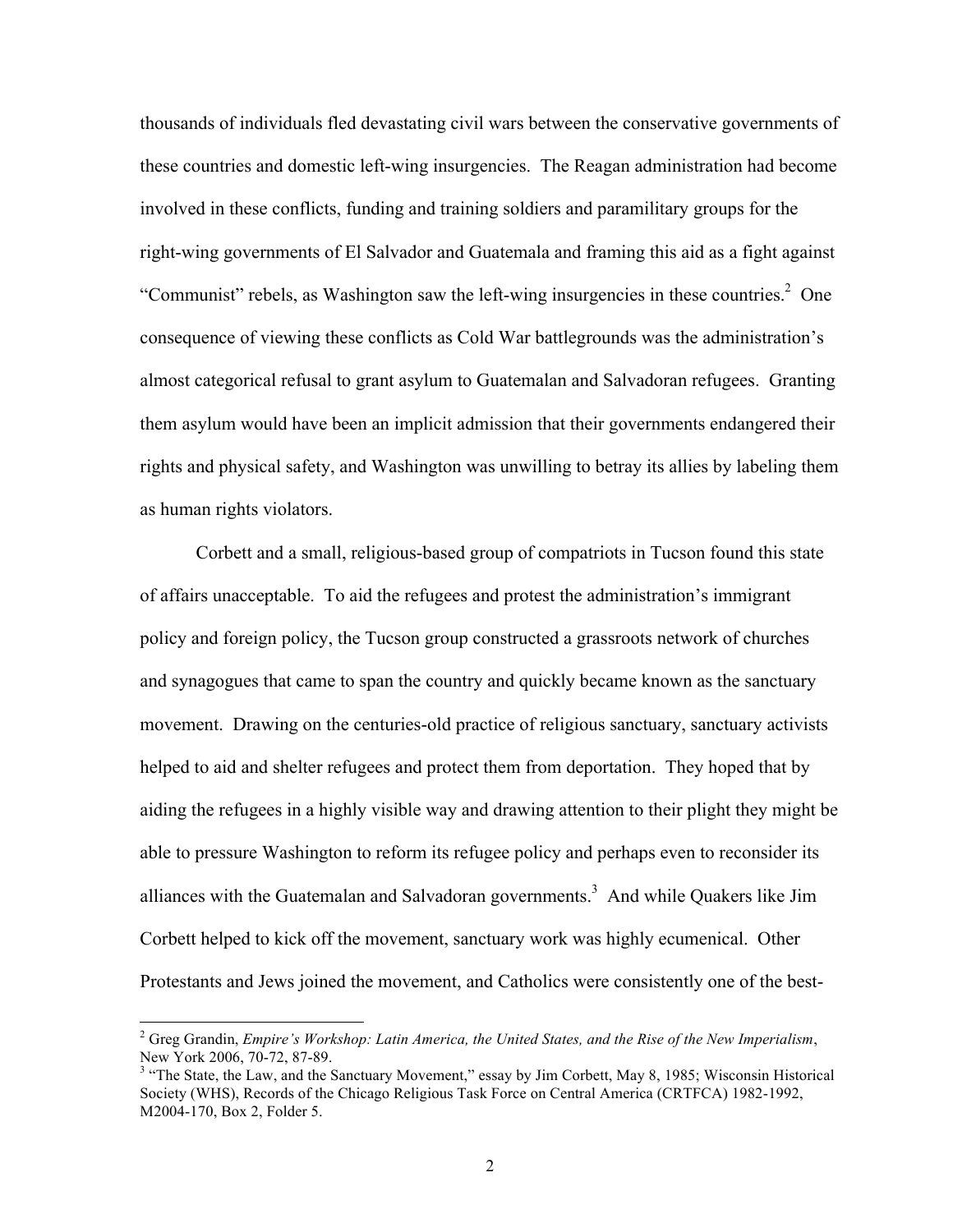represented denominations, with priests, nuns, and laity across the country offering up their communities as sanctuaries.

Though the sanctuary movement has been characterized by one scholar as "one of the most important acts of civil disobedience of the late twentieth century,"<sup>4</sup> surprisingly few researchers have devoted much attention to it. One of the most important works on the U.S. Central American peace movement more generally is Christian Smith's *Resisting Reagan*, published in 1996, and in his introduction he expresses amazement that "the U.S. Central American peace movement of the 1980s has received scant attention in both the popular and academic literature." "Indeed," he adds, "many scholars appear unaware that it ever existed."<sup>5</sup> This latter claim is something of an exaggeration—notably, Susan Bibler Coutin published her excellent anthropological study of the sanctuary movement in 1993—but Smith correctly identifies the lack of attention given to sanctuary and related peace movements.<sup>6</sup> Smith's work is a thorough and rigorous sociological study of the U.S. Central America peace movement, but in the sixteen years since its publication, scholars have done little more significant work on the sanctuary movement. María Cristina García, for instance, offers one of the better analyses of the movement in her *Seeking Refuge*, but this treatment spans only ten pages in a book on Central American refugees in the 1980s in general.<sup>7</sup> Anne Crittenden's *Sanctuary* provides perhaps the best general narrative of the movement's development, but its tight focus on and partiality to the Tucson-centered elements of the movement forces her to leave out much of the story of sanctuary.<sup>8</sup> Most scholars who

 $\frac{1}{4}$ <sup>4</sup> María Cristina García, *Seeking Refuge: Central American Migration to Mexico, the United States, and Canada*, Berkeley 2006, 98.

<sup>&</sup>lt;sup>5</sup> Christian Smith, *Resisting Reagan: The U.S. Central America Peace Movement*, Chicago 1996, xvii.

Susan Bibler Coutin, *The Culture of Protest: Religious Activism and the U.S. Sanctuary Movement*, Boulder 1993.

<sup>&</sup>lt;sup>7</sup> García, *Seeking Refuge*, 98-108.

Anne Crittenden, *Sanctuary: A Story of American Conscience and the Law in Collision*, New York 1988.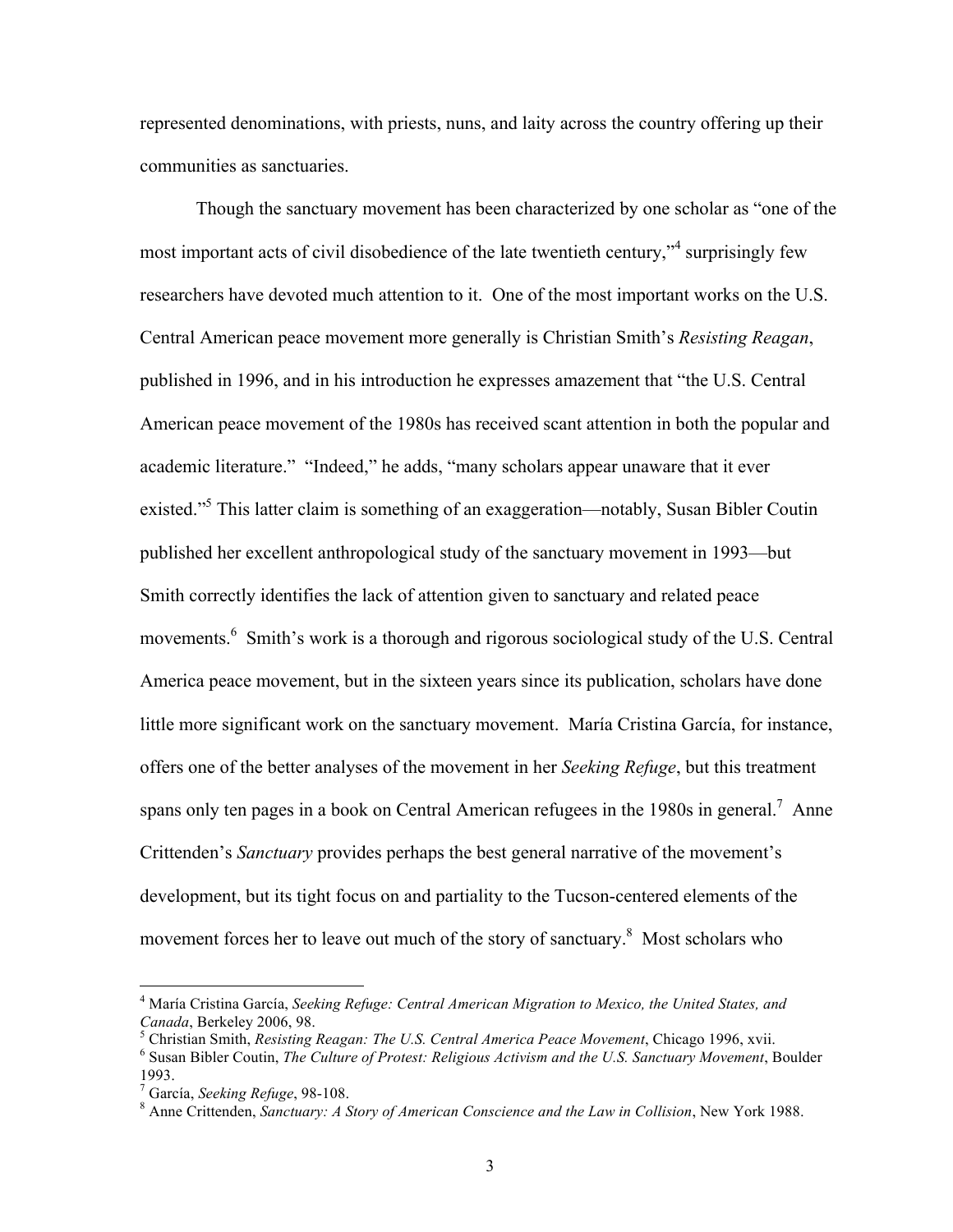mention the movement at all do so in passing and often without even using the term "sanctuary."

The sanctuary movement was a broad-based, ecumenical endeavor, encompassing many Christian denominations as well as many Jewish communities. This unity of purpose, however, can sometimes obscure important differences among and within the groups participating. Every religious community approached sanctuary work with a different set of historical experiences and attitudes shaping their understanding of their activism and the significance and repercussions of that activism within the community. Jews and Christians, for instance, often had different motivations for becoming involved in sanctuary, and they often justified and interpreted their actions in different ways. Differences existed between Christian denominations as well. Most evangelical and fundamentalist Christians did not participate at all.

American Catholics in particular had a special connection to the Central American conflicts and to the refugee crisis. Virtually all Central American refugees were themselves Catholic, and Catholic leaders in Guatemala and El Salvador were often explicit targets of violence.<sup>9</sup> Most famously, the Salvadoran military junta assassinated Oscar Romero, the Archbishop of San Salvador, in early 1980 for criticizing the regime and calling for peace.<sup>10</sup> The US Catholic hierarchy was not silent on the matter: many bishops did support granting refugees "extended voluntary departure," essentially a deferral of deportation without officially granting asylum. But the bishops seemed reluctant to actually endorse sanctuary, when many other national religious bodies openly advocated it. Just over a year after the inauguration of the sanctuary movement, it had received endorsements from the governing

<sup>-&</sup>lt;br>9

<sup>&</sup>lt;sup>9</sup> García, *Seeking Refuge*, 29<br><sup>10</sup> Davidson, *Convictions of the Heart*, 17.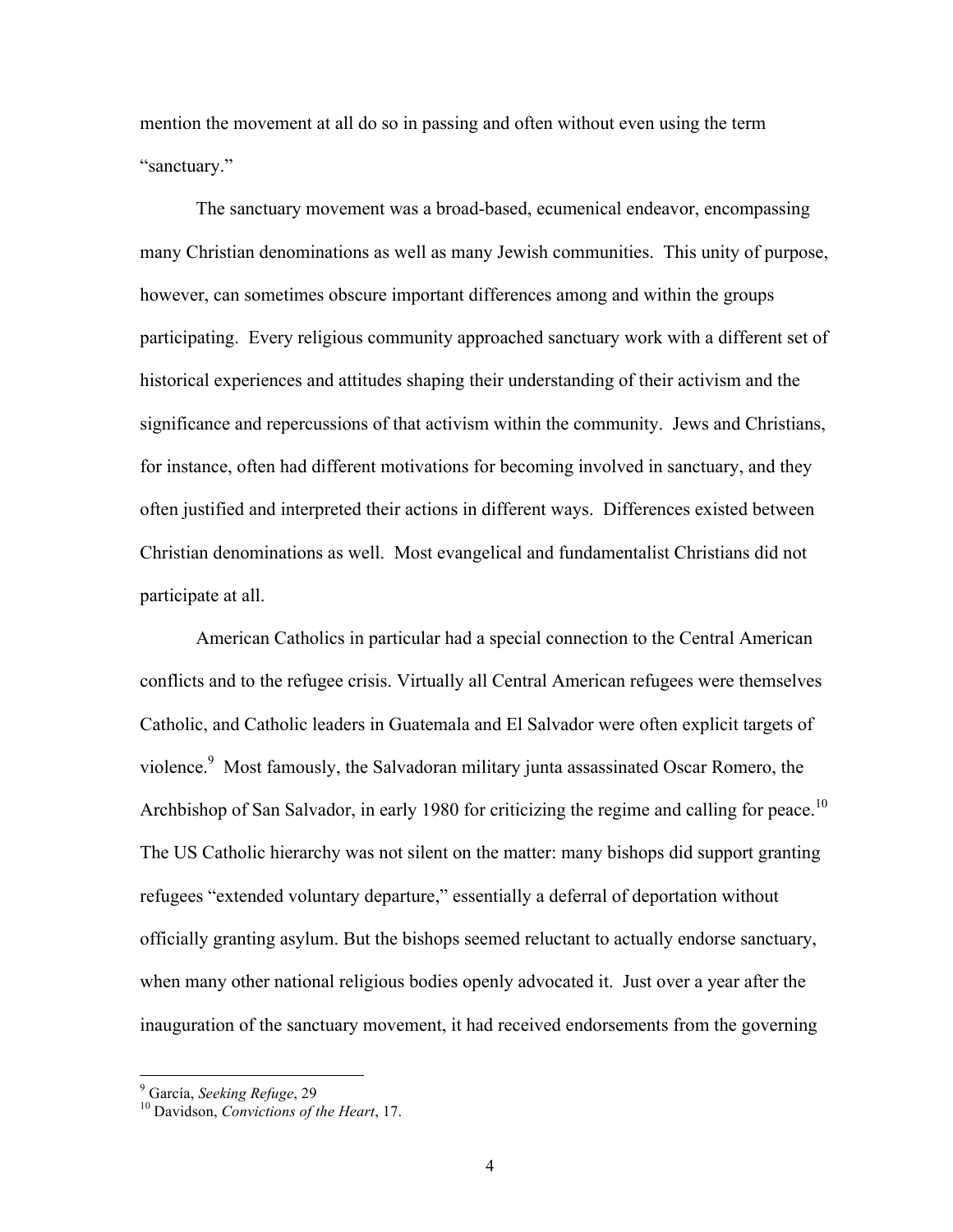bodies of a variety of mainline Christian denominations, including the Presbyterian Church USA, the United Methodist Church, and the United Church of Christ.<sup>11</sup> The American Catholic hierarchy, on the other hand, made surprisingly few statements on the movement throughout the 1980s. While individual bishops often took stronger stances, the hierarchy as a group avoided explicitly endorsing or rejecting sanctuary by making clear their inability or unwillingness to support it. The American hierarchy was one of the only major American religious bodies outside evangelicals and fundamentalists to display such caution.

Other American Catholics did not necessarily follow this lead. Lay Catholics as well as priests and religious<sup>12</sup> participated in the movement at least as enthusiastically as Jews and other Christians. Near the peak of national participation in August 1988, of an estimated 464 sanctuaries around the country, 78 were Catholic communities—the largest number provided by any single denomination.<sup>13</sup> A handful of bishops even endorsed and supported the movement throughout the decade. But sanctuary activists and supporters also faced strong opposition from other Catholics, from lay organizations to other bishops. Catholics were divided, often bitterly so, over the appropriate response to the sanctuary movement.

This division was not unique to Catholics—disagreements over the movement beset virtually every religious community involved in sanctuary work—but it took on a special significance in the context of American Catholic history. The American church had for most of its history been overwhelmingly cautious and parochial in its approach to politics. Until the 20<sup>th</sup> century, most American Catholics were immigrant or "ethnic" minority families, and

<sup>&</sup>lt;sup>11</sup> Detroit Sanctuary Project Mailing, August 16, 1983; Bentley Historical Library, Episcopal Church, Diocese of Michigan Records, 1830-2001, Box 17, Folder: Latin American Refugee Issues and Peace Movement 1983- 85.

<sup>&</sup>lt;sup>12</sup> When used as a noun, the term "religious" refers to monks, nuns, and other members of "religious institutes" who have taken vows and committed themselves to communal lives of poverty, celibacy, and often of charity or service.

<sup>&</sup>lt;sup>13</sup> Chart listing denominational and geographical breakdown of sanctuaries in August 1988; WHS, Records of the CRTFCA 1982-1992, M93-153, Box 4, Folder 66.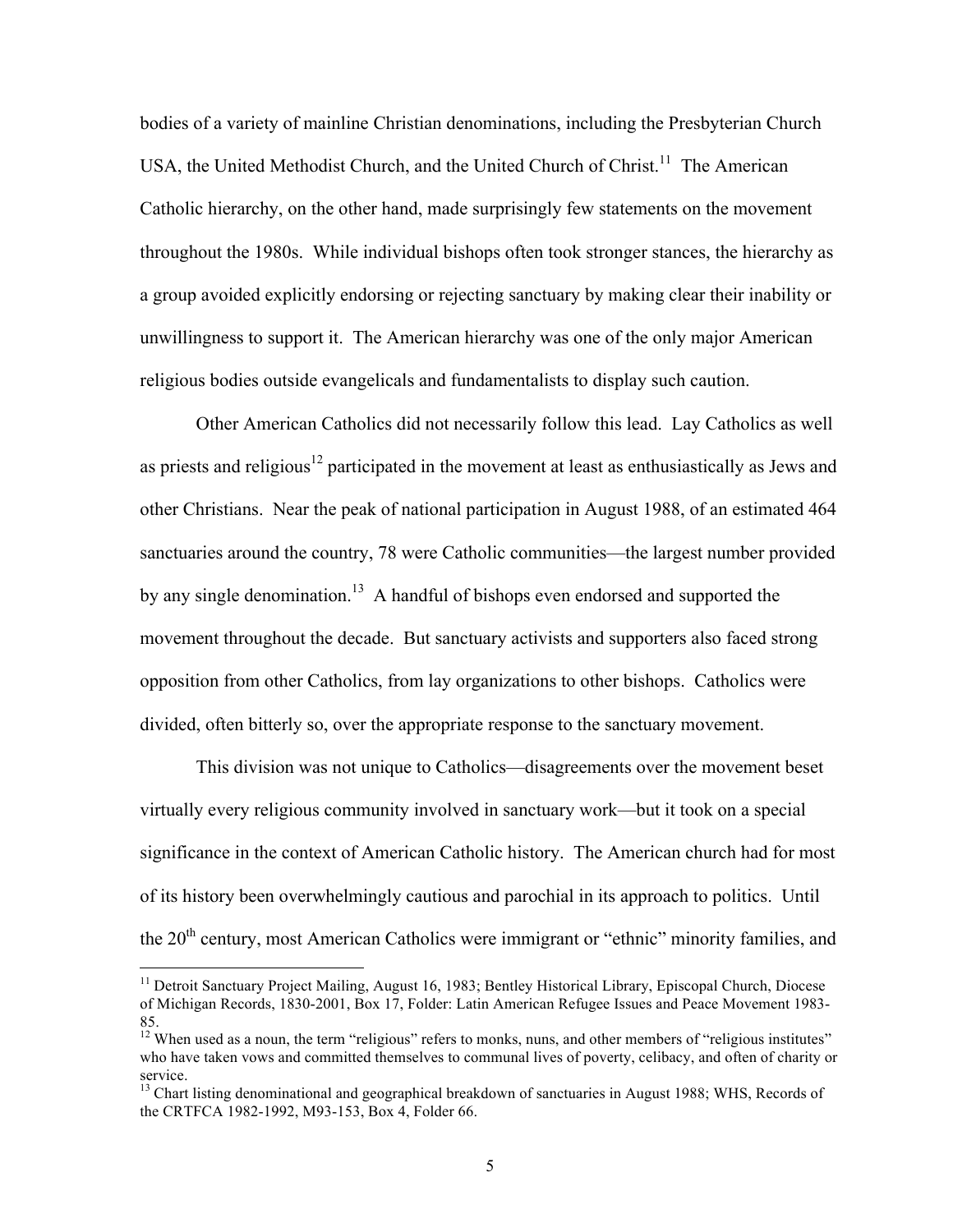bishops devoted their political work to helping the Catholics in their dioceses and defending American Catholics against doubts regarding their "Americanness."<sup>14</sup> But thanks to demographic changes in the middle of the  $20<sup>th</sup>$  century and the liberalizing reforms of the Second Vatican Council (1962-1965), American Catholics at all levels of the church began to explore new understandings of their faith and new ways to express it politically. In a variety of domains, from the Vietnam War era to electoral politics of the 1970s and 1980s, Catholics experimented with new formulations of their religious and political identities.

One such identity, modest in its origins, was that of the Catholic Left of the 1960s and 1970s. Building on the thought and work of other radical Catholics like Dorothy Day and Thomas Merton, this loose coalition of anti-Vietnam War protestors expressed their opposition to the conflict largely by breaking into Selective Service offices and burning draft documentation.<sup>15</sup> The movement was small, though, its core never comprising more than about two hundred people, and though movement leaders like Daniel and Philip Berrigan went on to lead more progressive activism in the 1970s and 1980s, the movement largely faded with the antiwar movement itself.<sup>16</sup> Nonetheless, I intend to argue that the Catholic Left not only survived the Vietnam era but also reached its peak and found its fullest expression in the 1980s with Catholic participation in the sanctuary movement. Like partisans of the Catholic Left over a decade earlier, Catholic sanctuary activists were willing to defy federal and episcopal authority by opposing wars they found to be both unjust and the source of vast human suffering. The defining mark of the Catholic Left was just this

<sup>&</sup>lt;sup>14</sup> Timothy Byrnes, *Catholic Bishops in American Politics*, Princeton 1991, 11-34.<br><sup>15</sup> For one good account of the Catholic Left, see Charles A. Meconis, *With Clumsy Grace: The American Catholic Left 1961-1975*, New York 1979.<br><sup>16</sup> Meconis, *With Clumsy Grace*, xi. For a biography of the Berrigan brothers, see Murray Polner and Jim

O'Grady, *Disarmed and Dangerous: The Radical Lives and Times of Daniel and Philip Berrigan*, New York 1997.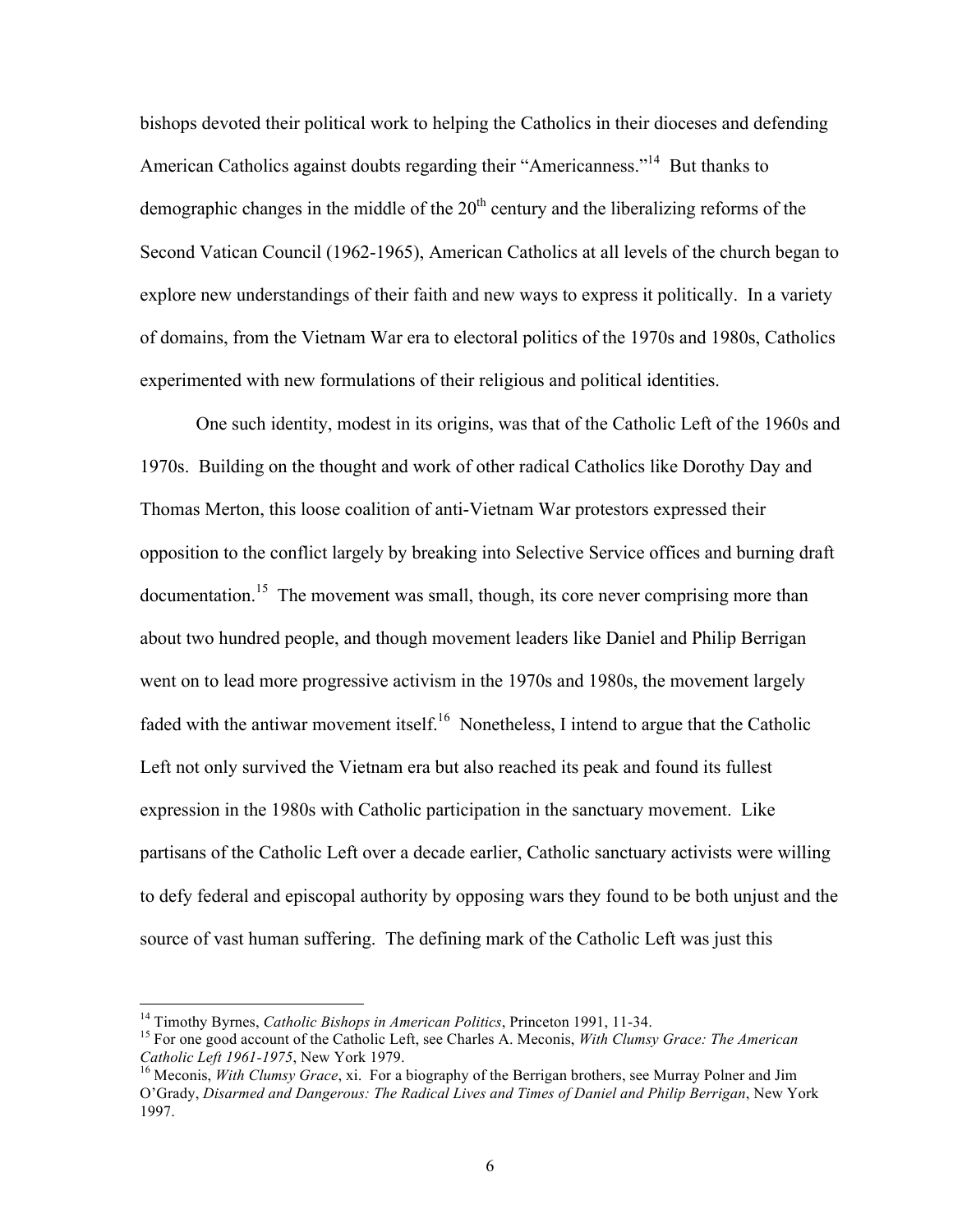willingness to dissent or even to break the law in order to protest what they saw as unjustified US militarism, to prompt church and state to live up to their governing principles without feeling that through this dissent they had betrayed either institution. Dissent was in fact a sign of their fidelity to both, their way of fully living up to both the Catholic and American aspects of their identities. By the 1980s, this sensibility, previously expressed only by a tiny fraction of American Catholics, had percolated more deeply into the church, and now hundreds of thousands of American Catholics, including a handful of bishops, were willing to voice their support for the sanctuary and even to participate in it. And while Catholic sanctuary work was primarily an antiwar endeavor, it also served as a vector for promoting other issues, such as a feminist critique of the exclusively male church hierarchy.

Structurally, this thesis will proceed thematically and roughly chronologically. In the first chapter, I will examine the broader context of the sanctuary movement. I will describe the conflicts in Guatemala and El Salvador and the United States' relationship to them and sketch American Christian and Jewish responses to the influx of refugees from this region and to the sanctuary movement in particular. The second chapter will examine Catholics who supported or participated in the sanctuary movement, exploring how the work of these priests, religious, and lay Catholics represented a fulfillment of the Catholic Left of the 1960s and 1970s but also drew on deeper radical and progressive roots in American Catholic history. In the final chapter, I will investigate the American Catholic hierarchy's response to sanctuary, demonstrating the Catholic Left's influence on the hierarchy as several bishops chose to endorse the sanctuary movement. Responding to these radical colleagues, more moderate bishops defined their positions on sanctuary—and Catholic political engagement

7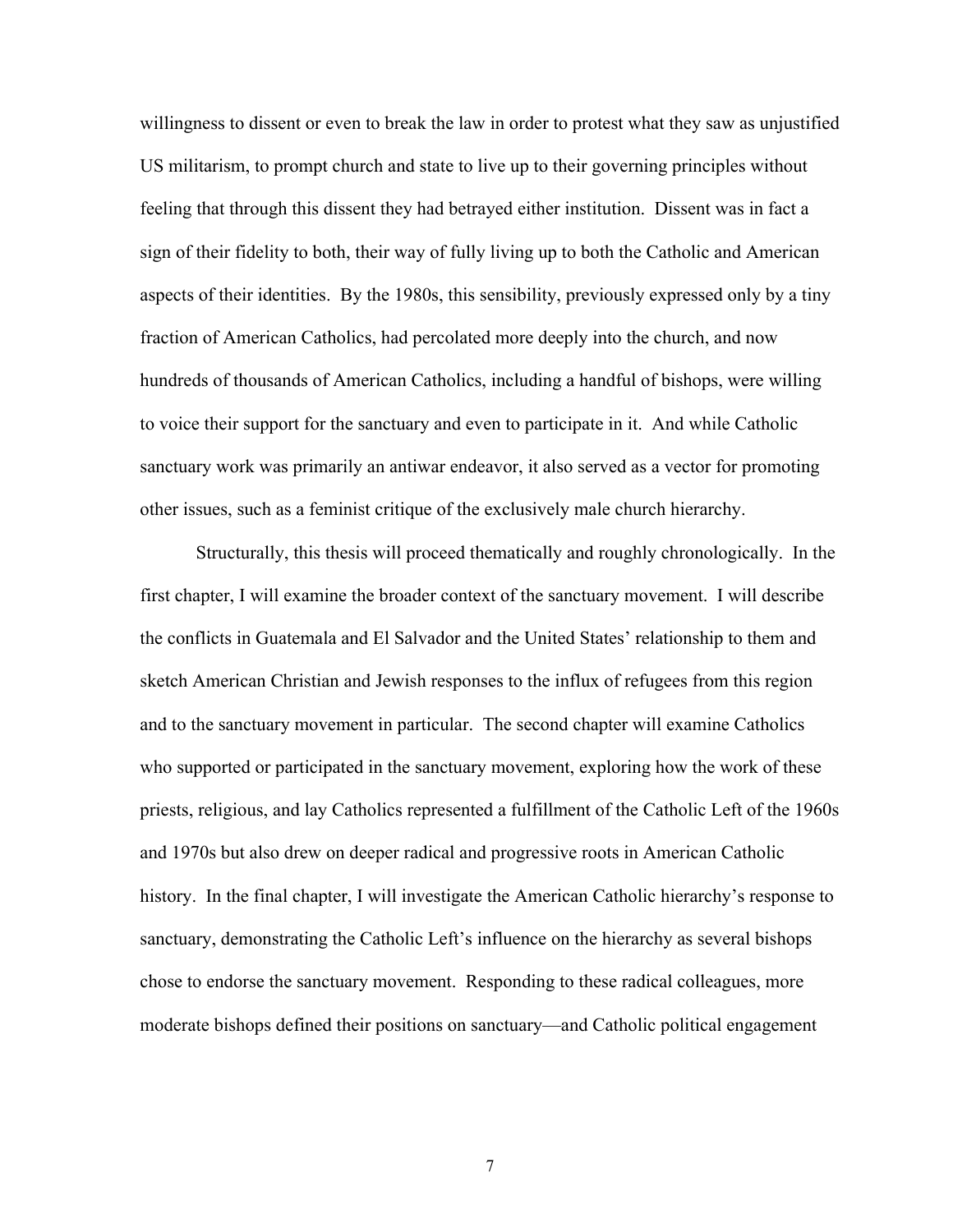more generally—with greater depth and nuance, and they adopted stances more favorable to sanctuary than might otherwise have been expected.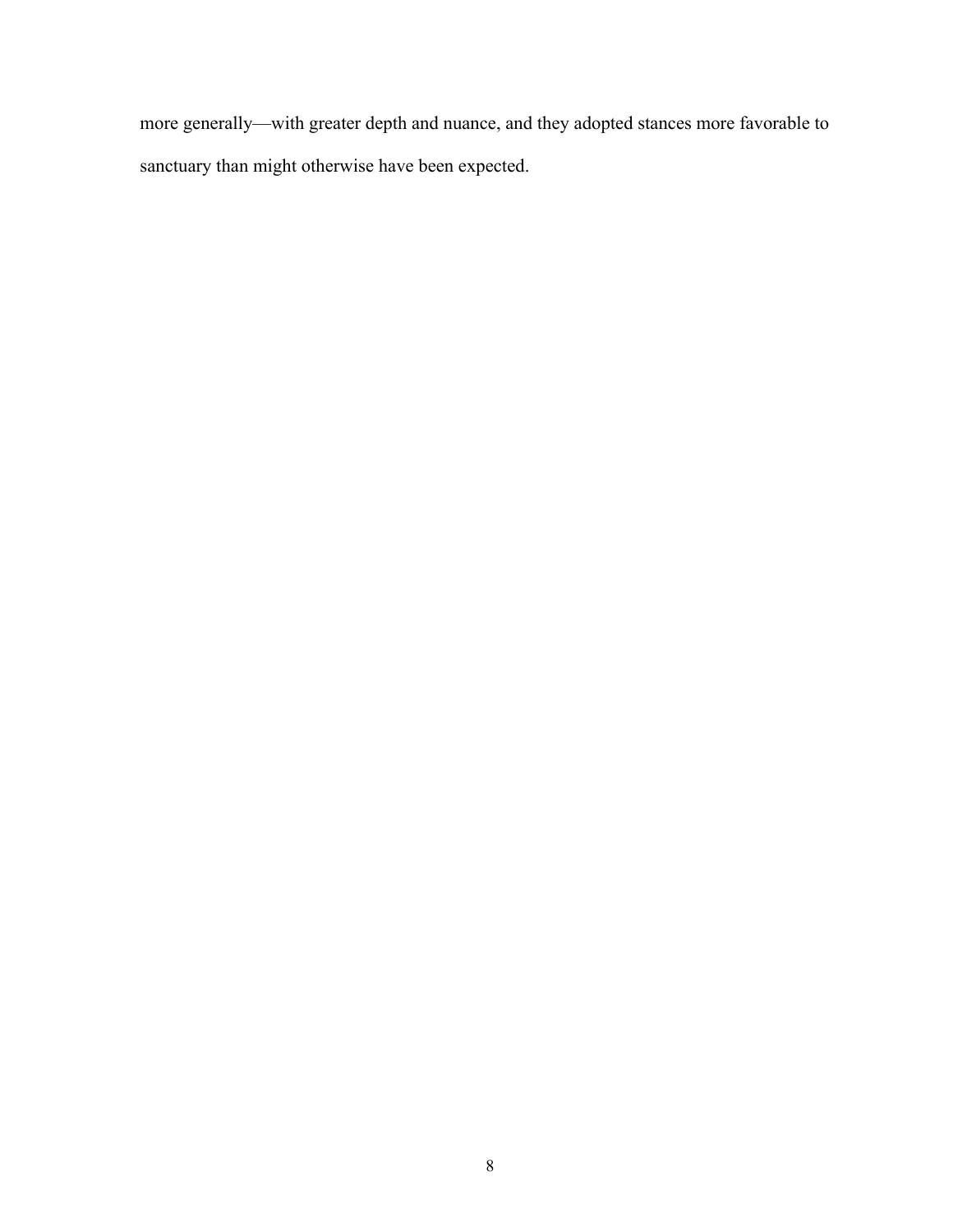### **Challenging Reagan**

**I**

*Central America, Ronald Reagan, and the Roots of the US Sanctuary Movement*

On March 24, 1982, Jim Corbett, the Rev. John Fife, and a handful of other members of a small group known as the Tucson Ecumenical Council (TEC) gathered outside Tucson's Southside Presbyterian Church to declare it the nation's first public sanctuary1982. This designation indicated that Southside would explicitly defy immigration law by offering food, shelter, and protection to undocumented refugees, and in a very visible way—every public sanctuary contacted Immigration and Naturalization Services (INS) to inform them of their decision and often made the declaration into a media event. Southside had taken in a Salvadoran refugee who went by the pseudonym "Alfredo," and local reporters stood by as he told the story of his persecution in El Salvador and flight to the United States.<sup>1</sup> The Southside sanctuary for Central American refugees was the first of its kind, but within just a few years the sanctuary movement had become a national sensation. By the end of 1982, Corbett's activism had found favorable reception in reporting by national papers like the *Washington Post* and the *Chicago Tribune*, and in December the television news show *60 Minutes* ran a sympathetic special on Corbett and the sanctuary movement.<sup>2</sup> By August 1988, the Chicago Religious Task Force on Central America estimated that the movement included 464 public sanctuaries, some protecting individual refugees and others taking in

 $\frac{1}{1}$ <sup>1</sup> Ann Crittenden, *Sanctuary: A Story of American Conscience and the Law in Collision*, New York 1988, 69-73. <sup>2</sup> *Ibid*., 102-104.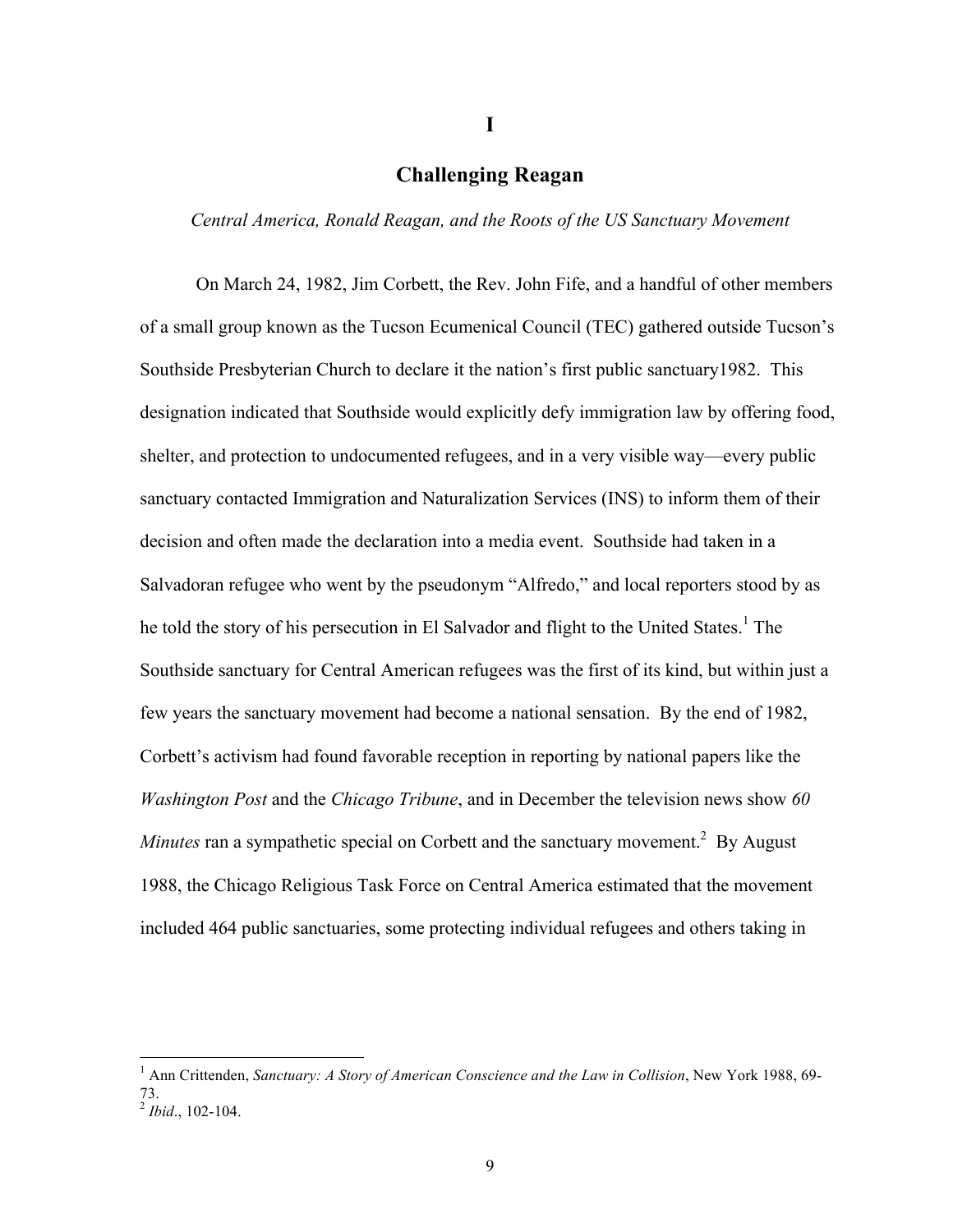entire families. $3$  And this figure did not include the many religious communities that supported the movement in quieter, more unofficial ways. The sanctuary movement appeared to surge into existence out of nothing, but the forces that brought it about were at work years, decades, and even centuries before this moment. The U.S. sanctuary movement was a complex phenomenon born of the convergence of various currents in religious history and in the history of the Americas. In order to understand why the movement came about when and in the manner that it did, it is important to assess the ways these various historical forces interacted to produce it.

We can understand the emergence of the sanctuary movement from two primary perspectives, the first of which involves examining the external, political factors that produced a Central American refugee crisis in the first place. Despite its influence in the region, the United States did not directly cause the civil wars in Central America; these conflicts emerged from centuries-old political and economic tensions.<sup>4</sup> However, American foreign policy had left a deep footprint in Central America since the inception of the United States, and US involvement in the region took a particularly deadly turn in the 1980s as the Reagan administration turned US Central America policy into another weapon of the Cold War.<sup>5</sup> Fighting Central American "Communists" (a problematic label that did not accurately describe most of the left-wing insurgents) became the centerpiece of Reagan's Cold War foreign policy, but this choice placed Washington in a curious situation. The aid it provided to right-wing regimes and paramilitaries exacerbated levels of violence and augmented the

 <sup>3</sup>  $3$  Chart listing denominational and geographical breakdown of sanctuaries in August 1988; Wisconsin Historical Society (WHS), Records of the Chicago Religious Task Force on Central America (CRTFCA), 1982-1992, M93-153, Box 4, Folder 66.

<sup>&</sup>lt;sup>4</sup> Christian Smith, *Resisting Reagan: The U.S. Central America Peace Movement*, Chicago 1996, 5-16.

Greg Grandin, *Empire's Workshop: Latin America, the United States, and the Rise of the New Imperialism*, New York 2006, 2-4.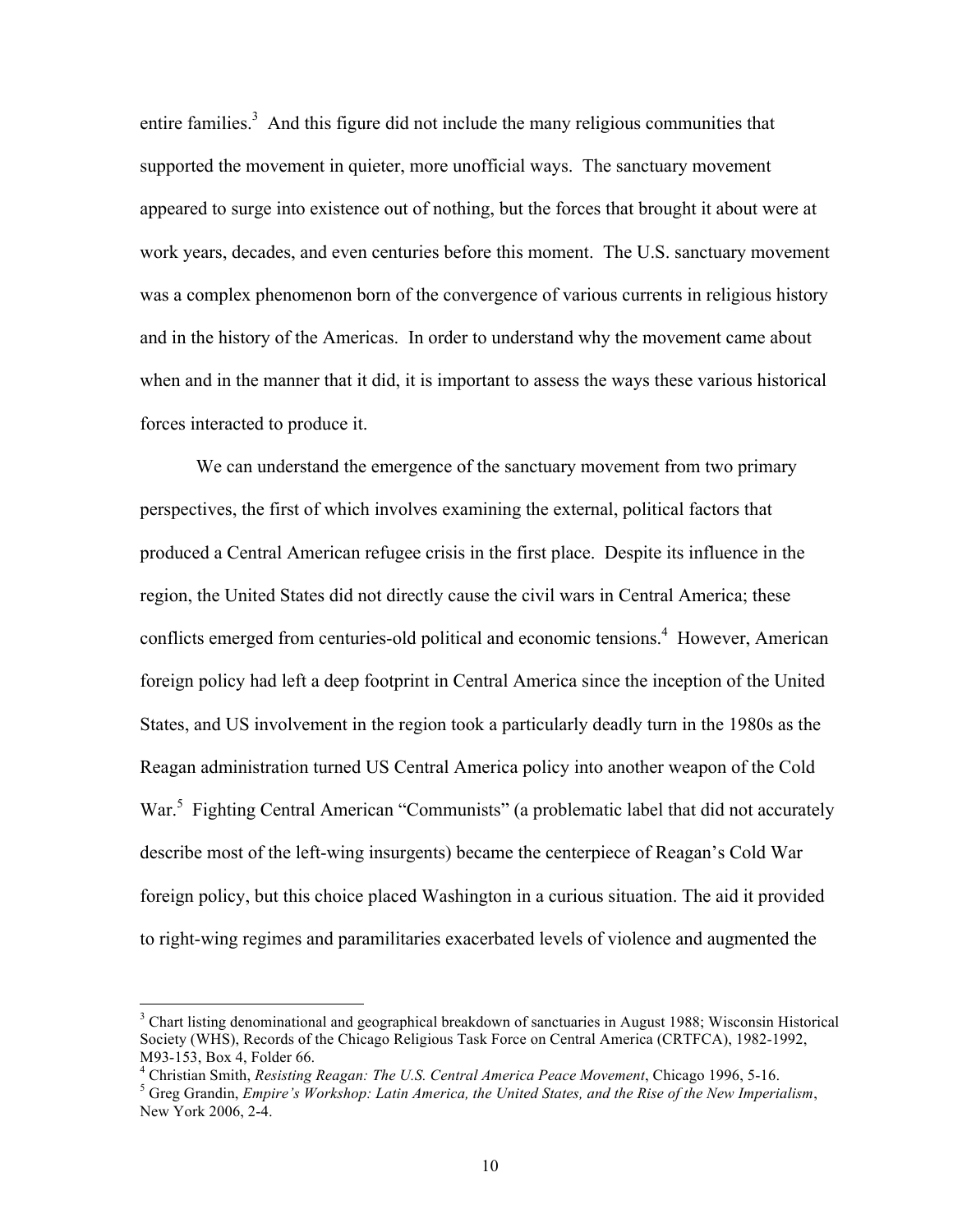number of refugees both fleeing the region and seeking asylum in the United States. These refugees brought with them stories of atrocities and personal tragedy brought about by statesponsored violence, which contradicted the White House's official narrative of supporting righteous conservative governments against Communist radicals.<sup>6</sup> These stories indicted Washington's choice to insert itself into the Central American conflicts, and religious communities in the Southwestern United States were among the first to take notice.

The other important perspective from which to understand the emergence of the sanctuary movement—more "internal" in a sense—concerns factors in the history of US religion and social movements that made the American religious community receptive to the challenge of sanctuary. In the broadest sense, the practice of sanctuary had roots stretching back to the Middle Ages, but sanctuary activists also connected their work to the Underground Railroad of the  $19<sup>th</sup>$  century United States.<sup>7</sup> There were also more proximate causes of the US religious community's response to the Central American refugee crisis. A small but significant number of mainline religious leaders participated in the Vietnam antiwar movement of the late 1960s and early 1970s, and in the second half of the 1970s many churches served as official sponsors of Indochinese refugees resettling in the United States.<sup>8</sup> These experiences of serving refugees and of protesting government military policy—often outside of established legal means—helped pave the way for the dawn of the sanctuary movement in the early 1980s.

 $\frac{1}{6}$  $6$  For various refugee testimony documents, see WHS, Records of the CRTFCA, 1982-1992, M93-153, Box 4, Foldes 55-56 and M2004-170, Box 2, Folder 4. <sup>7</sup>

Larry Stammer, "Illegal Alien Smuggling: New Partner," *Los Angeles Times*, February 3, 1983, A16. Crittenden, *Sanctuary*, 62-63. <sup>8</sup>

Nancy Zaroulis and Gerald Sullivan, *Who Spoke Up?: American Protest Against the War in Vietnam, 1963- 1975*, Garden City 1984, 263; Helen Fein, *Congregational Sponsors of Indochinese Refugees in the United States, 1979-1981*, London 1987.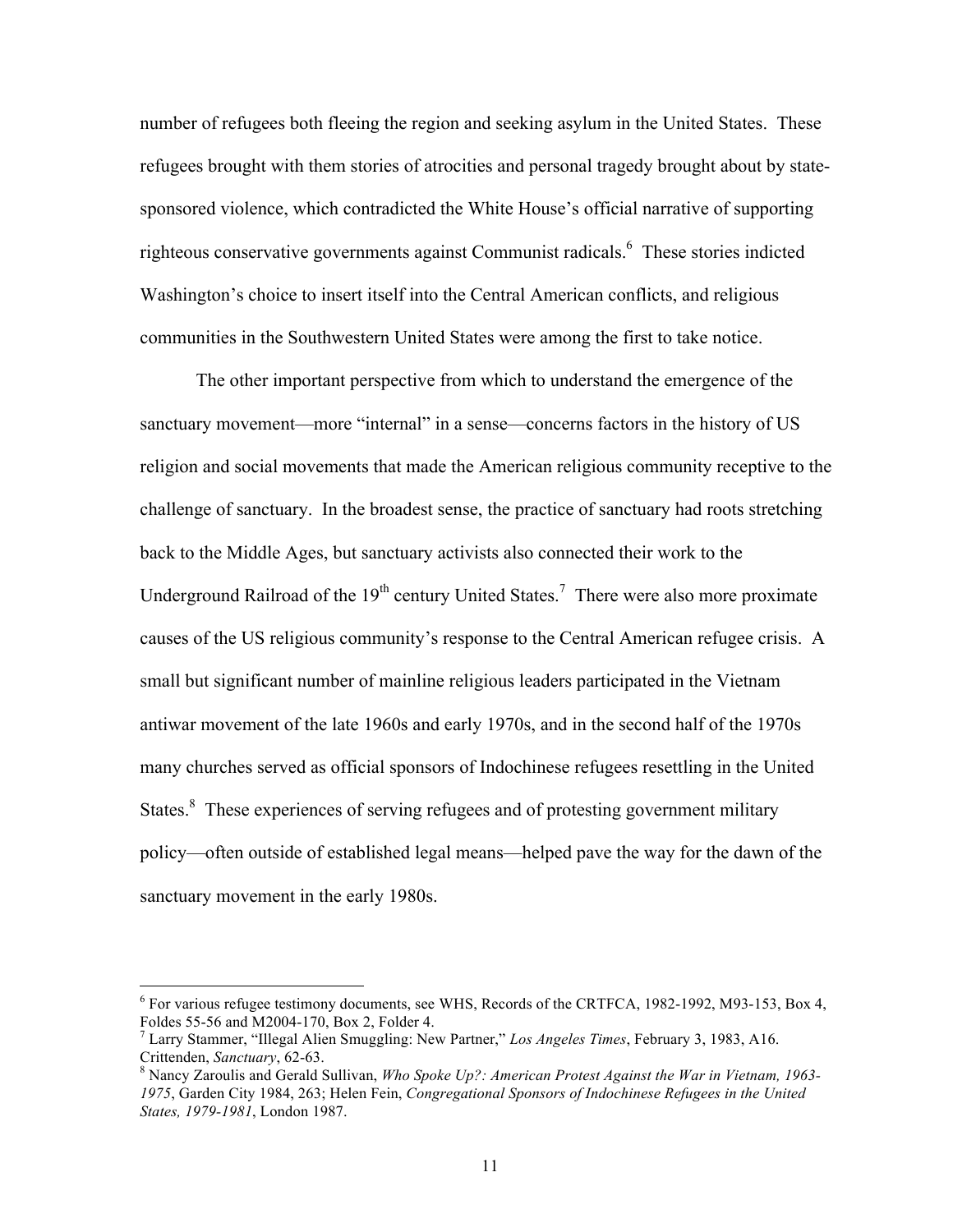The connections between Central America and US congregations, particularly Catholic congregations, were also instrumental in the emergence of the movement. American religious communities took note of two particularly gruesome events in El Salvador, the killing of four American religious workers in El Salvador in 1980 and the assassination of Archbishop Oscar Romero of San Salvador that year, who had criticized the Salvadoran government and called for peace, earlier that same year.<sup>9</sup> Many sanctuary activists among Catholics and non-Catholics alike paid homage to his struggle for peace and commemorated his death.<sup>10</sup> But even these conditions were insufficient to muster a truly large number of participants for the sanctuary movement. Some Americans opted instead for other movements protesting the Reagan administration's Central America policy like Pledge of Resistance and Witness for Peace, which protested through demonstrations, sit-ins in Washington, D.C., and other events that raised awareness about the policy.<sup>11</sup> Unlike the governing bodies of most other mainline US churches, the National Council of Catholic Bishops never endorsed the movement.<sup>12</sup> Fundamentalist Christians either avoided the movement altogether or actively supported the Reagan administration's efforts.<sup>13</sup> There was thus by no means a unified Christian response to the Central American refugee crisis and to

<sup>-&</sup>lt;br>9 Crittenden, *Sanctuary*, 87-89. Miriam Davidson, *Convictions of the Heart: Jim Corbett and the Sanctuary* 

*Movement*, Tucson 1988, 17.<br><sup>10</sup> Virginia Escalante, "Housing Emigres Obeys God's Law, Church Contends," *Los Angeles Times*, November 17, 1983, LB1.

<sup>&</sup>lt;sup>11</sup> Smith, *Resisting Reagan*, 70-86.<br><sup>12</sup> At the time of the sanctuary movement, the American Catholic Church was organized both locally and nationally. The fundamental level of church jurisdiction was the diocese, a grouping of parishes under the authority of a bishop. Dioceses under the authority of an archbishop or cardinal (higher positions in the American hierarchy) were known as archdioceses. Nationally, bishops, archbishops, and cardinals met in the National Conference of Catholic Bishops (NCCB). Timothy A. Byrnes, *Catholic Bishops in American Politics*, Princeton 1991, 12-17. By the early 1980s, the conference was the largest it had ever been, with over 350 bishops. Edward K. Braxton, "American Bishops Meet," *America*, Vol. 146, No. 20, May 22, 1982.<br><sup>13</sup> See, for instance, "Christians Oppose TV Evangelist's Aid to Right-Wing Groups in Central America," press

release of Synapses, Inc., April 13, 1985; WHS, Records of the CRTFCA 1982-1992, M2004-170, Box 1, Folder 7.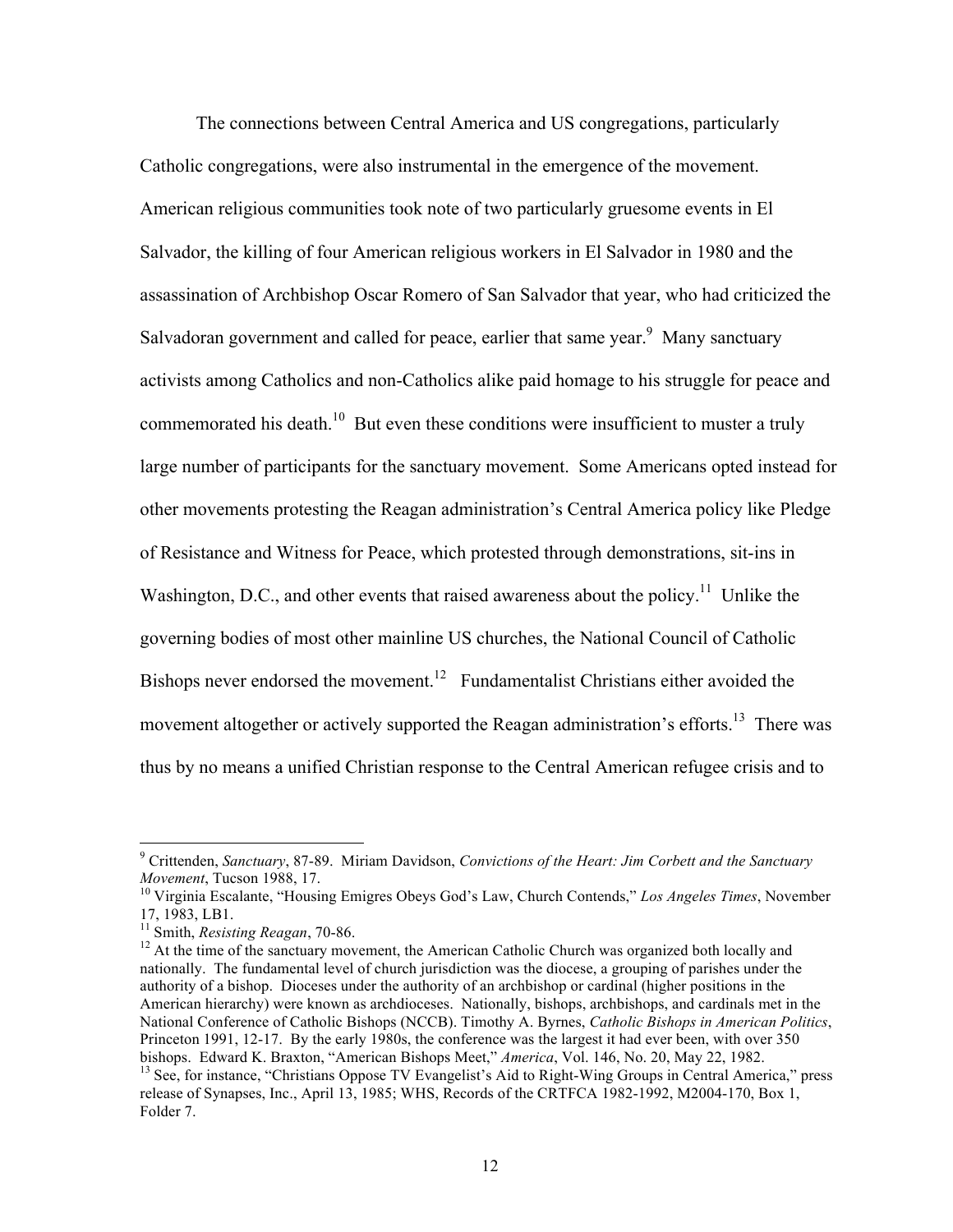US foreign policy in Central America, and the sanctuary movement must be understood as one among many Christian responses to these situations.

*"The most important place in the world": Central America in Reagan's Prosecution of the Cold War*

In 1980, Ronald Reagan unseated Jimmy Carter and succeeded him as the president of the United States. This election inaugurated a new era in American history marked by the ascendancy of conservatism in political life, and though Reagan was constrained in his ability to effect a significant rightward shift in domestic policy, his administration's foreign policy largely fits contemporary American memory of him as committed to far right-wing policies. Reagan demonstrated his anticommunist *bona fides* by organizing support for the mujahidin fighting the Soviet occupation of Afghanistan and training and organizing Central American opposition to left-wing insurgencies and governments, in addition to several smaller military engagements.<sup>14</sup>

By aiding different parties in military conflicts around the world while refusing to commit American troops to these conflicts, Reagan continued what was known as the Nixon Doctrine, Richard Nixon's policy in the late 1960s and early 1970s of fighting Communism by funding anticommunist forces abroad without directly risking American lives. Nixon expected American allies to fight their own wars with their own manpower, though the US could provide additional economic and military aid. Nixon had developed this policy in response to domestic opposition to the Vietnam War. The antiwar movement in the United States protested the government's support for the Saigon government in South Vietnam and

<sup>&</sup>lt;sup>14</sup> Bruce W. Jentleson, "The Reagan Administration and Coercive Diplomacy: Restraining More Than Remaking Governments," *Political Science Quarterly* 106 (Spring 1991): 58.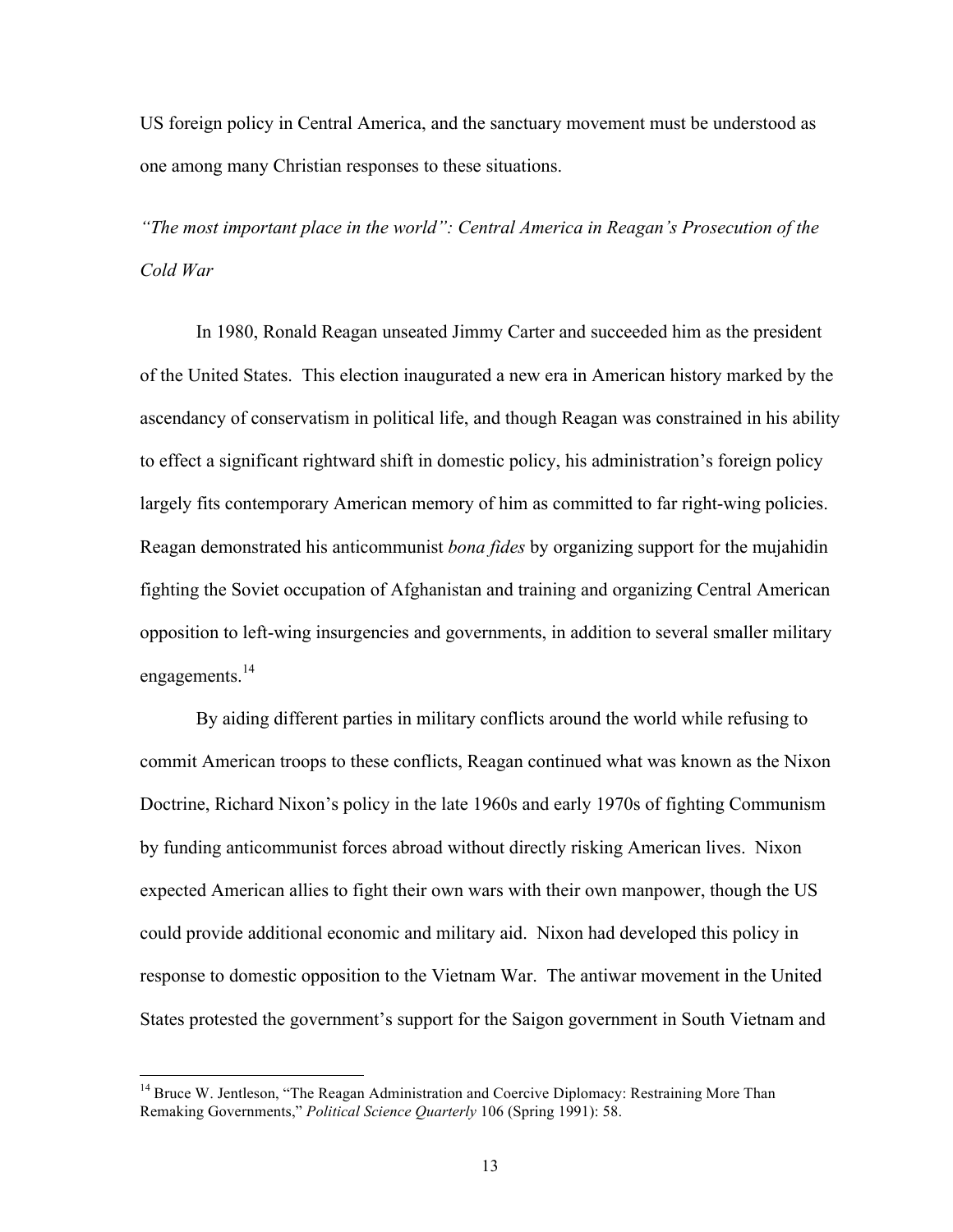the large and rising death toll for American troops, and by mid-1973 Nixon had withdrawn virtually all American combat troops from Vietnam.<sup>15</sup> But Washington under Nixon and Gerald Ford continued to support the South Vietnamese, even expanding some fronts of the war, as in the secret bombing of Cambodia to eliminate Vietcong outposts in 1969. US support continued until Saigon fell to a North Vietnamese military offensive in  $1975$ <sup>16</sup> For years afterward, the country experienced the so-called "Vietnam syndrome," a strong popular aversion among ordinary Americans to the use of US military force against countries around the world that Washington considered proxies of the Soviet Union.<sup>17</sup>

Reagan criticized many of Nixon's policies, and many in the Reagan administration hoped to "cure" the Vietnam syndrome. In at least one way, however, the administration embraced Nixon's legacy by effectively continuing the Nixon Doctrine in the form of a "rollback" policy. Neoconservatives—hawkish former Democrats who were virulently anticommunist—and others in Reagan's White House team balked at Nixon's policy of détente with the Soviet Union and believed that open and aggressive military force was necessary to check the threat of Soviet influence and world Communism.<sup>18</sup> Reagan emphasized that he would break from the traditional policy of "containment"—in which Washington prevented the spread of Communism outside of those countries in which it already existed—to one of "rollback." Under the new policy, the United States, as the supreme military power and moral beacon among nations, would mount an aggressive campaign to shrink the size of the Communist world and eventually crush this system

 <sup>15</sup> Nancy Zaroulis and Gerald Sullivan, *Who Spoke Up?: American Protest Against the War in Vietnam, 1963- 1975*, Garden City 1984, 403.<br><sup>16</sup> *Ibid.*, 217.<br><sup>17</sup> Sean Wilentz, *The Age of Reagan: A History, 1974-2008*, New York 2008, 153.<br><sup>18</sup> *Ibid.*, pp. 51-52, 153.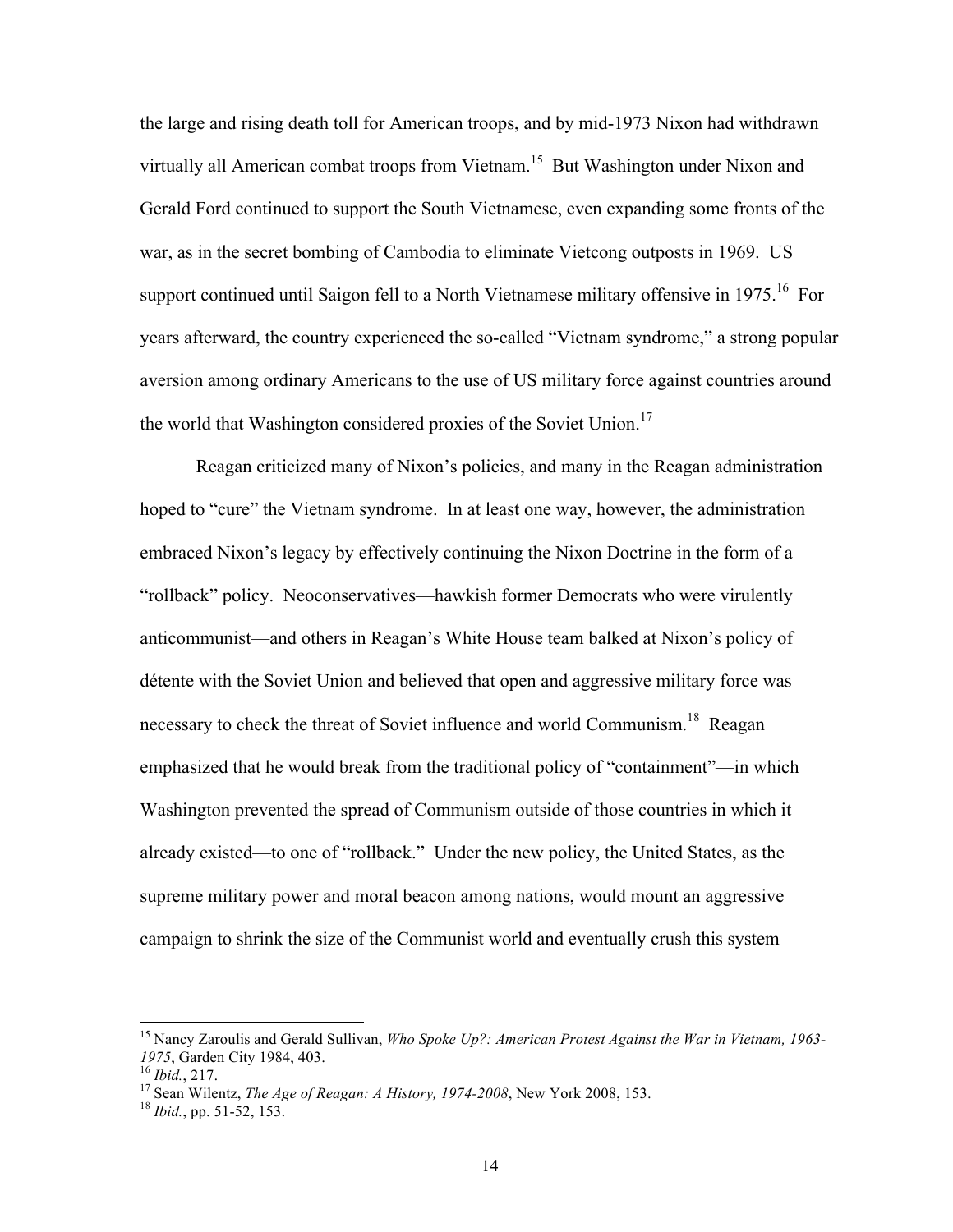altogether.<sup>19</sup> In reality, Reagan's approach was neither as revolutionary nor as aggressive as he claimed. The line between containment and rollback had always been ambiguous; the Eisenhower administration, for instance, expressed support for containment, but during the Korean War US-led UN forces pushed past the original border between North and South Korea, moving nearly to the Chinese border in an attempt to eradicate Communism in the Korean peninsula altogether.<sup>20</sup> And despite his aggressive militarist rhetoric, Reagan almost completely avoided deploying troops to any conflict during his presidency, instead favoring the Nixon Doctrine approach of fighting Communism through proxies, as he did in Afghanistan and Central America.

While the Reagan administration's aggressive rhetoric of rollback largely served as a rejection of Nixon's détente policy, it also repudiated the liberal human rights rhetoric of Reagan's presidential predecessor, Jimmy Carter. Carter, like Reagan, rejected the Nixon and Ford administrations' policy of détente, but he also rejected the rhetoric of Cold War militarism that Reagan would adopt in favor of a foreign policy based on human rights. Carter promised to conduct US relations with other nations on the basis of their respect for the rights of their citizens, though the realities of the international arena constrained his inability to do so.<sup>21</sup> Such an approach was anathema to the Reagan administration, and Jeane Kirkpatrick, a political scientist at Georgetown University who became Reagan's ambassador to the United Nations, provided an intellectual framework for Reagan's foreign policy that also expressed the differences between Reagan's and Carter's positions. In her writing, she revived a distinction between "authoritarian" and "totalitarian" states. In both types of state, the government restricted democracy and freedom through repression, but Kirkpatrick

<sup>&</sup>lt;sup>19</sup> Grandin, *Empire's Workshop*, 5-6.<br><sup>20</sup> Max Hastings, *The Korean War*, London 1987, 138-142, 173.<br><sup>21</sup> Wilentz, *The Age of Reagan*, 99.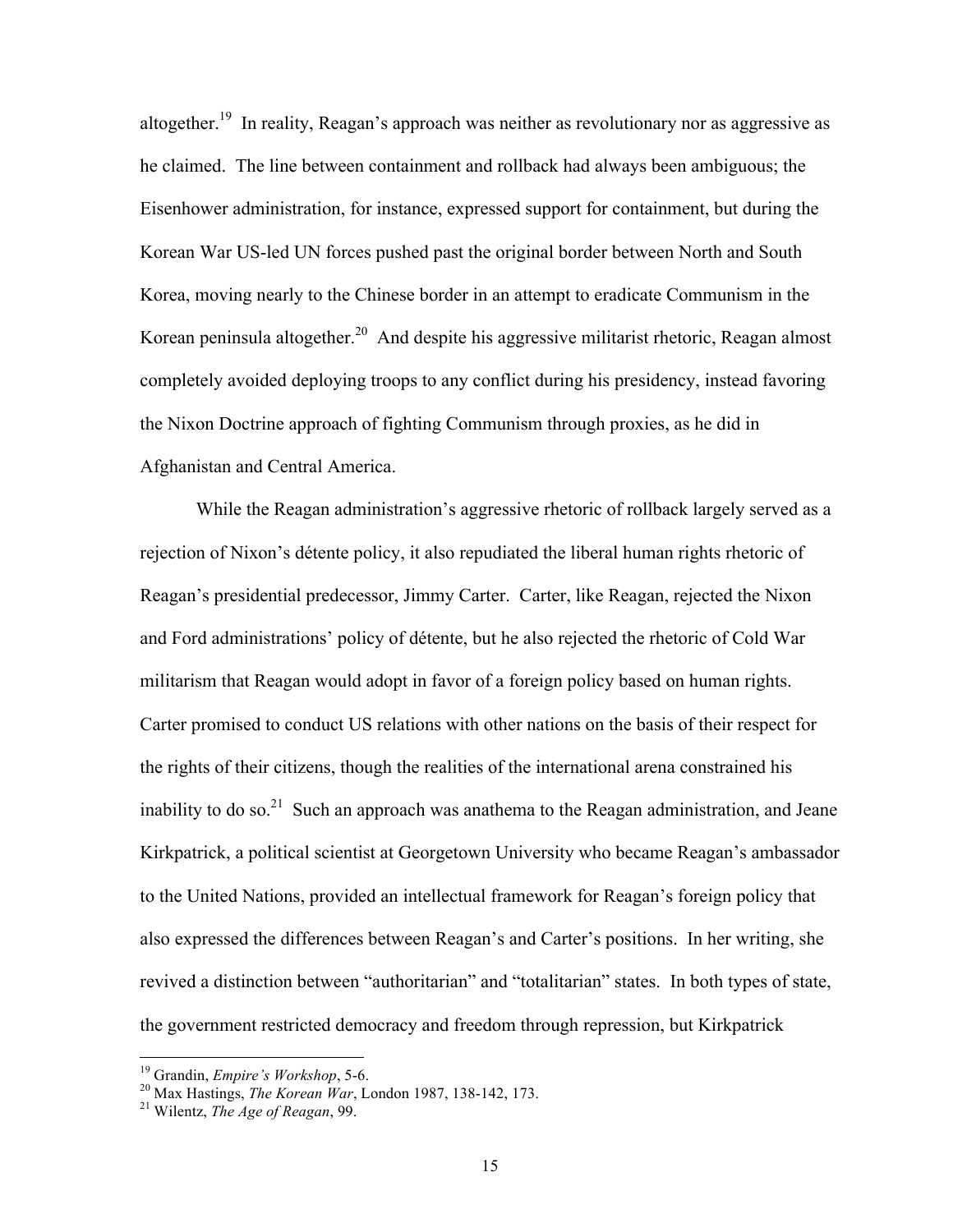considered the former to be amenable to eventual regime change. Totalitarian states like the Soviet Union, however, gripped by ideological fervor, simply could not move toward economic and political freedom and had to be opposed by force. The liberal internationalism of Carter was wildly optimistic, she said, and the only way for Washington to truly comport itself morally was to forcefully oppose evil totalitarian regimes.<sup>22</sup> Yet this attempt to distinguish Reagan's position from Carter's was just as problematic as the attempt to differentiate Reagan and Nixon. Though Kirkpatrick's view described a Carter whose myopic emphasis on human rights made him soft on Communism, human rights rhetoric implied an element of anti-Communism—he would deploy it, for instance, to criticize crackdowns on dissenters in the Soviet Union and the Eastern Bloc in early 1977.<sup>23</sup> Carter's foreign policy was also in many cases overtly anti-Communist. He supported the Shah of Iran, a staunch anti-Communist ally, in spite of human rights abuses in that country.<sup>24</sup> Rhetorical differences between Reagan and Carter thus exaggerated the substantive differences in their respective foreign policies.

Despite these ambiguities, the Reagan administration heavily pushed its aggressive rhetoric of militarism and anti-Communism, and it saw the opportunity to topple the leftist Sandinista regime, which took power in Nicaragua in 1979, and aid the Salvadoran and Guatemalan governments in fighting leftist insurgencies in those countries as the perfect occasion to take on Kirkpatrick's crusade against totalitarianism and implement rollback.<sup>25</sup> In the late 1970s and 1980s, Central America faced a slew of political and military crises affecting virtually the entire region. Leftist militants had risen up in El Salvador and

 <sup>22</sup> Grandin, *Empire's Workshop*, 73-78. 23 Wilentz, *The Age of Reagan*, 106. <sup>24</sup> *Ibid.*, 99-100. 25 Grandin, *Empire's Workshop*, 110-112.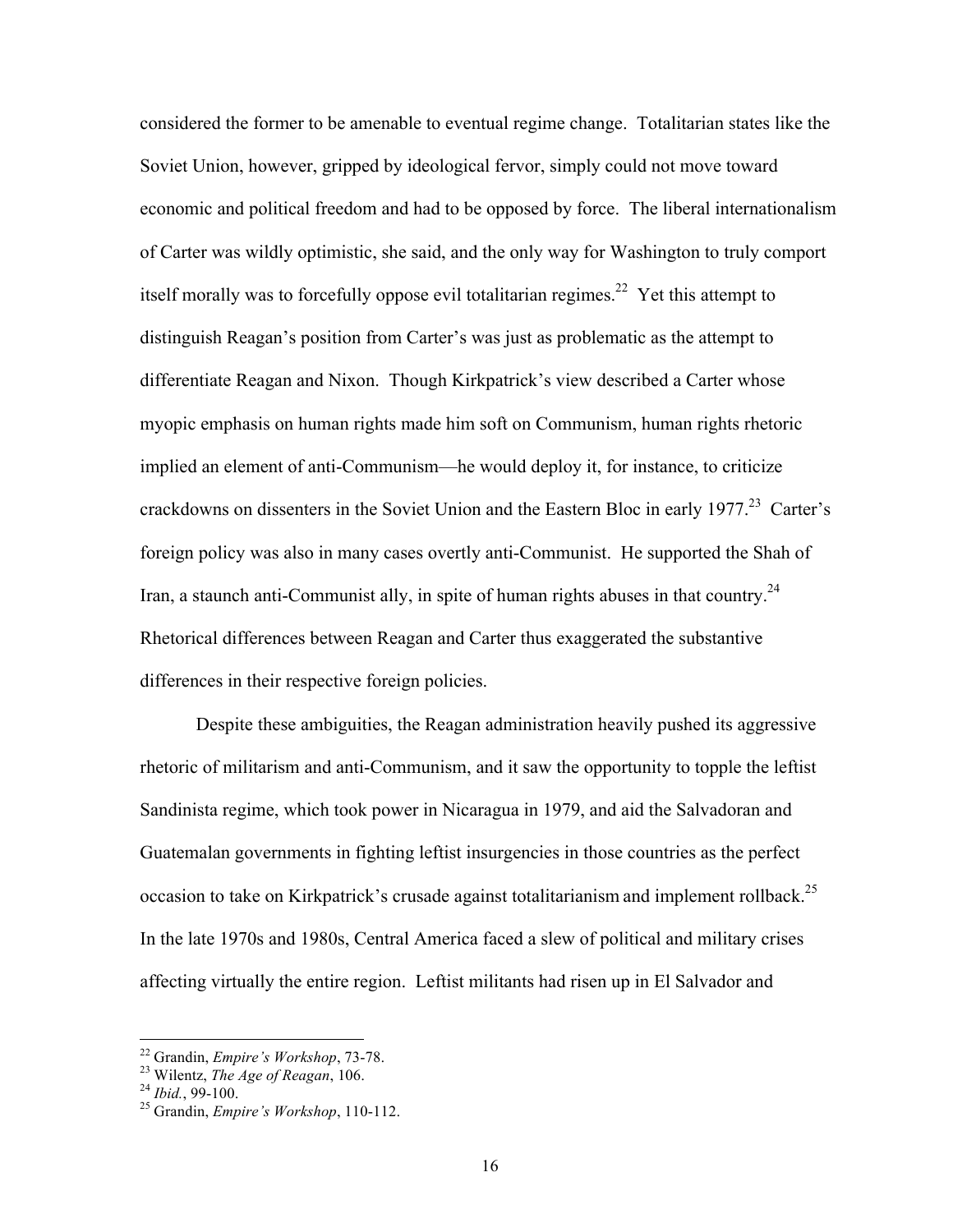Guatemala in an attempt to overthrow these countries' military dictatorships, and the FSLN, or "Sandinistas," had successfully overthrown the Somoza dictatorship in Nicaragua and now faced a counterrevolutionary insurgency in the form of the "*contras*," a loose coalition of conservative and former regime elements. These conflicts emerged in the context of a long history of social inequality and civil unrest.<sup>26</sup> The Spanish conquest of Central America in the  $16<sup>th</sup>$  century introduced a strict hierarchy in which landowners maintained their wealth and power through practices of violence toward and exploitation of largely indigenous agricultural laborers. Resistance by natives and peasants alternated with brutal repression by the elites. In the second half of the twentieth century, these conditions only worsened. Farmers came to devote more land to export crops than basic food, greatly increasing rural poverty and malnutrition. Changing agricultural practices also augmented the number of landless peasants. These factors, in combination with volatile commodities prices and earthquakes that struck Nicaragua and Guatemala in the 1970s, pushed the misery of most Central Americans passed the critical threshold. Religious, labor, and revolutionary groups who had been working to educate and organize peasants over the previous decades seized the opportunity, and civil war broke out in all three countries. $27$ 

The confrontation between Central American states and those calling for reform was not originally violent. It only became so when individuals calling from moderate reforms

<sup>&</sup>lt;sup>26</sup> The following paragraphs on Central America draw heavily on Smith, *Resisting Reagan*, 4-17.<br><sup>27</sup> Though these conflicts emerged as a result of local conditions and not directly from instigation on the part of the United States, Washington did have a had in producing these conditions in the first place. In the 19<sup>th</sup> and 20<sup>th</sup> centuries, for instance, US economic and political agents continually intervened in Nicaraguan affairs, culminating in an occupation of the country from 1912 to 1933. These interventions had profound effects on Nicaraguan economic, social, and political life, and while they did not always worsen the inequality or the lives of lower-class Nicaraguans, they did contribute to the instability that fed into the Sandinista revolt in late 1979. In addition, however, the United States set up a military force known as the Guardia Nacional to combat resistance fighters in the late 1920s and early 1930s. While it was not established to do so, the Guardia, often with US sponsorship, played a key role in undermining elected officials and helping the Somoza family rise to power in what became decades-long authoritarian rule of the country. Michel Gobat, *Confronting the American Dream: Nicaragua Under U.S. Imperial Rule*, Durham, NC, 2005, 1-17, 269-270.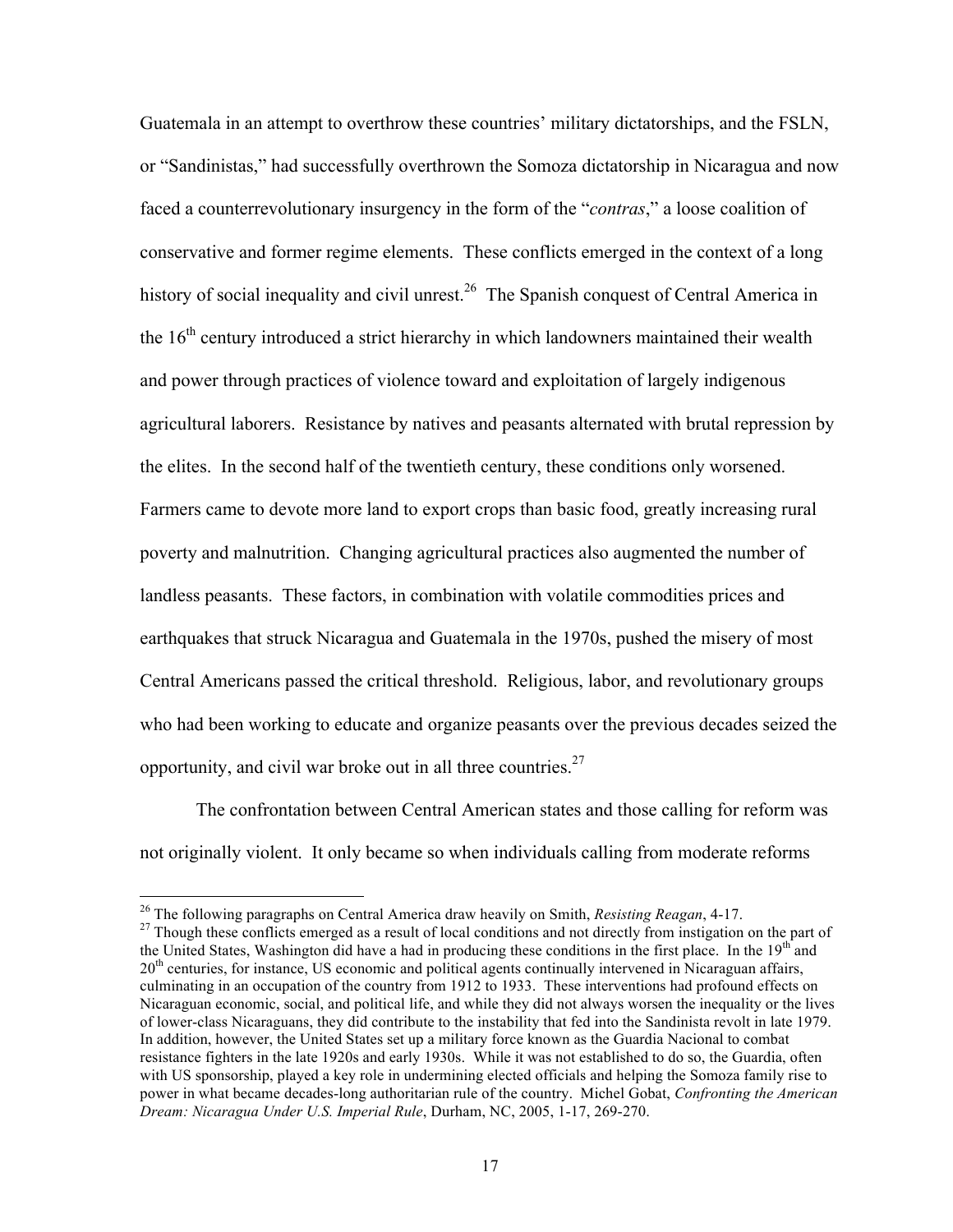were radicalized by state repression. Nicaraguan dictator Anastasio Somoza, for instance, responded to demands for reform with brutal violence, instructing National Guard troops to carry out random murder, looting, rape, and property destruction. As this violence intensified throughout the 1970s, Somoza's domestic and international supporters called on him to deescalate his repression and to resign, but he remained remarkably firm. FSLN rebels finally overthrew him in late 1979, but not before he ordered the bombing of Nicaraguan cities. The situation was similar in Guatemala and El Salvador. Since 1965, an insurgency had been fighting Guatemala's military junta, which had come to power in 1954 following the US-backed overthrow of a progressive civilian government. In El Salvador's 1972 election, right-wing candidate Arturo Molina stole the election from center-left reformist José Napoleón Duarte, imprisoning, torturing and exiling him and repressing protests with overwhelming violence. Dissidents, shocked and disillusioned by such brutality, increasingly turned to violent resistance to fight the government, which responded by increasing the intensity of its repression.

Each of these militant left-wing resistance movements emerged in the context of local economic, social, and political developments. Though Communists sometimes participated in them—they formed part of the Sandinista coalition, for instance, alongside other socialists and progressive capitalists and Catholics<sup>28</sup>—these insurgencies were not the result of Soviet influence or instruction. They were homegrown movements that shared the goal of ending government repression and violence and instituting egalitarian policies that would promote democracy and prosperity. Reagan and the neoconservatives, however, failed to take a nuanced view of the Central American rebels, seeing them simply as pro-Soviet Communists; their struggle appeared to Reaganites as a virus that, if left unchecked, would

 <sup>28</sup> Grandin, *Empire's Workshop*, 112.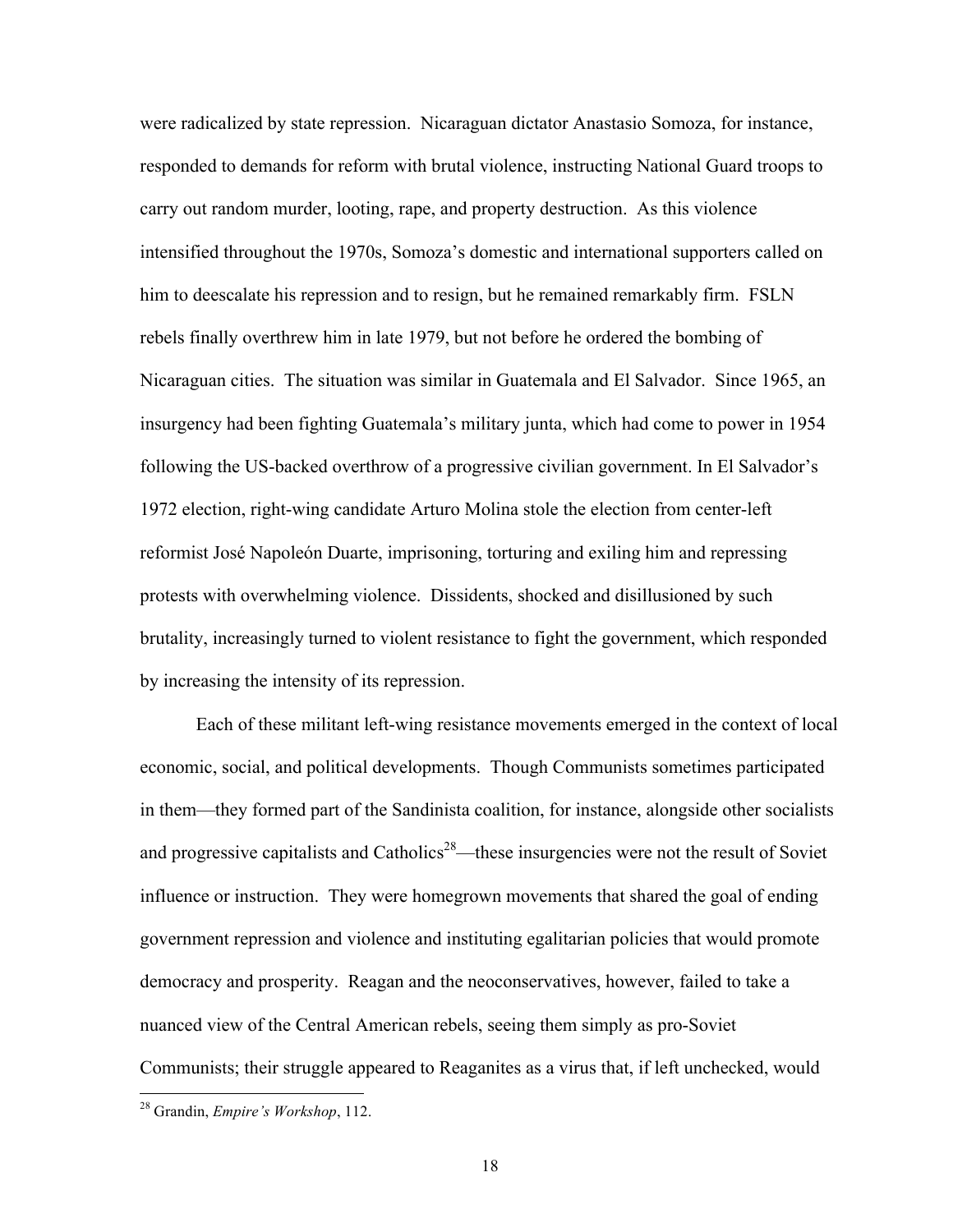spread throughout the region and eventually threaten the United States. This outlook first emerged on the neoconservative radar in 1980 when the Committee of Santa Fe, a conservative think tank-like organization formed shortly before the 1980 election, published a paper called "A New Inter-American Policy for the Eighties." The paper portrayed the United States as on the wane in the face of an ascendant USSR and exhorted Washington to project its military power to confront this existential threat. Curiously, the paper focused especially on Central America, identifying it as "the most important place in the world" for American foreign policy, the region in which America needed to fight Communism most intensely.<sup>29</sup>

The Reagan administration moved quickly to adopt this view of Central America and make the region the centerpiece of its foreign policy. The White House organized a domestic and worldwide support network to ship arms to the Nicaraguan *contras*, enabling those groups more radically opposed to the Sandinistas to develop into a full-fledged, armed counterrevolutionary movement.<sup>30</sup> Washington directly trained some Salvadoran troops and also distributed manuals to them throughout the 1970s and 1980s explaining how to carry out effective psychological torture.<sup>31</sup> The United States had been providing similar funding for the Guatemalan military since the 1954 coup as well, and by the early 1980s these troops were a formidable killing machine capable of committing hundreds of civilian massacres in the span of a just over a year.<sup>32</sup> Central American refugees themselves testified to the USbacked violence they had observed in the countries. Many sanctuary churches in the US

<sup>&</sup>lt;sup>29</sup> *Ibid.*, 70-71.<br><sup>30</sup> *Ibid.*, 113-115.<br><sup>31</sup> *Ibid.*, 107.<br><sup>32</sup> *Ibid.*, 109. In El Salvador, the ruling military junta also organized paramilitary groups unofficially known as "death squads" that carried out terrorism against Salvadorans without the burden of being officially associated with Salvadoran military forces. Cynthia J. Arnson, *Crossroads: Congress, the President, and Central America, 1976-1993*, University Park: The Pennsylvania State University Press 1993, 140-141.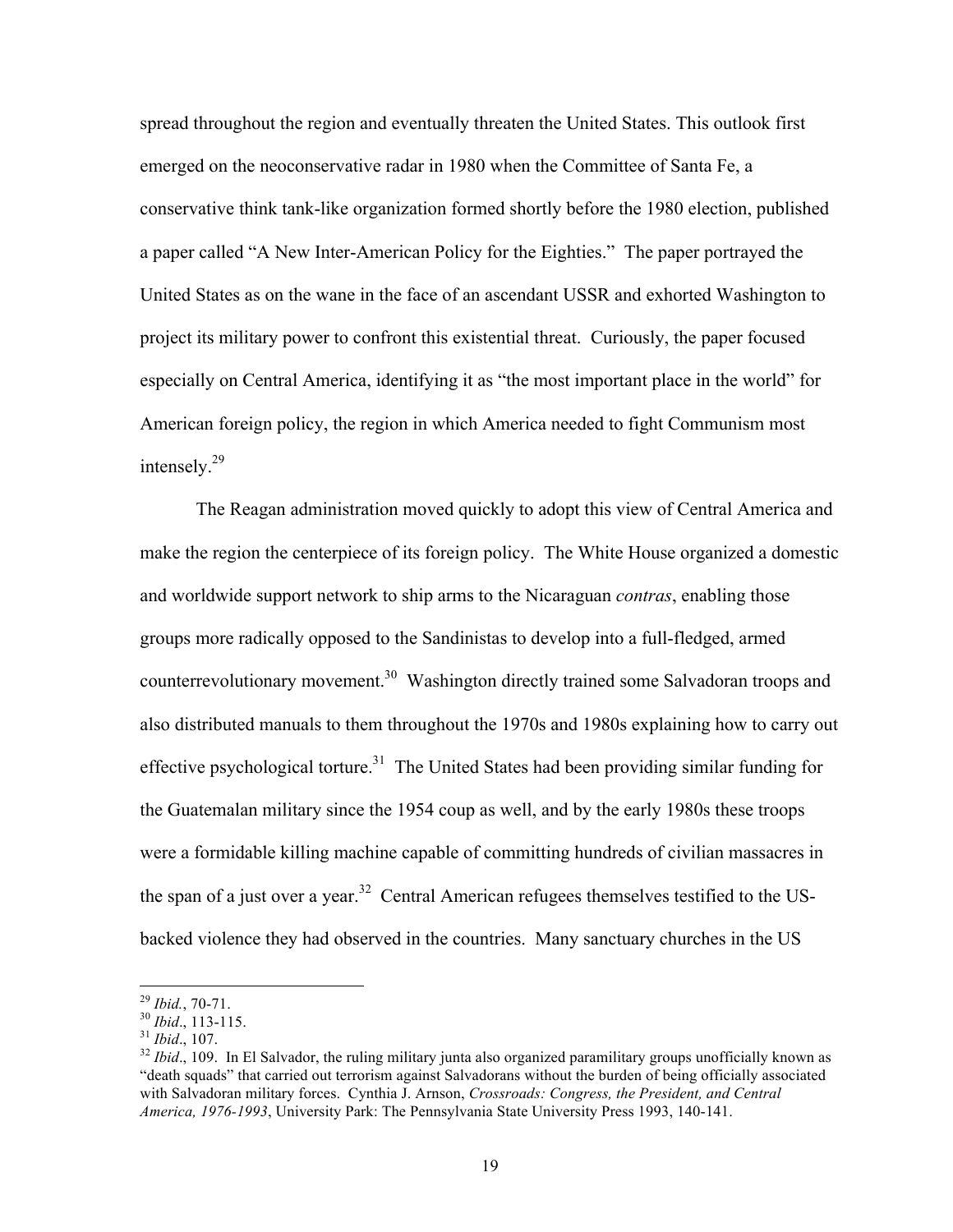interviewed the refugees under their care and recorded their accounts of the violence in Central America. The First Universalist Church of Minneapolis, for instance, recorded the story of Marlon Machado, a 22-year-old Salvadoran who, along with his mother had been imprisoned and tortured by the Salvadoran National Guard and whose father was murdered by the army.<sup>33</sup> Another refugee, Pedro Antonio Ramos, was a member of the Commission on Human Rights of El Salvador and fled the country in June 1983 and eventually found refugee in a sanctuary church in Tucson. In March 1983 the president of the Salvadoran Commission, Marianella García Villas, had been killed, the seventh in a string of the deaths of commission members believed to have been carried out by right-wing paramilitary groups or "death squads." Ramos fled when friends informed him that the government would target him next. As he explained in an interview with the *Arizona Republic*, on behalf of the commission he "photographed thousands of corpses and helped families search for hundreds of missing and captured Salvadorans." He was aware, too, that US support for the Salvadoran government facilitated the massacre of thousands and believed that were Washington to cut off its aid, the military junta would face "financial collapse" and "would be able to realize the necessity for a dialogue with the guerrillas."<sup>34</sup> Ramos' role in El Salvador and his time in the United States perhaps positioned him better than others to understand the connection between US aid and government-sponsored violence in El Salvador, but every refugee knew all too well the devastation brought upon the populations of these Central American nations, for which the United States was partly to blame. The total violence was staggering: Greg Grandin estimates that during Reagan's eight years as

<sup>&</sup>lt;sup>33</sup> Personal Statement of Marlon Machado on Acceptance of Church Sanctuary, First Universalist Church of Minneapolis, February 3, 1985; WHS, Records of the CRTFCA 1982-1992, M93-153, Box 4, Folder 55.

<sup>&</sup>lt;sup>34</sup> Dee Michaels and Andy Hall, "Q&A: Salvadoran Exile," *The Arizona Republic*, September 2, 1984, C3.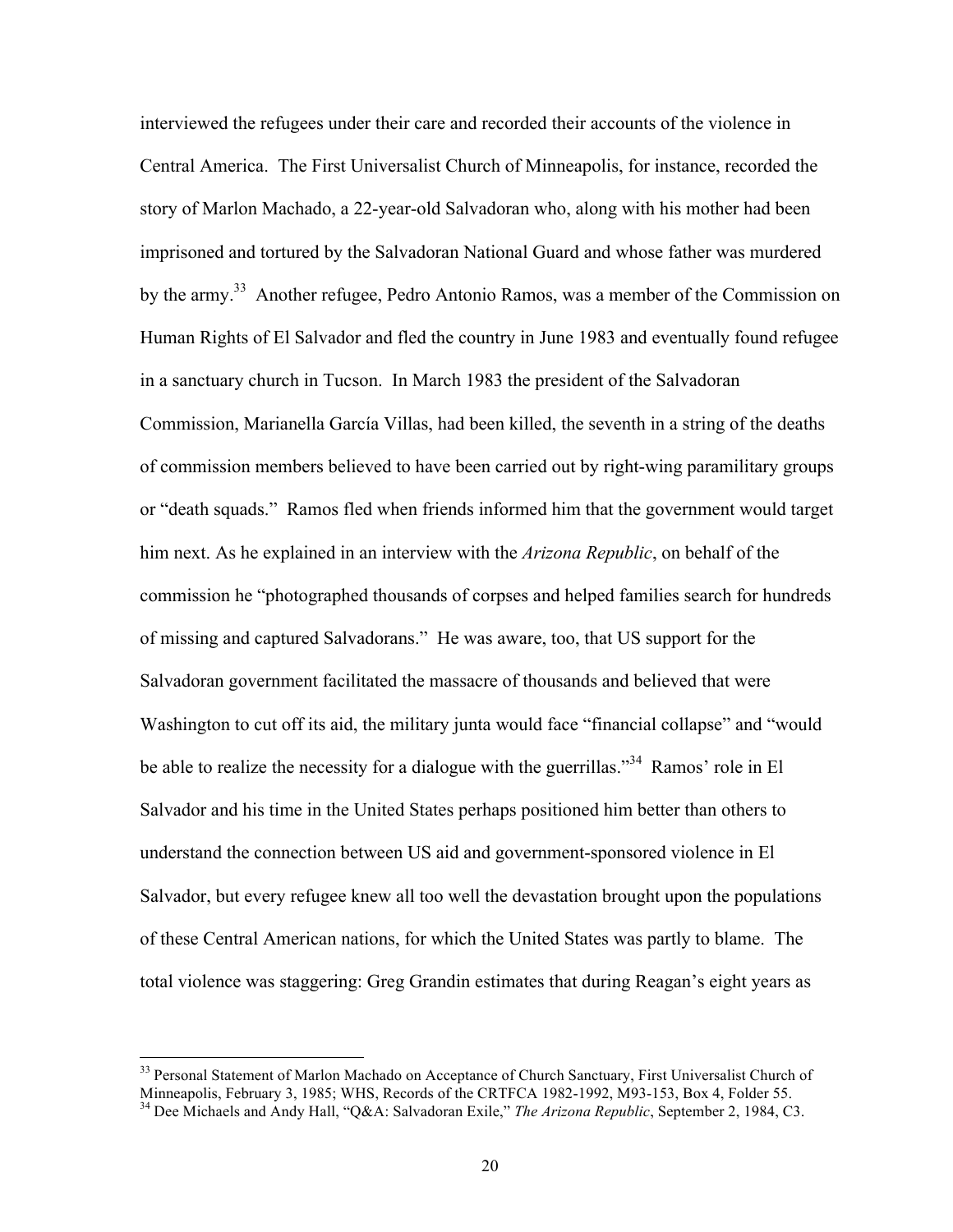president, his Central American allies killed over 300,000 people, tortured as many or more, and forced millions into exile.<sup>35</sup>

#### *The American Religious Response to the Refugee Crisis*

Though the sanctuary movement was one of the most prominent and controversial responses by the American religious community to the Central American refugee crisis, it was only one among many ways people of faith chose to respond to the US role in that region. Two other social movements stand out alongside sanctuary as prominent examples of such dissent: Witness for Peace and the Pledge of Resistance. Witness for Peace began in 1983 and focused on Nicaragua. Lay and ordained religious workers began organizing trips directly to Nicaragua so that travelers could observe the civil war for themselves, and realizing that the Nicaraguan conflict was not as the US government described it. Those visitors returned to testify to what they had seen and tried to pressure the administration to change its *contra* policy. Over the course of the decade, over four thousand "delegates" flew to Nicaragua for Witness for Peace and returned to tell their stories.<sup>36</sup> Pledge of Resistance took a somewhat different tack. Led by Christian peace activists based at the Kirkridge Retreat Center in northern Pennsylvania, participants in this movement pledged to travel to Nicaragua in the event of a US invasion of that country and directly interfere with the invasion. Pledge activists eventually realized that such an invasion was unlikely, but they still carried out a number of acts of protest and civil disobedience.<sup>37</sup> As the decade progressed, the Pledge picked up steam and spread across the country. In early February, an estimated 42,352 Americans had signed the pledge, and the Summer 1986 *Pledge of* 

 <sup>35</sup> Grandin, *Empire's Workshop*, 71. 36 Smith, *Resisting Reagan*, 70-78. <sup>37</sup> *Ibid.*, 78-86.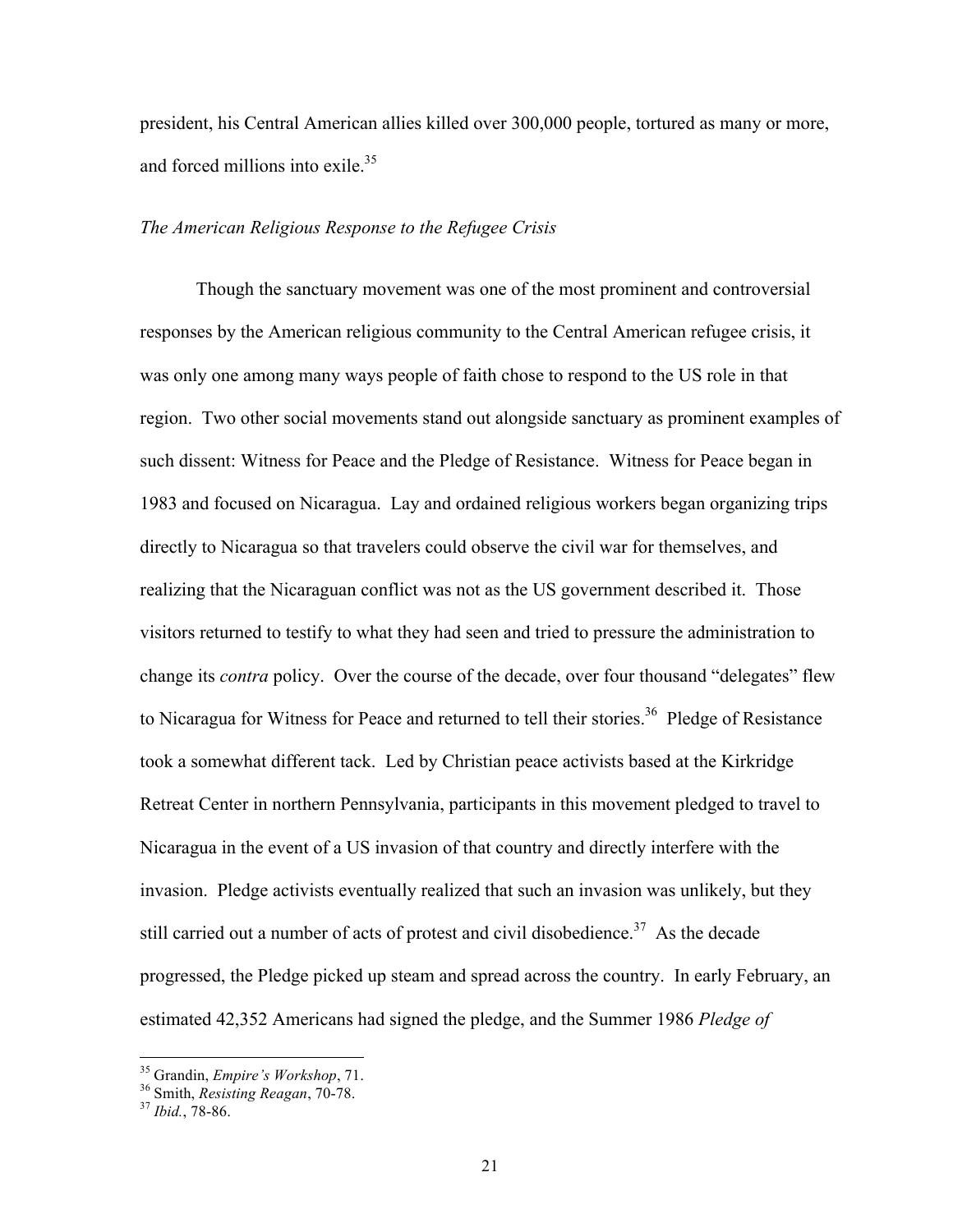*Resistance Newsletter* included a calendar and map of Pledge actions from February to May of that year that listed 224 protest actions in 44 states and Washington, D.C.<sup>38</sup>

These were separate movements with distinct origins and organization, but because they shared political goals and were founded, organized, and sustained by religious Americans, there was some overlap among them. Though the Chicago Religious Task Force on Central America (CRTFCA) focused primarily on overseeing and coordinating the sanctuary movement, it participated in a number of other Central America peace activities as well, including Witness for Peace and the Pledge of Resistance. The Task Force supported, for instance, several Pledge actions in January 1983 and in an early February mailing affirmed its continued commitment to Pledge of Resistance. This same mailing referred to the "mutual support between the sanctuary churches and the Pledge of Resistance."<sup>39</sup> And this claim did not simply reflect CRTFCA's participation in both movements. In late January 1985, a national sanctuary convention took place in Tucson to discuss the movement and look to its future. Jim Wallis, the editor of the left-wing Protestant *Sojourners* magazine and one of the leaders of Pledge of Resistance, spoke at this event and encouraged attendees to sign the Pledge.<sup>40</sup> Moments like these indicate the existence of solidarity and even some overlap in participation between the different organizations constituting the US Central America peace movement.

The religious left was by no means the only segment of American Christians to respond to the Central American civil wars and refugee crisis. Conservative, evangelical,

<sup>&</sup>lt;sup>38</sup> CRTFCA mailing to "CD Pledge Signers," undated; WHS, Records of the CRTFCA 1982-1992, M2004-170, Box 1, Folder 31. *Pledge of Resistance Newsletter*, Summer 1986, pp. 4-5, 8; WHS, Records of the CRTFCA 1982-1992, M2004-170, Box 1, Folder 31. 39 CRTFCA mailing to "CD Pledge Signers," undated; WHS, Records of the CRTFCA 1982-1992, M2004-170,

Box 1, Folder 31.

<sup>40</sup> Kerry Ptacek, "Bringing the Revolution Home…," *Newsletter of the Institute on Religion and Democracy*, March 1985, 4; WHS, Records of the CRTFCA 1982-1992, M93-153, Box 5, Folder 19.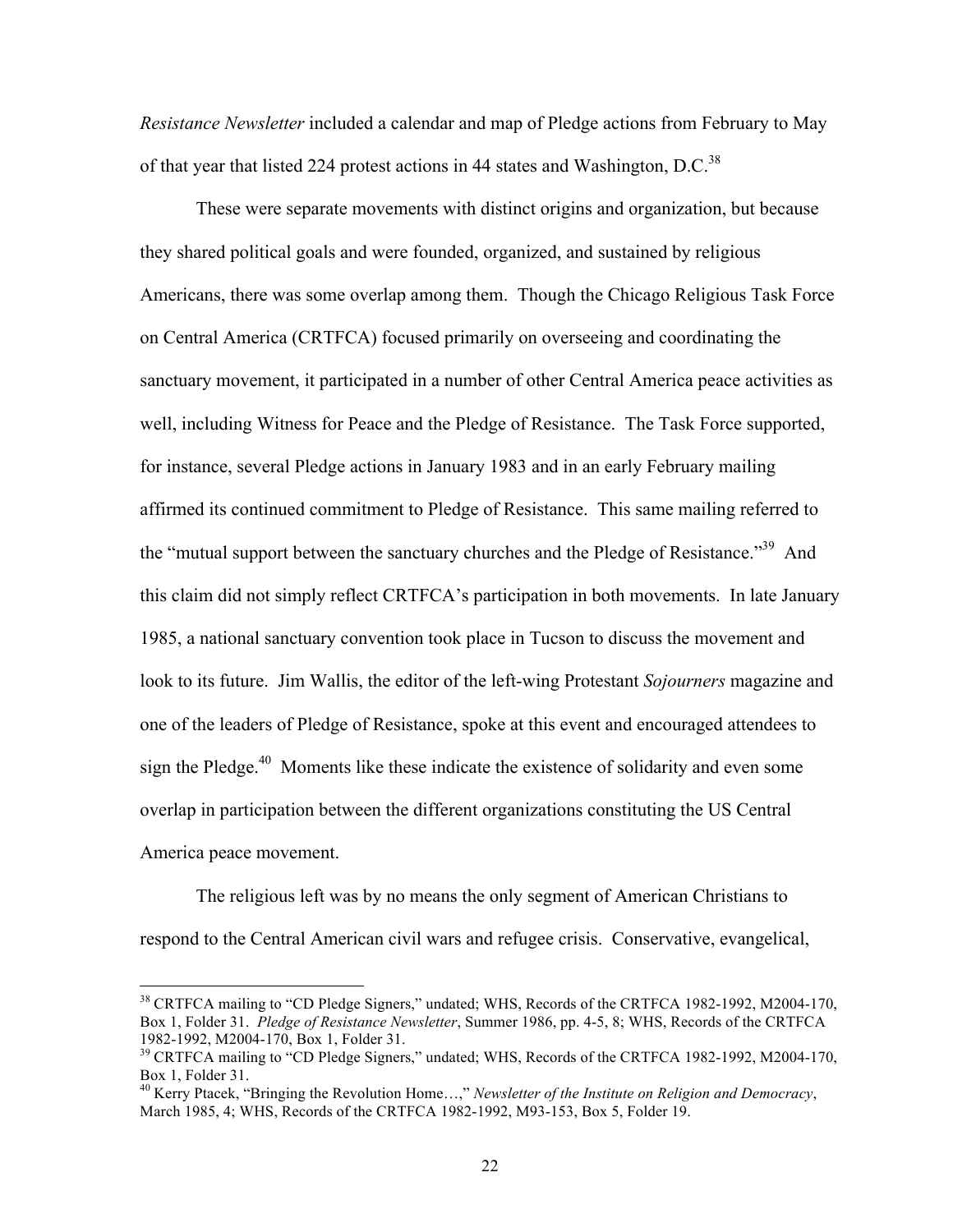and fundamentalist churches also became politically engaged with these issues, though to a large extent, their engagement took the form of criticizing the sanctuary movement. The March 1985 newsletter of the conservative Institute for Religion and Democracy, for instance voiced many of the Reagan administration's own criticisms of sanctuary—that Salvadoran refugees did not really qualify as refugees under international law, that they were instead economic migrants, that violence in El Salvador was on the wane, and so on. The newsletter also contained a column titled "Bringing the Revolution Home…" on the national sanctuary convention that had taken place in Tucson earlier that year. The column suggested that attendees were religious radicals willing to "undertake massive civil disobedience in the event of any escalation of U.S. military involvement in Central America primarily by occupying federal offices." It also claimed that some sanctuary members hoped to "make the refugee community in the U.S. an arena for radicalizing Salvadorans before their return to El Salvador."<sup>41</sup> This latter worry echoed what many conservatives feared and what a 1985 report by a conservative think tank known as the Council for Inter-American Security claimed: that the sanctuary movement sought to "spread Latin American 'liberation theology' (which maintains that Jesus Christ was a Marxist) to the North American religious community.<sup>"42</sup> Conservative religious critics generally saw the religious and humanitarian justifications for sanctuary as a façade that disguised sanctuary activists' true, radical leftwing convictions and conspiracies. The conservatives oscillated between seeing Salvadoran and Guatemalan refugees as simple economic migrants who did not qualify as refugees and seeing nearly every refugee as an actual or likely "Marxist-Leninist" revolutionary whose radicalism threatened US efforts to quash "Communism" in Latin America as well as the

<sup>&</sup>lt;sup>41</sup> *Ibid.*, 4-5.<br><sup>42</sup> "The Sanctuary Movement: Revolution Walking Across Our Border," *West Watch: A Report on the Americas and the World*, April/May 1985, 1; WHS, Records of the CRTFCA 1982-1992, M93-153, Box 5, Folder 19.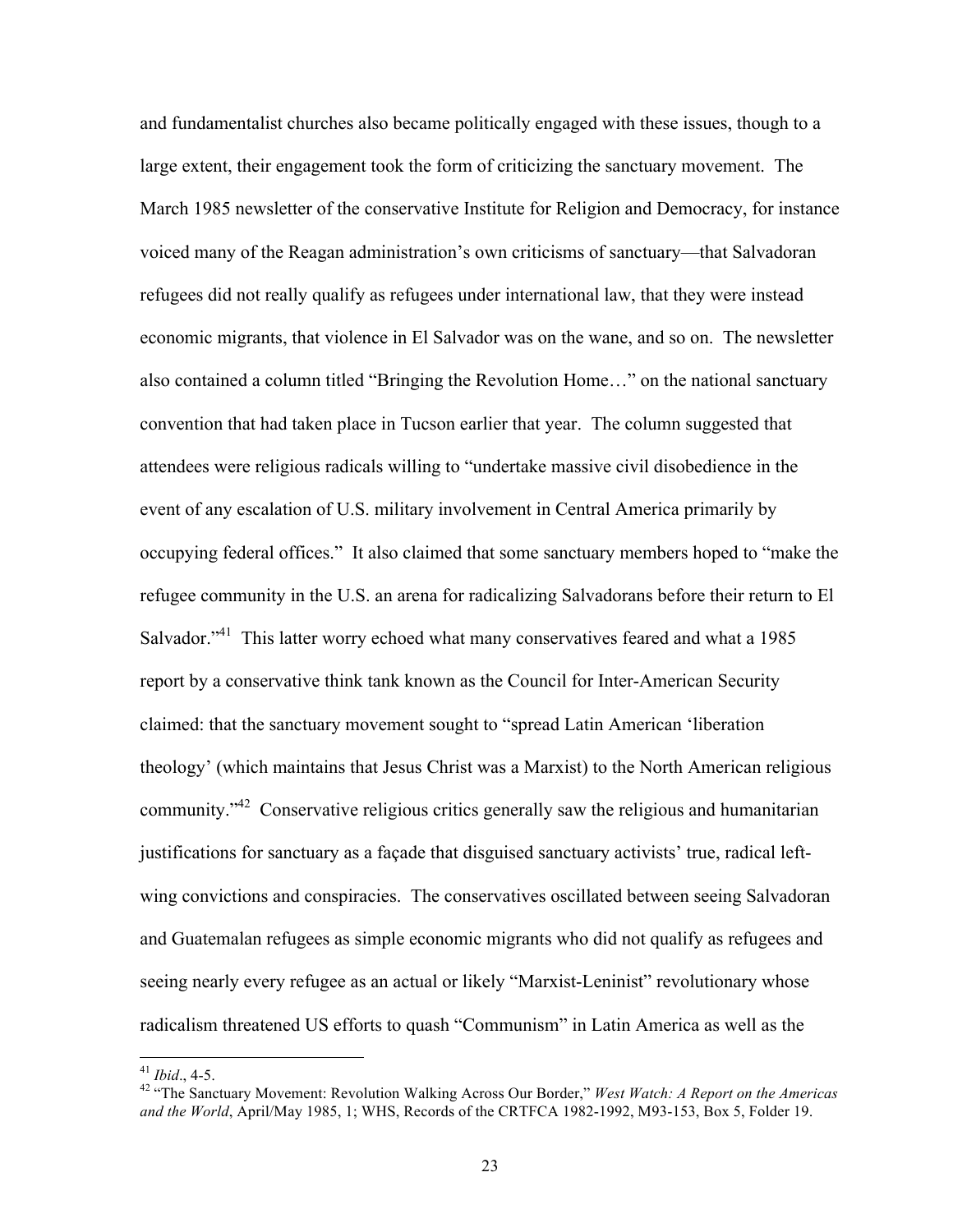security, prosperity, and freedom of the United States itself. In this view, sanctuary workers appeared to be irresponsible law-breakers helping non-refugees settle in the United States or dangerous radicals themselves, complicit in an assault on America and the free world.

In addition to vigorously criticizing the sanctuary movement, the Christian Right also actively supported the Reagan administration's Central America policy. Such political engagement was a relatively new phenomenon for American evangelicals. Traditionally they had preferred to stay aloof from American politics, but as the power of the federal government expanded after World War II and began regulating areas like public morality and abortion—areas in which the authority of religious leaders had previously been dominant they began an active engagement in politics and became an important voting and support bloc for conservatives in the late 1970s and 1980s. Feeling that Jimmy Carter had not effectively promoted evangelical interests during his tenure as president, Christian Right organizations such as Jerry Falwell's Moral Majority and the Religious Roundtable rallied around Ronald Reagan in the 1980 election.<sup>43</sup>

Perhaps the greatest example of evangelical support for Reagan's Central America policy was the provision of material aid by the Christian Broadcasting Network (CBN) to the Nicaraguan *contras*. CBN was a TV broadcasting company owned by Pat Robertson, one of the leading evangelical personalities of the 1980s. In early 1984, the *Virginian-Pilot* ran a story indicating that CBN had been shipping goods to Central America for free, using Navy ships, a practice that was illegal without official Congressional approval.<sup>44</sup> Further details emerged over the course of the following year, and by mid-1985 it was clear that CBN had been supplying food aid to Nicaraguans and military aid to the *contras* to the tune of \$7

<sup>&</sup>lt;sup>43</sup> Robert Wuthnow, *The Restructuring of American Religion: Society and Faith Since World War II*, Princeton, 1988, 198-206. 44 April Witt, "Navy ships CBN goods to Central America," *The Virginian-Pilot*, July 11, 1984, 1.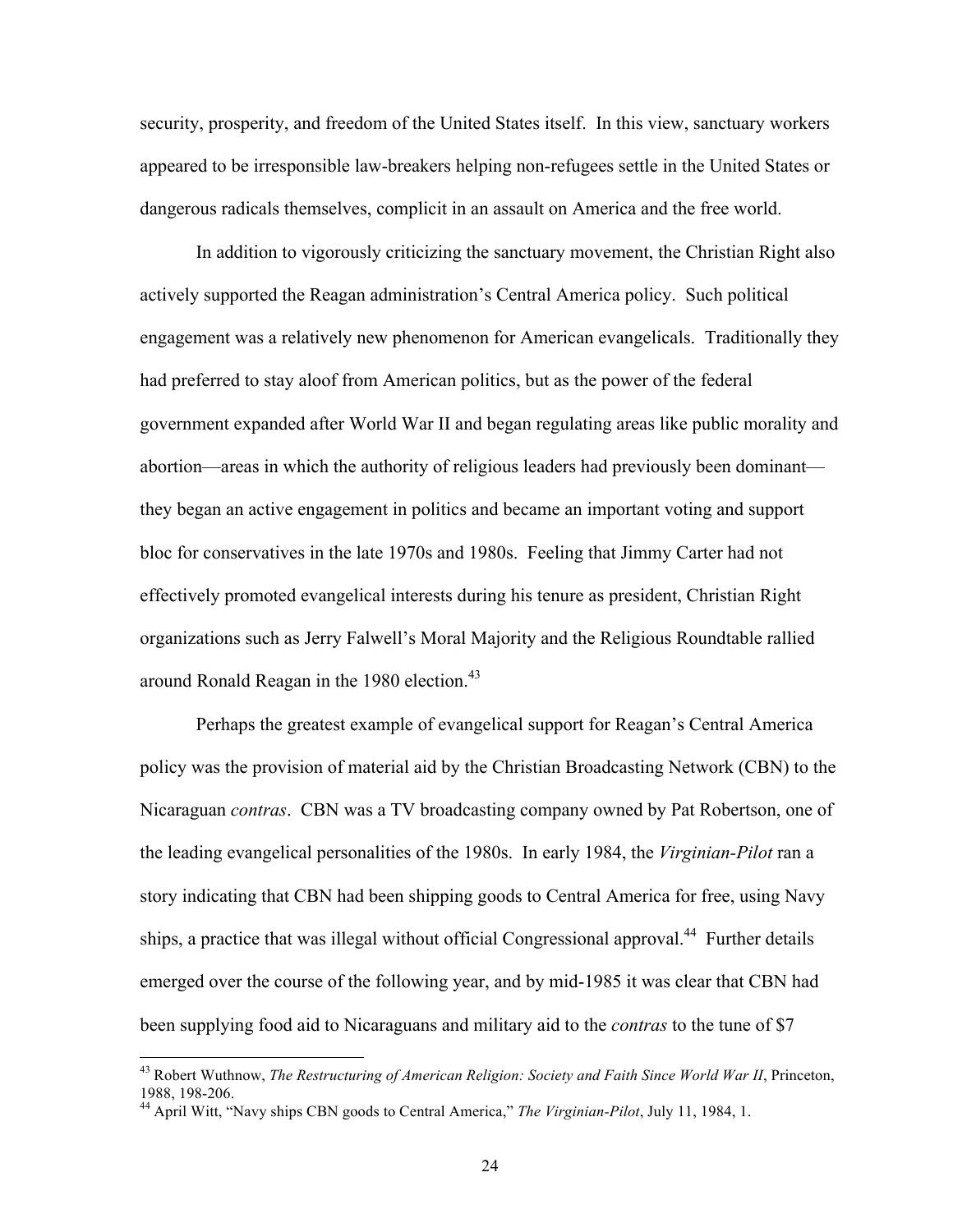million. On *The 700 Club*, CBN's flagship religious talk show, Robertson had repeatedly requested that viewers contribute funds for these activities, which were known as Operation Blessing. CBN denied the claim that they had aided the *contras* and insisted its aid program was nonpolitical, but an anonymous administration official allegedly admitted that Operation Blessing had allowed the CIA to divert more funds to arming the Nicaraguan rebels.<sup>45</sup> A *Sojourners* article later pointed out that even CBN's food relief efforts were harmful; the way CBN distributed its food aid forced displaced Nicaraguans in Honduras to relocate to more areas closer to civil war conflict zones, and their precarious positions in these dangerous zones increased their dependency on this aid. *Sojourners* claimed, too, that funds raised for these purposes often went directly to the *contras* instead. The article also noted that CBN was not the only private organization aiding the *contras*; it included a table listing other organizations that had contributed millions of dollars to the rebels, including the World Anti-Communist league and Friends of the Americas, a Baton Rouge-based aid organization founded by Louisiana Representative Louis Jenkins that operated on the Nicaragua-Honduras border.<sup>46</sup> All these organizations were in fact part of the Reagan White House's publicprivate support network for Central American policy that included other religious organizations like Sun Myung Moon's Unification Church, businessmen, drug traffickers, private security firms, ex-military men, and even states like Saudi Arabia and Taiwan.<sup>47</sup> CBN's Nicaraguan aid operation was thus quite political, enmeshed as it was in a network centered in Washington and Reagan's administration.

<sup>&</sup>lt;sup>45</sup> Press release for Synapses, Inc., "Christians Oppose TV Evangelist's Aid to Right-Wing Groups in Central America," April 13, 1985; WHS, Records of the CRTFCA 1982-1992, M2004-170, Box 1, Folder 7. 46 Vicki Kemper, "In the Name of Relief," *Sojourners*, October 1985, 8-10. 47 Grandin, *Empire's Workshop*, 115.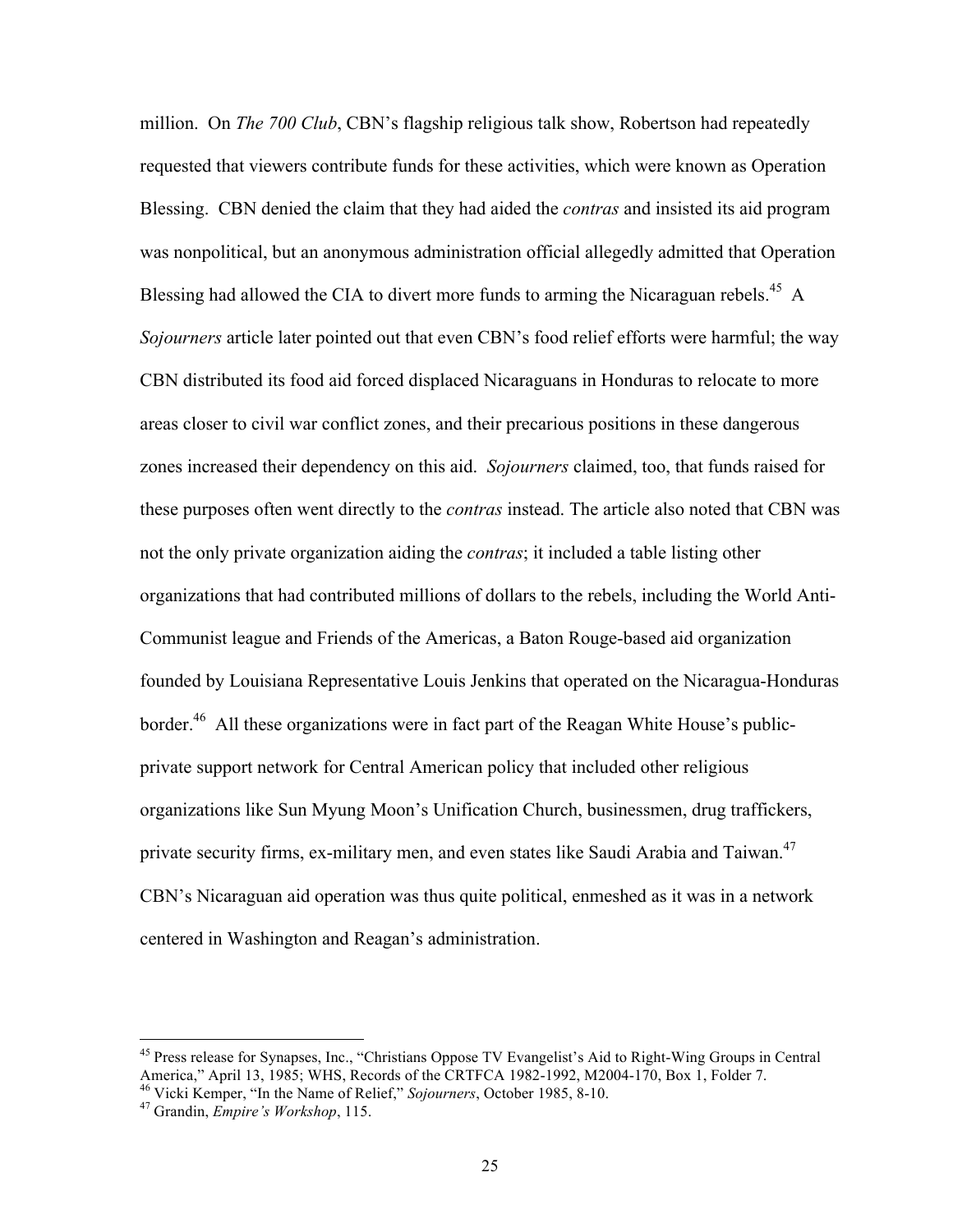The religious right and left mobilized the most enthusiastic responses to the Central American refugee crisis, but moderates and other religious individuals of complex political affiliations engaged with the crisis as well. Catholic bishops constituted one of the most interesting such groups. Their stance on these matters is difficult to classify as strictly leftwing, liberal, or conservative. In some ways, this ambiguity is not surprising; throughout the 20<sup>th</sup> century, many bishops had mixed conservative opinions on some social issues with "liberal" attitudes about economic and social justice, and their stance toward sanctuary largely reflected this history.<sup>48</sup> Whether or not they endorsed sanctuary efforts on behalf of refugees (which were potentially illegal), many bishops supported "extended voluntary departure" for Salvadorans, a form of safe haven in the United States that did not grant the refugees asylum but allowed them to remain in the United States nonetheless.<sup>49</sup> They remained divided over whether sanctuary was an appropriate response to the crisis, however, and many shied away from it because they believed it illegal.<sup>50</sup> This aversion to civil disobedience and a sympathy for the refugees' plight often produced complex and creative responses among the bishops, as with Archbishop John Mahony of Los Angeles, who favored strong support for Central American refugees but refused to endorse sanctuary and rejected any suggestion that he was "liberal."<sup>51</sup> Positions like Mahony's indicate that religious responses to sanctuary encompassed a wide variety of attitudes and strategies, many of which did not easily fit a simple left-right model of political engagement.

<sup>&</sup>lt;sup>48</sup> Timothy A. Byrnes, *Catholic Bishops in American Politics*, Princeton 1991, 35-43.<br><sup>49</sup> Crittenden, *Sanctuary*, 201-202.<br><sup>50</sup> George Volsky, "U.S. Churches Offer Sanctuary to Aliens Facing Deportation," *The New Yor* 

<sup>8, 1983,</sup> A16.<br><sup>51</sup> John Dart, "Mahony, New Archbishop for L.A., Sees the Church as 'Voice' for Rights," *The New York Times*, July 18, 1985, OC\_A4.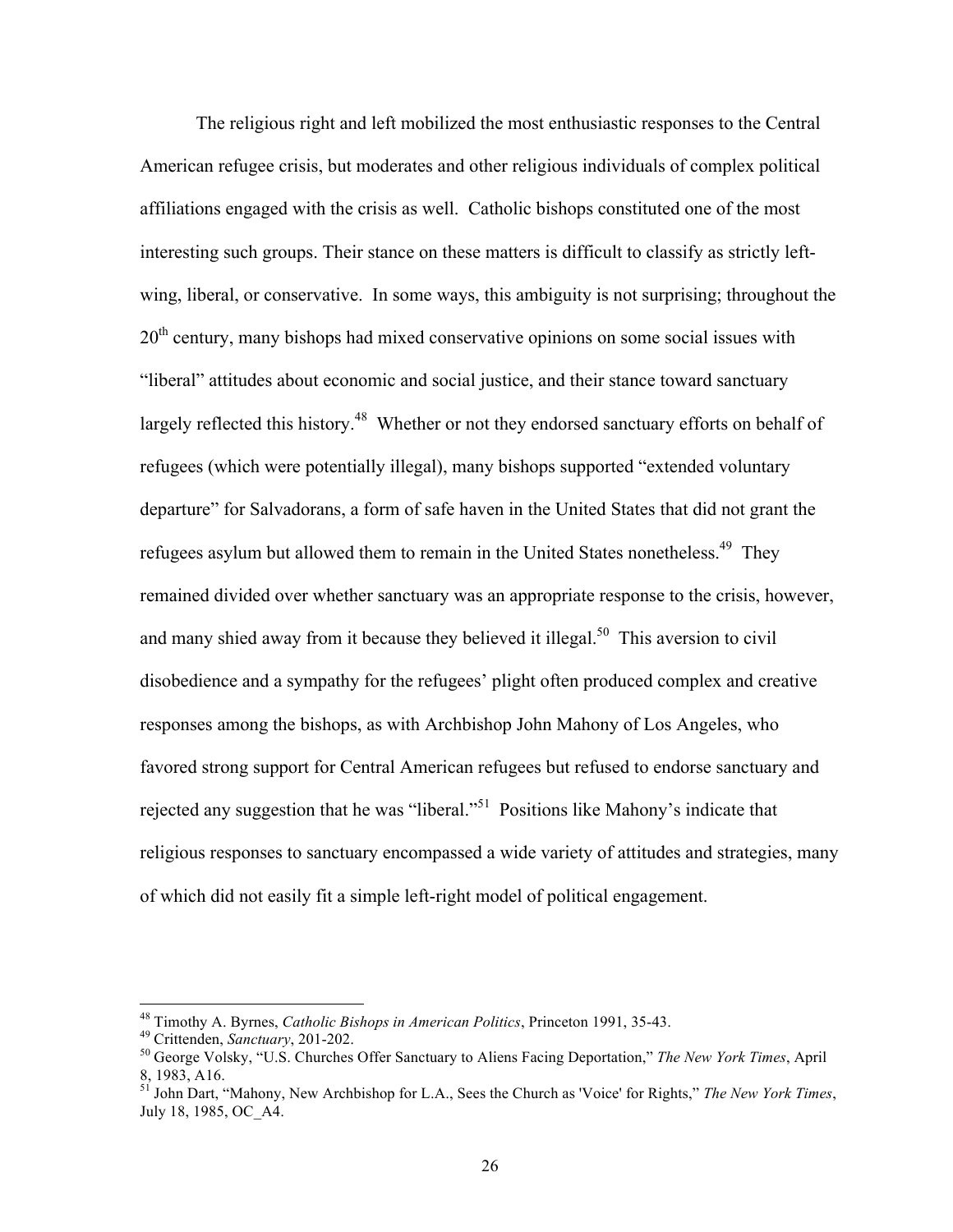#### *Sanctuary Emerges*

Before Southside Presbyterian's declaration in Tucson of public sanctuary in early 1982, religious-based refugee work there lacked a coherent intellectual framework. Individuals like Jim Corbett and his colleague, Southside pastor and sanctuary co-founder John Fife, simply observed the suffering and struggles of the Salvadoran and Guatemalan refugees arriving from Mexican and did all they could to help them. Initially, their charisma and enthusiasm and the support of their religious communities sustained their work. Both men were part of the Tucson Ecumenical Council (TEC), a coalition of 60 churches in the Tucson area, which organized some of the earliest refugee aid in the country. In addition to providing food and shelter to refugees when possible, as early as 1980 the TEC began working with the Manzo Area Council, a private agency that helped undocumented Hispanics deal with their immigration difficulties. The Manzo council and the TEC worked together to help bail Salvadoran refugees out of detention and attain court hearings over their refugee status, though the work was grueling and ineffective at preventing most deportations.<sup>52</sup>

Jim Corbett worked with TEC but was very much a loner. Before joining the TEC's efforts, he wrote two letters to Quakers and other people of faith informing them of the Central American refugee crisis and urging them to take steps to aid the refugees.<sup>53</sup> He made a trip to a detention center in Southern California to see how Salvadoran refugees were being treated, and after joining up with the TEC, he made several exploratory trips south of the border. During the summer of 1981, Corbett traveled to Nogales in the Mexican state of Sonora and convinced Father Ramón Dagoberto Quiñones to help move Central American

 <sup>52</sup> Crittenden, *Sanctuary*, 31, 40. <sup>53</sup> *Ibid.*, 31, 40.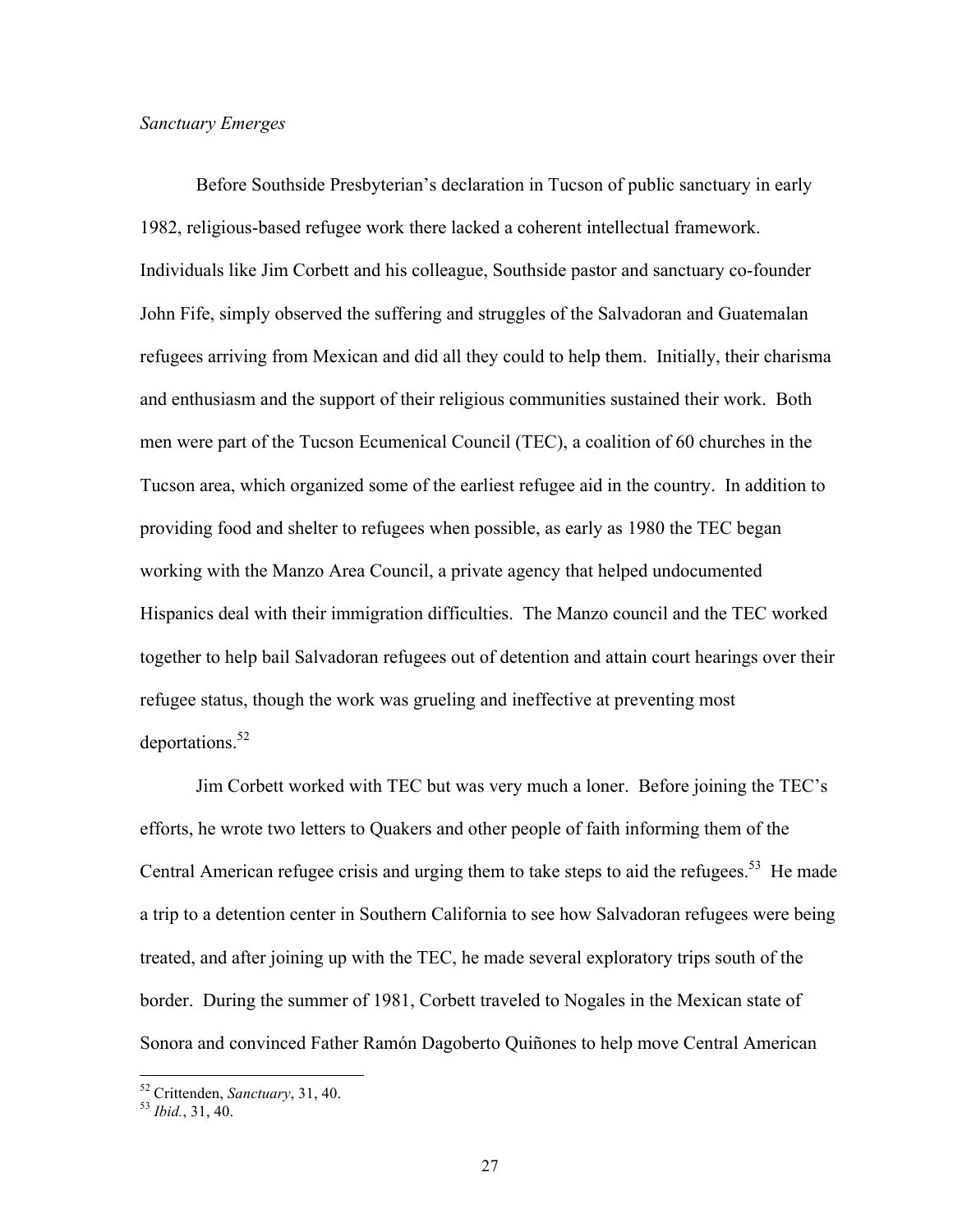refugees across the border. Throughout the movement Corbett himself made border runs to aid this process.<sup>54</sup>

Late in 1981 Immigration and Naturalization Services (INS), the federal agency that oversaw immigration and refugee matters, informed the TEC that they might be indicted for their work, and after considering various responses to this warning, the Tucson group decided to go public. Until this point they had been quietly providing for the basic needs of the refugees, but they decided that publicizing their work and embracing the centuries-old church tradition of sanctuary would strengthen their position *vis-à-vis* the government. The provision of church sanctuary was a practice that emerged in the Middle Ages that allowed fugitives from the law to take refuge in a church building and remain immune from apprehension or prosecution as long as they stayed there. The practice was recognized by both medieval European canon law and, as late as the  $18<sup>th</sup>$  century, by English common law as well. Sanctuary largely died out as a legally recognized practice after this period, but the Tucson group traced its legacy through later, similar practices carried out by religious individuals, most notably the Underground Railroad of the US antislavery movement that smuggled southern slaves to freedom in the north.<sup>55</sup> Even more recently, as part of the antiwar movement during the Vietnam years, churches ranging from Boston to Honolulu gave sanctuary to soldiers who refused to deploy to Vietnam.<sup>56</sup> This most recent iteration of sanctuary was not very widespread, but TEC had both a long tradition and recent memory to draw on as they adopted sanctuary as their working model. They would house, feed, and otherwise assist Central American refugees in full view of the media and the government.

<sup>54</sup> *Ibid.*, 49-54. <sup>55</sup> *Ibid.*, 62-63. 56 Zaroulis and Sullivan, *Who Spoke Up?*, 263.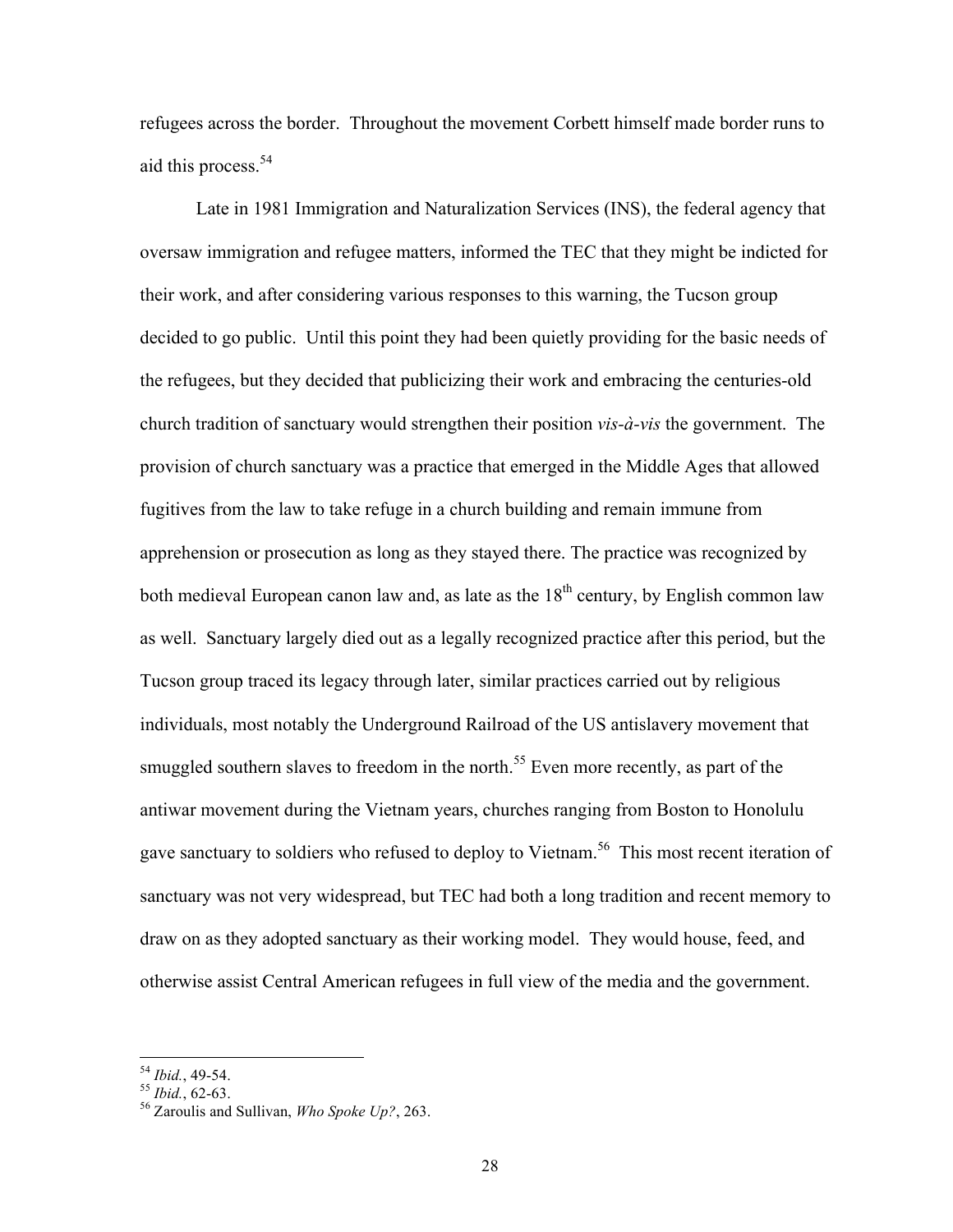The Tucson group became the most famous and influential center of sanctuary activity, but the TEC cannot claim full ownership of the origins of the movement. Sanctuary activity arose independently in several other locations along the US-Mexico border as well. In 1981, as the TEC was moving from less controversial refugee work to a public sanctuary model, other churches in Southern California were considering taking the same step.<sup>57</sup> Southern California church sanctuary workers, however, never developed much independent leadership in the movement, and they generally cooperated with and deferred to the Tucson activists. But sanctuary work also emerged independently in Texas, and Texan sanctuary activists worked to a large extent independently of Tucson's influence and authority. In March 1983, for instance, the Catholic diocese of Brownsville opened Casa Oscar Romero, a shelter for Central Americans in nearby San Benito. Casa Oscar Romero was never a declared sanctuary, but two of its workers, Jack Elder and Stacey Merkt, were tried (twice in Merkt's case) for violating immigration laws in their sanctuary work.<sup>58</sup> Bishop John Fitzpatrick of Brownsville was also supportive of sanctuary, though he never explicitly endorsed the movement. He once paid \$27,000 of his own money for bail for Merkt and Elder, and he testified in their defense of sanctuary workers.<sup>59</sup>

As the network of sanctuary churches quickly expanded from its southwestern epicenter and spread across the country in 1982, the TEC soon found that it lacked the resources to coordinate sanctuary activity at such a large scale. To help with coordinating refugee placement and sanctuary establishment, Corbett and Fife recruited the Chicago Religious Task Force on Central America (CRTFCA), a coalition of various religious-based

<sup>&</sup>lt;sup>57</sup> Crittenden, *Sanctuary*, 63-64.<br><sup>58</sup> "Bishop's Sanctuary Work Draws Heat," *The Los Angeles Times*, March 2, 1985, B5. Robert Reinholds,<br>"Churches and U.S. Clash on Alien Sanctuary," *The New York Times*, June 28, 198

<sup>&</sup>lt;sup>59</sup> María Cristina García, Seeking Refuge: Central American Migration to Mexico, the United States, and *Canada*, Berkeley 2006, 209n88.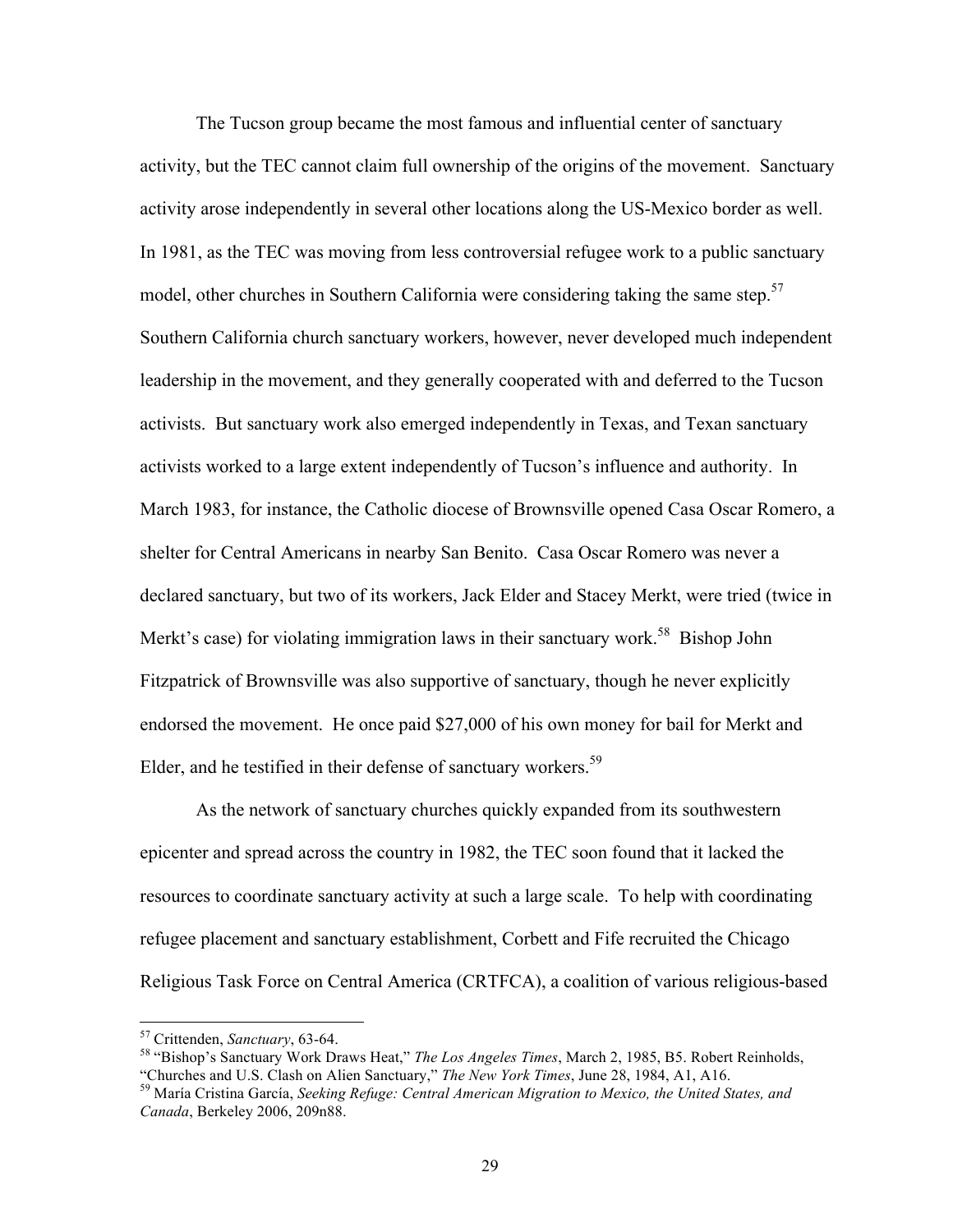organizations that had formed several years earlier in response to the killing of four American religious workers in El Salvador. CRTFCA's first act was to organize Chicago's Wellington Avenue Church of Christ as a sanctuary.<sup>60</sup> The practice spread a bit slowly at first: at the end of 1982, Corbett estimated that the TEC had helped 350 refugees into the country (a measly tenth of a percent of undocumented Salvadorans who had entered the United States at the time), and Fife claimed that fifteen churches around the country of various denominational affiliations had declared themselves sanctuaries. Support for the movement quickly spread, however. By August 1983, the sanctuary movement had already received official endorsements from national religious organizations like Clergy and Laity Concerned and the national bodies of several Christian denominations, including mainline Protestant bodies like the Presbyterian Church USA, the United Methodist Church, and the United Church of Christ, and other Christian groups like the American Friends Service Committee, the Mennonites, and the Unitarian Universalists.<sup>61</sup> In June 1987, CRTFCA claimed that 393 churches and synagogues had declared themselves sanctuaries, a group that included Jews, Catholics, and many mainline Protestant denominations. $62$ 

But with this increased activity came increased scrutiny, and on January 10, 1985 shortly after Ronald Reagan's reelection—an undercover INS investigation of the movement culminated in the delivery of indictments to sixteen sanctuary workers, including Fife, Corbett, and other key Tucson sanctuary workers and TEC members.<sup>63</sup> The federal government had charged them with a variety of crimes related to illegally helping the

<sup>&</sup>lt;sup>60</sup> Crittenden, *Sanctuary*, 87-91.<br><sup>61</sup> Detroit Sanctuary Project Mailing, August 16, 1983; Bentley Historical Library, Episcopal Church, Diocese of Michigan Records, 1830-2001, Box 17, Folder: Latin American Refugee Issues and Peace Movement 1983- 85.

 $62$  CRTFCA flyer, June 1987; Walter P. Reuther Library, Organization in Solidarity with Central America Records, Box 3, Folder 6.

<sup>63</sup> Crittenden, *Sanctuary*, 192-193.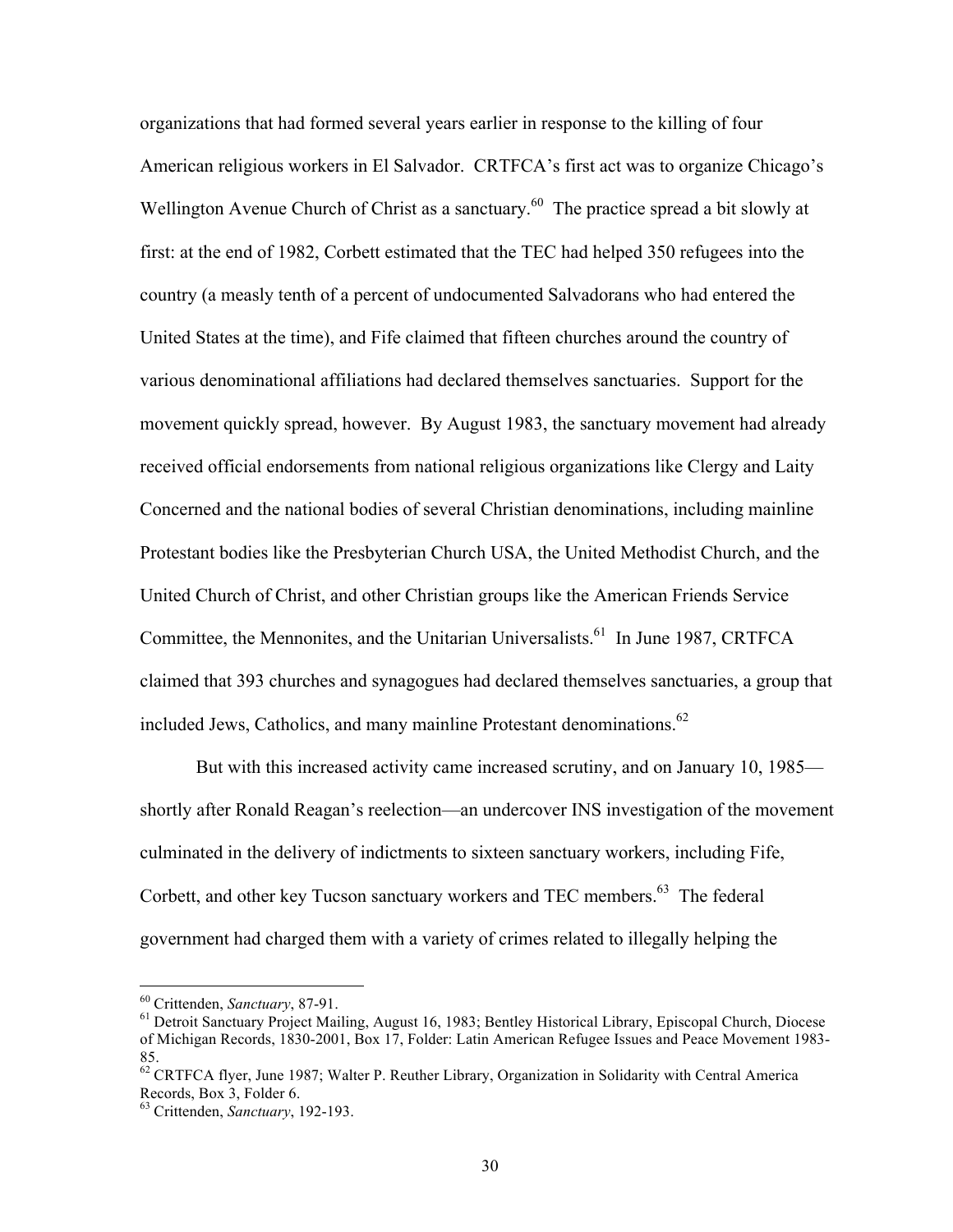refugees, most notably conspiracy to smuggle refugees into the country.<sup>64</sup> Judge Earl H. Carroll, who presided over the trial, strongly influenced the shape the trail would take. He forbade the sanctuary activists from defending their actions on the basis of their moral or religious commitments and made it impossible for them even to mention that Washington might have failed to live up to refugee law or mistreated refugees.<sup>65</sup> Still the trial dragged on well into 1986, and while it returned convictions for most of the accused, their punishments were light. (Jim Corbett, remarkably, was found not guilty of all charges.)<sup>66</sup> Despite worries that the trial would irreparably damage the movement, the number of sanctuaries nationally continued to climb for several years, though the strength and centrality of the Tucson group did diminish after the trial.<sup>67</sup> The trial also highlighted philosophical issues that had plagued the movement since its inception. Was the provision of sanctuary primarily a humanitarian act, or was it better understood as political protest? Was it a form of civil disobedience made permissible by fidelity to a higher, religious law, or could it be considered in fact to be legal? Sanctuary workers around the country could not settle on an answer to these questions, and to some extent the TEC and the CRTFCA represented two philosophical poles in the movement. Differences between these two groups had become intense by late 1984 and were threatening to divide the movement, and the 1985 indictments and the show of solidarity they prompted were likely the only factor that prevented a major split.<sup>68</sup>

The CRTFCA understood the practice of sanctuary as a highly politicized and even radical activity. Conscious of the variety of understandings of sanctuary that had proliferated

 <sup>64</sup> Wayne King, "9 Plead Not Guilty in Tucson to Smuggling Illegal Aliens," *The New York Times*, January 24, 1985, A10.<br><sup>65</sup> Crittenden, *Sanctuary*, 232-233.

<sup>65</sup> Crittenden, *Sanctuary*, 232-233. <sup>66</sup> *Ibid*., 322-323, 336. 67 "Despite Prosecutions, the Sanctuary Movement is Still Vital, Growing, Its Activists Insist," *The Los Angeles Times*, July 11, 1987, A5. 68 Crittenden, *Sanctuary*, 202-204.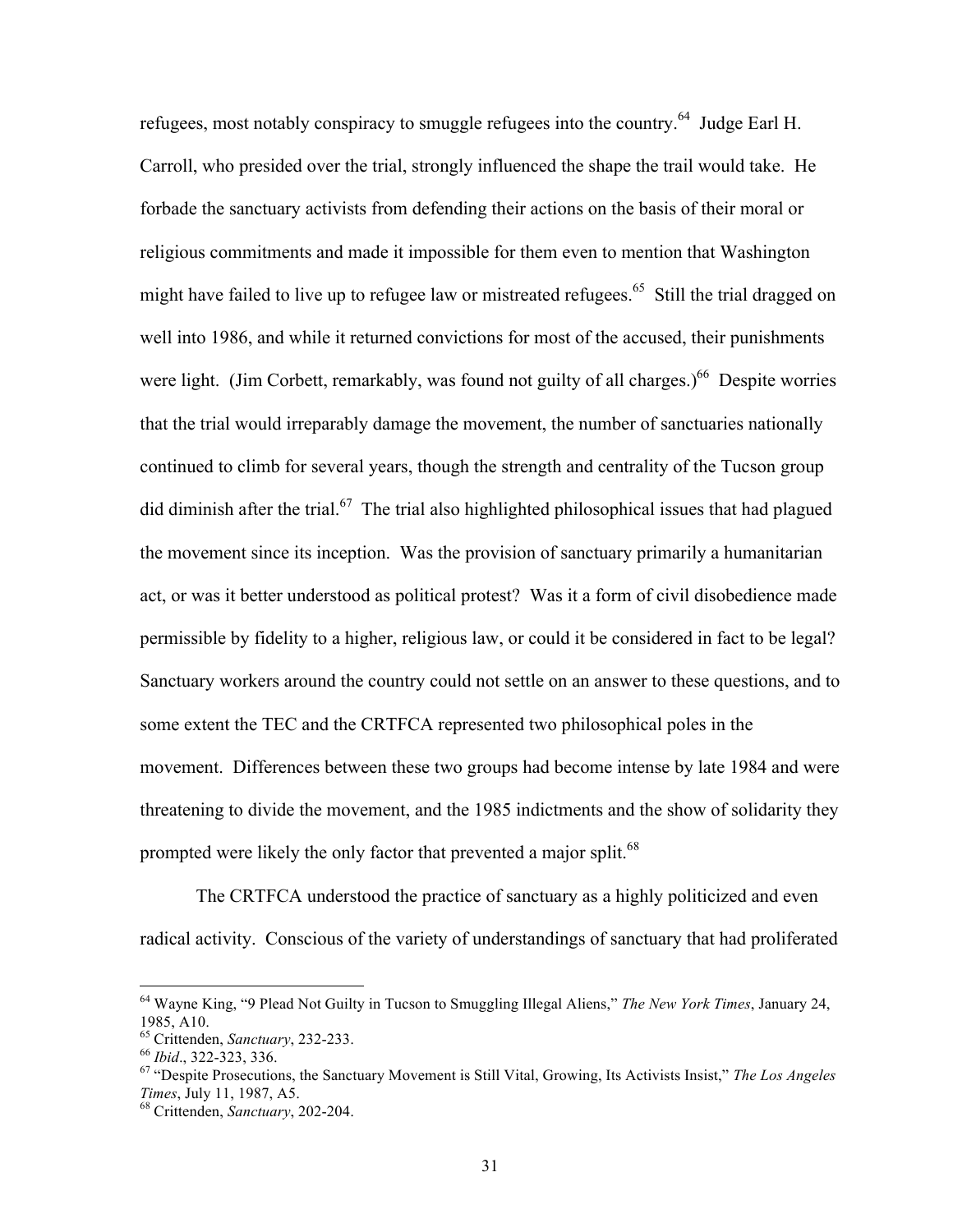during the first years of the movement's existence, the Task Force at one point put together a document summarizing its own philosophy of sanctuary as well as the TEC's. According to this document, the CRTFCA understood sanctuary work as "choosing to side with refugees fleeing U.S. sponsored violence of El Salvador and genocide in Guatemala" through "massive resistance," one component of which was churches "deciding to break immigration law." In other words, the CRTFCA saw sanctuary work as illegal, as a form of civil disobedience. Though it considered its guiding principle "solidarity with the people of Central Ameirca," the Task Force saw its work less in "humanitarian" than in political terms. The document expressed sanctuary work as a monumental clash between religious Americans and the US government, and as such seeing sanctuary as a form of political disobedience became even more important to the CRTFCA.<sup>69</sup> In this view, the public nature and even radicalism of breaking the law made sanctuary appear a more powerful tool than it would if simply understood in humanitarian terms, that is, as a means of providing aid to suffering refugees without challenging government policy in illegal or otherwise subversive ways.

Though the TEC also acknowledged the political dimension of sanctuary work, it preferred instead to emphasize a legal and more humanitarian understanding of the practice of sanctuary. Jim Corbett was particularly devoted to this interpretation, and he took up the task of explicating his philosophy in "The State, the Law, and the Sanctuary Movement," an essay he wrote in mid-1985. Corbett attempted in this essay to deconstruct the dilemma of choosing between religious law and earthly law, arguing that it is both a legal and a religious

<sup>&</sup>lt;sup>69</sup> CRTF analysis of various definitions of sanctuary, undated; Wisconsin Historical Society, Records of the Chicago Religious Task Force on Central America 1982-1992, M93-153, Box 4, Folder 61.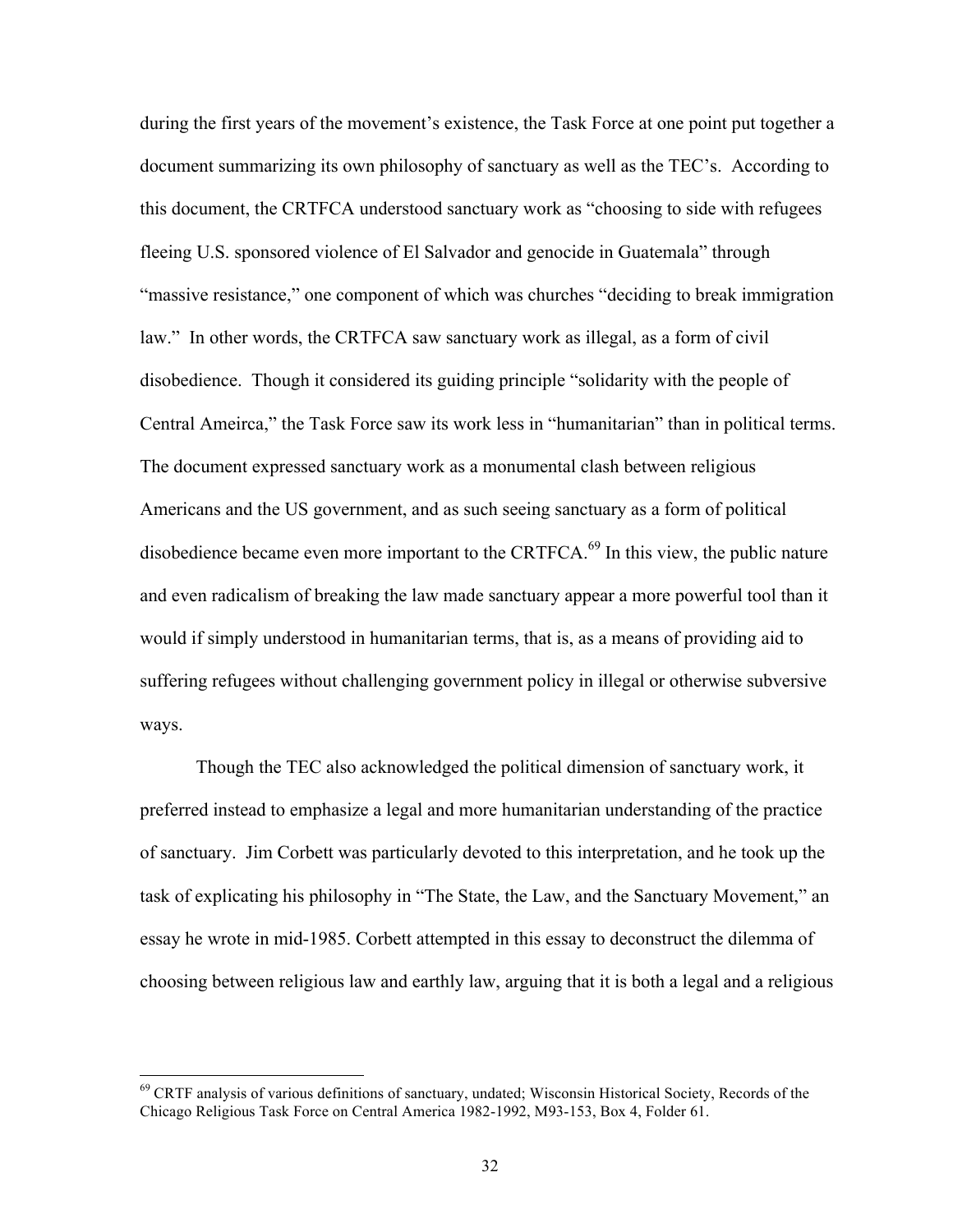imperative for faith communities to offer sanctuary and that these two domains did not in fact make use of separate logics and jurisdictions.

Corbett opened by forcefully laying out that dilemma faced by most participants in sanctuary: congregations who participated in the movement "consider the practice of sanctuary to be integral to the practice of their faith. The U.S. Justice Department considers it to be a criminal conspiracy."70 Corbett noted that congregations join the practice of sanctuary "because this is fundamental to human decency and to the practice of prophetic faith," and that as a result legal questions are an "afterthought." But failure to consider the legal dimensions of sanctuary put sanctuary participants at a disadvantage, ceding ground to the federal government and courts and allowing the government and courts to knock out one of the central supports of the movement. Indeed, Corbett did not question the legality of sanctuary; for him, if "migrant Salvadorans and Guatemalans are refugees rather than 'illegal aliens'"—and he did not doubt they were—"then we are obliged by international law to protect them from the officials who are capturing and returning them." He believed that the "right to protect war victims and the persecuted is a practice of our Covenant faith that is established by the existing body of humanitarian and human rights law." By claiming this right, Corbett also emphasized the fundamental agreement between religious and legal justifications for sanctuary. This concordance was important to his message, but because his audience already enjoyed the confidence endowed by their religious convictions, he devoted this essay to the legality of sanctuary, ultimately contending that it was not only permissible but also incumbent on communities of faith to practice sanctuary.

<sup>&</sup>lt;sup>70</sup> Jim Corbett "The State, the Law, and the Sanctuary Movement," May 8, 1985; Wisconsin Historical Society, Records of the Chicago Religious Task Force on Central America 1982-1992, M2004-170, Box 2, Folder 5.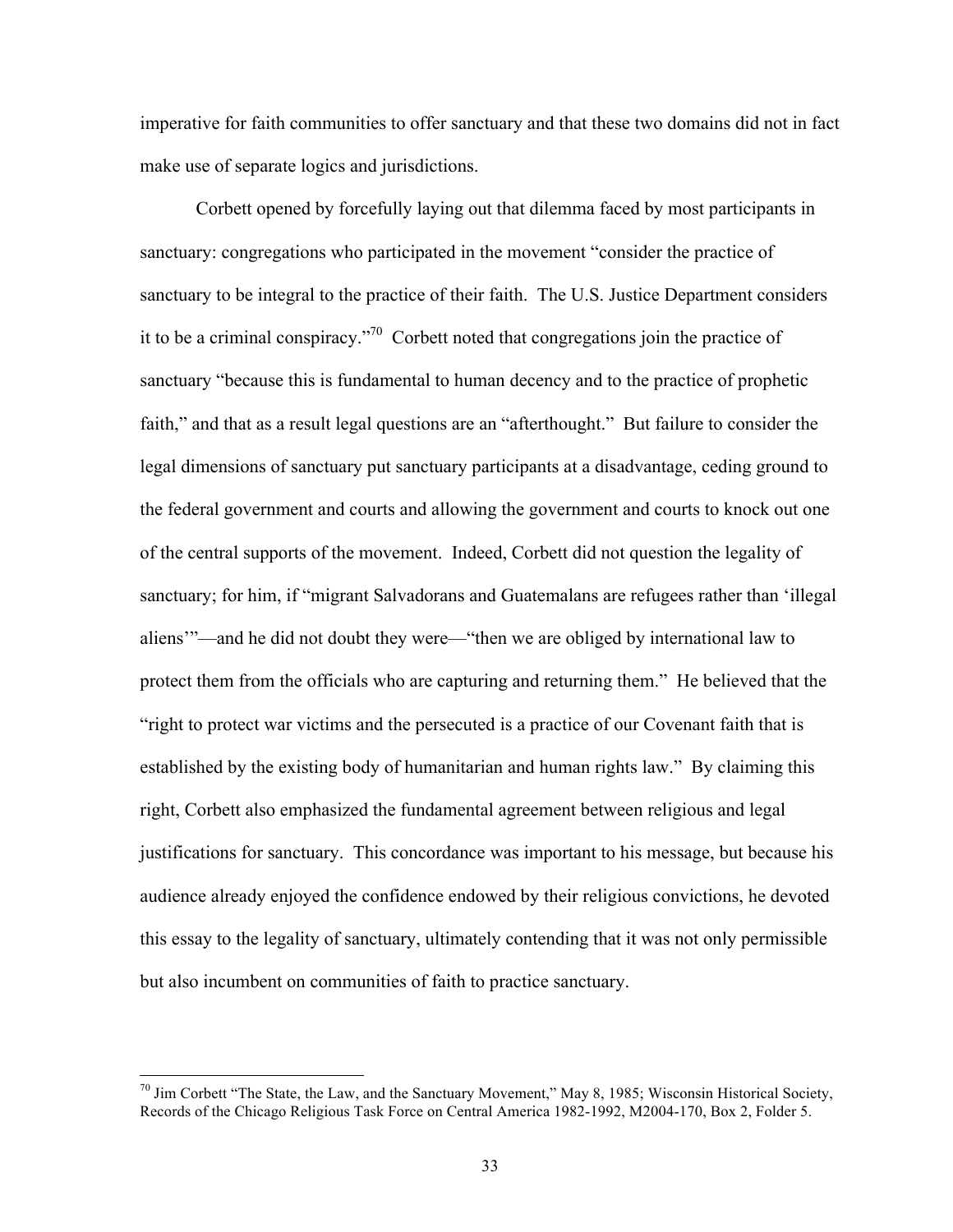To bolster this claim, Corbett was careful to reiterate his view of the state of affairs that necessitates the practice of sanctuary in the first place: the Salvadoran and Guatemalan governments' reign of terror against its own citizens that forces them to seek asylum to the north and the United States' complicity in this violence. He summed up his view succinctly:

*During recent months, refugees have surged out of El Salvador. They report massacres by the military that are beyond anything previously suffered*. Most of these mass murders are perpetrated by aerial attack in areas that are now free-fire zones. *The idea is to use military assault to uproot the people and then to force the survivors into "model villages" under strict military supervision. The process is called "pacification." It has become the Pentagon's final solution to the Third World problem*. 71

Salvadorans, according to Corbett, suffered from a joint effort by the governments of El Salvador and the United States to eliminate domestic opposition to the government through the use of brutal military force. On this understanding, anyone who fled this situation was clearly a refugee, someone who "has 'a well-founded fear of being persecuted for reasons of race, religion, nationality, membership in a particular social group, or political opinion,'" according to the UN Refugee Protocol that Corbett cited.<sup>72</sup> Moreover, his use of the phrase "final solution" tied the situation in Central America to the events that spawned the Refugee Protocol in the first place, namely, the war crimes of World War II, including the Nazi genocide of the Jews. Corbett drew this connection more than once, early on rooting the principle of sanctuary in "the Nuremburg principles [that] were declared almost 40 years ago" and arguing later that, if "unchecked, military pacification of the Third World is likely to become as murderous as the death camps." By nearly equating the Holocaust with US

 $71$  Emphasis in the original.

<sup>72</sup> UN General Assembly, *Convention Relating to the Status of Refugees*, 28 July 1951, United Nations, Treaty Series, vol. 189, p. 152, available at: http://www.unhcr.org/refworld/docid/3be01b964.html [accessed 19 December 2011].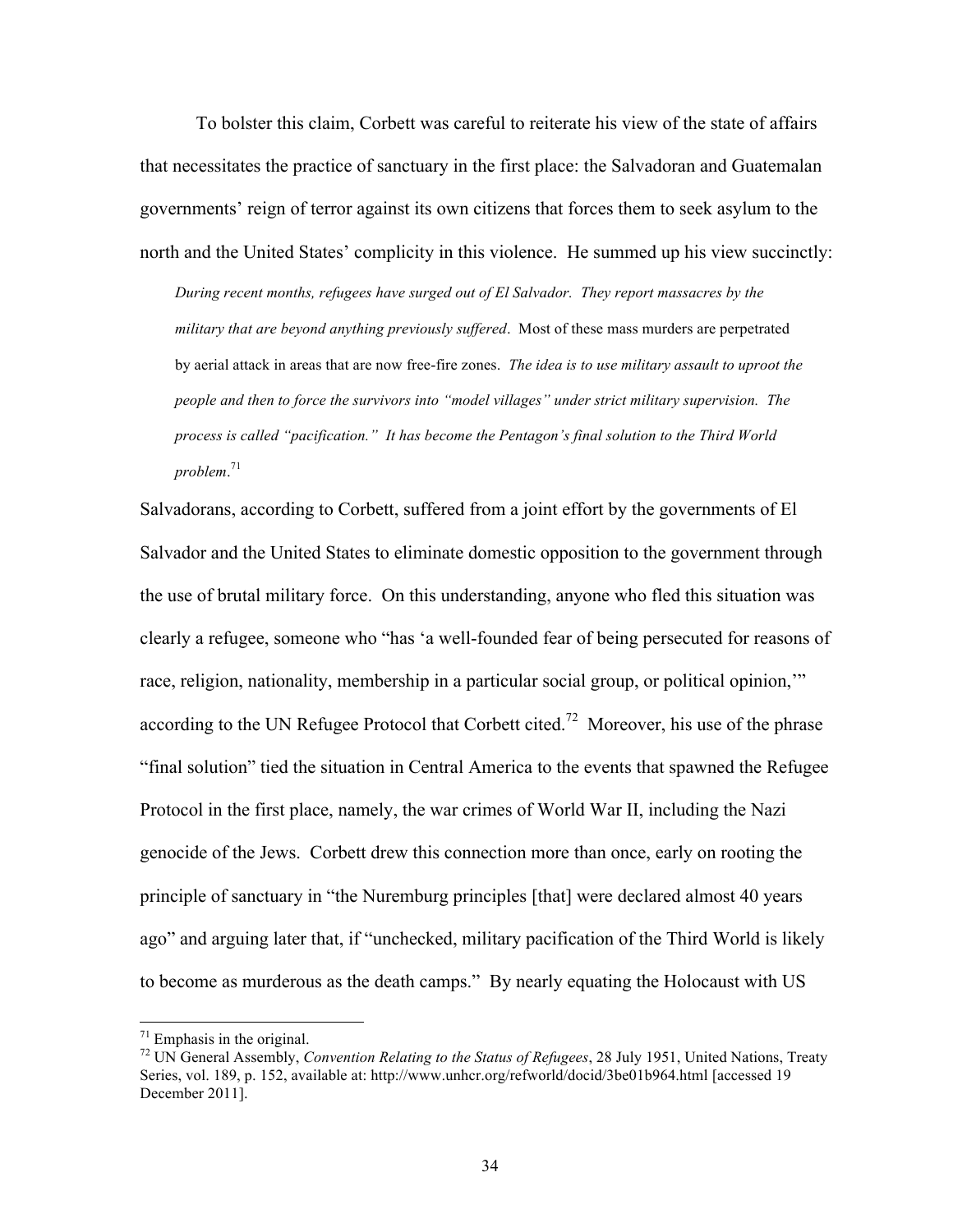policy in Central America, Corbett drove home the urgency of aiding Guatemalan and Salvadoran refugees and of changing US policy in the region.

He also devoted several pages to debunking the Reagan administration's own justifications for its deportation of Salvadoran. He identified three main defenses offered by the government: that, because Mexico could grant refugees asylum, their trips to the United States were for economic, not political, reasons; that deported Salvadorans suffered no persecution upon their return to El Salvador; and that, since El Salvador was now a democracy—in July 1984 Salvadorans elected a Constituent Assembly to draft a new constitution in anticipation of new elections—its gross human rights violations were "a thing of the past."<sup>73</sup> As for the first defense, Corbett contended that Mexico did not in fact grant asylum to Salvadorans and that, as a non-signatory to the UN Refugee Protocol, there was no way to make it do so. Moreover, he suggested that the US may have even been paying Mexico to deport Salvadorans and thereby saving Washington the trouble of doing so itself. He dismissed the government's labeling of the refugees as economic migrants as "ridiculous," noting that there was plenty of readily available evidence to bolster their claims to refugee status. Finally, he argued that the Mexico argument was a "false issue," as "nothing in the law permits the U.S. government to return refugees who have resided in or crossed other countries, nor does the fact that refugees have economic needs alter their status as refugees." He responded similarly to the government's other two defenses of its policy, arguing that the administration's attempts to show that returned refugees did not face persecution were a "calculated fraud" and that while El Salvador had taken small steps

 <sup>73</sup> On the election of the Constituent Assembly, see Stephen Kinzer, "Guatemala Picks Assembly Today," *The New York Times*, July 1, 1984, p. 9.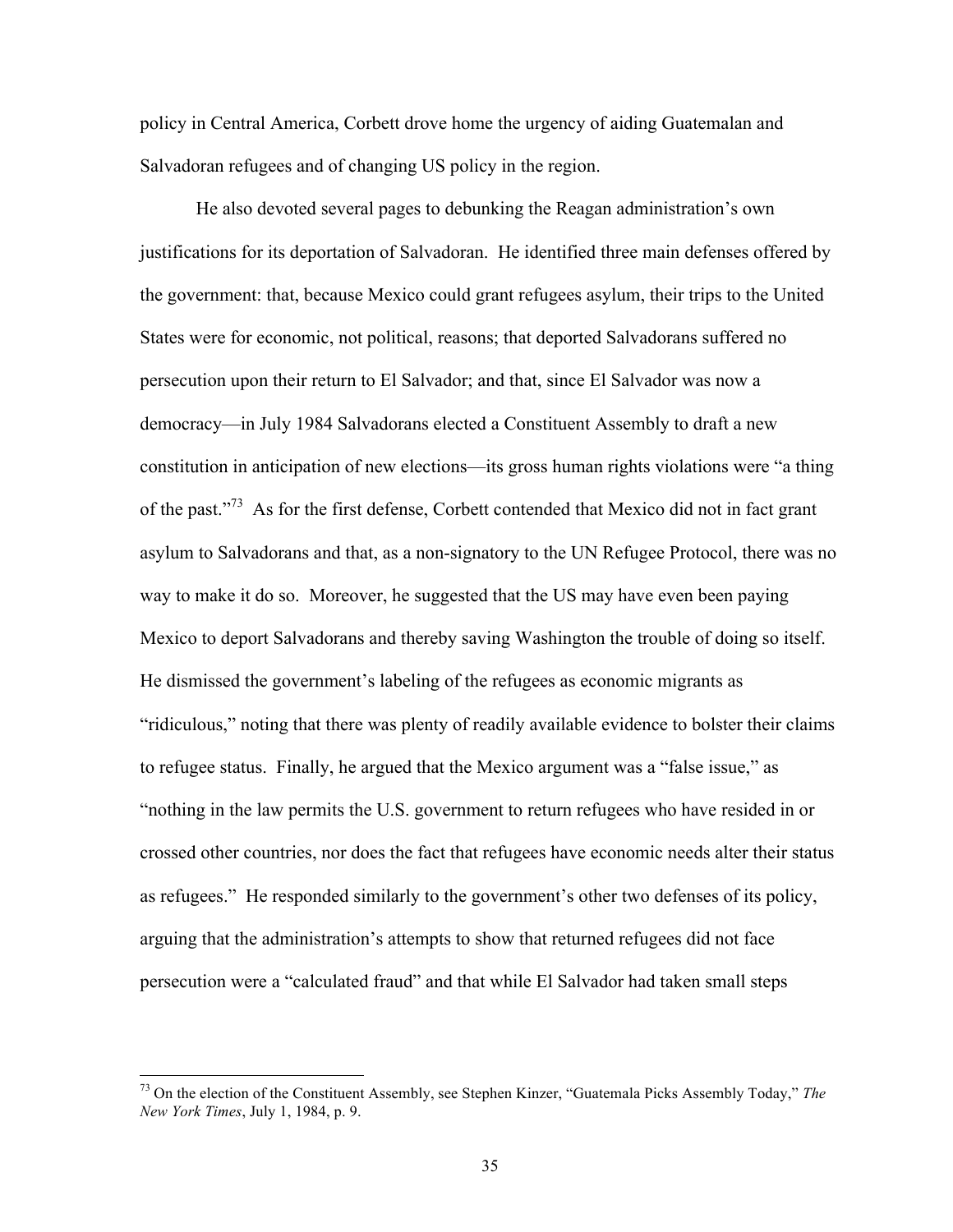toward democracy, it remained a military-backed dictatorship that continued to terrorize the population.

After arguing that US policy violated international refugee law, Corbett attempted to demonstrate that the "crisis of legitimacy" this violation created forced the burden of enforcing international law on individuals and communities of faith. "All of us," he declared, "are in a position to check it [military pacification of the Third World] right here at home, where it confronts us in the presence of refugees who need to avoid capture. And, whatever our insensitivities, our churches and synagogues are leading the way by providing sanctuary." Everyone, from individuals to states, is answerable to international law, and when one institution (the state) fails to enforce these laws, "[p]rophetic witness is then the community's only nonviolent way to hold the state accountable—which means that it is then up to the church<sup>74</sup> to serve as the community's institutional foundation for complying with humanitarian and human rights law." With this bold claim, Corbett established a continuity between the political-legal and religious realms. International refugee law for Corbett embodied principles that accord with both secular, humanistic sensibilities and religious obligations. All institutions and individuals must uphold these principles, and when the state fails to do so, the church is "next in line" to establish institutional support for the law. According to this interpretation, then, individuals and communities who gave sanctuary did not need to choose between their religious and legal obligations; the two were identical.

Most strikingly, Corbett concluded by arguing that, given the forgoing claims, sanctuary was not a form of civil disobedience as conventionally understood. Rather,

<sup>&</sup>lt;sup>74</sup> Bv "church," Corbett did not refer to any one Christian denomination or even Christianity as a whole. He explains: "Adherents of the prophetic faith enter into a community covenant to become a people that hallows the earth with peace and justice. (Christians sometimes call this covenant people 'the church', [*sic*] and it is this generically ecumenical useage that I have been contrasting with 'the state.'" This definition allows him to include all Christians as well as Jews in "the church."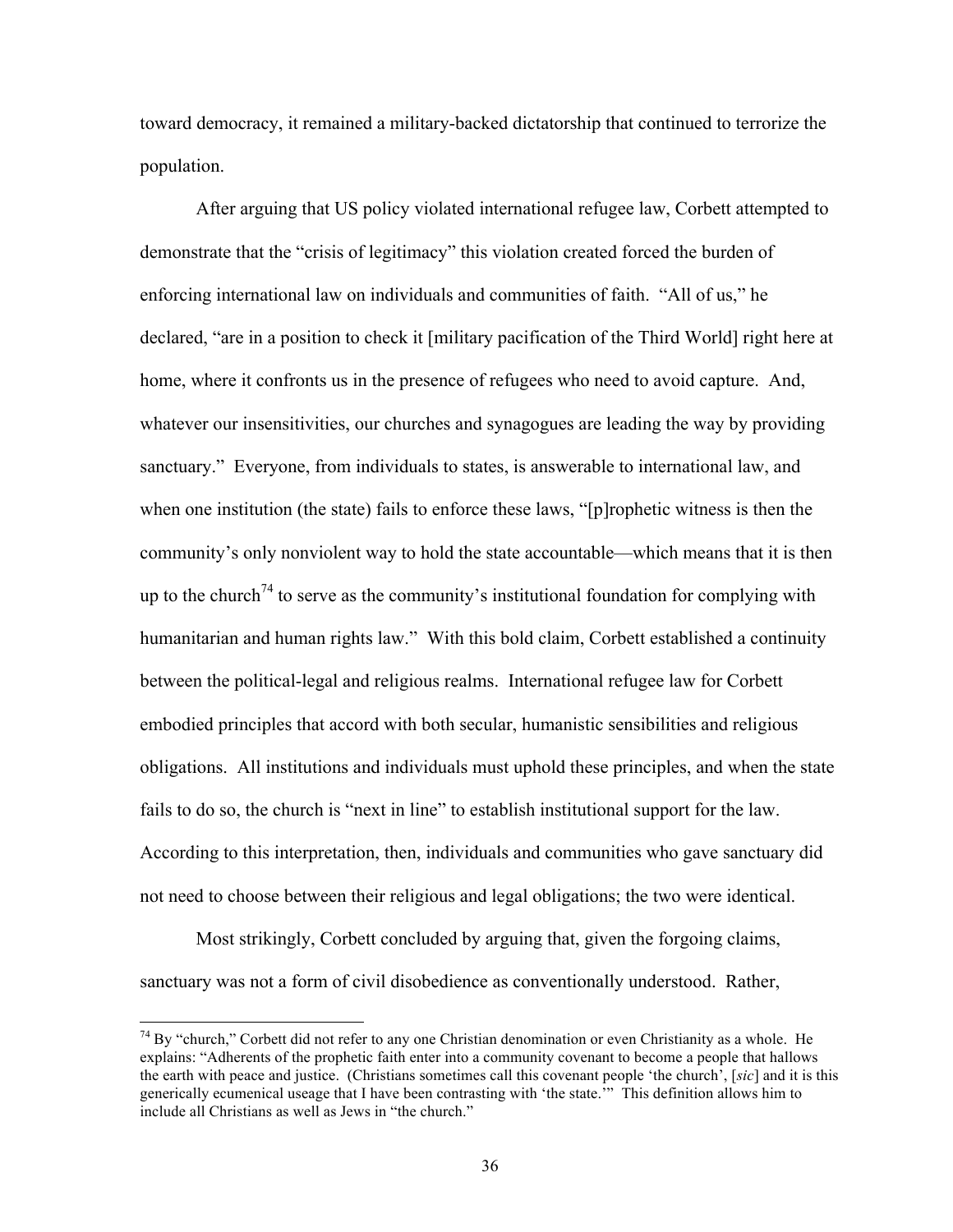sanctuary was "*categorically distinct*" from civil disobedience, and "[a]s community with the persecuted, *sanctuary is the foundation for socially creative peacemaking that is significant measure outside the range of civil disobedience*."<sup>75</sup> Sanctuary was not the violation of laws but the fulfillment of international law that lacks adequate institutionalization in the state. Through this creative definition, Corbett capped off his argument for the legality of sanctuary and the coincidence of the religious and legal obligations of sanctuary participants. In a rhetorically skillful final sentence, Corbett declared these points "clear but superficial" and exhorted his readers "to go deeper," to explore the relationship of sanctuary religious community and law.

Inventive and persuasive though his arguments may be, Corbett was only one participant in sanctuary, and he was always something of an idiosyncratic loner (and proudly so). That he felt the need to justify the legality of sanctuary and announce that it was not civil disobedience shows that these were contested claims. As a symbol, sanctuary was not totally defined, and different participants understood their actions in different ways. However, Corbett remained a significant and respected figure in the movement throughout the 1980s, and his amateur philosophy and legal theory no doubt resonated with many who chose to take on the practice of sanctuary.

#### *Conclusion*

The sanctuary movement emerged in the early 1980s thanks to a convergence of external and internal factors. The long postcolonial history of Central America produced the conditions for civil war in the 1970s and 1980s, prompting hundreds of thousands of refugees to seek asylum in the United States. US involvement in these wars meant that the arrival of

 $75$  Emphasis in the original.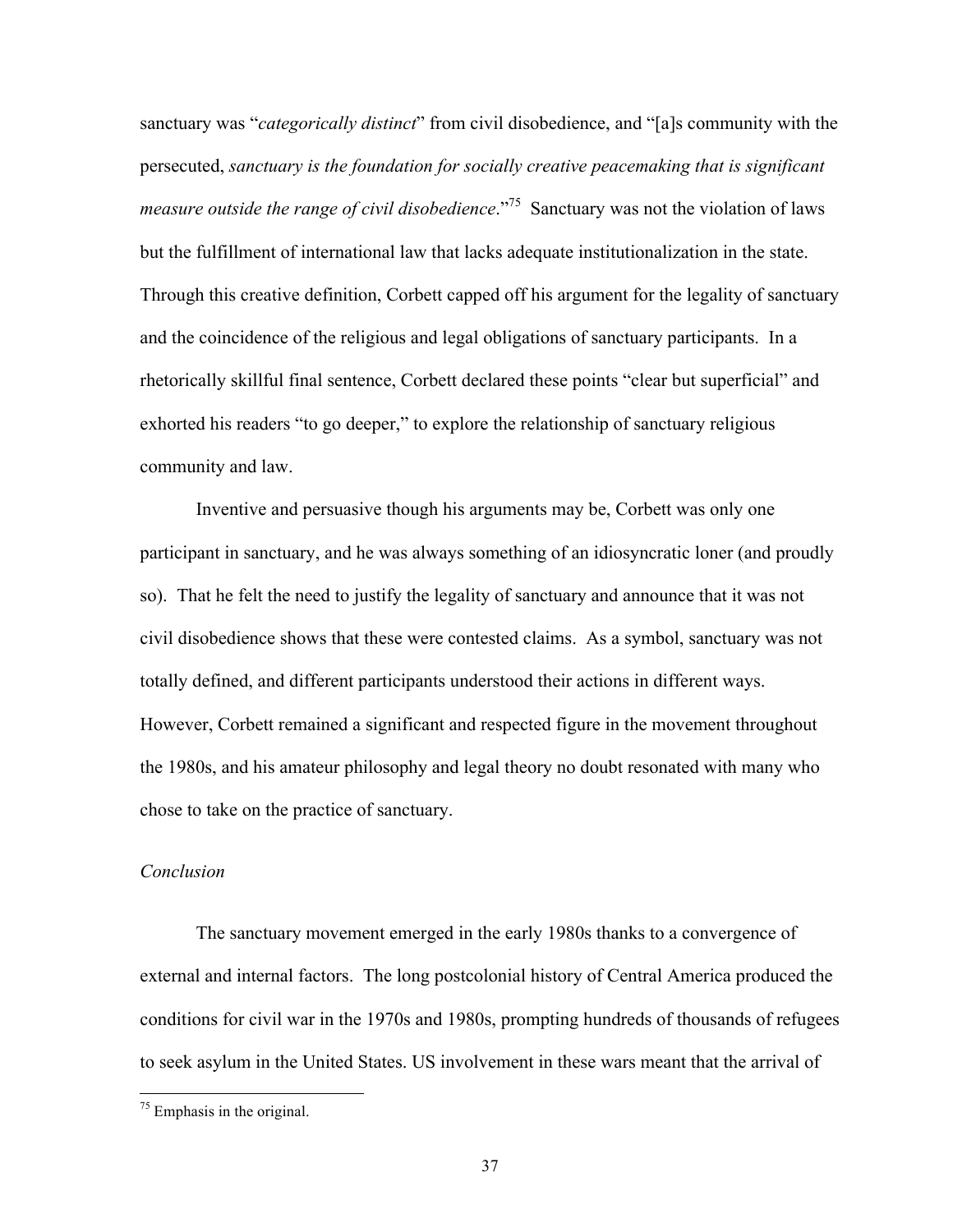these refugees was not just a humanitarian crisis but a "return of the repressed" for the Reagan administration, a sign of the violence and destruction in which the administration were complicit. Drawing on centuries-old church traditions and more recent examples in American history, many religious individuals across the country formed a movement to oppose Reagan's policy in Central America and to advocate just treatment of Central American refugees in the United States, developing the sanctuary movement, Witness for Peace, and the Pledge of Resistance. Sanctuary activists faced stern criticism and resistance from religious and secular conservatives and from the Reagan administration, but they persisted in their activism throughout the decade.

Despite the prominence of Protestants like Corbett and Fife in the movement, American Catholics also played a central role in sanctuary work throughout this decade-long endeavor. A Redemptorist priest, Father Ricardo Elford, worked with John Fife from the earliest days of sanctuary. Darlene Nicgorski of the School Sisters of St. Francis was one of the most vocal and radical of the sanctuary activists working out of Tucson. Father Ramón Quiñones, a priest in Nogales, Mexico, helped refugees on their way across the border to the Tucson group. And this strong representation of Catholics among the Tucson activists and their closest associates mirrored Catholic work in the sanctuary movement more broadly. Priests, religious, and lay Catholics joined the movement with an enthusiasm and a willingness to challenge religious and government authorities that were unprecedented in American Catholic history. Their work would constitute a creative response to the politics of the moment, but they would draw on radical Catholic traditions stretching back to the early  $20<sup>th</sup>$  and even  $19<sup>th</sup>$  centuries to mount their challenge to secular and religious authority.

38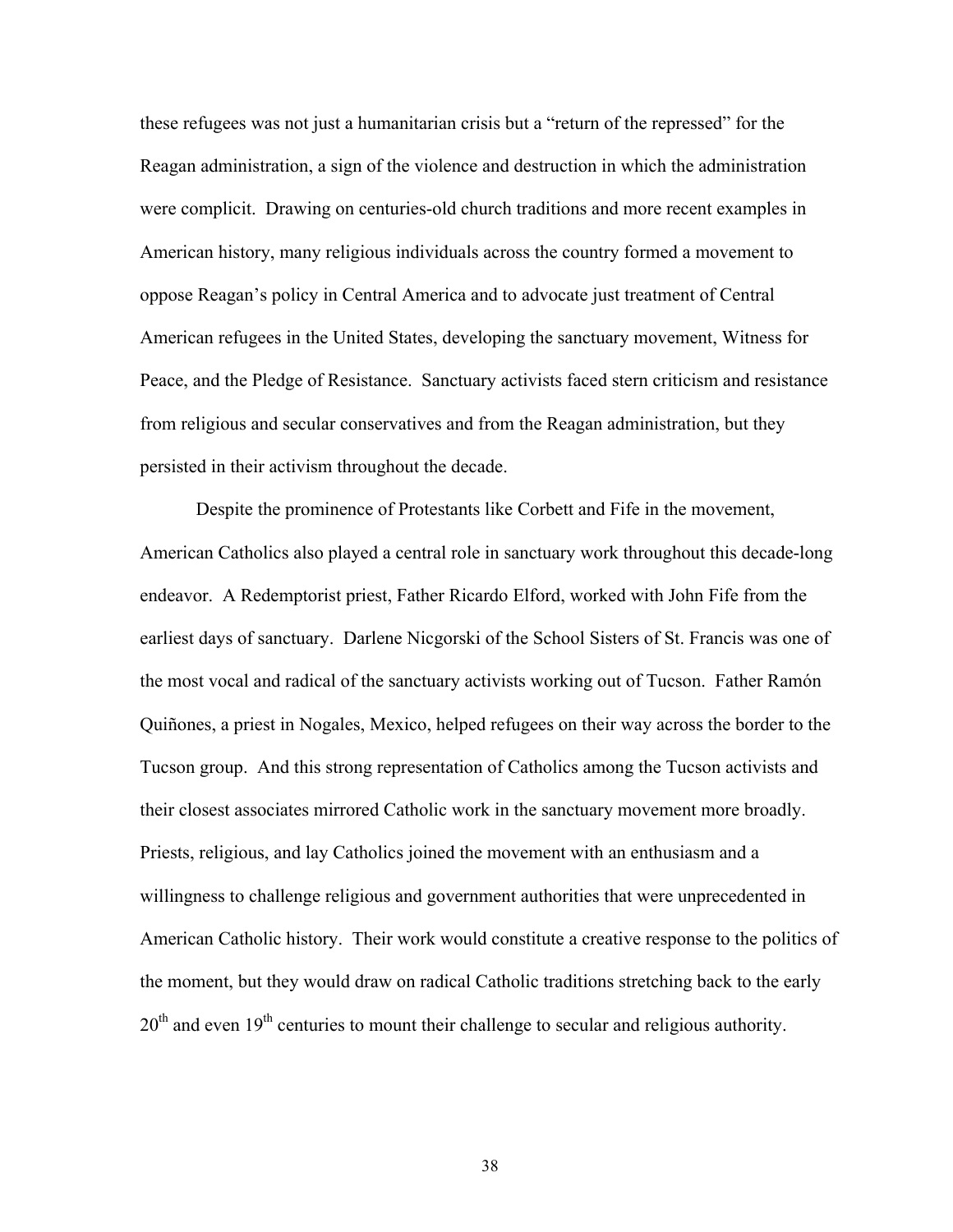# **"My Actions Were Morally Compelled"**

**II**

*American Catholic Activists in the Sanctuary Movement*

One of the most remarkable features of the sanctuary movement was its ecumenism, its ability to draw together a variety of American Catholics, Protestants, and Jews to support Salvadoran and Guatemalan refugees. The Tucson Ecumenical Council included Quakers, Presbyterians, Catholics, Methodists, and other Protestants, and as early as the end of 1982, Fife estimated that fifteen Catholic, Lutheran, Presbyterian, Methodist, Episcopalian, Unitarian, and Quaker congregations had become sanctuaries.<sup>1</sup> But this expression of interdenominational and interreligious unity could also obscure the differing reasons that prompted individuals and groups to join the sanctuary movement. Jews and Christians, for instance, were likely motivated by broadly different factors to become involved, and even among Christians, different people chose to join the sanctuary movement for a variety of reasons. Catholics were especially driven by dynamics within the Catholic Church and within the history of American Catholic social engagement in the twentieth century. Catholics were also some of the most significant players in the movement. Among the founders of the Chicago Religious Task Force on Central America (CRTFCA) were several Catholic groups or ecumenical groups with a strong Catholic presence, including Clergy and Laity Concerned and the National Coalition of American Nuns.<sup>2</sup> Moreover, Catholics consistently represented one of the largest groups participating in sanctuary. By mid-1987, almost a quarter of the nearly 400 congregations that had declared themselves as public

 $\frac{1}{1}$ <sup>1</sup> Ann Crittenden, *Sanctuary: A Story of American Conscience and the Law in Collision*, New York 1988, 100.<br><sup>2</sup> *Ibid.*, 88.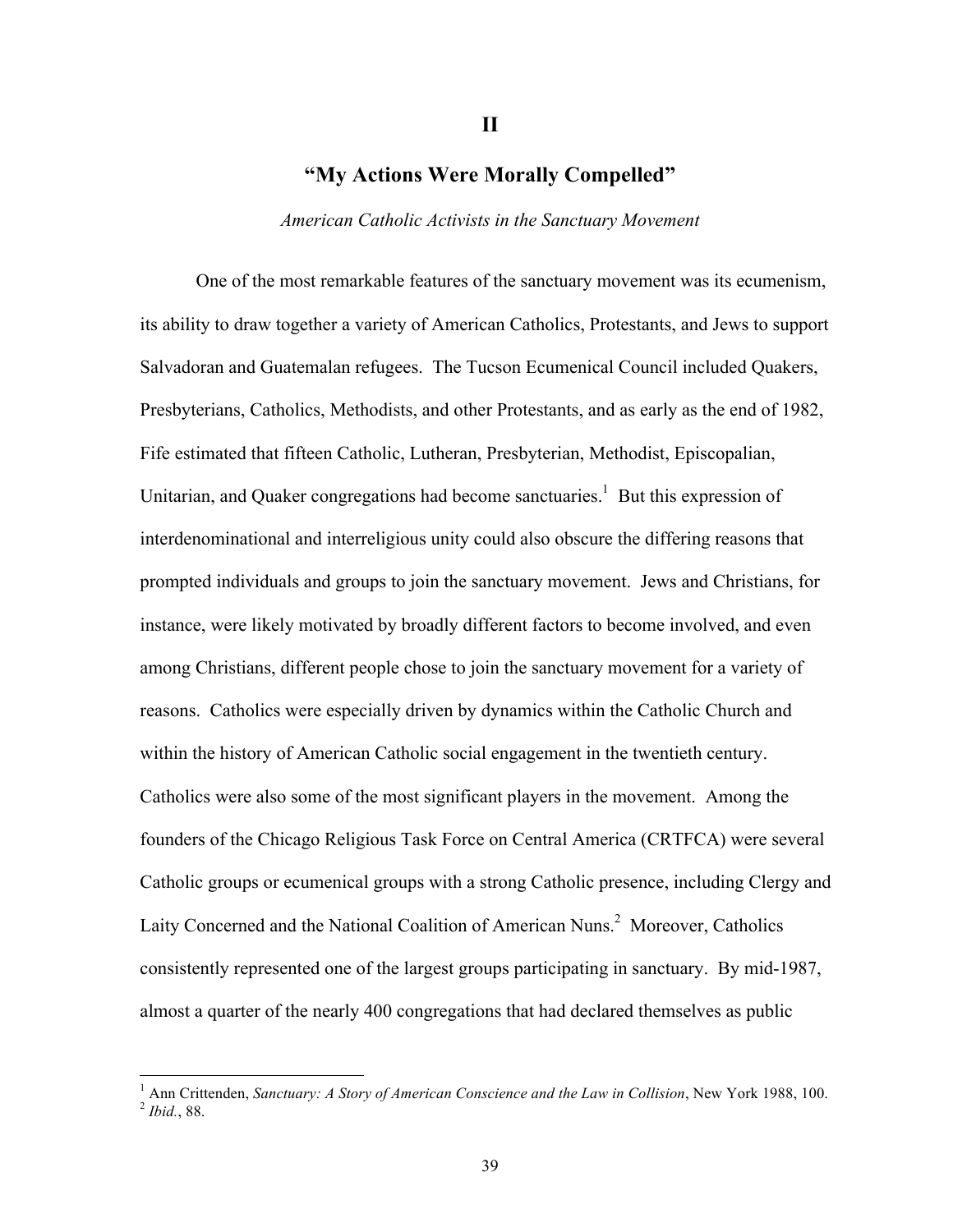sanctuaries were Catholic. And, of course, Catholicism played a significant role in the Central American context as well. Church officials were one of the primary targets of statesponsored violence in Central America, and virtually all of the refugees were themselves Catholics, all of which made the crisis a concern of the global Catholic Church.<sup>3</sup> Given this prominence, it is clear that a grasp of the dynamics of Catholic sanctuary work is essential to understanding the movement as a whole.

The centrality of America Catholics to the sanctuary movement is even more surprising given that, in an earlier era of American history, Catholics would not have been likely to take part in this sort of social engagement at all. Prior to the mid- $20<sup>th</sup>$  century, the majority of American Catholics lived in ethnically isolated urban immigrant communities. Their interest in political engagement did not extend beyond local affairs in which bishops protected the interests of their embattled flocks, which faced anti-Catholic hostility in a majority-Protestant society.<sup>4</sup> On the question of war and other divisive national issues, to a large extent bishops adhered to a "superpatriotic" philosophy, consistently siding with federal policy and against civil disobedience to demonstrate that Catholicism and American citizenship were not at odds.<sup>5</sup> It was not until the second half of the  $20<sup>th</sup>$  century and especially after the liberalizing reforms of the Second Vatican Council in the early 1960s that American Catholics began to dissent in large numbers from dominant views on American patriotism and Catholic piety and venture *en masse* into social engagement and political protest, so that even the sanctuary movement in the 1980s was still experimental, an

<sup>&</sup>lt;sup>2</sup><br>3 Christian Smith, *The Emergence of Liberation Theology: Radical Religion and Social Movement Theory*, Chicago 1991, 22; Crittenden, *Sanctuary*, 201-202. <sup>4</sup>

<sup>&</sup>lt;sup>4</sup> Timothy A. Byrnes, *Catholic Bishops in American Politics*, Princeton 1991, 11.<br><sup>5</sup> *Ibid.*, 12-17.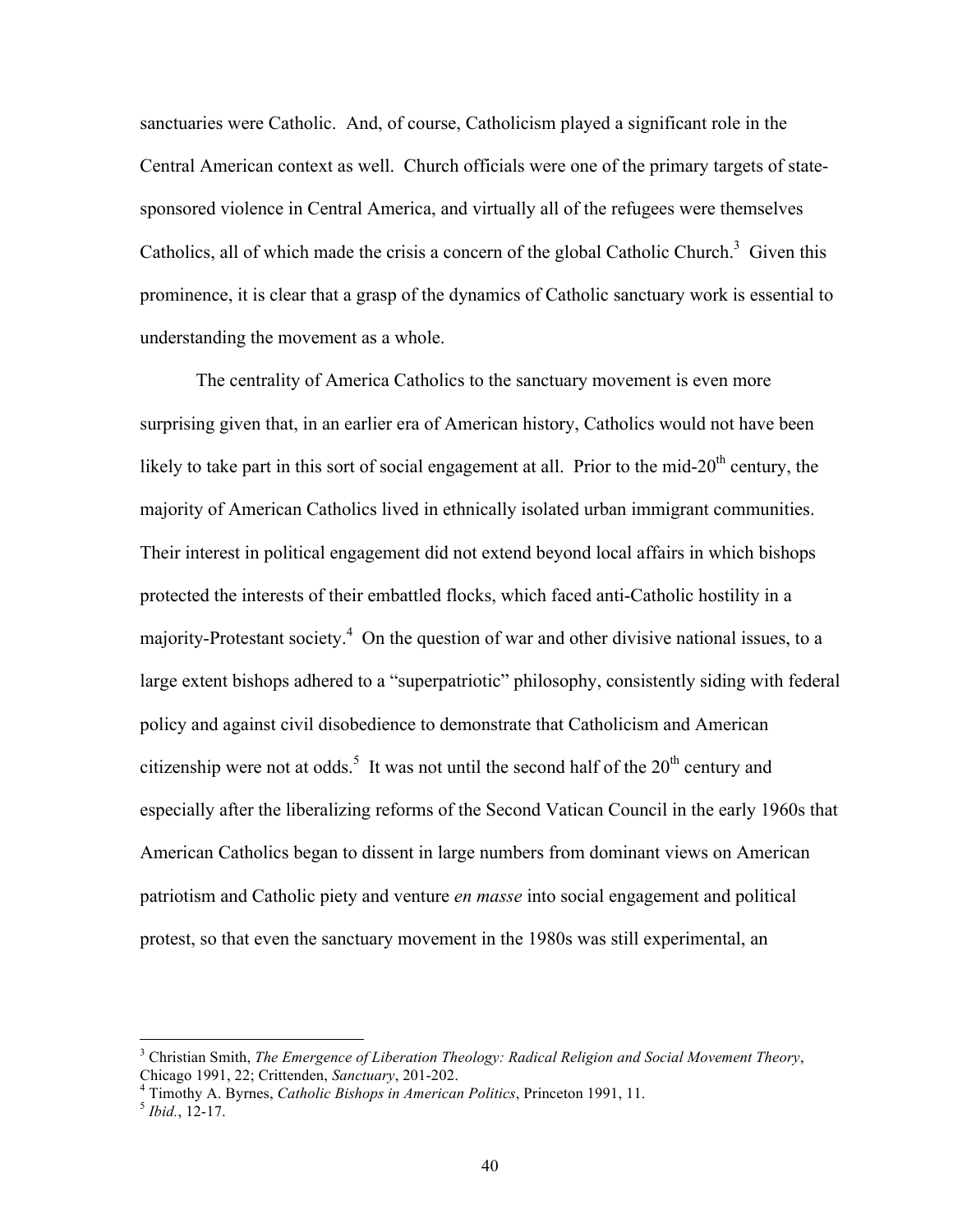opportunity for Catholics to work out practices and justifications of social and political engagement.

Though the sanctuary movement was a creative response to a troubling political and humanitarian crisis, in these acts of creativity Catholic sanctuary activists drew on a significant tradition of socially conscious thought and practice that reached back to the 19<sup>th</sup> century but was particularly evident beginning in the 1960s. In fact, two strands of Catholic social engagement—a pacifist, antiwar tradition, represented by Dorothy Day's Catholic Worker movement and the Catholic Left of the Vietnam Era, and Catholic social work on issues related to race, ethnicity, and immigration ongoing since the 1940s—came together in the 1980s and found a powerful synthesis in sanctuary work. But the Vietnam-era Catholic Left was the most recent ancestor of Catholic sanctuary work, and as such it exercised the greatest influence over the form of Catholic sanctuary work and structured the ways these other historical currents found expression in this work. This influence found expression in Catholic sanctuary activists' emphasis on anti-militarism and their willingness to challenge the authority of both church and state, in what they saw as an effort to push both to return to the foundational principles from which they had strayed. In doing so, Catholics not only sought success in the political realm but also often turned to their own institutions, criticizing the church on matters related to sanctuary as well as other issues of ecclesiastical life.

#### *Progressive and Radical Roots*

Although progressive and left-wing Catholic social movements only began to flourish in the 1960s, the historical forces undergirding these movements began as far back as the  $19<sup>th</sup>$ century. The nineteenth-century American Catholic world was dominated by "ultramontanism," a an international Catholic revival movement that increased the authority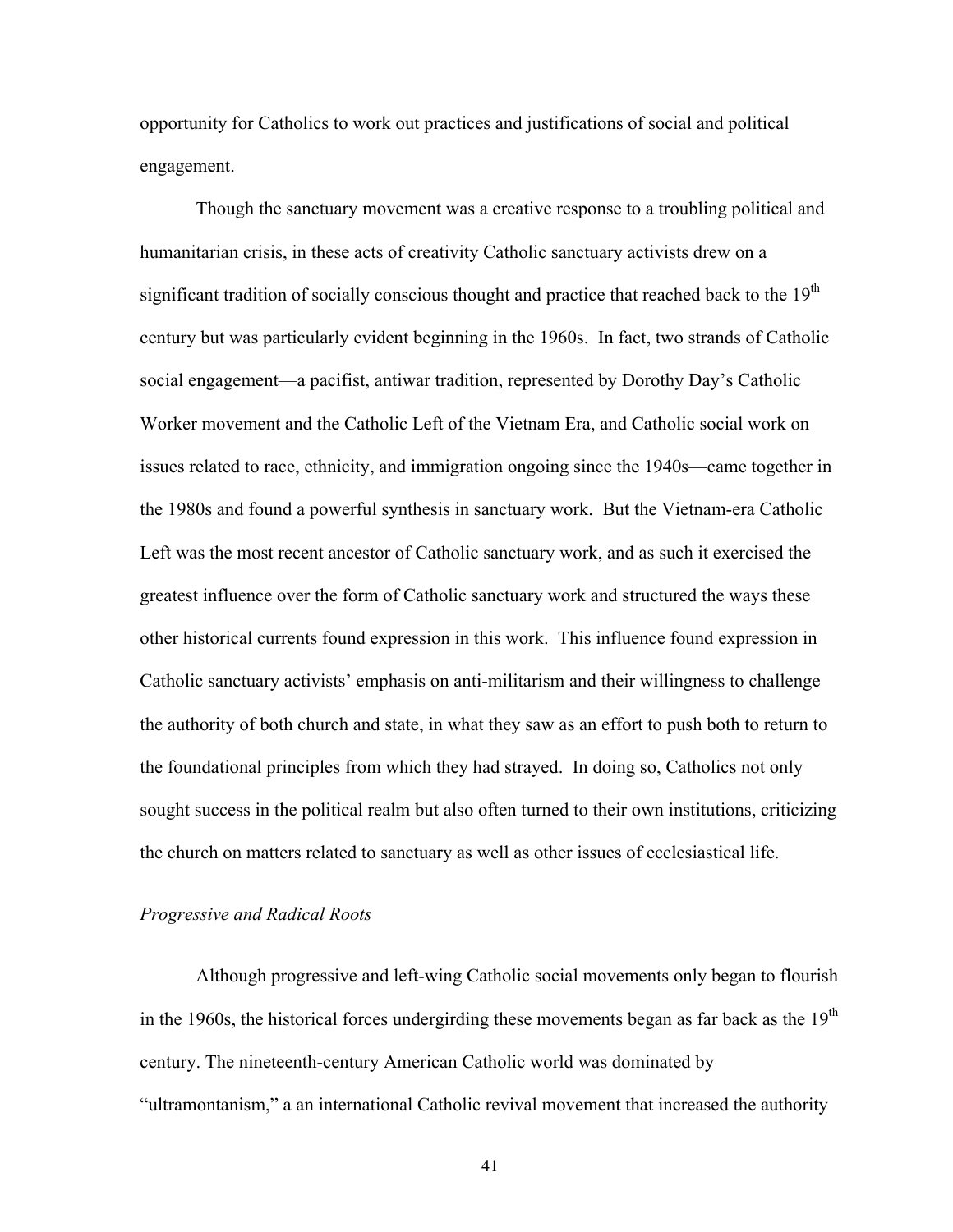of the Vatican and enriched the lives of Catholic institutions like schools and churches. As the movement swept through the United States, Mass attendance increased, and the American Church saw a greater focus on Vatican-approved devotions and a growth in religious vocations. And while American Catholic political engagement has always taken diverse forms, the atmosphere created by the ultramontane revival shaped the dominant form that such engagement took at the time. Ultramontanism was characterized politically by its strong "anti-liberal" or "anti-modern" stance. In an America dominated socially and culturally by liberal Protestants, many Catholics saw themselves as pitted against the rest of society, defending the Catholic values of community, religious hierarchy, and obedience against the corrosive influence of liberal individualism.<sup>6</sup> This anti-liberalism lies at the root of the view that the American Church at this time was especially conservative or reactionary, and this stance often did produce a climate hostile to progressive causes. Very few American Catholics, for instance, were abolitionists, and those who were faced harsh criticism from their fellow Catholics.<sup>7</sup> But the political significance of ultramontanism was more complex, and the importance of community resulted in stances that contemporary observers might see as left leaning. Ultramontane anti-liberalism also implied a rejection of "laissez-faire" economic policies. For instance, *Rerum Novarum*, a papal encyclical issued in the early 1890s, drew heavily on a social vision that endorsed unions as means of protecting the working classes as well as government intervention in the economy to ensure good wages. Some American bishops, taking this vision to heart, supported Catholic unionism in the late 19<sup>th</sup> century.<sup>8</sup> Rather than see these two faces of ultramontanism as contradictory, nineteenth-century American Catholics saw them as a direct consequence of their faith.

 $\frac{1}{6}$ <sup>6</sup> John T. McGreevy, *Catholicism and American Freedom: A History*, New York 2003, 12-13.<br><sup>7</sup> *Ibid.*, 43-67. 8 *Ibid.* 127-132.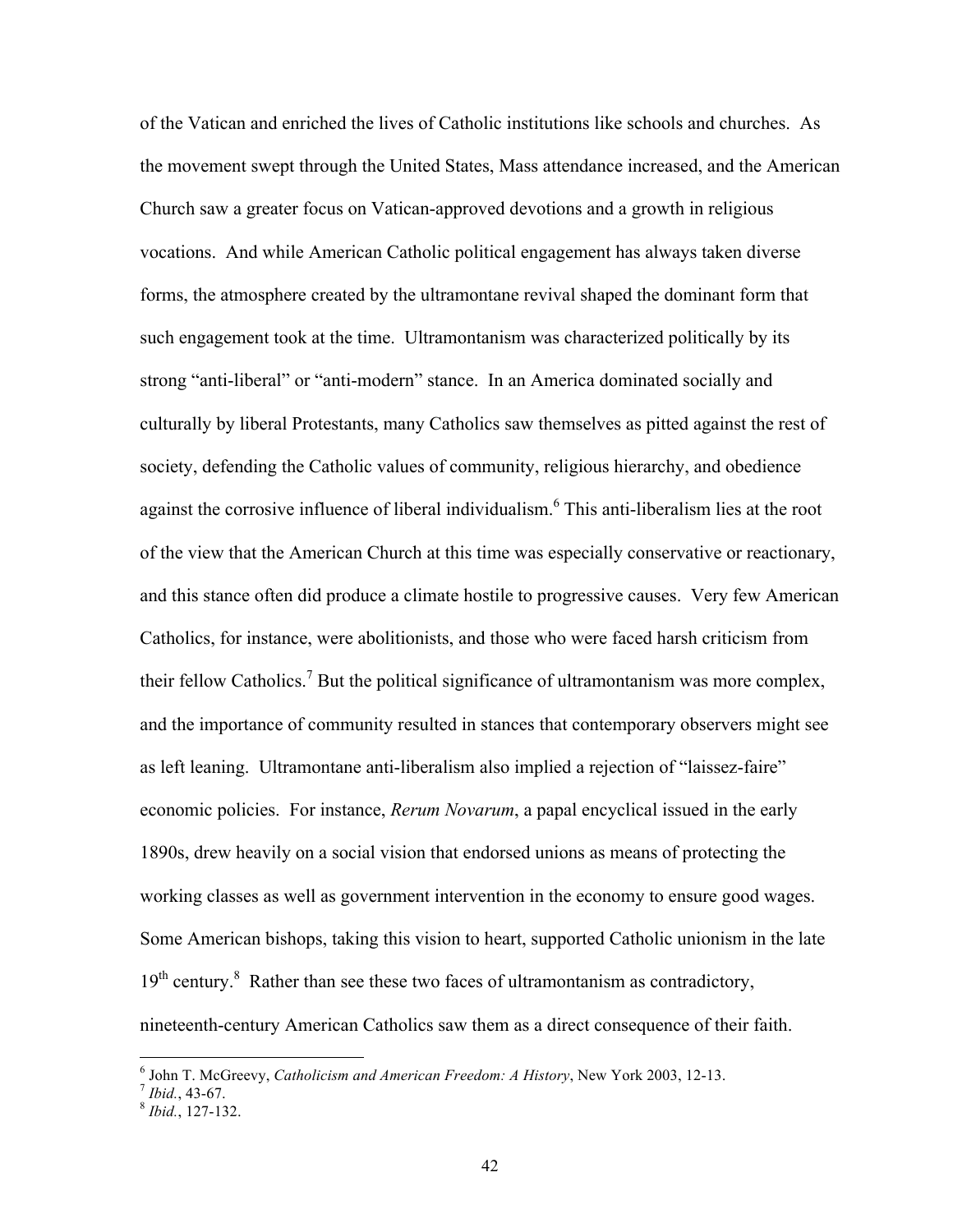Though it may have been difficult to neatly label these stances, they all sprang from a commitment to the Catholic community and a reject of liberal Protestantism.

A new strand of progressive Catholic thought took shape in the early  $20<sup>th</sup>$  century. Though the church remained conservative with respect to certain social issues like sexuality and tended to orient Catholic life around religious education and devotion, many bishops and priests began developing social teachings that emphasized concern and care for the poor and called for a more just economic order.<sup>9</sup> Initially the bishops led these initiatives. In February of 1919, the newly formed National Catholic Welfare Council—the first national body of any kind established by the American church hierarchy—published its *Program of Social Reconstruction*, a letter calling for progressive economic policies in the wake of World War I. The letter, authored by Monsignor John A. Ryan, who would later head the NCWC's social action department, called for a national labor board, public works, a minimum wage, social insurance, and other related policies.<sup>10</sup> Priests and lay Catholics quickly took on a similar sort of social activism. The Catholic Action movement, promoted by the papacy and left-leaning American priests in the 1930s, encouraged lay Catholics to observe and evaluate their environment in relation to the gospel and to act accordingly. In the United States, adherents to the Catholic Action method began to promote progressive social positions, supporting labor unions and pushing Notre Dame university to admit black students, all while emphasizing the importance of a strong Catholic spiritual life. The American version of Catholic Action, an international movement, was unique in its particularly strong emphasis on the independence of laity within the American Church.

<sup>-&</sup>lt;br>9 Byrnes, *Catholic Bishops*, 25-27. <sup>10</sup> *Ibid.*, 26.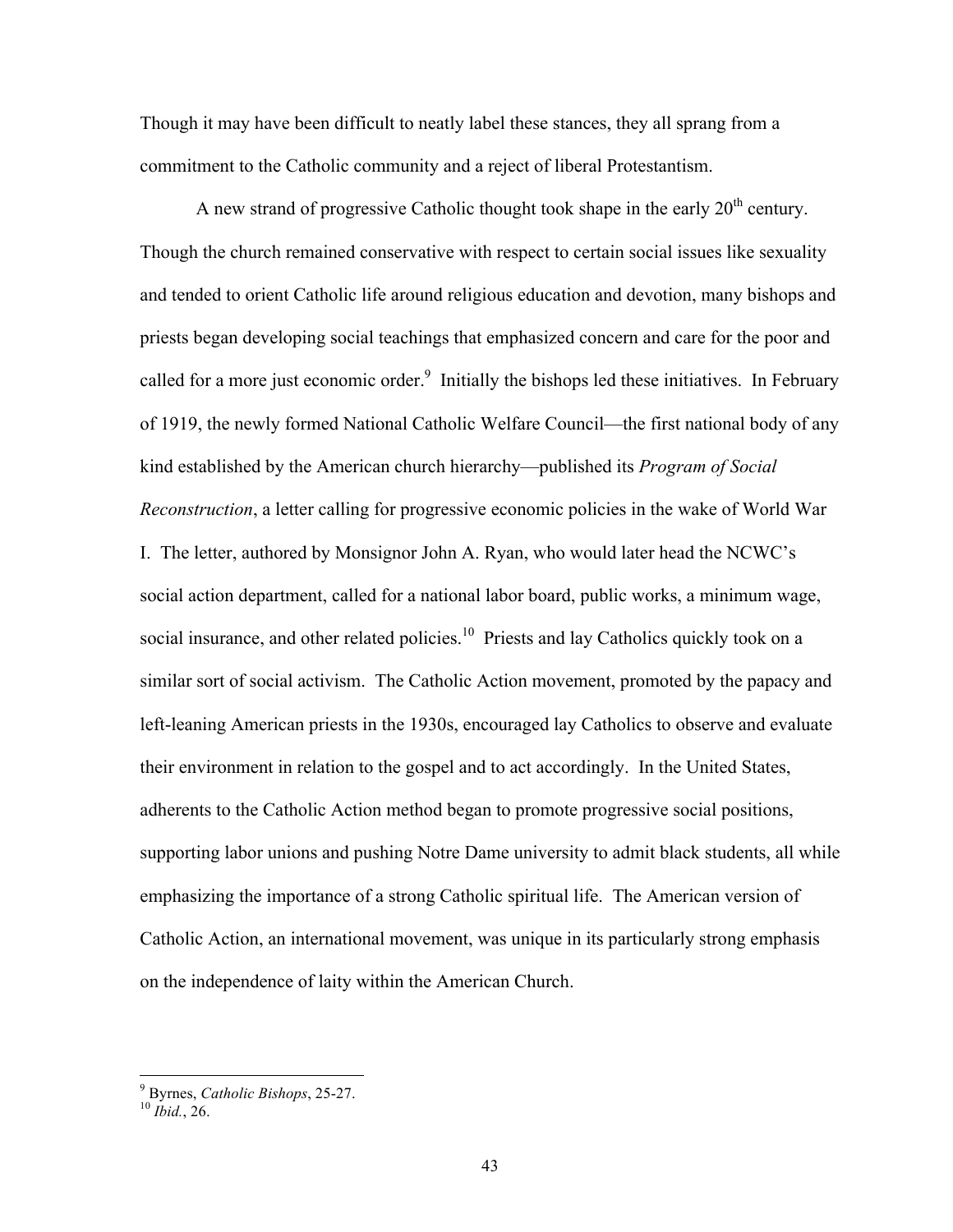This current of social justice work that emerged in American Catholicism after World War I encompassed a wide variety of practices, some of which were more radical than others. Some work by practitioners of Catholic Action may have been considered radical, but another radical trend emerged in the 1930s with the birth of Dorothy Day's Catholic Worker movement. The movement was established in 1933 when Dorothy Day, a former left-wing political activist and recent Catholic convert, and Peter Maurin, a French Catholic immigrant, began selling a newspaper called *The Catholic Worker*. The paper espoused service and charity for the poor and advocated love and pacifism. A network of "houses of hospitality" quickly grew up on the basis of this philosophy. Catholic Workers who joined these houses opted for lives of voluntary poverty and pacifism in which they served the poor, homeless, and unemployed. Thanks largely to Dorothy Day's charisma, this radical Catholic movement grew to a national scale and has endured to this day.<sup>11</sup> In some ways, the Catholic Worker movement was less of a departure than it appeared at first. Dorothy Day hoped, according to James T. Fisher, "to transform the Catholic wariness of industrial capitalism from nascent theory into a permanent religious counterculture—a 'sign of contradiction' to the secularizing individualism she had grown so disillusioned with in the years prior to her conversion."12 In this reaction to liberal capitalism and individualism, Day's project bore an unlikely resemblance to the ultramontane anti-liberalism of the  $19<sup>th</sup>$  century. But the importance of pacifism in the movement also set an important precedent for Catholic radicalism in the decades to come. Emerging after one world war and on the eve of another, the Catholic Worker movement rejected all forms of war, and antiwar and anti-militarist

<sup>&</sup>lt;sup>11</sup> Jay P. Dolan, *The American Catholic Experience*, Garden City 1985, 409-412.<br><sup>12</sup> James T. Fisher, *The Catholic Counterculture in America, 1933-1962*, Chapel Hill: The University of North Carolina Press 1989, xiv.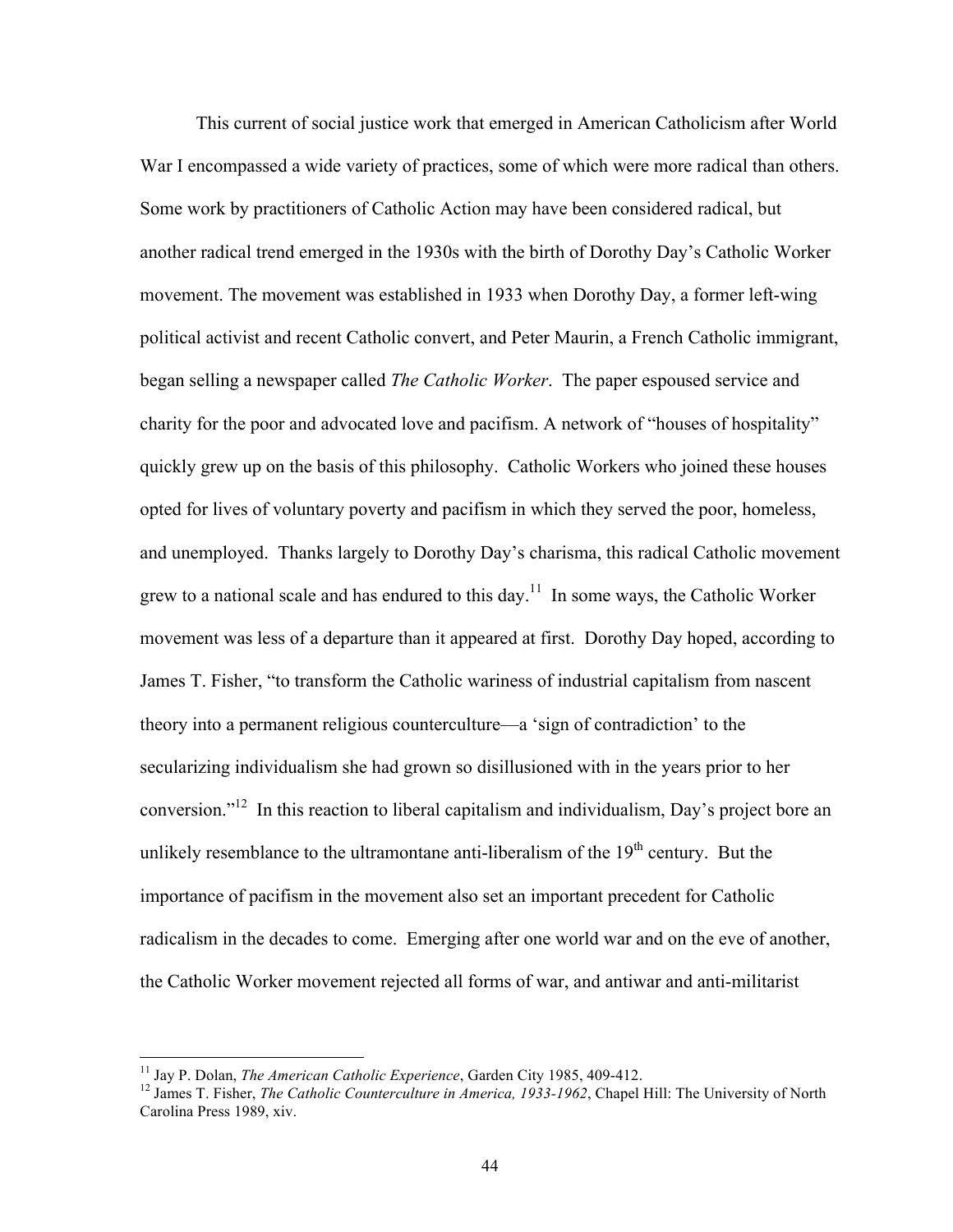stances would be essential to left-wing Catholic activism in the 1960s and 1970s as well as to Catholic sanctuary activism in the 1980s.

Because of the incorporation of progressive and radical views into Catholic teaching and practice from above and below, the next several decades saw an increase in Catholic social engagement. From the 1930s to the 1950s, a network of racial justice organizations began to develop among American Catholics that emphasized a biracial approach to problems of segregation and discrimination. Catholic interracial councils sprang up in dozens of cities in the north and south as priests and laity worked to improve race relations, in part by converting members of Chicago's black neighborhoods. These efforts forced the workers to confront the race- and class-based injustices with which their potential converts lived daily, and as such work received a boost from the broader civil rights movement of the 1950s and 1960s, many priests went on to work on other racial justice issues, such as fair housing. In an era in which racism were still large problems in the American Church and American society more broadly, these interracial councils' work in challenging structures of segregation and discrimination was truly radical. It represented both an increasing acceptance by Catholics that their faith might have profound consequences for social action and an expansion of that action into work with new social justice issues.<sup>13</sup> The interracial councils were also part of a larger story of racial justice work that spanned the country and included both African Americans and Latin Americans. Mexican Americans and other Latin Americans also benefited from the turn to racial justice work that took place in the 1940s and 1950s as Catholics built health clinics and community centers, joined public housing efforts, and raised awareness and support for unionization of Latin American farm and factory workers. Latin Americans also continued to face and prejudice and discrimination from

 <sup>13</sup> Dolan, *The American Catholic Experience*, 369-371.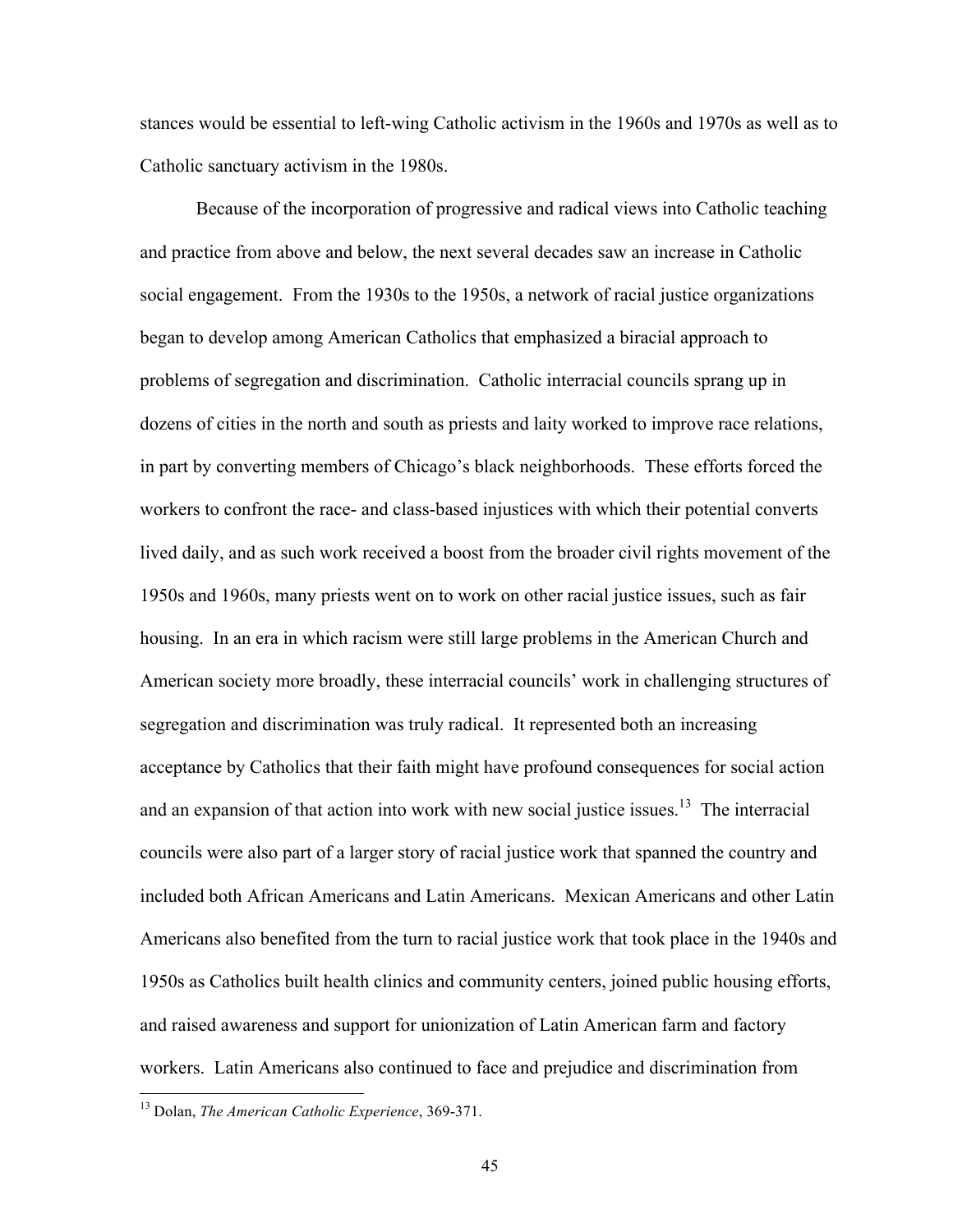Catholics, but the racial justice work of the mid- $20<sup>th</sup>$  century nonetheless represented a significant development in Catholic social action.<sup>14</sup>

Some of the most notable figures in the mid-century story of Catholic racial justice work were the nuns who joined the "racial apostolate" of the early 1960s. These "new nuns," as Amy Koehlinger has referred to them, profiting from a burst of education and vocational training in the 1950s, abandoned their isolated, socially disengaged "religious apostolate" and joined the civil rights work of the 1960s by aiding poor, inner city black communities, which became more segregated and poorer as white families moved to the suburbs.<sup>15</sup> The work was difficult and funding always tenuous, though the nuns often took advantage of funding provided by President Lyndon Johnson's War on Poverty programs. Despite these difficulties, the racial apostolate marked both another important step in the story of Catholic social engagement and a shift in the internal structures and self-consciousness of the church itself. As their racial justice work waned at the end of the decade, the nuns began to look inward, criticizing the racism and sexism they saw embedded in the church itself. They sought greater authority and autonomy for themselves, relative to priests and bishops. Their engagement with the civil rights movement allowed them to reconfigure their religious lives and their religious and personal self-understandings.<sup>16</sup>

Though it preceded the church reforms of the 1960s, the flourishing racial apostolate of these "new nuns" signaled a new kind of Catholic social engagement that gained support from the Second Vatican Council (1962-1965), often known as Vatican II. Under the auspices of Pope John XXIII and, after his death, Paul VI, the council called together

<sup>&</sup>lt;sup>14</sup> *Ibid.*, pp. 371-378.<br><sup>15</sup> Amy Koehlinger, *The New Nuns: Racial Justice and Religious Reform in the 1960s, Cambridge, MA, 2007,* 1-12. <sup>16</sup> *Ibid.*, 232-240.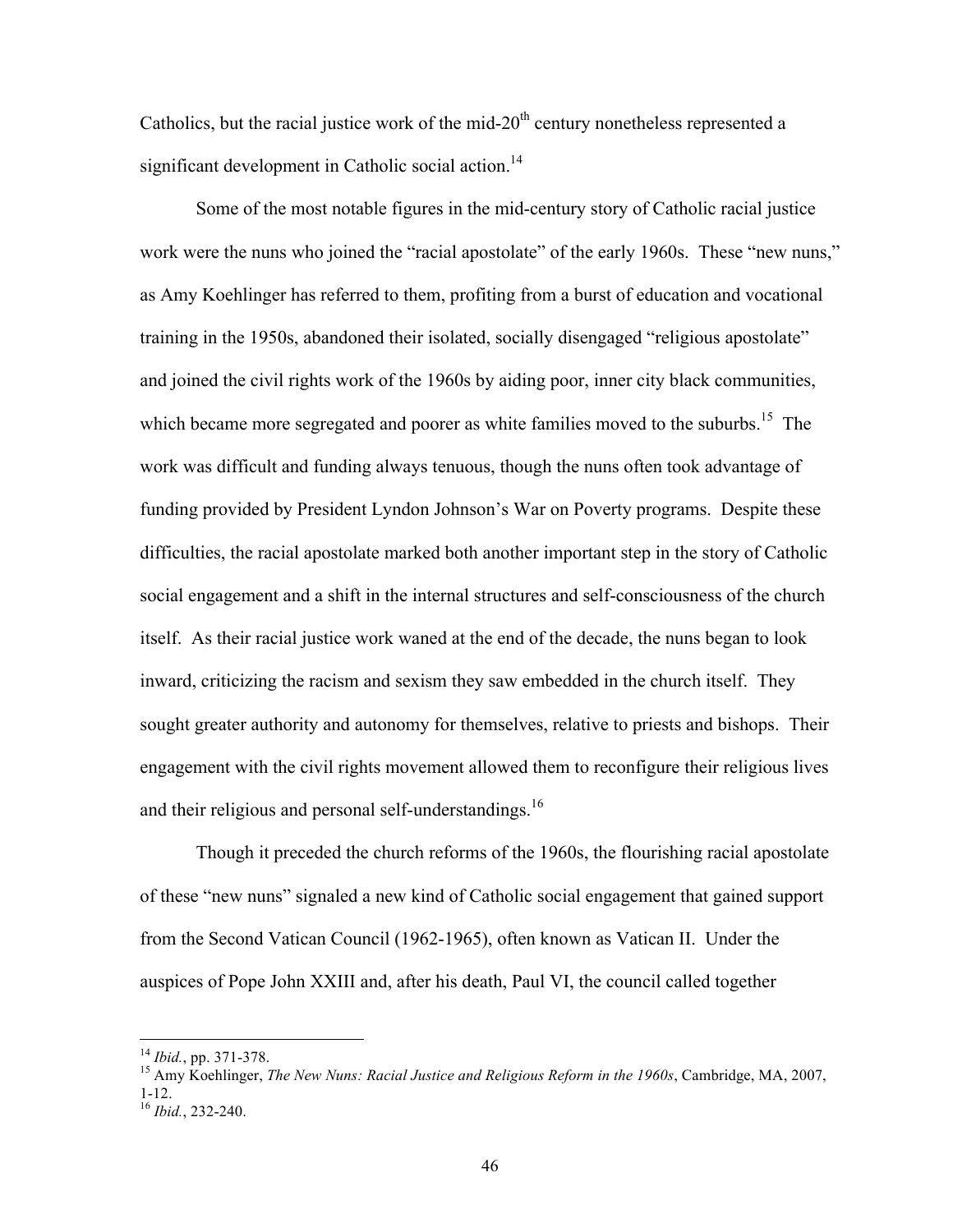Catholic bishops from around the world to discuss and implement church reforms in order to "modernize" the Church. The Council produced sixteen main documents spanning a variety of topics, from liturgical reform that changed the language of the Mass from Latin to the vernacular to a greater emphasis on ecumenism and the importance of religious freedom.<sup>17</sup> Vatican II was the most important and influential event in the Catholic Church in the  $20<sup>th</sup>$ century and thus had far-ranging effects on all aspects of Catholic life, but one of its most important consequences lay in the way its reforms made the American Church more "democratic." For the first time, individual conscience became one of the major sources of religious authority for Catholics worldwide. The Vatican II documents recognized that Catholics' understanding of religious truth was incomplete and constantly evolving. Though Catholics were still subject to the authority the Pope and other bishops, they could now look to their own consciences as another way to understand their faith and its social and political implications. "As a result of the Council," argues American historian Jay P. Dolan, "Catholics acquired the authority to dissent."<sup>18</sup>

Many Catholics were quick to take advantage of this newfound freedom. On October 25, 1965, roughly one hundred Christian and Jewish clergy organized a forum in New York City to discuss the war in Vietnam and formed a group they called Clergy Concerned About Vietnam. The organization, which would subsequently rename itself Clergy and Laity Concerned About Vietnam (CALCAV), criticized the Vietnam War through the 1960s and 1970s from a moderate religious viewpoint. CALCAV had difficulty attracting the support of the American hierarchy, but Catholics played a prominent role in the organization from the beginning. Many clergy participating in the October 1965 forum were Catholics, and

<sup>&</sup>lt;sup>17</sup> Dolan, *The American Catholic Experience*, 424-425.<br><sup>18</sup> *Ibid.*, pp. 425-426.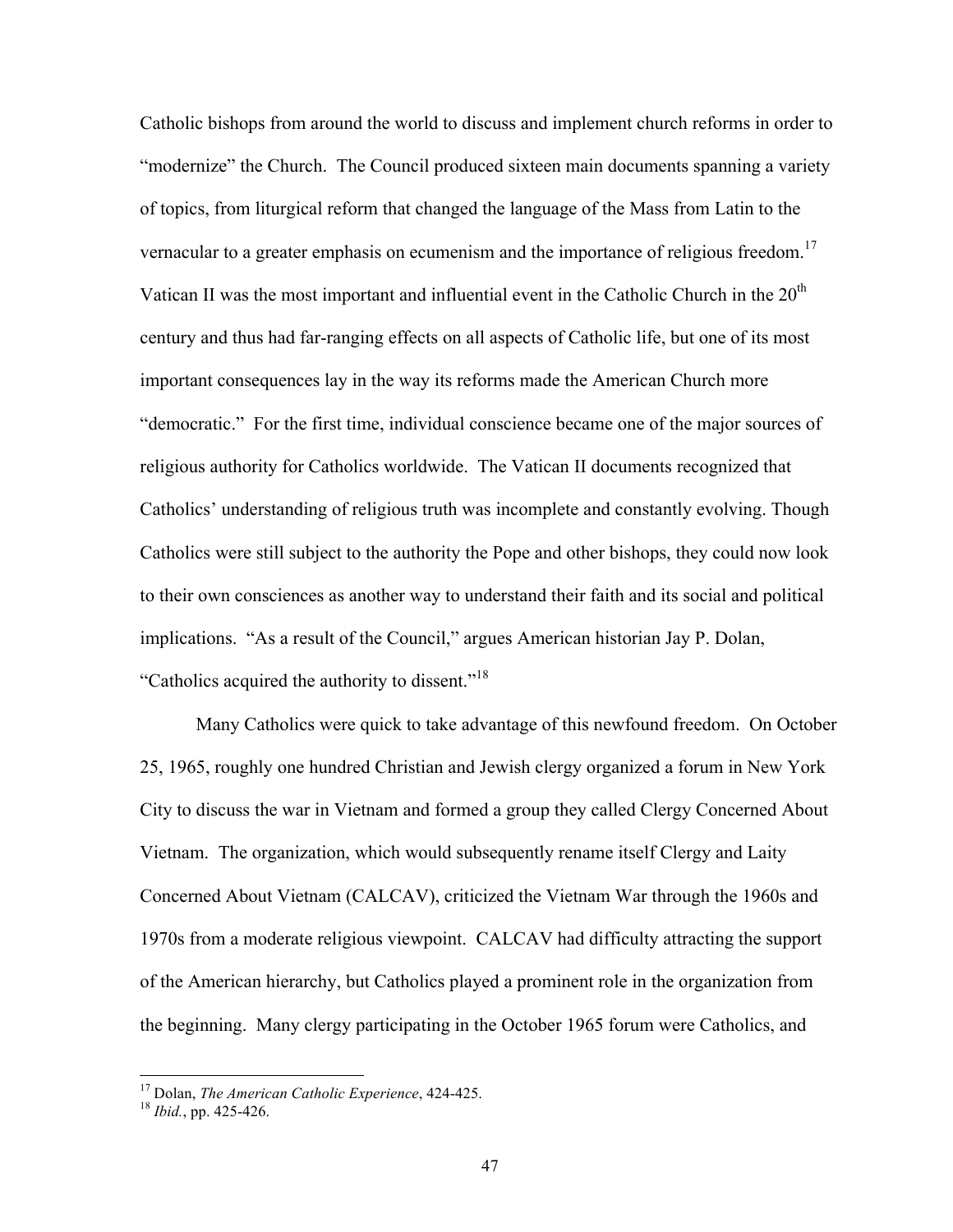among CALCAV's key founders—Rev. Richard Neuhaus, Fr. Daniel Berrigan, and Rabbi Abraham Heschel—the first would later convert from Lutheranism to Catholicism, and the second, a Jesuit priest, would join his brother Philip in more radical antiwar actions as the decade wore on.<sup>19</sup> CALCAV wrote letters of protest to the Johnson administration, sponsored conferences, and organized protest marches, urging the federal government to seek peace in Vietnam. Catholic voices continued to be important throughout the movement. Fr. John B. Sheerin, editor of *Catholic World*, rebuked those of his co-religionists who supported the war. $20$ 

Much of CALCAV's strength lay in its consistently moderate position—the organization never called for anything more radical than a ceasefire and only endorsed legal means of protest—but this stance masked ideological tensions in its ecumenical coalition. As the war dragged on and more CALCAV members felt that a cautious antiwar stance was inadequate, the organization began to split between those who wished to remain moderate and those who favored more radical tactics.<sup>21</sup> Though this split never tore the organization apart, it did threaten its strength, and by the late 1960s and early 1970s, many members would go on to a variety of new projects. The careers of its leadership reflected this diversification. Richard Neuhaus, for instance, distanced himself from Clergy and Laity Concerned (as the group renamed itself) in the early 1970s, and as a Catholic he later became something of a religious "neoconservative."<sup>22</sup> Participation in a liberal antiwar

<sup>&</sup>lt;sup>19</sup> Mitchell K. Hall, *Because of Their Faith: CALCAV and Religious Opposition to the Vietnam War*, New York 1990, 14. George Weigel referred to Neuhaus as a Catholic in his essay, "The Neoconservative Difference: A Proposal for the Renewal of Church and Society," 138, in Mary Jo Weaver and R. Scott Appleby (ed.), *Being* 

*Right: Conservative Catholics in America, Bloomington 1995.*<br><sup>20</sup> Hall, *Because of Their Faith, 39.*<br><sup>21</sup> *Ibid., 80, 102-103.*<br><sup>22</sup> *Ibid., 166; George Weigel, The Neoconservative Difference: A Proposal for the Renewal Society*, 138, in Mary Jo Weaver and R. Scott Appleby, *Being Right: Conservative Catholics in America*, Bloomington 1995. According to Weigel, though Catholic neoconservatives are tied to political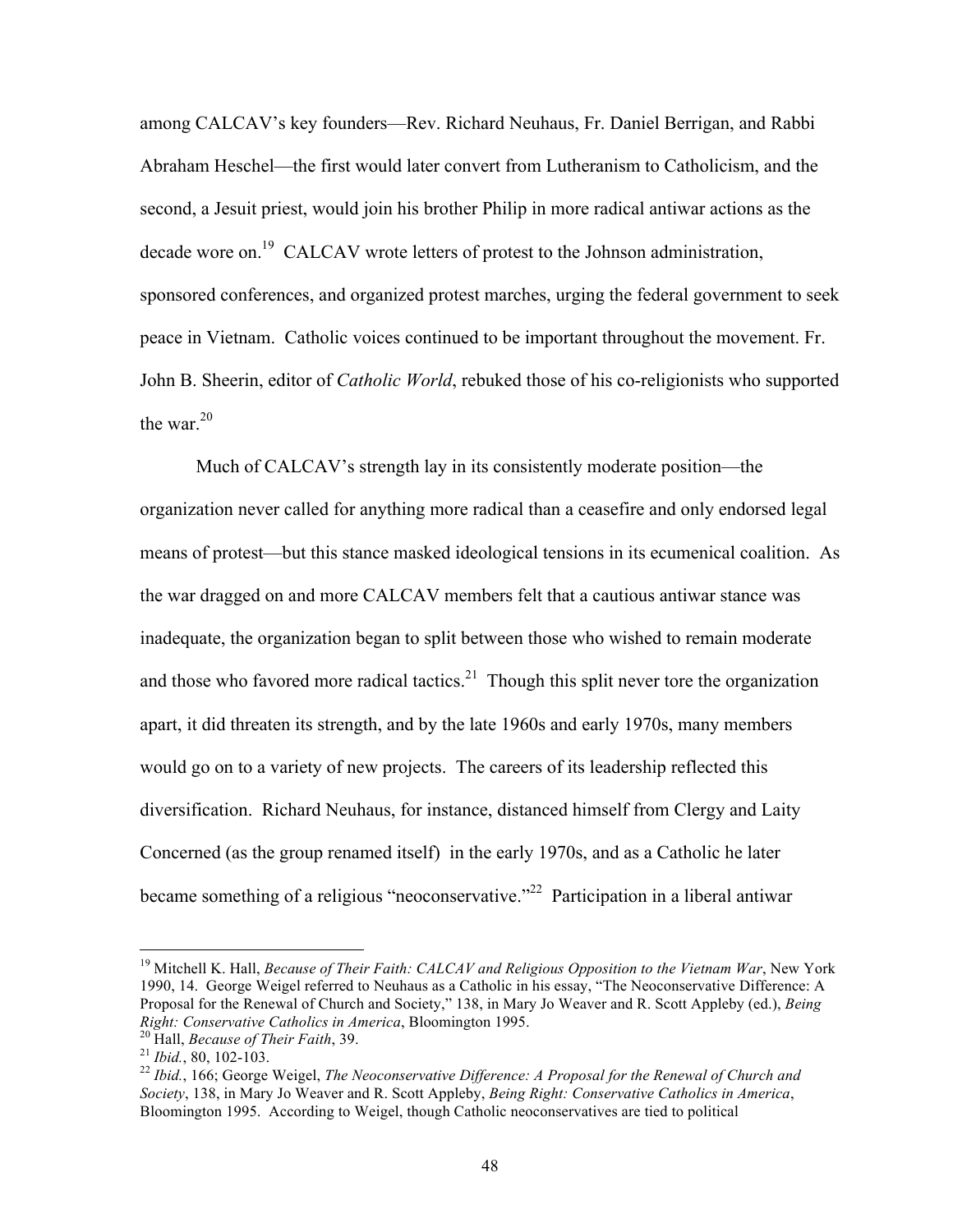movement did not necessarily mean CALC members would continue along the same political trajectory.

For other Catholics members of CALCAV, participation was a stepping-stone to more radical activism. Daniel Berrigan and his brother Philip, a fellow Catholic priest, were perhaps the most prominent example of this leftward shift. They and a relatively small network of other radicals Catholics believed that their faith commitment required them to take more direct but still nonviolent action to protest the war. In late October 1967, Philip Berrigan and three compatriots broke into the Baltimore Customs House and poured blood on the selective service system's files. Berrigan was sentenced to six years in jail for this act, but while waiting for his appeal trial, both brothers, along with seven other Catholics broke into and burned the files of Selective Service Board #33 in the Baltimore suburb of Catonsville.<sup>23</sup> The "Catonsville Nine," as they came to be known, gained instant fame, and other radical Catholics targeted draft boards around the country in similar ways.<sup>24</sup> The "Catholic Left," as these religious radicals came to be called, remained small and isolated from both other radical Catholics and the secular left wing of the antiwar movement. Leading radical Catholics like Dorothy Day and the monk Thomas Merton hesitated to endorse actions like those of the Catonsville Nine, uncertain that the destruction of property was really nonviolent. At the same time, The Berrigans were themselves wary of allying themselves firmly with other groups in the antiwar movement, and the Catholic Left in general wanted to avoid that appellation in favor of the term "action community." They saw

 $\overline{a}$ 

neoconservatives on the basis of their common rejection of anti-modernism and Communism, the Catholic variety emerges from a specifically religious context and hopes to make Catholicism an equal partner with secular actors in the conversation on how to think and act in the modern world. Weigel, "The Neoconservative Difference," 138-140, in Weaver and Appleby, *Being Right*.<br><sup>23</sup> Murray Polner and Jim O'Grady, *Disarmed and Dangerous: The Radical Lives and Times of Daniel and* 

*Philip Berrigan*, New York 1997, 175-200.<br><sup>24</sup> For a semi-autobiographical account of the Catholic Left of the 1960s and 1970s, see Charles A. Meconis,

*With Clumsy Grace: The American Catholic Left 1961-1975*, New York 1979.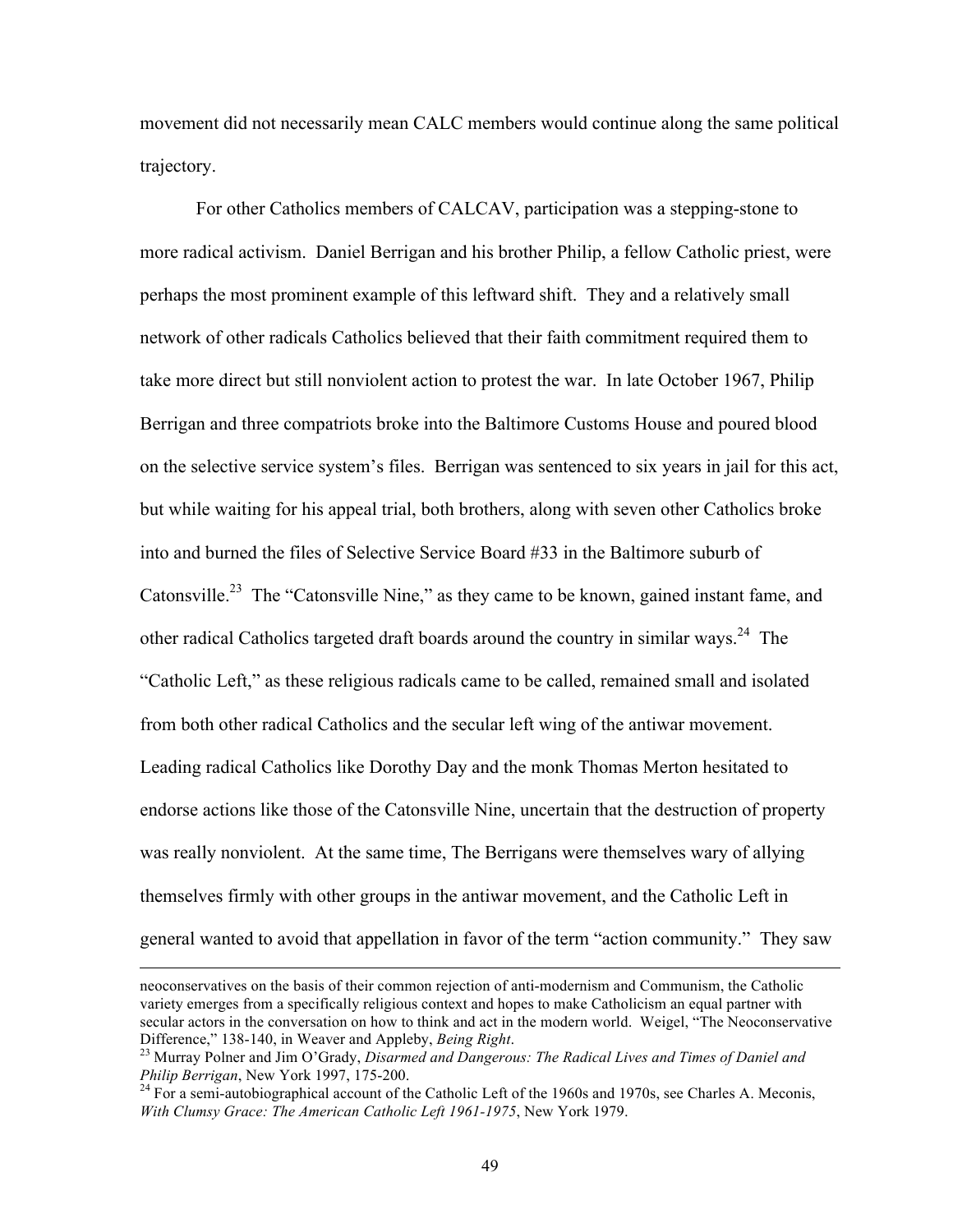their work as springing not from left-wing political ideology but from an appropriate understanding of their faith.<sup>25</sup> Despite these divisions, the actions of the Catholic Left were prominent and left an indelible mark on American Catholic memory as yet another way that faith might prompt social action.

As the Vietnam War drew to a close in the mid-1970s and the antiwar movement faded, Catholic activists found a variety of new causes to take up. In the 1980s the Berrigan brothers founded the Plowshares Movement, an anti-nuclear weapons campaign.<sup>26</sup> Though its focus on Vietnam ended with the war, CALC lived on to join the fight for various other progressive causes. It, too, helped organize the nuclear freeze campaign to reduce and eliminate nuclear weapons worldwide and even joined the Central American peace movement as one of the founding organizations in Witness for Peace and in the Chicago Religious Task Force on Central America.<sup>27</sup> The sanctuary movement thus owed an organizational and ideological debt to predecessors in the Catholic Left and the antiwar movement.

### *The Catholic Left Lives Again*

When Rev. John Fife first became aware of the Central American refugee crisis, the first person he turned to for help in working out a response was Father Ricardo Elford, a Redemptorist Catholic priest who had moved to Tucson at about the same time as Fife and whose ministry focused largely on the poor. Elford helped Fife better understand the largely Catholic environment of the Mexican and Native American neighborhood in which they

<sup>&</sup>lt;sup>25</sup> Polner and O'Grady, *Disarmed and Dangerous*, 190, 169; Meconis, *With Clumsy Grace*, 88-89.<br><sup>26</sup> For more on the Plowshares Movement, see Fred A. Wilcox, *Uncommon Martyrs: the Berrigan Brothers, the Catholic Left, a* 

*Catholic Left, and the Plowshares Movement*, New York 1991. 27 Hall, *Because of Their Faith*, 168-169; Crittenden, *Sanctuary*, 88.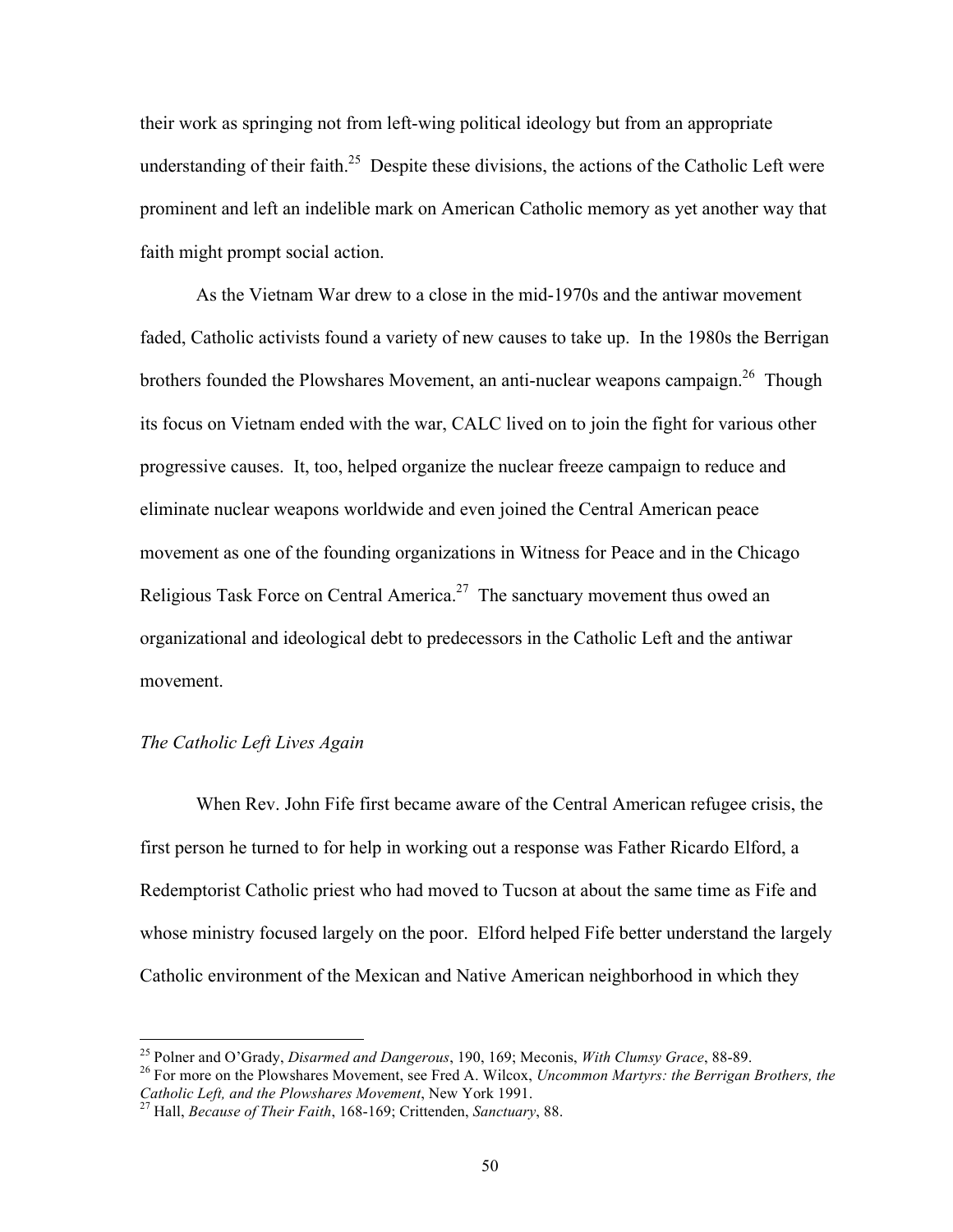worked, and together they took on a variety of social reform projects through the 1970s to serve their congregants and their neighbors. Fife and Elford began by organizing a small prayer vigil for Salvadoran refugees on February 19, 1981, a founding event of sanctuary. From that moment on, Elford remained a central member of the Tucson group.<sup>28</sup>

A major factor influencing both Fife and Elford to take up sanctuary work was their interest in liberation theology, a theology developed by Latin American bishops and clergy that prioritized serving the poor and called for economic, social, and political changes that would bring an end to oppression and exploitation on the part of the state and upper classes. With its roots in the South American bishops' conference in Medellín, Colombia, in August and September of 1968 and in the writings of Peruvian theologian Gustavo Gutiérrez through the 1970s, liberation theology expressed a special concern for the poor and others at the bottom of the social hierarchy. It saw Christ as a radical and expressed a vision of the Church not as a defender of the status quo but a force for liberation, an instrument with which Christians and others might build a more just social and economic order.<sup>29</sup> Elford (and Fife) criticized the Reagan administration's policy and took on sanctuary work in large part because they did not want to see the practitioners of liberation theology crushed by the Central American conflicts, but it would be a mistake to see him or most other sanctuary activists as such practitioners themselves.<sup>30</sup> Much more important to the philosophy and practice of sanctuary for Catholics was the Catholic Left, a specifically American antiwar phenomenon whose guiding principles found wider circulation among the sanctuary activists

<sup>&</sup>lt;sup>28</sup> Crittenden, *Sanctuary*, 9-10.<br><sup>29</sup> For a summary and analysis of the history of liberation theology in the Latin American context, see Christian Smith, *The Emergence of Liberation Theology: Radical Religion and Social Movement Theory*, Chicago 1991. For commentary on different liberation theologies in the United States, see Stacey M. Floyd-Thomas and Anthony B. Pinn (ed.), *Liberation Theologies in the United States: An Introduction*, New York 2010. 30 Crittenden, *Sanctuary*, 25-26.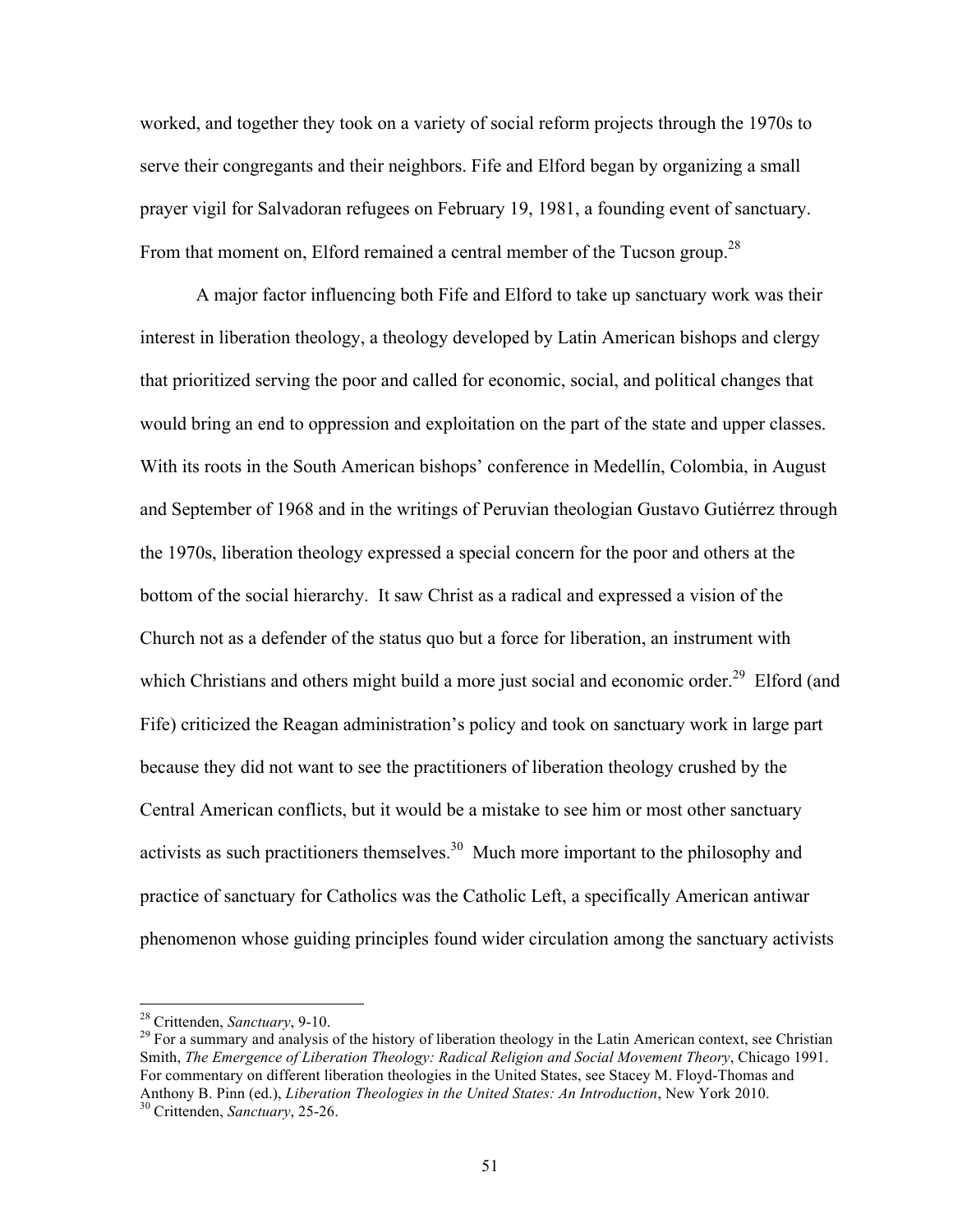of the 1980s. Like their predecessors of the 1960s and 1970s, Catholic sanctuary workers were unafraid to engage in forms of protest considered illegal by many and certainly contrary to the wishes of the Reagan administration and other government actors.

The Catholic Left network roughly centered on the Berrigan Brothers had comprised a relatively small number of people, perhaps never more than 200 or so, but networks of Catholic sanctuary activists became much more expansive by the second half of the  $1980s$ <sup>31</sup> Nationally, Catholics represented one of the largest groups participating in sanctuary. In late 1986, several months after Judge Earl Carroll had handed down the sentences of Tucson trial, there were nearly 60 Catholic sanctuaries nationwide, and by June of the next year that number had increased so quickly that almost a quarter of the nearly 400 congregations that had declared themselves as public sanctuaries were Catholic.<sup>32</sup> Sanctuary work spread through all levels of the church as well, involving priests, religious, and lay Catholics. When the CRTFCA established Chicago's Wellington Avenue United Church of Christ as the city's first sanctuary, many Catholic priests around the country wrote in to express their support.<sup>33</sup> Many religious orders, especially the more liberal Maryknolls, Paulists, and Jesuits, supported the movement as well. The Jesuit magazine *America*, for instance, published articles and editorials in support of the TEC's sanctuary activists during the Tucson trial.<sup>34</sup> In some local contexts, Catholics were even more important. In southeastern Michigan, for instance, where the Michigan Interfaith Committee on Central American Human Rights

<sup>&</sup>lt;sup>31</sup> Meconis, *With Clumsy Grace*, xi.<br><sup>32</sup> CRTFCA flyers, November 1986 and June 1987; Walter P. Reuther Library, Organization in Solidarity with Central America Records, Box 3, Folder 6.

<sup>&</sup>lt;sup>33</sup> See, for instance, the letter from Rev. Lawrence J. Craig of the Catholic Chaplaincy Program in Chicago to the Chicago Religious Task Force on Central America, July 21, 1982, Wisconsin Historical Society (WHS), Records of the Chicago Religious Task Force on Central America (CRTFCA), 1982-1992, M93-153, Box 4, Folder 18.

<sup>34</sup> For example, Robert F. Drinan, "The Sanctuary Movement on Trial," *America*, Vol. 153, No. 4, August 17- 24, 1985, 81-83.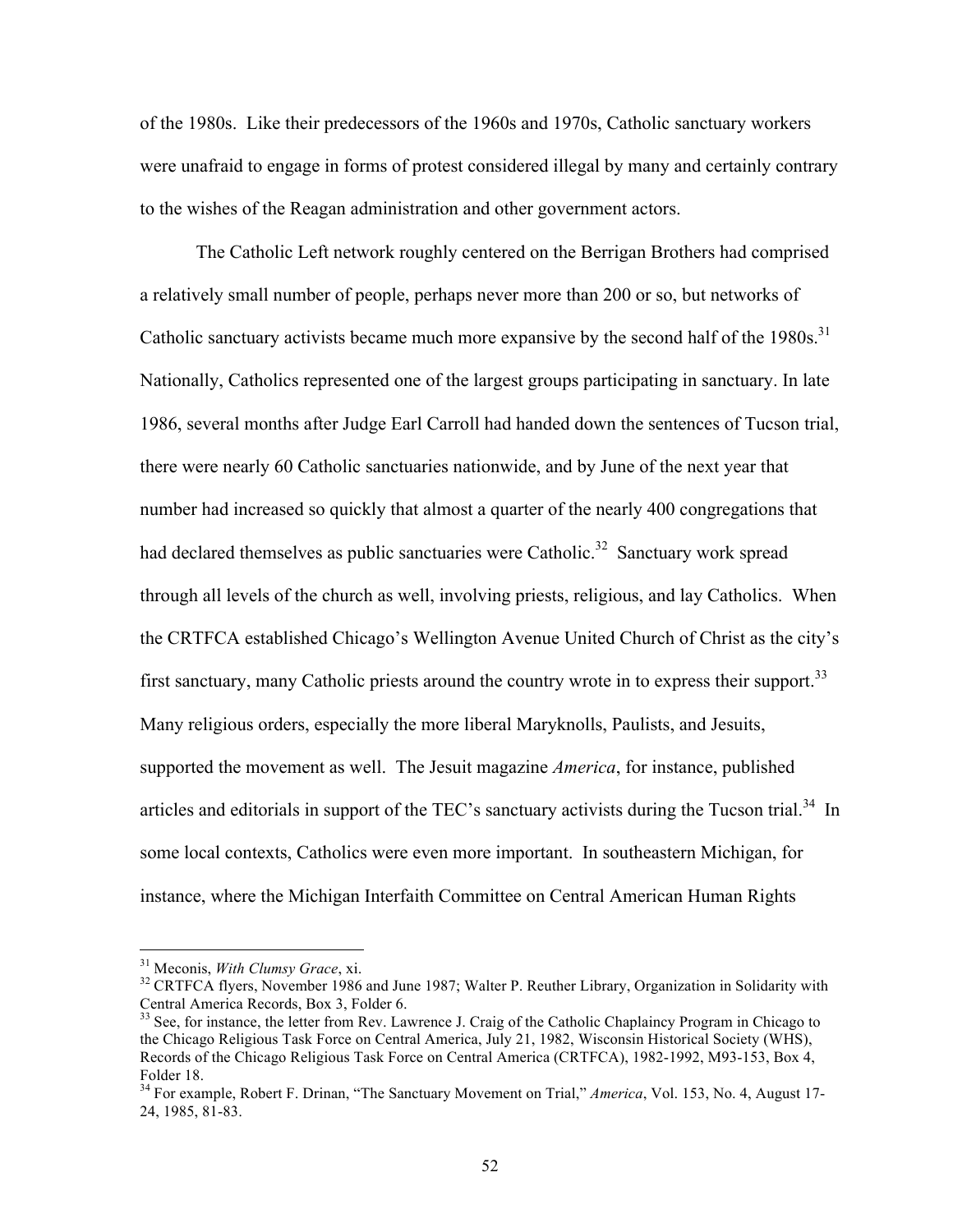(MICAH) began organizing sanctuary activity in Detroit in 1983, Catholics played a central role in sanctuary work from the beginning. By May of 1983, MICAH was seriously courting three Detroit churches to become sanctuaries, and on December 15, St. Rita's Catholic Church declared itself a public sanctuary as it agreed to sponsor a family of Salvadoran refugees.<sup>35</sup> According to a MICAH mailing that preceded the official declaration by several days, "St. Rita's Parish Council voted unanimously to declare sanctuary, basing their decision on an overwhelmingly positive survey response of their parishioners."<sup>36</sup> MICAH mailings also frequently listed sanctuary supporters in Michigan, and the strong representation of Catholics on this list alone reveal how deeply an openness to protest and civil disobedience had percolated into the Catholic community. The back of a flyer from the end of the decade listed in tiny type over one hundred Michigan organizations that endorsed the "Detroit Sanctuary Project." Catholic churches or church boards constituted about half of the 35 congregational supporters listed, and religious orders were numerous enough to receive their own subsection on the list.<sup>37</sup> Even if only a handful of individuals at each Catholic sanctuary truly sustained the sanctuary work there, these lists suggest that in the state of Michigan alone, those who formed the hard core of Catholic sanctuary activists equaled or surpassed in number the several hundred core members of the Vietnam-era Catholic Left .

All of these Catholics, including those who worked on the front lines of the movement by helping refugees cross the border or providing sanctuary themselves as well as

 <sup>35</sup> Jeanie Wylie, "The Underground Railroad," *The Metro Times* 3, no. 13, April 28-May 12, 1983, 24-25. Unlabeled document enclosed in a letter from Larry Cohen, director of MICAH, to Lois Leonard, December 27, 1983, Bentley Historical Library (BHL), Episcopal Church, Diocese of Michigan Records, 1830-2001, Box 17,

<sup>&</sup>lt;sup>36</sup> MICAH mailing, December 12, 1983, BHL, Episcopal Church, Diocese of Michigan Records, 1830-2001, Box 17, "Latin American Refugee Issues and Peace Movement 1983-85.

 $37$  Sanctuary Sabbath Sunday flyer, Walter P. Reuther Library (WPRL), Organization in Solidarity with Central America Records, Box 3, Folder 6.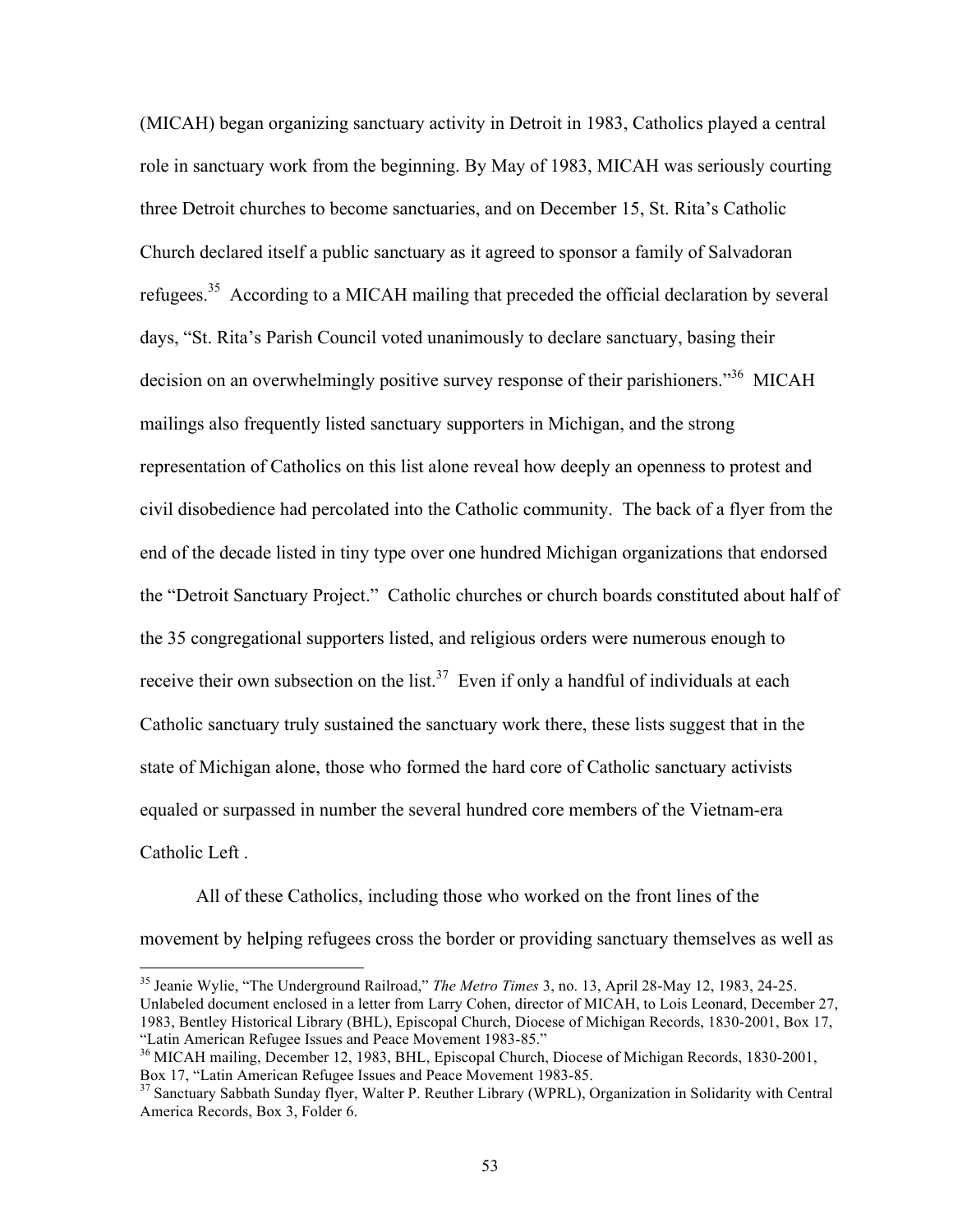those who supported sanctuary work verbally or financially, carried on the legacy of the Catholic Left in part because of their willingness to defy the law. Father Tony Clark, a firebrand of the Tucson group who worked at the church of the Sacred Heart in Nogales, Arizona, was one of the best representatives of this attitude among sanctuary activists. Clark began his work with refugees through standard legal channels, filing paperwork that initiated asylum requests for various refugees who had been detained by INS. When this work not only failed to bear fruit but also resulted in the disappearance of each refugee he was attempting to help, he felt compelled to turn to sanctuary activism. In 1982, Clark helped turn Sacred Heart into the United States' first Catholic sanctuary church of the decade, offering refugees who had crossed the border a resting place on their way to Tucson.<sup>38</sup>

Whether Clark's sanctuary work constituted illegal activity was a difficult matter of law that was not apparent at the time—recall, for instance, the dispute between the TEC and the CRTFCA over the question of sanctuary's legality—but the jury of the 1985-86 Tucson trial viewed it unfavorably, handing down a decision that found Clark guilty of harboring illegal immigrants.<sup>39</sup> But Clark did not concern himself primary with the legality of his acts. Aware that he may well have been breaking the law, he persisted in his efforts and criticized those who fretted over the legal status of sanctuary work. In 1986, for instance, shortly after his conviction, Clark criticized a 1983 document produced by the American Catholic hierarchy that found the practice of sanctuary illegal under American law. Clark called the bishops conference "a bunch of cowards," disappointed that they had not addressed moral reasons for sanctuary work that might conflict with legal considerations.<sup>40</sup> His criticism did not necessarily challenge the actual findings of the report that sanctuary may have been

<sup>&</sup>lt;sup>38</sup> Crittenden, *Sanctuary*, 83-86.<br><sup>39</sup> *Ibid.*, 323.<br><sup>40</sup> Susan Hansen, "Convicted nun scores bishops on sanctuary," *National Catholic Reporter*, May 16, 1985, 5.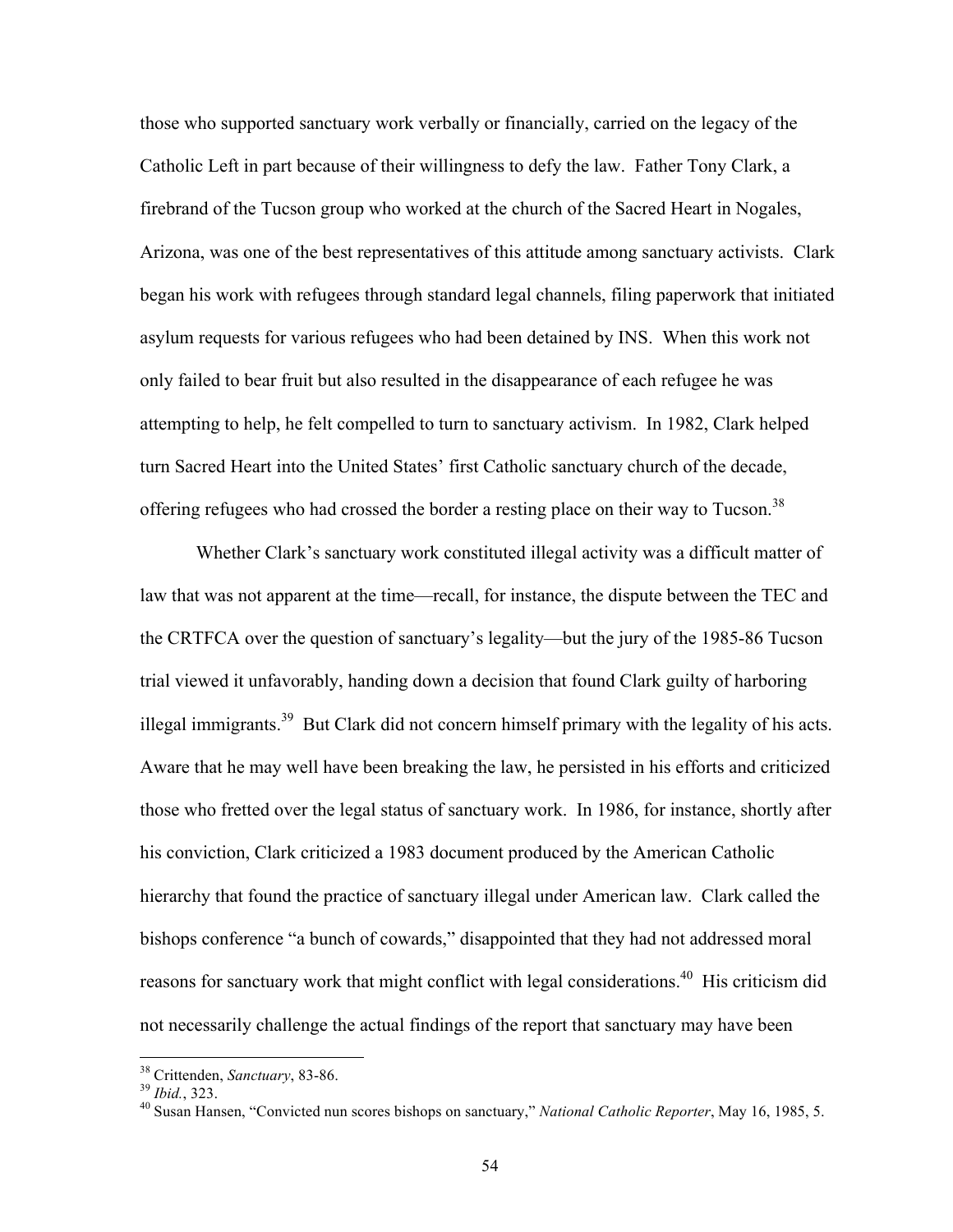illegal. What troubled him was that the legal dimension of the issue seemed to be the only dimension with which the bishops were concerned, and he was disappointed that the moral obligations of their faith did not prompt the bishops to a fuller consideration of justifications for and implications of the sanctuary movement. In the spirit of the Catholic Left and like many of his fellow Catholics sanctuary activists, Clark found that when his faith conflicted with the law, his obligation to faith came first. His moral commitment as a Catholic took priority over what he understood as flawed government policy.

The supreme importance Catholic sanctuary activists gave to the moral obligations of their faith did not mean that they were somehow not truly American. In fact, many Catholic sanctuary activists believed that their protest against US foreign policy and immigration policy was at the same time a commitment to principles of American law and to the letter of American law itself. In 1986, for instance, the Jesuit Refugee Services/USA, funded in party by the Sisters of Notre Dame de Namur, released an informational brochure explaining the sanctuary movement and the Jesuits' participation in it. The brochure encouraged its readers to help the refugees in whatever way they could and noted that "the national office of the Jesuit Refugee Service/USA has been authorized by the 10 U.S. Jesuit Provincials to 'collaborate with the sanctuary movement to the extent possible,'" which entailed "trying to disseminate information about the situation in Central America, the plight of Central Americans in the United States, and 'The Sanctuary Movement.'" Alongside this expression of support for sanctuary, the brochure also tried to explain what might motivate Catholics and others to join the movement. It presented the practice of sanctuary as fundamentally "an expression of human compassion for fellow human beings in need," again prioritizing moral considerations, but it went on to note the political valence of sanctuary work as well. "Some

55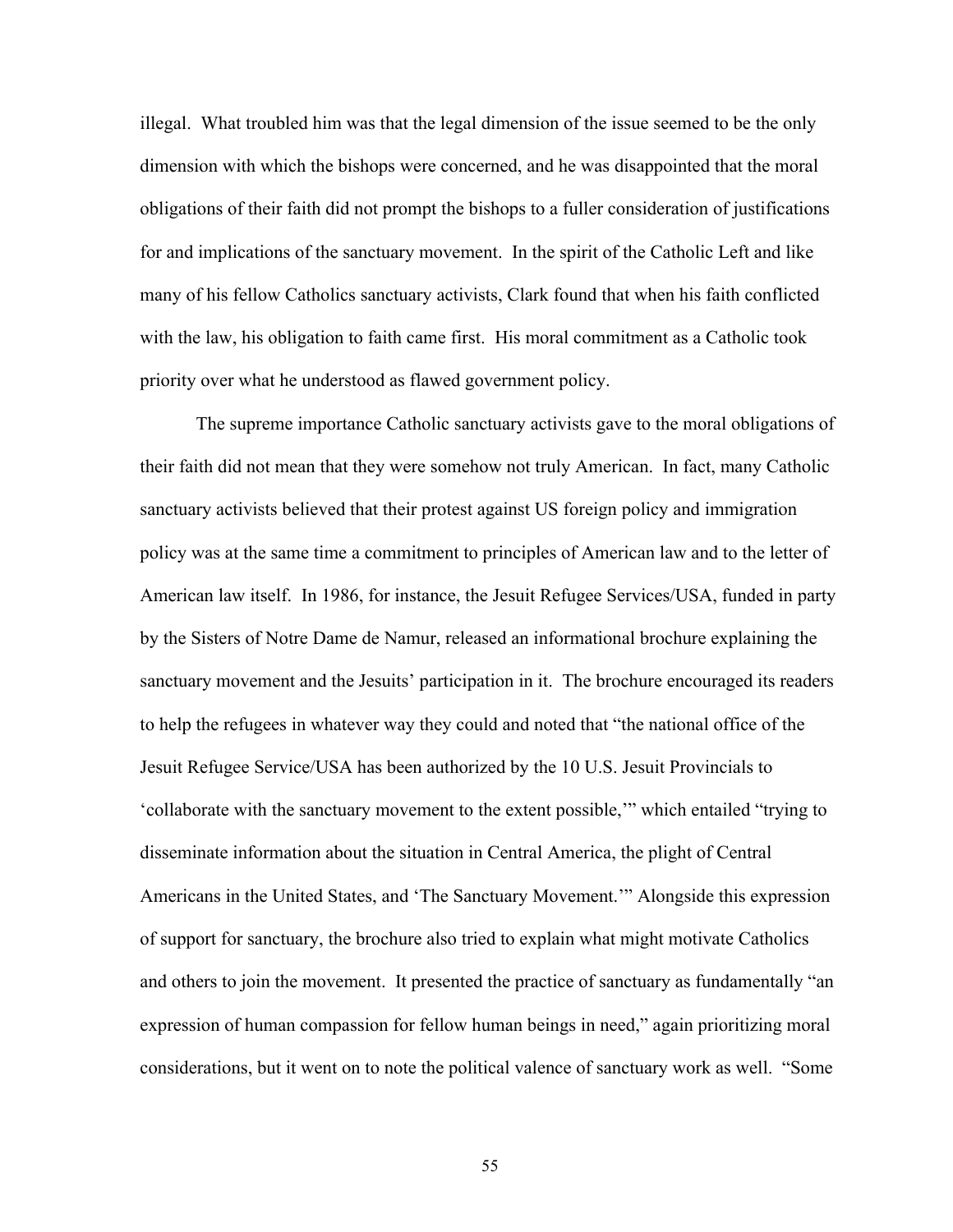congregations," it stated, "have declared themselves to be sanctuaries because they believe that, as citizens of the United States, they share in the responsibility for the military, political, and economic violence prevalent in Central America." As a result, such congregations had two goals: "1. to work for change in U.S. policy which they believe to be in violation of the United Nations Charter, international law and the laws of the U.S. and 2. to assist the victims of U.S. policies."<sup>41</sup>

Though the brochure avoided endorsing these views outright by attributing them to "some congregations," its presentation of them without any competing views suggests some sympathy on the Jesuits' part with these judgments emphasizing the concordance of moral principle with international and American legal obligations—even in opposition to the authorities' application of the law. While sanctuary work, in this vein, stemmed from ostensibly apolitical norms of "human compassion," it nonetheless had a political valence and political consequences. Sanctuary workers might understand themselves both as good Catholics and Christians and as US citizens who could influence government policy by urging the Reagan administration to fall in line with its legal obligations, as the activists understood them. And as with their predecessors in the Vietnam-era Catholic Left, the central plank of Catholic sanctuary activists' stance was their opposition to US foreign policy and specifically to US involvement in wars in foreign countries. As both good Catholics and good Americans, sanctuary Catholics considered it their responsibility to nudge US policy in the "right direction," because they felt culpable for the immoral acts of their own government.

 <sup>41 &</sup>quot;Sanctuary is the 'Inn' Thing!", Jesuit Refugee Services/USA mailing on the sanctuary movement, August 1986; WHS, Records of the CRTFCA, 1982-1992, M93-153, Box 5, Folder 27.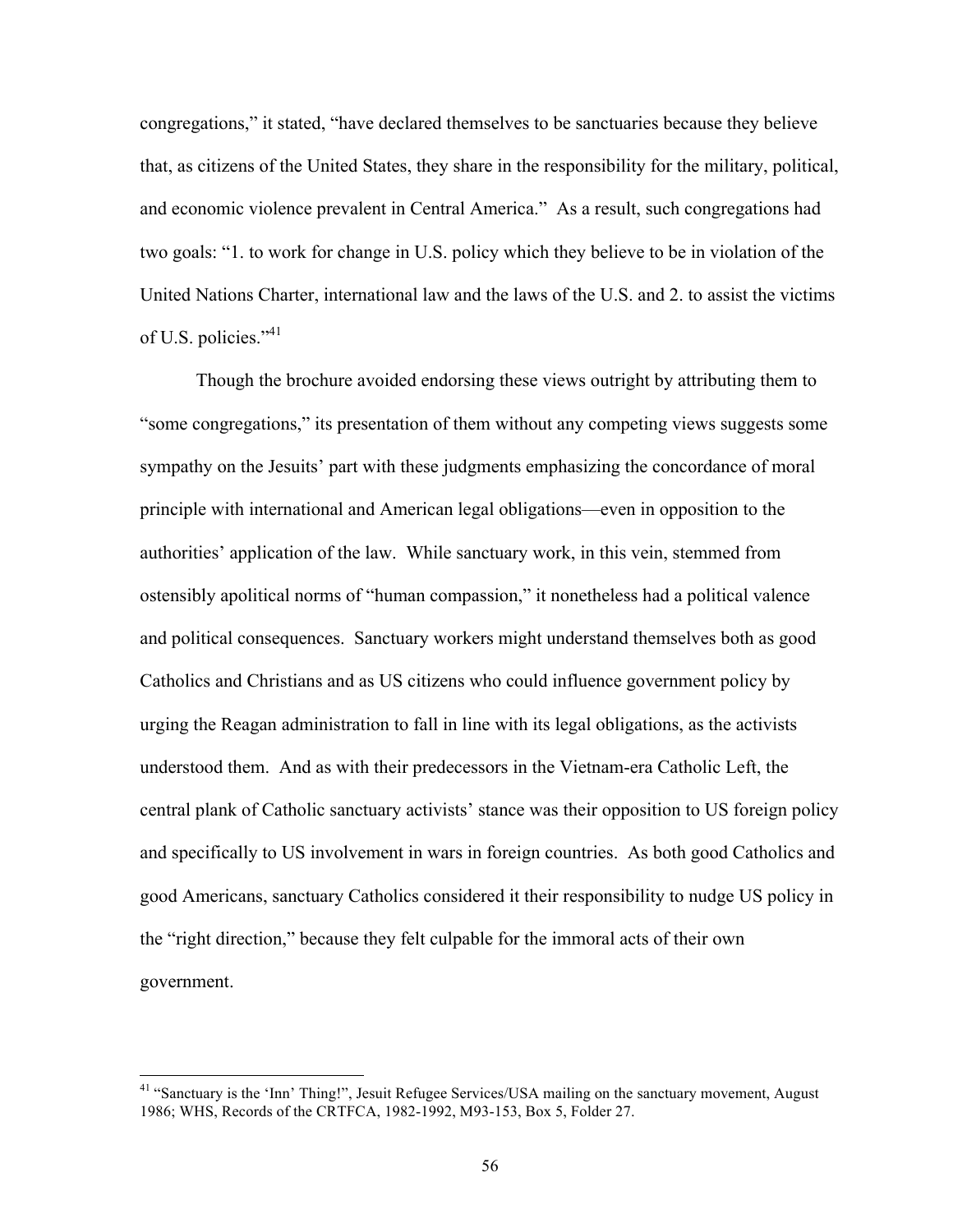The spread of this Catholic Left sensibility among American Catholics meant that many lay Catholics also participated with enthusiasm in sanctuary work. If priests and religious often led the charge into sanctuary activism, lay Catholics were the ground troops of the sanctuary movement. They voted in parish councils on whether to turn their churches into a sanctuaries, and they formed the bulk of congregations that took Salvadoran and Guatemalan refugees into their care. Often they simply followed the direction established by their pastors, who chose whether or not to raise sanctuary as an issue in their congregations, but sometimes lay Catholics assumed responsibility for organizing and directing sanctuary projects themselves. Catholic Worker houses were some of the most notable lay Catholic organizations to take on sanctuary work.<sup>42</sup> And the occasional court case elevated some lay Catholics to national prominence. Jack Elder directed Casa Oscar Romero, a halfway house for Central Americans operating in San Benito, Texas, and run by the Diocese of Brownsville, and he was tried for his involvement in the sanctuary movement twice; he was acquitted in 1985 at the conclusion of his first trial but soon after was convicted along with his Casa Oscar Romero colleague Stacey Merkt of transporting Salvadoran refugees into the United States.<sup>43</sup>

Although most of the organized opposition to Catholic sanctuary work came from parts of the American hierarchy or from non-Catholics, lay Catholics occasionally distinguished themselves by criticizing or protesting Catholic sanctuary activity. Individuals and small groups who found sanctuary work particularly odious sometimes took it upon

 <sup>42</sup> Day House, a Catholic Worker community in Detroit, provided a representative example. See *On The Edge: A Catholic Worker Newspaper,* Summer 1983, Vol. 8, No. 3; BHL, Episcopal Church, Diocese of Michigan Records, 1830-2001, Box 17, "Latin American Refugee Issues and Peace Movement 1983-85." 43 "Jury in Texas Acquits Sanctuary Worker of Transporting Salvadoran Refugees," *The Los Angeles Times*,

January 25, 1985, B18; "Sanctuary Workers Guilty of Assisting Illegal Aliens," *The Los Angeles Times*, February 21, 1985, A1.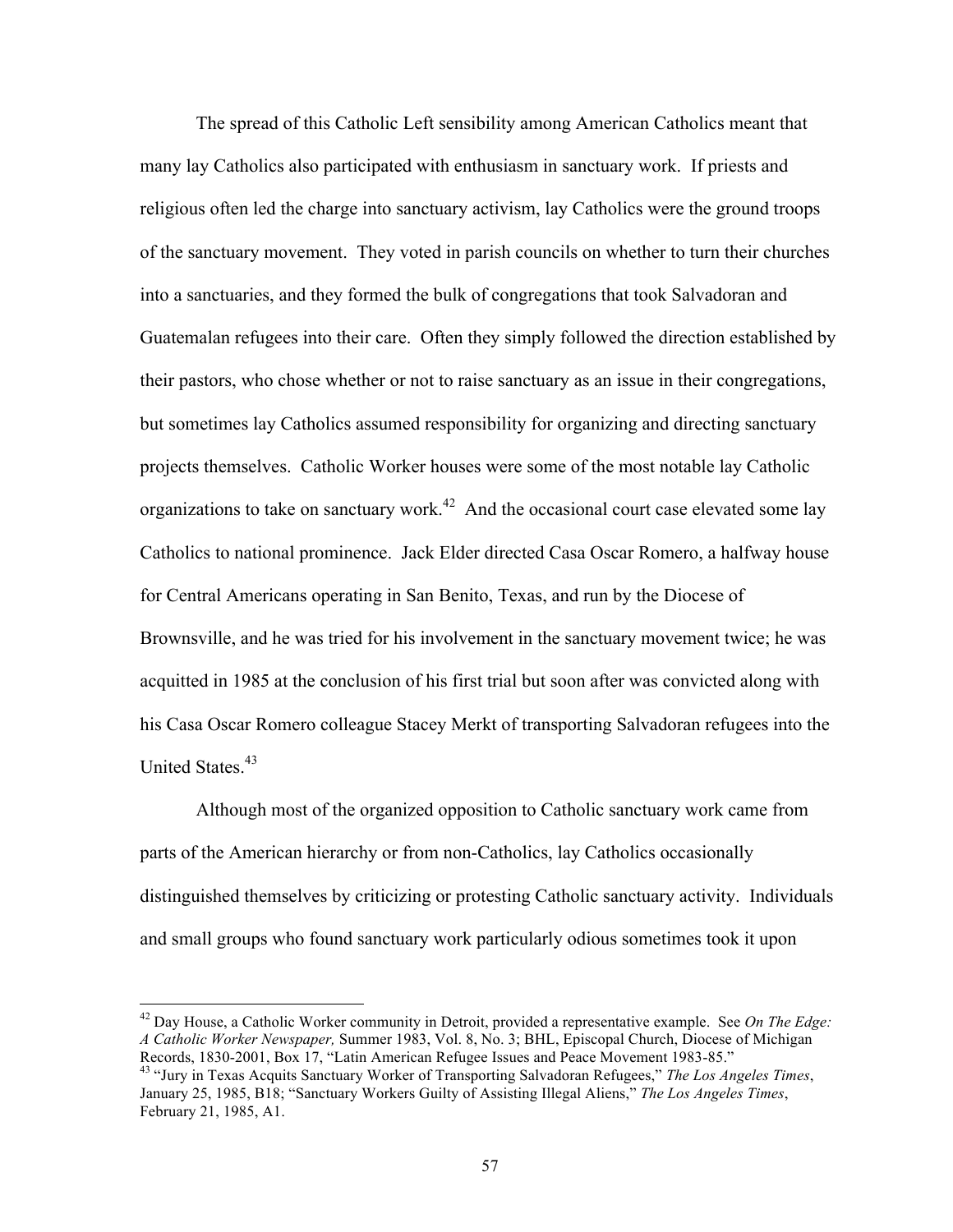themselves to say so publicly and to discourage Catholic groups from endorsing or joining the movement. In the early 1980s, for instance, Mark Rising, a "third-year law student," wrote a letter to the Calvert House in Chicago before this small Catholic organization voted on whether to support the Wellington Avenue Church's decision to become a public sanctuary. He strongly discouraged the Calvert House members from doing so, framing all of the refugees as former "insurrectionists" and "terrorists," the "shielding" of whom "might…only encourage more terror and murder (by both sides) in El Salvador." He considered a vote for sanctuary a sympathy vote for Salvadoran "Marxists," which might send the message that Calvert House approved of the "socio-political system or policies offered by the Marxist insurrectionists in El Salvador."<sup>44</sup> Rising echoed much of the conservative rhetoric on the Salvadoran situation expressed by the Reagan administration, but he also made it clear that he was reacting to what he perceived as an abuse of Catholic authority and an unjustified expansion of Catholics' jurisdiction into the political realm. His conservative attitudes were not a consequence of his faith but a limit on what he allowed his faith to imply. But whatever its significance, Rising's voice alone meant little; Calvert House voted to endorse Wellington's sanctuary action.<sup>45</sup>

In Brownsville, Texas, a Catholic named Mike Rodriguez organized a larger scale stand against sanctuary work in the area. Rodriguez felt that the support for the sanctuary movement by the local bishop, John Fitzpatrick, was illegal and unacceptable. Fitzpatrick's diocese ran Casa Oscar Romero (which was not, however, a declared sanctuary), and Fitzpatrick himself testified in the trial of Jack Elder and Stacey Merkt. Feeling that

<sup>&</sup>lt;sup>44</sup> Letter from Mark Rising to the Chicago Calvert House, undated; WHS, Records of the CRTFCA, 1982-1992, M93-153, Box 4, Folder 18.

<sup>&</sup>lt;sup>45</sup> Letter from Beth Maschinot, spokesperson for the Catholics of Social Change of Calvert House, to the CRTFCA, undated; WHS, Records of the CRTFCA, 1982-1992, M93-153, Box 4, Folder 18.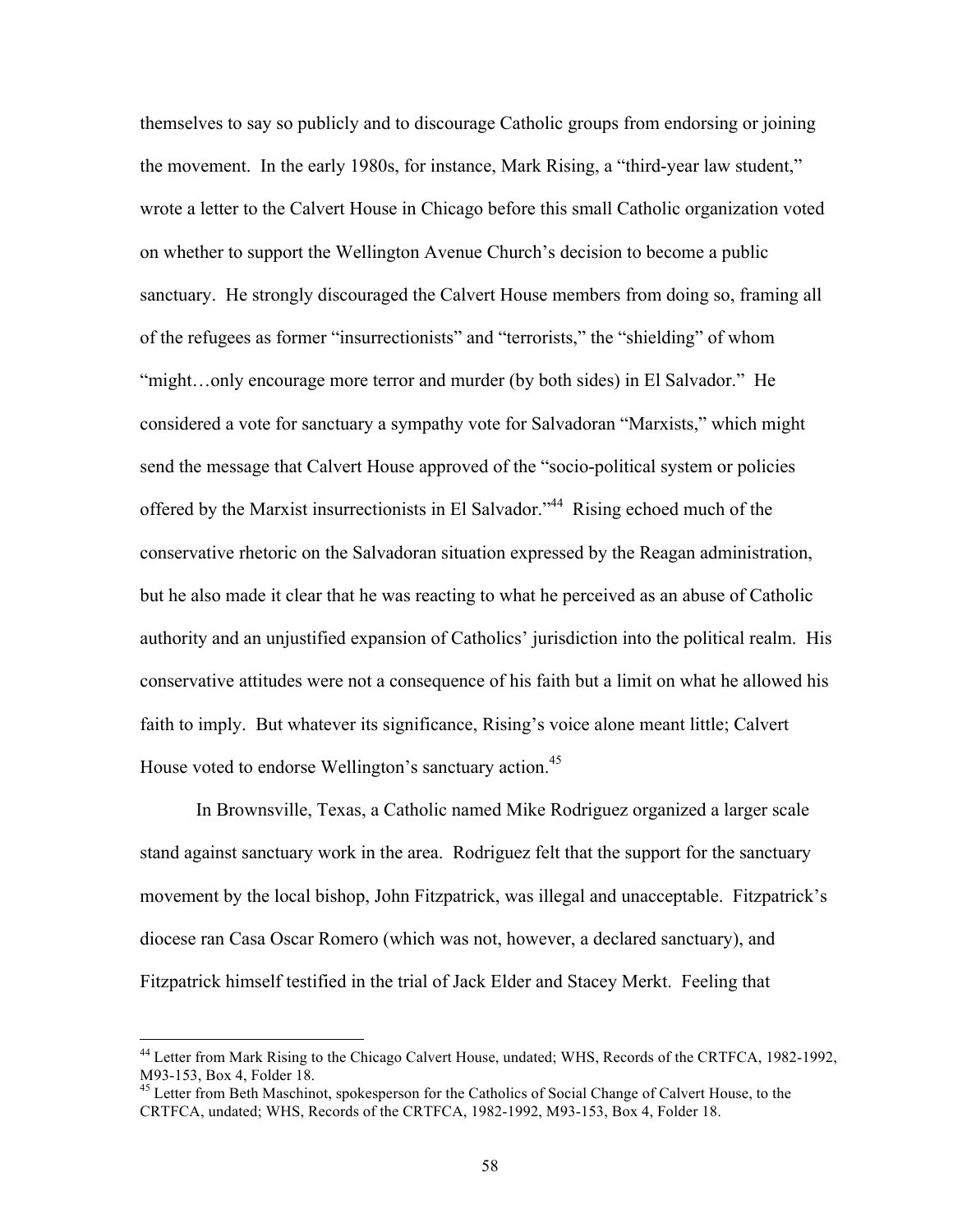Fitzpatrick's sanctuary support essentially constituted support for illegal alien smuggling, Rodriguez organized a group called Citizens Concerned for Church and Country, which was "opposed to the church mixing in politics." During Elder and Merkt's pretrial hearing, the group picketed outside the courthouse. They also placed an ad in several local newspapers calling on local residents to sign a petition calling on the Vatican to investigate Fitzpatrick and his superior, Archbishop Patrick Flores of San Antonio.<sup>46</sup> As with Mark Rising's efforts, the protests appeared to have little to no effect. Rodriguez also shared with Rising the belief that his church should not involve itself in politics. Lay Catholic opposition to sanctuary thus appears to have sprung from a more cautious views about the relationship between religion and politics. Whether they supported the Reagan administration's policies in Central America or not, lay Catholic opponents of sanctuary shared the belief that Catholics should not make their faith the basis of their political decisions. Even more importantly, however, Catholics like Rising and Rodriguez represented yet another face of the expansion of religious liberty brought about by Vatican II. The council's emphasis made it possible for lay Catholics to challenge priests and bishops from both the left and the right. Rodriguez was, after all, a lay Catholic militating against several local bishops, and even this small step likely would not have been possible before Vatican II. The Council opened up a space in which ordinary Catholics could dissent from the opinions of their bishops and assert their own notions of the limits of proper Catholic behavior and authority. The dissent of ordinary Catholics often may have been as impotent as Rodriguez's was, but this space for dissent nonetheless allowed for the possibility of more powerful forms of protest to break through, as it did through the sanctuary movement.

 <sup>46 &</sup>quot;Bishop's Sanctuary Work Draws Heat," *The Los Angeles Times*, March 2, 1985, B5.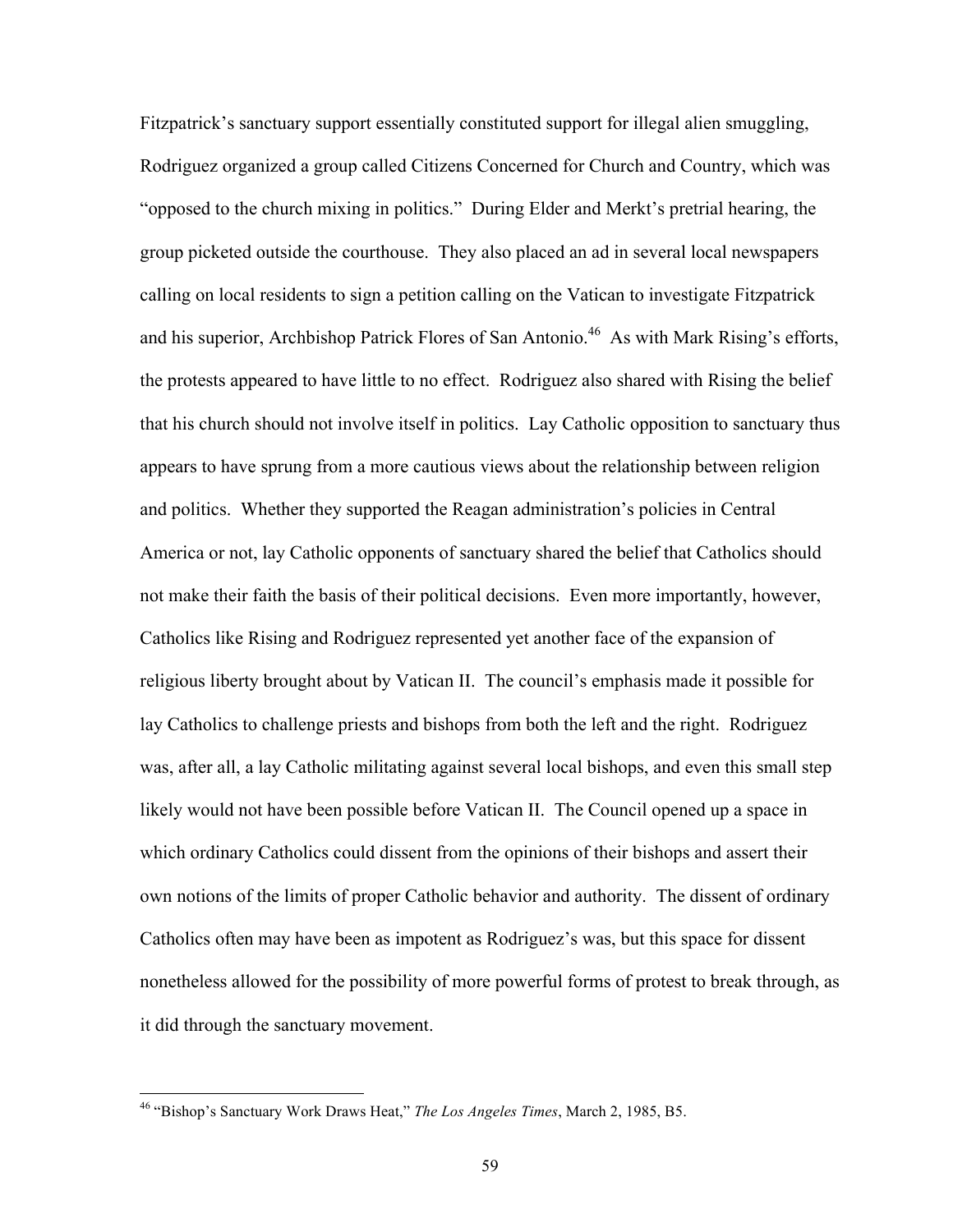Issues of race and ethnicity also colored much of sanctuary activism, since Catholic sanctuary work continued a tradition of Catholic social engagement with issues of race and immigration. When the Rev. William T. O'Connor of St. Basil Church wrote to the CRTFCA in support of the recent sanctuary declaration of Chicago's Wellington Avenue United Church of Christ, he repeatedly expressed the "support and appreciation" of the "Spanishspeaking members" of his parish. $47$  And St. Basil was not the only instance of a predominantly Hispanic-American congregation expressing strong sanctuary support; for many churches, ethnic and national ties served as strong motivators to support or participate in sanctuary work. That virtually all Central American refugees were Catholic meant, of course, that all American Catholics had a special relationship to the refugee crisis, and Latino and non-Latino Catholics alike acknowledged these connections as they worked to help their coreligionists. But as in the Saint Basil case, ethnic and national connections between American congregations and refugees often served as an extra motivation to join the sanctuary movement.

National and ethnic connections did not necessarily guarantee extra enthusiasm for sanctuary, however, and in some instances religious, ethnic, and national ties interacted in complex ways that both strengthened support for sanctuary and worked against it. One such instance played out in Father Luis Olivares' Our Lady Queen of Angels Church in Los Angeles. Father Olivares was himself a model progressive Catholic who had devoted much of his career to serving Latino communities in the American Southwest. He had worked with Cesar Chavez's United Farm Workers labor movement in the 1970s and the United Neighborhoods Organization in LA, and he presided over a largely Latino congregation that

 <sup>47</sup> Letter from Rev. William T. O'Connor of St. Basil Church to the Chicago Religious Task Force on Central America, July 21, 1982; WHS, Records of the CRTFCA, 1982-1992, M93-153, Box 4, Folder 18.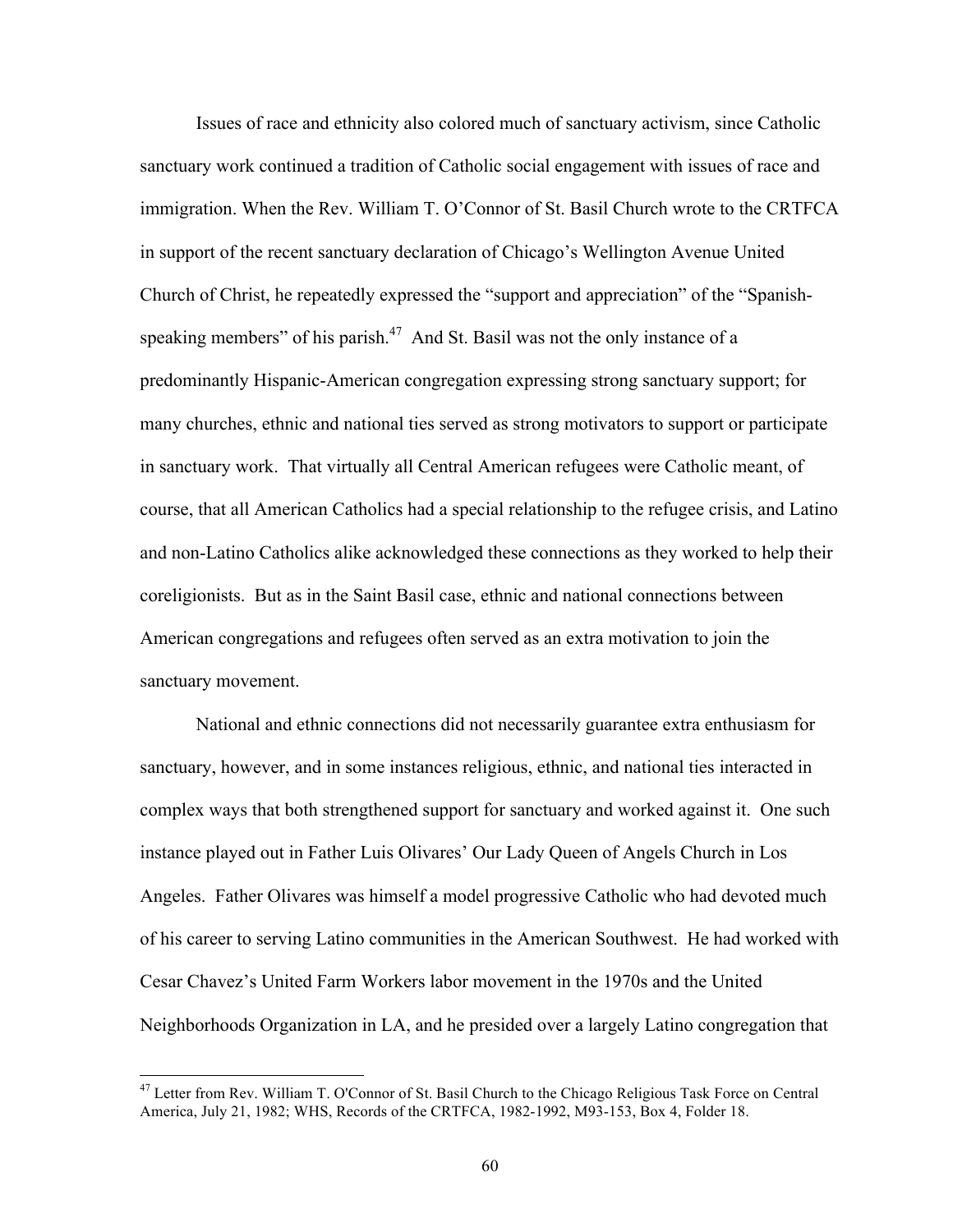informally counted over 100,000 families in Los Angeles. He counted among his heroes Oscar Romero, the Mexican revolutionary Emiliano Zapata, and the Nicaraguan revolutionary Augusto Sandino, after whom the Sandinistas named themselves. And in late 1985, Olivares opened a new chapter in this activism by declaring Our Lady of Angels, also known as the Old Plaza Church, a public sanctuary. Though his superior, Archbishop Roger M. Mahony, refused to endorse or reject the sanctuary declaration for fear of entangling himself in a politically divisive debate, Olivares took Mahony's toleration of the project as a form of approval nonetheless and called it "heroic because of the risk of his being misinterpreted." According to Olivares, the Old Plaza Church had been functioning as an "informal sanctuary" for several years, counseling Central American refugees in the area and offering shelter to hundreds.48 Our Lady Queen of Angels even sponsored a visit in late 1986 from Arturo Rivera y Damas, Oscar Romero's successor as Archbishop of San Salvador, during which the archbishop stressed his belief that sanctuary for Central American refugees was more important than ever.<sup>49</sup>

But sanctuary did not find full support even in the Olivares' predominantly Latino parish. Olivares commented in an interview with the *Los Angeles Times* that some of his parishioners, usually "people from Cuba, Costa Rica, and sometimes Nicaragua," expressed "negative reactions" to the idea of sanctuary, seeing the movement as "excessively political and feel[ing] the church is not the right place for it."<sup>50</sup> A number of factors may have underlain these unfavorable attitudes toward sanctuary. Washington granted Cuban and

 <sup>48</sup> Marita Hernandez, "The Priest and the Power," *The Los Angeles Times*, July 7, 1986, B1, B6; Smith, *The Emergence of Liberation Theology*, 34-35. 49 John Dart, "L.A. Church Declares Itself a Sanctuary," *The Los Angeles Times,* December 6, 1985, OC\_A6;

Russell Chandler, "Salvadoran Archbishop on Hand as Church Marks a Year as Sanctuary," *The Los Angeles Times*, December 13, 1986, A1, A3.<br><sup>50</sup> John Dart, "L.A. Church Declares Itself a Sanctuary," *The Los Angeles Times*, December 6, 1985, OC\_A6.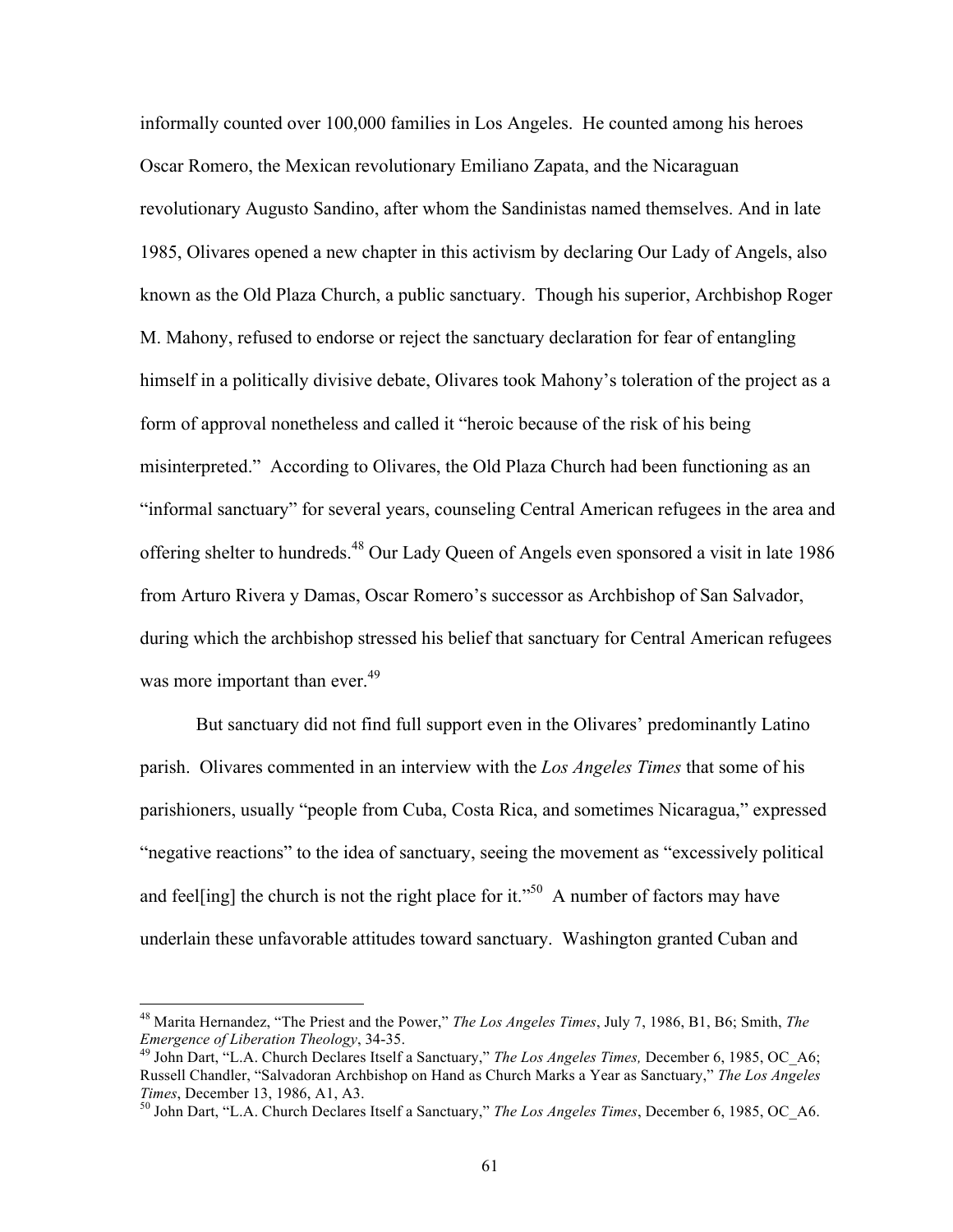Nicaraguan refugees asylum with much greater frequency than it did Guatemalan and Salvadoran refugees, and Cuban or Nicaraguan parishioners may have disliked a movement that might challenge their home countries' favored refugee status.<sup>51</sup> Another *LA Times* article noted that one Nicaraguan member of Olivares' parish was an "exile…whose father was a member of the Somoza regime.<sup> $52$ </sup> It is uncertain what this individual thought of the sanctuary movement, but this article indicates that some of the Nicaraguan parishioners may have had class-based tied to the toppled Nicaraguan dictatorship or to other Central American elites, and their class interests or political allegiances may have superseded any ethnic or linguistic solidarity they felt with the refugees. Sharing a common language or ethnicity was not sufficient to predict whether Latinos in the United States would support aiding Central American refugees through sanctuary work; the intersection of these factors with class and political affiliations complicated this support and divided opinion among Latinos in the United States.

#### *Darlene Nicgorski: A Successor to the "New Nuns"*

Easily the most prominent Catholic in the sanctuary movement was Sister Darlene Nicgorski, a US-born Franciscan nun and one of the most passionate members of the Tucson sanctuary group. Years prior to her sanctuary activism, Nicgorski had worked as a missionary in Izabal, Guatemala, and there she observed the murder of her pastor, Father Tulio Marruzzo, by the government. She subsequently moved to Chiapas, Mexico, to help Guatemalan refugees there and heard from them more stories of government-sponsored terror

<sup>&</sup>lt;sup>51</sup> Crittenden, *Sanctuary*, 20-21.<br><sup>52</sup> Mercedes Lynn de Uriarte, "Central American Join Celebration," *The Los Angeles Times*, December 25, 1983, J9.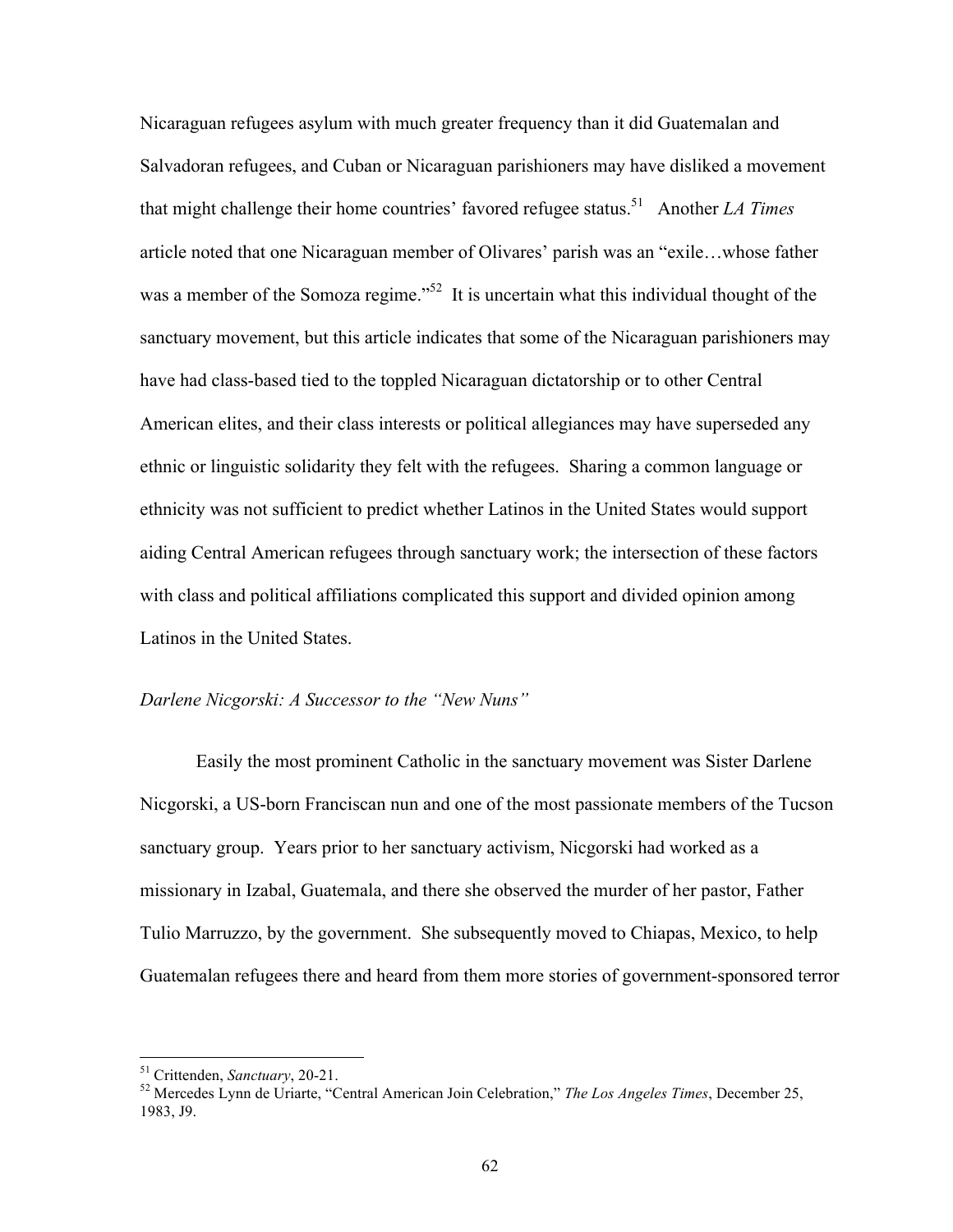against Catholic leaders and others.<sup>53</sup> Upon returning to the United States in 1982, she read up on Central America to better understand her experiences and became involved in sanctuary work as a result. In time, Darlene Nicgorski became one of the greatest advocates and defenders of sanctuary as civil disobedience, but she did not limit her criticism to the realm of American politics. As with the "new nuns" of the 1960s, Nicgorski's activism also gave her the opportunity to challenge patriarchal structures within the church and the domination of the church hierarchy.

Understanding her own sanctuary activism as "morally compelled" and "consistent with [her] religious beliefs," Nicgorski was unafraid to draw clear and controversial political conclusions from her faith commitment. She used her sentencing statement during the Tucson trial to highlight the stories of those suffering in Central America and of the refugees in the United States, and she did not hesitate to defend her sanctuary work as civil disobedience. Unlike Jim Corbett and many others in the Tucson group, Nicgorski believed that her sanctuary work was in fact illegal. Rather than understanding this fact as a liability, she saw it instead as a consequence of her fidelity to Catholic moral principles. She argued that laws were "not to be absolutized" and claimed dissent as a prophetic activity. "Often times," she noted, "the legal system lags behind 'the sense of right and justice' as expressed by the community." Believing the 1980s to be one of those times, she affirmed that her ultimate loyalty was to God and to the suffering, and she was willing to flout obedience to the law. $54$ 

<sup>&</sup>lt;sup>53</sup> Darlene Nicgorski's sentencing statement, read on July 1, 1986, to the Federal Court in Tucson, AZ, before Judge Earl H. Carroll, 1-3; WHS, Records of the CRTFCA, 1982-1992, M93-153, Box 4, Folder 65.<br><sup>54</sup> Darlene Nicgorski's sentencing statement, read on July 1, 1986, to the Federal Court in Tucson, AZ, before

Judge Earl H. Carroll, 9; WHS, Records of the CRTFCA, 1982-1992, M93-153, Box 4, Folder 65.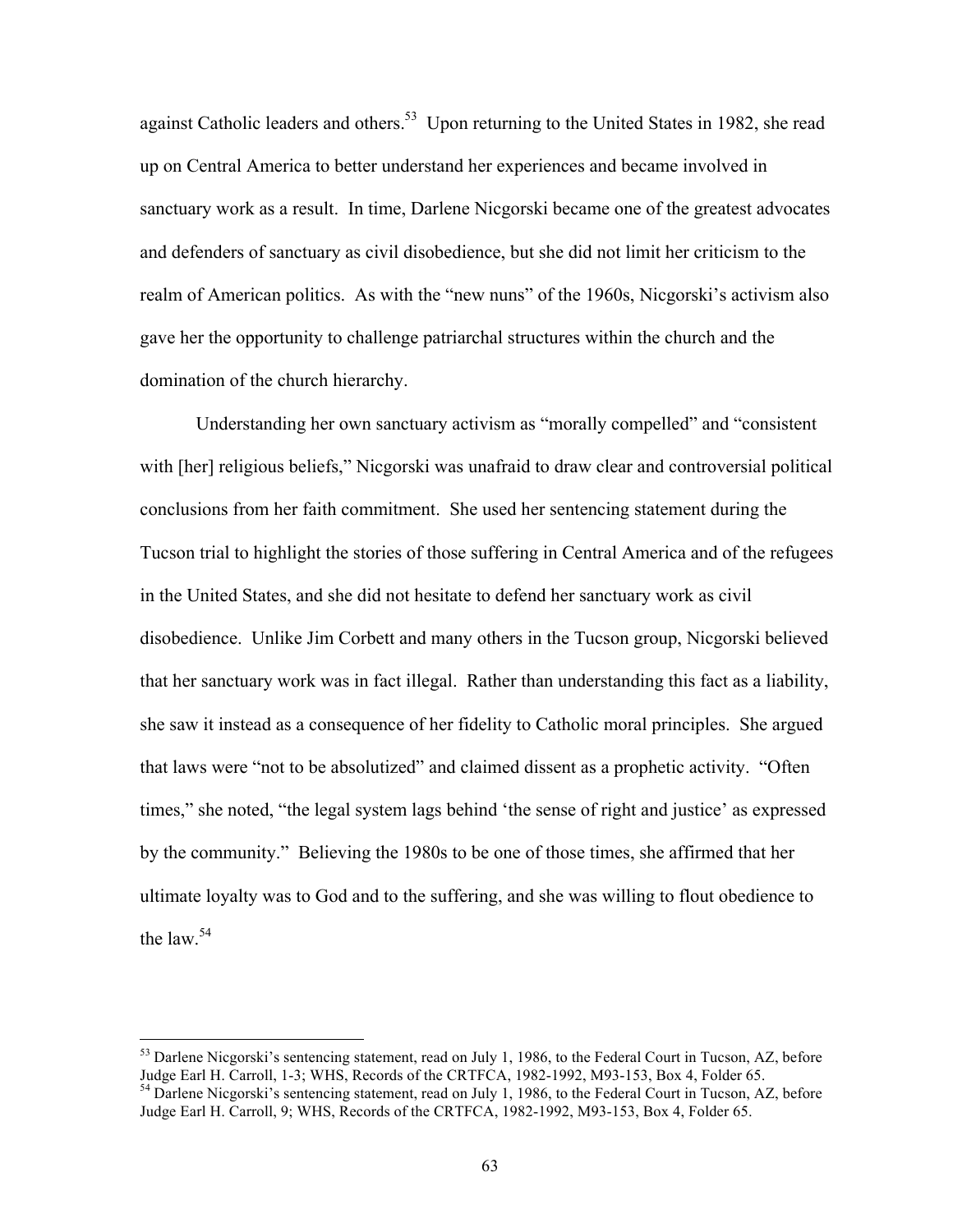In other ways, Nicgorski was heir to the legacy of the "new nuns." Amy Koehlinger has argued that one consequence of the racial apostolate was to turn nuns inward to their own communities, focusing on fighting patriarchal structures within the church and domination by the church hierarchy. Darlene Nicgorski was clearly a product of this more independent, feminist turn. Just as the feminist turn of the "new nuns" resulted from work in the racial apostolate, Nicgorski's own turn to feminism and a critique of patriarchy in the church did not stem directly from experiences of sexism and discrimination but from her sanctuary work. As she explained to the *Boston Globe*, "Most victims in the Honduran and Mexican [refugee] camps are women and children. Most people in the underground railroad are women. Most who have accompanied the refugees on their nighttime desert treks are women." 55

These observations led her to observe patriarchal structures in her sanctuary activism and in the Catholic Church as well. She resented and spoke out against the excited press coverage of the Tucson group's white, male leaders. She noted that while many in the Tucson group and most among the sanctuary grassroots in Tucson were women, the media fixated on Fife, Corbett, and other men.<sup>56</sup> Nicgorski also felt free to criticize the American hierarchy's response to the refugee crisis. In a May 1986 interview with the *National Catholic Reporter*, she condemned the report by the U.S. Catholic Conference (USCC), one of the governing bodies of the American Church, which emphasized the illegality, as the bishops saw it, of the sanctuary movement and refused to endorse the movement.<sup>57</sup> Such criticism was part of a more general critique of the hierarchy, but in the United States and in

<sup>&</sup>lt;sup>55</sup> Ross Gelbspan, "An Activist Recalls the Roots of Her Effort," *Boston Globe*, January 10, 1987, 2.<br><sup>56</sup> Crittenden, *Sanctuary*, 285-286.<br><sup>57</sup> Susan Hansen, "Convicted nun scores bishops on sanctuary," *National Cath*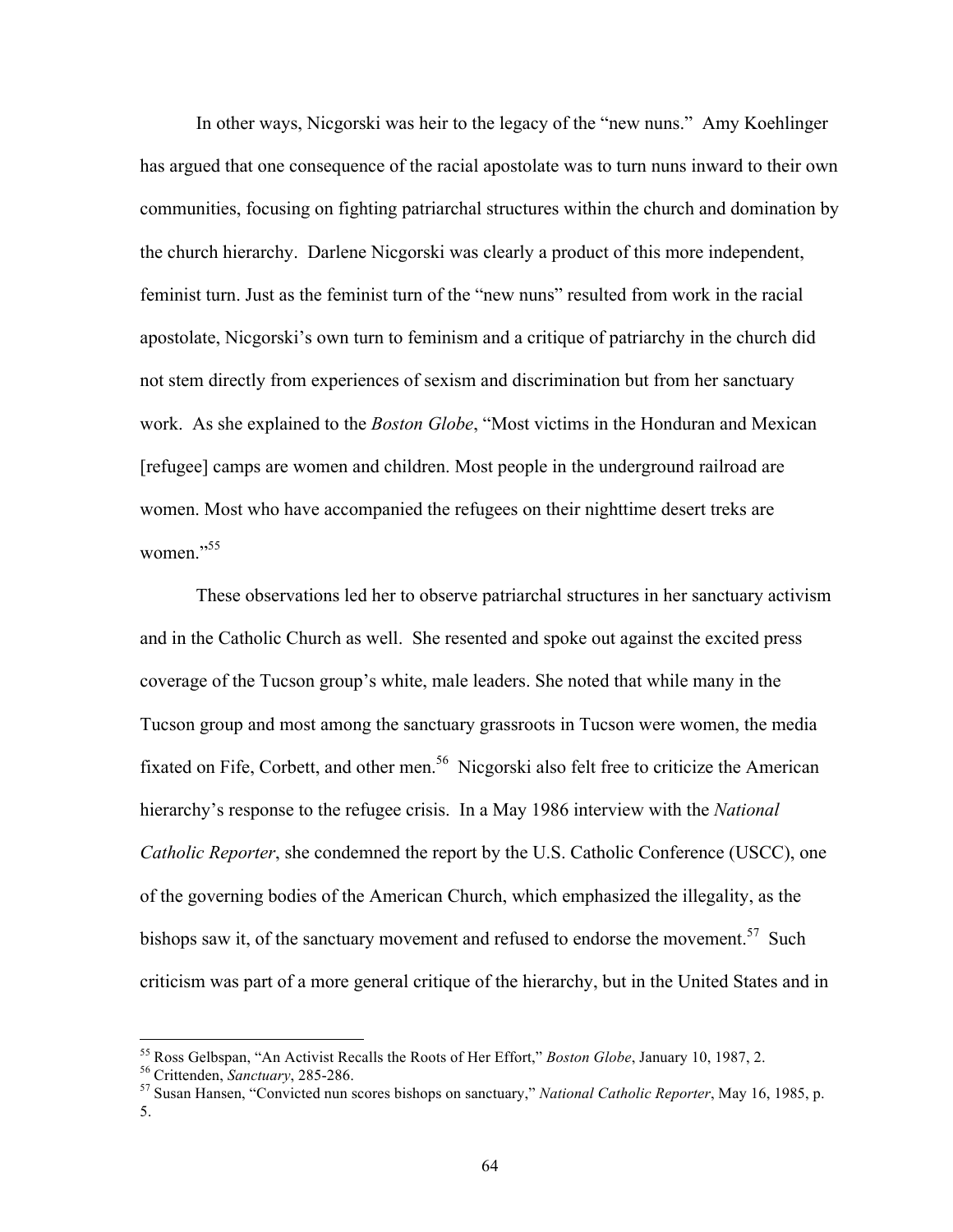the Vatican, and her feminist activism picked up quickly following the trial. *Ms.* magazine, a leading feminist publication, named her one of its "women of the year" in January 1987.<sup>58</sup> In February 1988, she wrote an article for the *National Catholic Reporter* called "Catholic Women on a Collision Course with the Vatican," the "inside stories" of "13 valiant women challenging the church."<sup>59</sup> She consistently criticized the church for failing to give women decision-making authority and declared Catholic women "the most oppressed women of any denomination or church."<sup>60</sup> By locating the origin of these feminist views in her sanctuary work, Nicgorski connected both currents of her political engagement. She saw the suffering and oppression of Central American women refugees and the disempowerment of American Catholic women as both stemming from patriarchal structures in American religion. For Nicgorski, to critique only the bishops' reluctance to endorse sanctuary or Church patriarchy was insufficient. These two issue were intimately related, and Nicgorski believed they needed to be addressed together.

### *Conclusion*

The sanctuary movement was thus in many ways a creative continuation of progressive and radical trends that had emerged decades earlier in the American Catholic Church. Continuing to explore the new political expressions of their faith made possible by Vatican II, Catholic sanctuary activists renewed and expanded the work of the Catholic Left. Protesting religious and political authority, sanctuary Catholics continued a tradition of antiwar protest that also drew together Catholic concerns about racial justice and immigration

 <sup>58 &</sup>quot;Despite Prosecutions, Sanctuary Movement Is Still Growing, Vital, Its Activists Insist," *The Los Angeles Times*, July 11, 1987, A5.<br><sup>59</sup> Darlene Nicgorski, "Catholic Women on a Collision Course with the Vatican," *National Catholic Reporter*,

Vol. 24, No. 5, February 5, 1988, 12.

<sup>60</sup> Ross Gelbspan, "An Activist Recalls the Roots of Her Effort," *Boston Globe*, January 10, 1987, 2.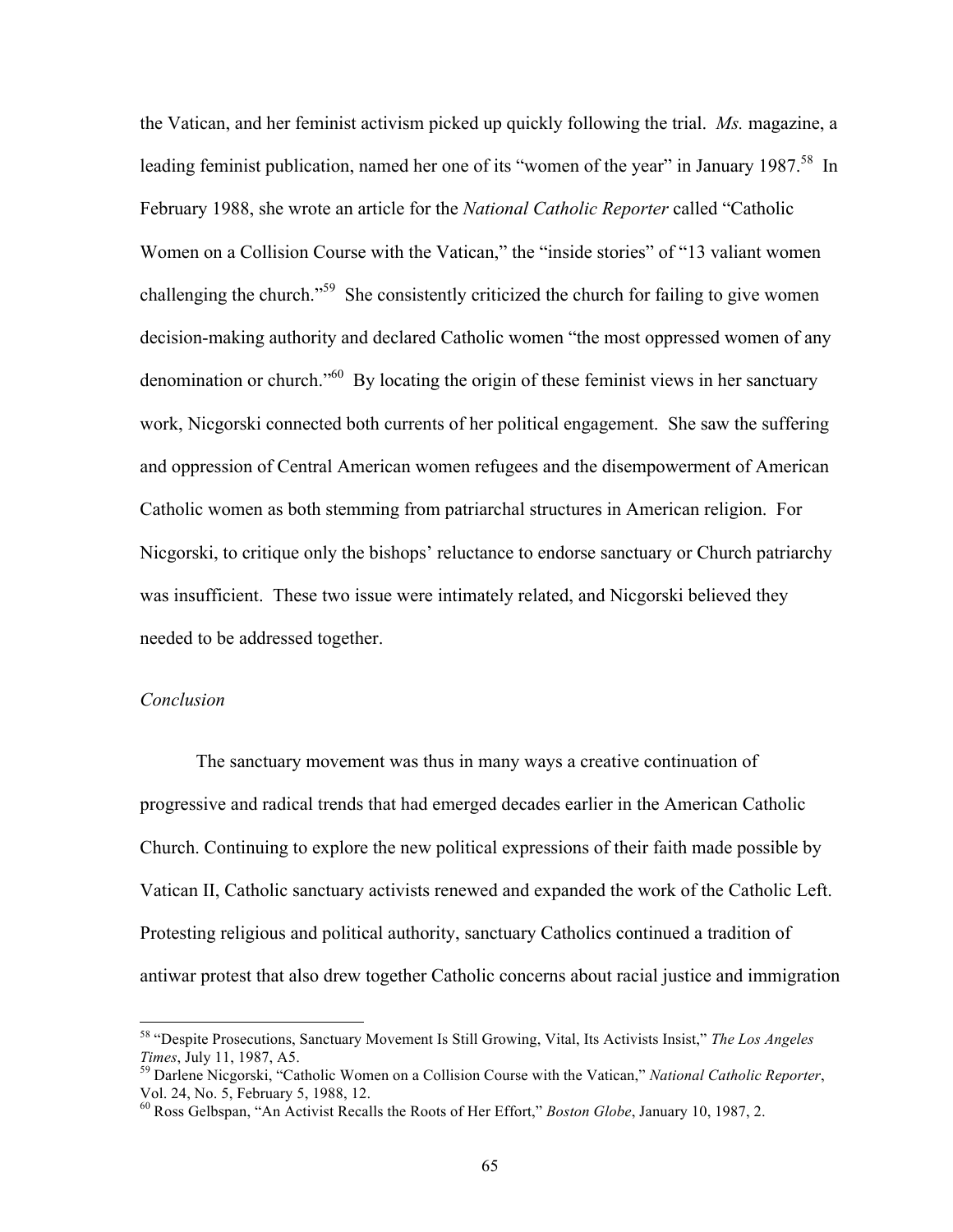and challenges to the absolute authority of the hierarchy. Through this work, activists asserted the right of religious and laity to greater autonomy and a greater say in defining American Catholic social practice and self-understanding.

But these actions had significantly less force than the deliberations and pronouncements of the American bishops themselves. Paradoxically, the Second Vatican Council allowed for both a "democratization" of the Church and a consolidation of episcopal power and authority. Arriving a mere fifteen years after the conclusion of the Council, the sanctuary movement was a test of the bishops' solidarity and provoked the bishops to work out their own understanding of the proper scope and justifications of Catholic social engagement. As a handful of bishops themselves came to support the sanctuary movement, these questions would produce often-stark divisions among the bishops, but by the end of the decade, they had used the occasion to develop more robust and nuanced understandings of how Catholics—bishops, priests, religious, and laity alike—could properly engage in social and political struggles on the basis of their faith.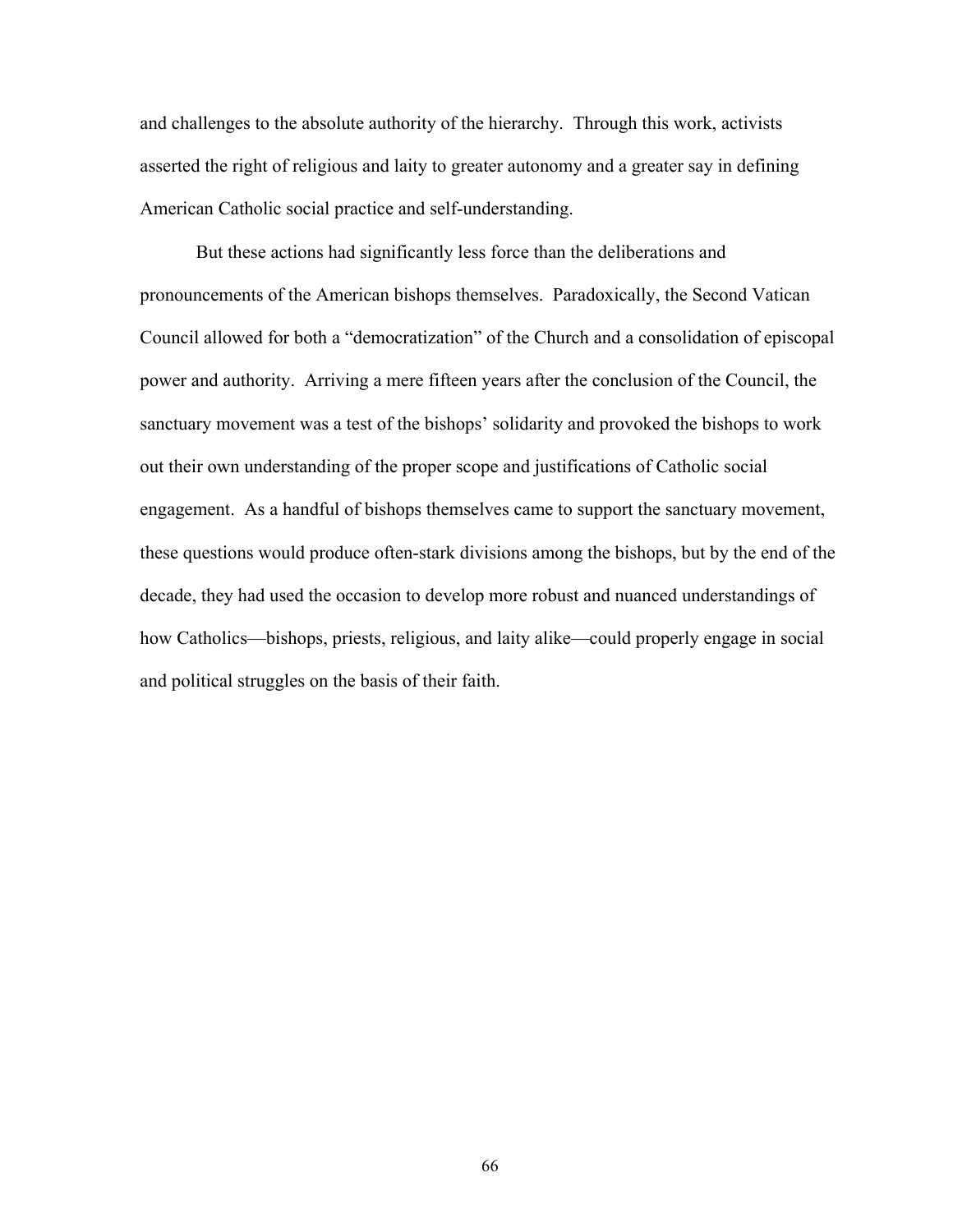## **The Catholic Left Infiltrates the Hierarchy**

**III**

*American Catholic Bishops and the Challenge of Sanctuary*

When Sister Darlene Nicgorski read her sentencing statement to Judge Earl Carroll in June of 1986, she justified her participation in the sanctuary movement in part by referring to a statement by Milwaukee archbishop and sanctuary supporter Rembert Weakland. In response to critics who asked whether sanctuary work was morally justified, he had replied, "Is the inactivity of those who stand by and do nothing while they see the lives of fellow human beings put into jeopardy morally justifiable?"<sup>1</sup> Weakland's response represented a remarkable development within the American Catholic church hierarchy. As one of the most prominent episcopal backers of sanctuary within the hierarchy, Weakland represented an increasingly vocal left wing among American bishops. By the 1980s, the Catholic Left had made its mark not only on the "grass roots" of the American Church but on some of its foremost leaders as well.

Prior to the 1960s, American Catholic bishops had generally avoided critical or radical positions with respect to federal policy, especially foreign policy. Protestants often suspected Catholics of being anti-American pawns of the Vatican. In this environment, the bishops were at pains to demonstrate their patriotism and fidelity to the American nation, which they accomplished, with some exceptions, by expressing support for American wars and remaining silent with respect to many other issues of national significance. Virtually all

 $\frac{1}{1}$ <sup>1</sup> Darlene Nicgorski's sentencing statement, read on July 1, 1986, to the Federal Court in Tucson, AZ, before Judge Earl H. Carroll, 9; Wisconsin Historical Society (WHS), Records of the Chicago Religious Task Force on Central America (CRTFCA), 1982-1992, M93-153, Box 4, Folder 65.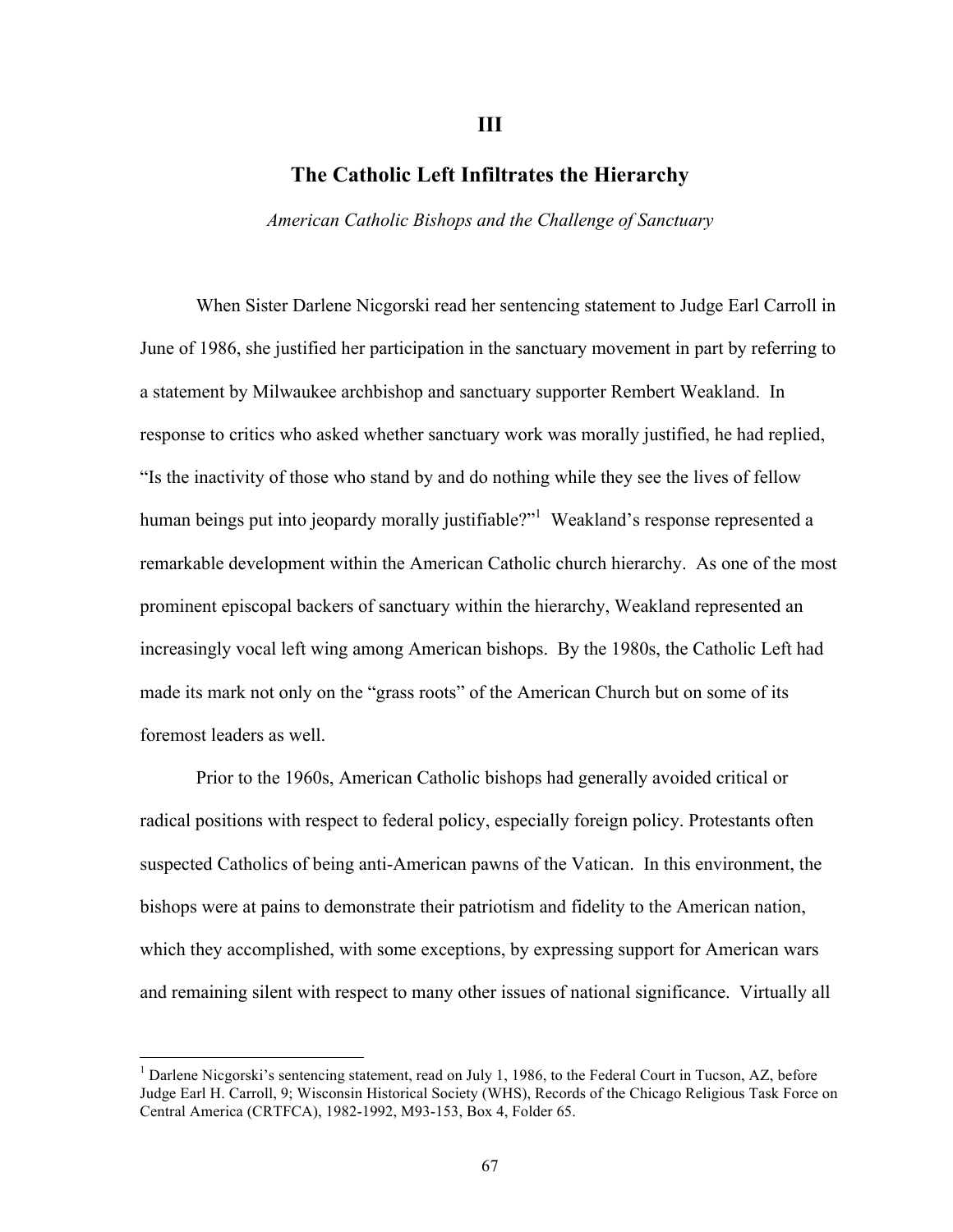bishops strongly discouraged any form of illegality or civil disobedience and focused most of their political activity on quiet advocacy for their congregations in local contexts.<sup>2</sup> As was the case for other American Catholics, however, the hierarchy began to change the form and degree of its political engagement in the 1960s in response to Second Vatican Council and the Vietnam War. Under the authority of Vatican II, the bishops established two national bodies in 1966—the National Conference of Catholic Bishops and the United States Catholic Conference—which challenged the bishops to figure out how and to what extent to act as a cohesive group. They first explored this project in the context of the Vietnam War, and they moved slowly from endorsement of the war in 1966 to opposition in 1971.<sup>3</sup> But as a group they remained fairly cautious when commenting on and engaging in politics, and it was not until the late 1970s and 1980s that they began publicly taking strong, nuanced political positions that often cut across ideological boundaries.4

The sanctuary movement was part of the story of the political maturation of the bishops on the national stage, but it also posed special problems to the hierarchy. Both individually and as a group, bishops expressed opinions that sometimes corresponded to "liberal" positions and sometimes to "conservative" positions, but episcopal support for sanctuary was remarkable in that it gave official church backing to what many considered a form of civil disobedience. The few bishops who supported the movement had to find ways to reconcile their faith with their endorsement of possibly illegal activity, which in turn prompted sanctuary skeptics and critics within the hierarchy to articulate more sophisticated explanations of why they found sanctuary activism incompatible with Catholicism. Yet bishops who rejected sanctuary also had to square this position with the hierarchy's

 $\frac{1}{2}$ <sup>2</sup> Timothy A. Byrnes, *Catholic Bishops in American Politics*, Princeton 1991, 12-17.<br><sup>3</sup> Purnes, *Catholic Bishops*, 49, 95.

Byrnes, *Catholic Bishops*, 49, 95. <sup>4</sup> *Ibid.*, 5.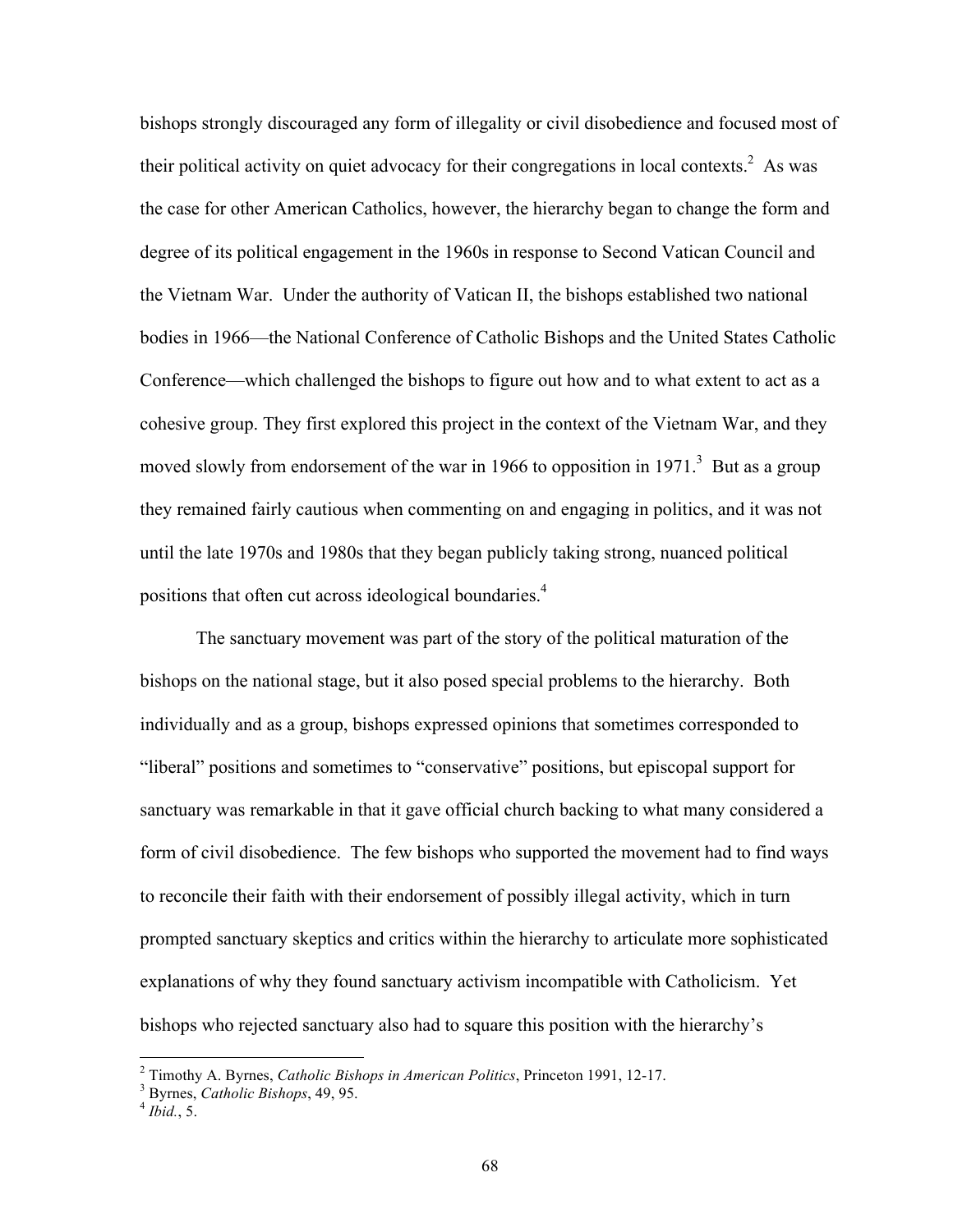unanimous criticism of Reagan's Central America policy, and attempts to do so forced them to take more favorable positions with respect to sanctuary than might otherwise have been expected. Because pro-sanctuary bishops worked within a nationally organized hierarchy newly willing to dissent from government policy in significant ways, they were able to push the hierarchy to adopt more nuanced and left-leaning positions than would have been possible otherwise.

Sanctuary was not the first public issue with which the American hierarchy grappled as a group, nor was it the only one with respect to which they began to formulate nuanced positions during the 1980s. But as an issue that pertained directly to Catholic life and to questions of the relationship between religious and political obligations, it was one of the most important factors driving bishops to elaborate richer accounts of the relationship between Catholicism and American politics. As the movement faded at the end of the decade, the bishops emerged with more sophisticated understandings of appropriate forms of Catholic social and political engagement and with greater confidence in their capacity for bold and independent action in the political sphere.

#### *The Bishops Find Their Voice*

In May of 1986, the *National Catholic Reporter* ran an article in which two prominent Catholics who had faced trial in Tucson over the past year, Sister Darlene Nicgorski and Father Tony Clark, excoriated the United States Catholic Conference (USCC) for a legal memo that concluded the sanctuary movement was illegal. Nicgorski criticized the conference for taking "the legal opinion of corporate lawyers instead of following the Spirit," and Clark went even further, calling the bishops "'a bunch of cowards' for their failure to address [the] moral dimensions" of the refugee crisis and the movement. But

69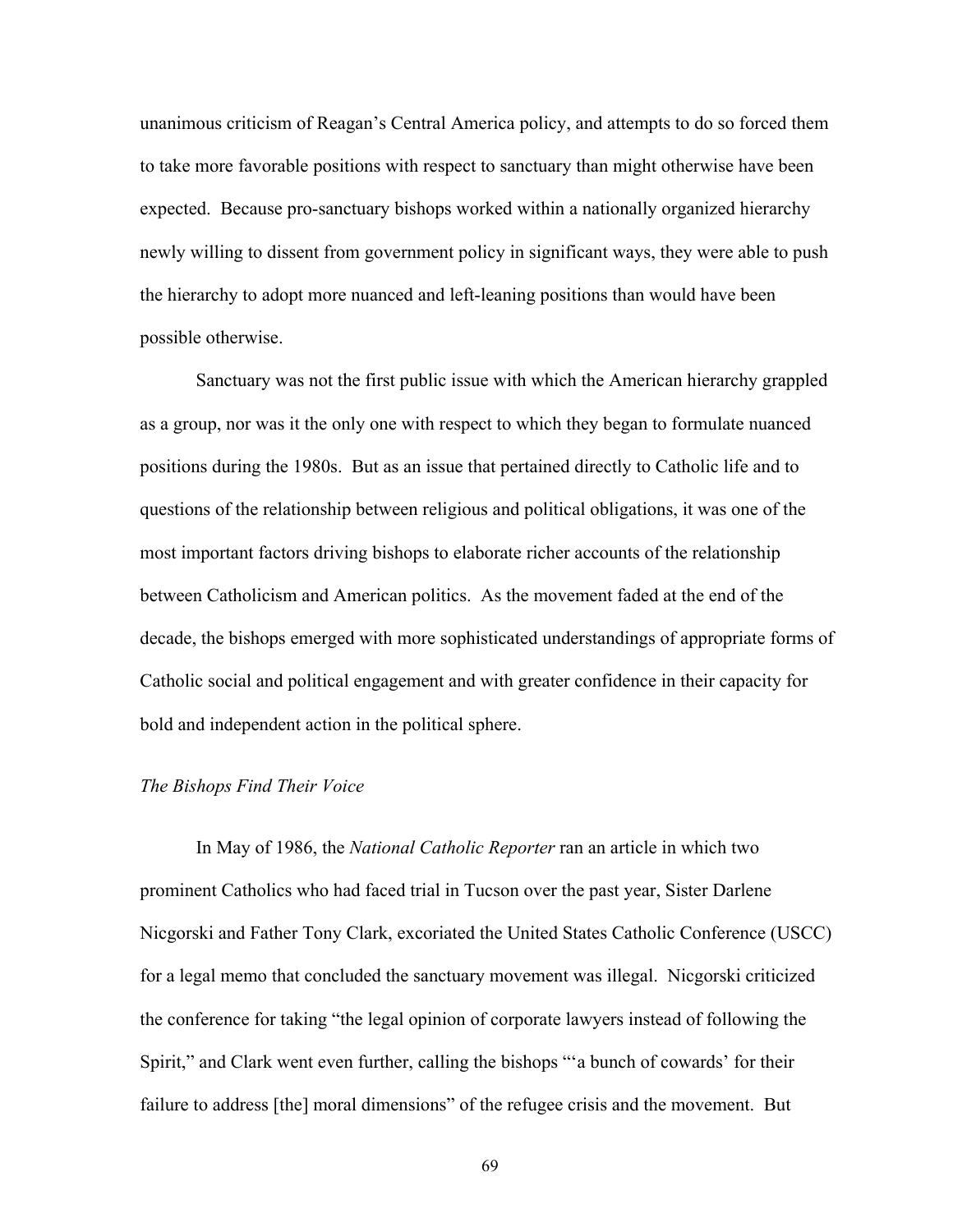Monsignor Daniel Hoye, the general secretary of the USCC, pointed out that the bishops were divided over how to respond to the sanctuary movement, and he was right to point out that the strident criticisms expressed by Nicgorski, Clark, and others failed to recognize the complex and uneven relationship between the bishops and Catholic sanctuary activists.<sup>5</sup> Rather than a definitive judgment, the 1986 memo appeared to be something of a compromise, a document that expressed a sort of middle ground within the spectrum of bishops' positions on sanctuary but avoided making a strong statement on the sanctuary movement one way or another. Individual bishops took a variety of stances on the movement, and there was little agreement either between groups of bishops or between the hierarchy and sanctuary activists.

All of these groups, however, agreed in at least one way: they condemned the Reagan administration's intervention in the Central American civil wars as unjustified violent interference in the affairs of foreign countries. As early as 1981, the bishops criticized the Reagan administration's policy in El Salvador and Nicaragua, in one 1981 statement calling for an "end to all United States military assistance to El Salvador and urg[ing] the Reagan Administration to maintain economic aid to Nicaragua."<sup>6</sup> They remained firm critics of the administration's policy throughout the decade, releasing a statement in 1987 that called US support for the *contras* "morally wrong" and calling for peace in the country.<sup>7</sup> This willingness to criticize US foreign policy was in many ways departure for the American hierarchy, which had usually supported US wars through the 1960s and even then only slowly came around to condemning the war as a group. The nation's first bishop, John

 <sup>5</sup> *Ibid.*

<sup>6</sup> Kenneth A. Briggs, "Catholic Bishops Criticize Aid to El Salvador," *The New York Times*, November 20, 1981, A17.

<sup>7</sup> Thomas H. Stahel, "U.S. Bishops' Meeting: Efficiency and Openness," *America*, Vol. 157, No. 17, December 5, 1987, 420.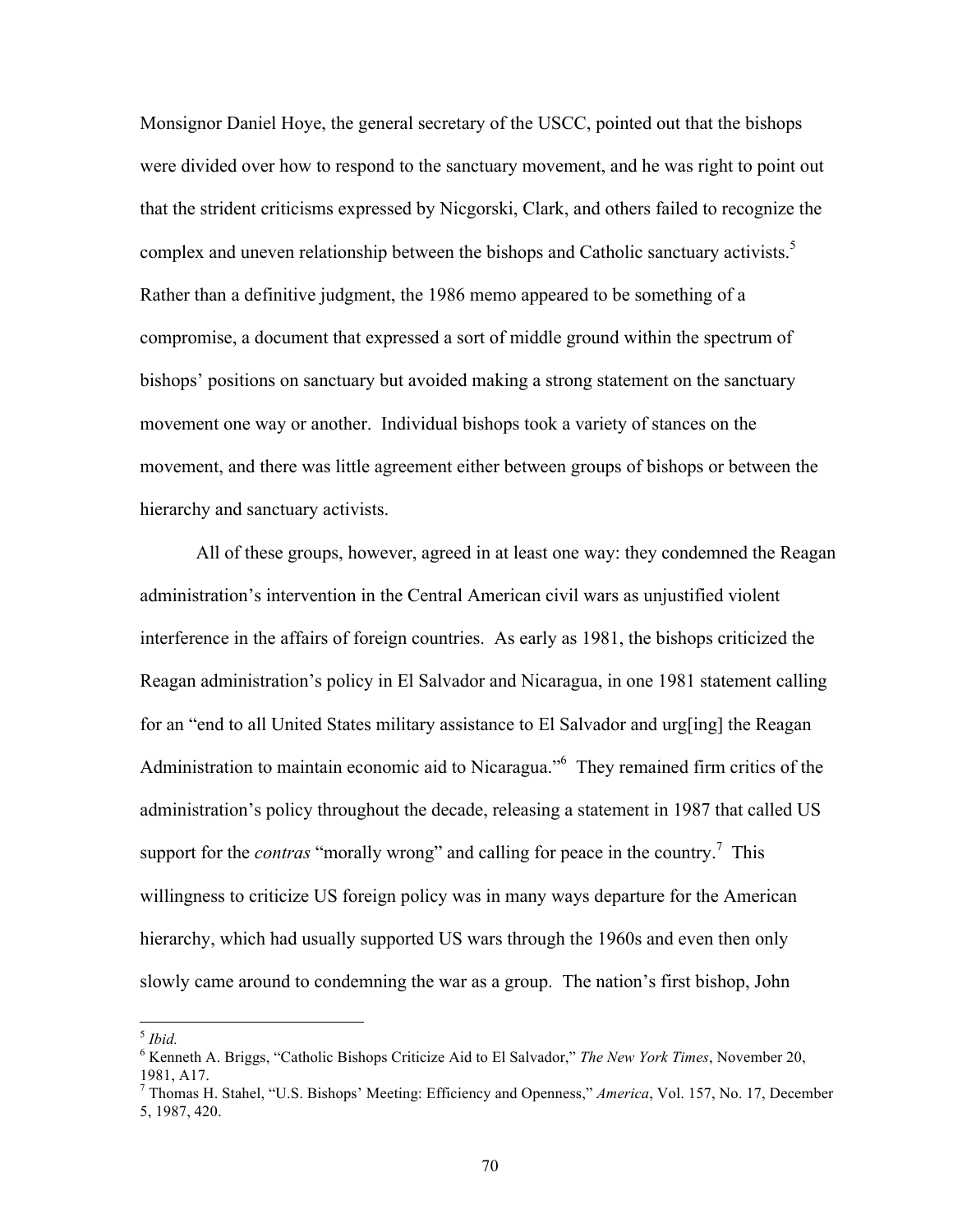Carroll of Baltimore, set a precedent by vocally upholding the mutual compatibility of Catholicism and Americanism and standing behind Washington's foreign policy in his support for the War of  $1812$ .<sup>8</sup> Subsequent bishops, though lacking the unity of a national body until the  $20<sup>th</sup>$  century, continued to work in the same vein Carroll had opened up. They strove to demonstrate their loyalty and patriotism as American citizens, toeing the governmental line again and again on matters of war. Confederate and Union Catholics preached fervent support for their respective sides in the American Civil War, and their war fever continued well into the  $20<sup>th</sup>$  century. As Timothy Byrnes notes, the "only war to which the bishops had to react in the years 1865 to 1917 was the Spanish-American War of 1898, and…[while m]any bishops were skeptical of American aims before the war began…they became wholly supportive once the shooting actually started." As Byrnes' comment suggests, Catholic bishops' support for American wars was not perfectly unflagging or unanimous. Many bishops rejected the war mania leading up to conflicts like the Spanish-American War, for instance, and individual bishops sometimes took highly critical positions on matters of government policy.<sup>9</sup> But as a group, the bishops would continue their strong support for US wars. They released statements during the world wars supporting the US and promising that Catholics would serve the country loyally, and during World War II major Catholic leaders often campaigned for the war cause.<sup>10</sup>

 $\frac{1}{8}$ 

<sup>&</sup>lt;sup>8</sup> Byrnes, *Catholic Bishops*, 12-13.<br><sup>9</sup> *Ibid.*, 22-23.<br><sup>10</sup> *Ibid.*, 25, 29-30. Cardinal Francis Spellman of New York served as Catholic military vicar of the United States during World War II, traveling the world and exhorting Catholic and non-Catholic soldiers to fight passionately for a cause ordained, he claimed, both by the President and by God. Byrnes also notes that "President Roosevelt took advantage of Spellman's travels by employing him as an unofficial personal ambassador throughout the war." Byrnes continues, "Spellman's close relationship with Pope Pius XII allowed him to act as mediator between pope and president. Spellman represented the views and interests of each to the other and played a key role in the delegation of a personal diplomatic emissary from the president to the Vatican." *Ibid.*, 30.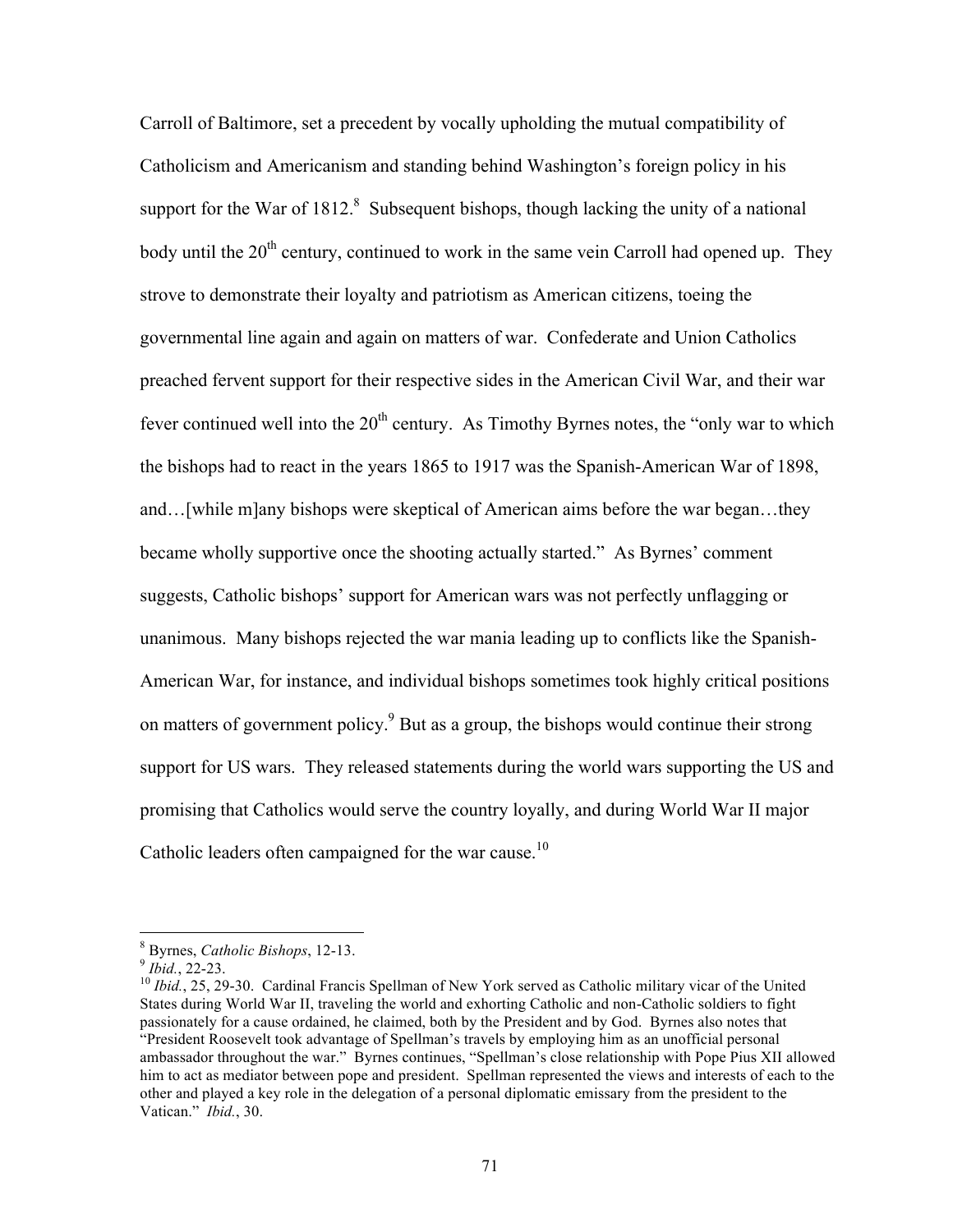By the time Americans began protesting the Vietnam War, of course, much had changed, both in the Catholic Church and in America. Most important for the bishops, the Second Vatican Council had led to the American hierarchy to organize themselves on the national level. One of the documents produced by the Council, the *Dogmatic Constitution on the Church*, emphasized the "collegiality" of the bishops, the notion that church authority derives from the bishops as a whole and not from the Pope delegating authority to other bishops. Following this emphasis, a separate document, the *Decree on the Bishops' Pastoral Office in the Church*, called for the establishment of regional or national conferences in which bishops could discuss theology and Catholic life in a single forum. The American bishops responded to this call by establishing two national bodies in 1966—the National Conference of Catholic Bishops (NCCB) and the United States Catholic Conference (USCC), which would handle administrative issues like legal matters, public relations, and lobbying for the bishops' conference.<sup>11</sup> These structures armed the bishops with sufficient organization to articulate unified views on national issues and thereby raised the possibility of dissenting from federal policy.

This possibility was strengthened by the shifting demographics of the US Catholic after World War II. American Catholics had previously been mostly urban, working-class populations with little education, but in the 1950s and 1960s they began moving into the suburbs, receiving better education, and seeking higher-paying jobs. They began to look and feel less alien to themselves and to American Protestants, and consequently their burden to prove their "Americanness" grew less.<sup>12</sup> Under these circumstances, the bishops could divert their resources from defending the Americanness of Catholic below them to identifying and

<sup>&</sup>lt;sup>11</sup> *Ibid.*, 48-50.<br><sup>12</sup> See, for instance, Robert Wuthnow, *The Restructuring of American Religion: Society and Faith Since World War II*, Princeton, 1988, pp. 86.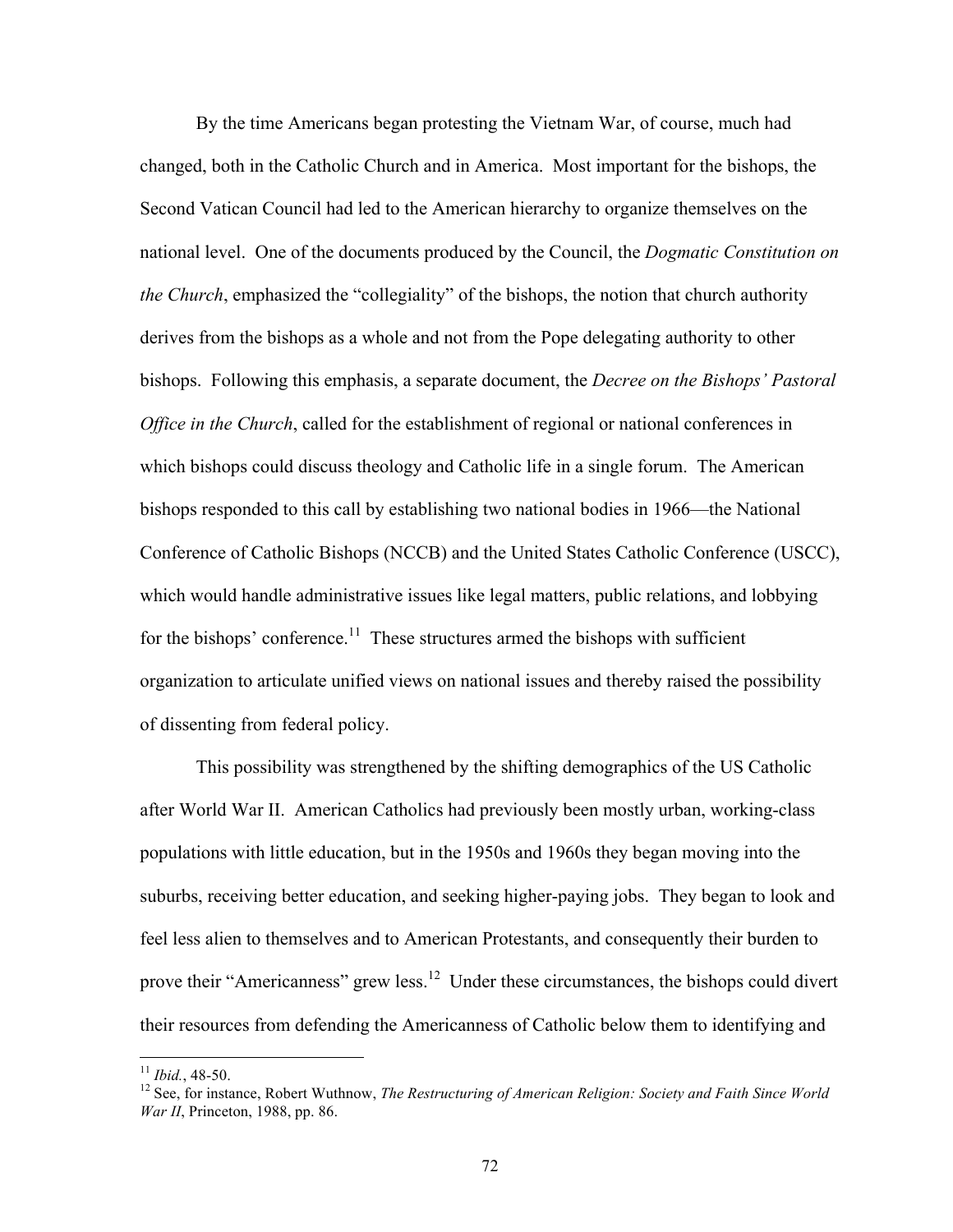defending other church interests, a task enabled by their newfound national organization. They now had the strength and freedom to dissent when they so chose. Commenting on the Vietnam War was something of a test run of this newfound freedom, and the hierarchy remained fairly cautious. Aside from a few individual voices, bishops were slow to join ranks with those opposing the war; they only did so in 1971 with their *Resolution on Southeast Asia*. The antiwar stance was no longer radical by then, but this gesture was a turning point nonetheless: for the first time the American bishops had openly criticized a US war.<sup>13</sup> Having found their footing in the 1970s, the hierarchy could now sustain a strong critique of Reagan's Central America policy.

Even given these organizational and demographic changes, the American hierarchy's challenge to the Reagan administration's policy remains surprising in light of the history of Catholic anti-Communism in the  $20<sup>th</sup>$  century. Since at least the 1930s, American Catholics mounted large-scale criticism of and opposition to Communism. Though this position derived in part from ultramontane anti-modernism, Catholics feared Communism for a much more concrete reason as well: the Soviet Union had institutionalized the anti-religious claims of Marxist theory, which identified religion as the "opiate of the people" and an obstacle to true class consciousness. The Soviet regime had actively sought to eliminate religion from Russian life, imprisoning priests, closing churches, and confiscating church property.<sup>14</sup> Because of the direct threat Communism posed to world Catholicism and American Catholicism in particular, the American hierarchy and Catholics at all levels of the Church vehemently attacked this left-wing ideology and its instantiation in the Soviet Union. Such

<sup>&</sup>lt;sup>13</sup> Mitchell K. Hall, *Because of Their Faith: CALCAV and Religious Opposition to the Vietnam War*, New York 1990, 13-40; Byrnes, *Catholic Bishops*, 96.

<sup>&</sup>lt;sup>14</sup> George O. Flynn, *Roosevelt and Romanism: Catholics and American Diplomacy, 1937-1945*, Westport 1976, 139-140.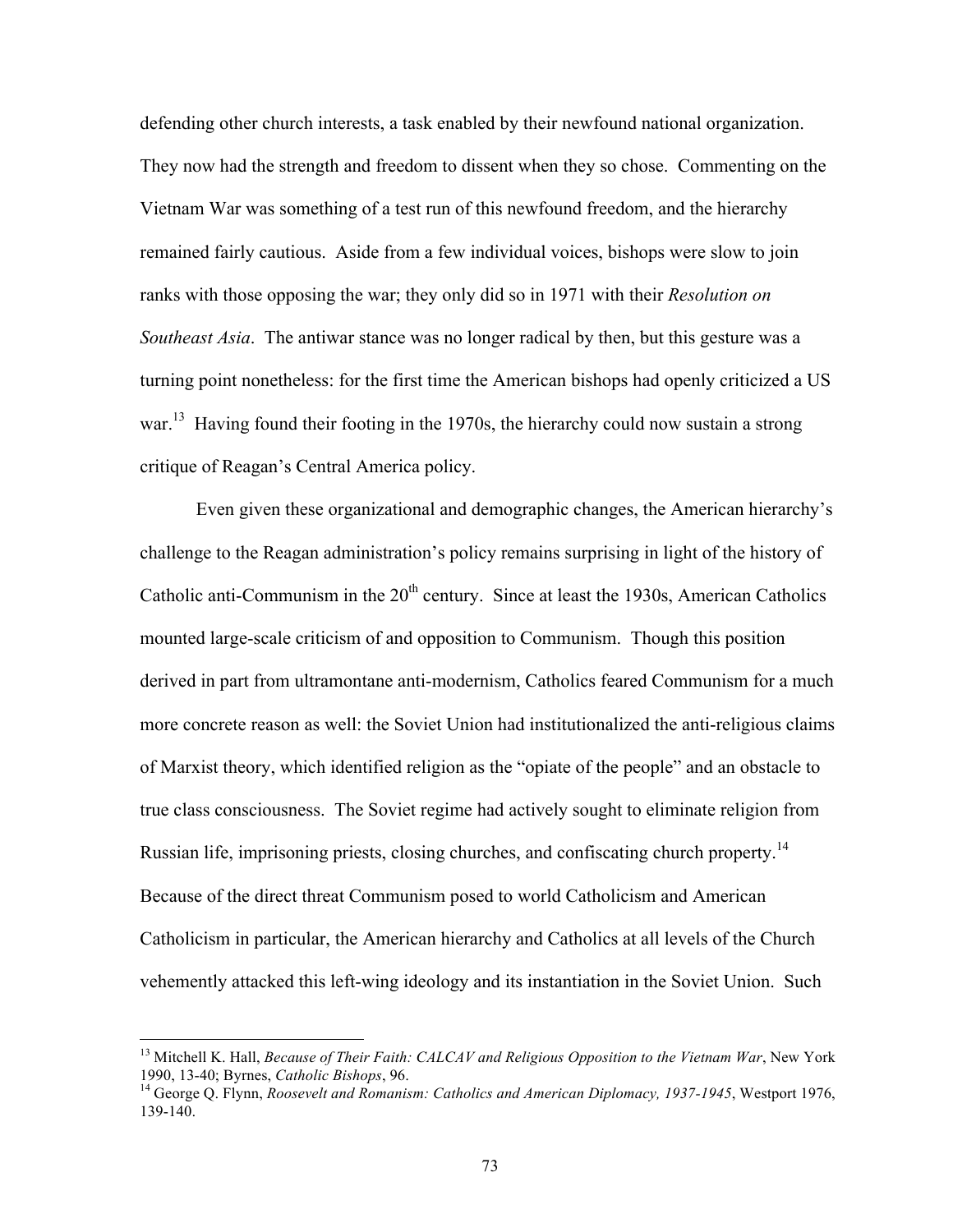criticism increased after Pope Pius XI released an encyclical in March 1937 condemning all cooperation with Communism, and it grew further during World War II.<sup>15</sup> On the eve of the United States' wartime alliance with the Soviet Union, the American hierarchy took its super-patriotism to new heights by joining the US "anti-Communist consensus" early and echoed Pius XI in a 1941 pastoral letter by declaring that "there can be no compromise with Communism." Cardinal Francis Spellman of New York vigorously defended US foreign policy and traveled the world as Catholic military vicar of the United States, preaching anti-Communism to armed service members of all confessions. The hierarchy's firm commitment to this anti-Communist stance stemmed from their history of strong support for US wars and, as usual, the Communist threat to religion more generally, but this stance carried with it some liabilities.<sup>16</sup> Stridently anti-Communist Catholics in the 1930s and early 1940s risked coming off as fascist sympathizers, and anti-Communist, anti-Soviet stances were politically anomalous once the United States entered into an alliance with the Soviet Union against their common fascist enemies in the early 1940s.<sup>17</sup> But Catholics evidently perceived the Communist threat as more serious than these political risks, and the hierarchy stuck to this hardcore anti-Communism for decades.

If the bishops' critique of the Vietnam War represented a tentative pulling away from hardcore Catholic anti-Communism, their opposition to Reagan's Central America policy demonstrated a willingness to break from it completely when they found it necessary to do so. The Reagan administration framed its intervention in the Central American civil wars as a crucial battle in the fight to topple Communism and the Soviet Union, and in earlier decades, the American hierarchy may have reproduced this rhetoric and supported the policy.

<sup>15</sup> *Ibid.*, 139, 215. 16 Byrnes, *Catholic Bishops*, 30-31. 17 Flynn, *Roosevelt and Romanism*, 140, 215.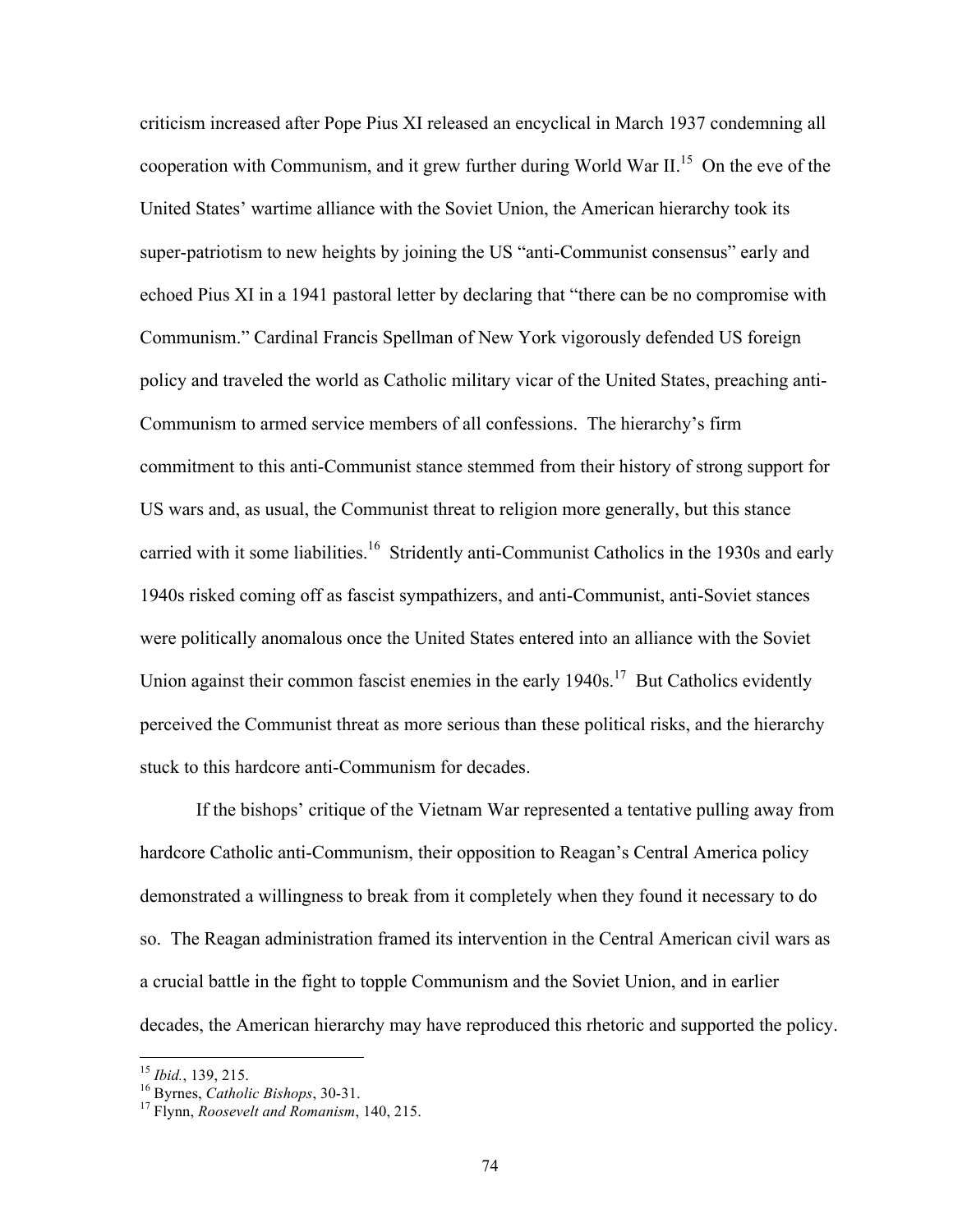But, like the sanctuary activists, they opposed Reagan's support for the *contras* and the Guatemalan and Salvadoran governments from the beginning. Moreover, the bishops also shared with the sanctuary movement an interest in alleviating the plight of Central American refugees. Given the frequency with which refugees and Salvadoran rebels were characterized as left-wing terrorists or radicals seeking a new base in the Untied States, the bishops' decision to view them as innocent victims of a conflict who required assistance also flew in the face of the hierarchy's traditional anti-Communist role.<sup>18</sup> Many bishops favored granting "extended voluntary departure" to Salvadoran refugees in the United States, which would have withheld an official refugee status from the Salvadorans but allowed them to temporarily remain in the US with impunity.<sup>19</sup> In 1985, for instance, on the heels of the indictments of the Tucson sanctuary workers, three US bishops—Manuel D. Moreno of Tucson, Thomas J. O'Brien of Phoenix, and Jerome J. Hastrich of Gallup, New Mexico wrote a letter urging President Reagan to adopt just this policy. They considered extended voluntary departure "the most immediate and constructive response [the] Administration could make to the plight of the refugees." $^{20}$ 

What might have motivated the American bishops to execute this about-face on their stance on Communism? In the Central American case, this change of heart likely sprang from the fact that most of the "Communists" vilified by the administration were actually church officials, and in some cases priests and bishops. Many Catholic leaders in Central America had led criticisms of economic inequality, government corruption, and repression in the region, and when the civil wars erupted, they suffered for having taken those positions.

<sup>&</sup>lt;sup>18</sup> For a representative example of such characterizations of the refugees, see the letter from Mark Rising to the Chicago Calvert House, undated; WHS, Records of the CRTFCA, 1982-1992, M93-153, Box 4, Folder 18.

<sup>&</sup>lt;sup>19</sup> Ann Crittenden, Sanctuary: A Story of American Conscience and the Law in Collision, New York 1988, 201.<br><sup>20</sup> "Despite a Crackdown, 7 Guatemalans Are Smuggled Into U.S.," The New York Times, January 20, 1985, 16.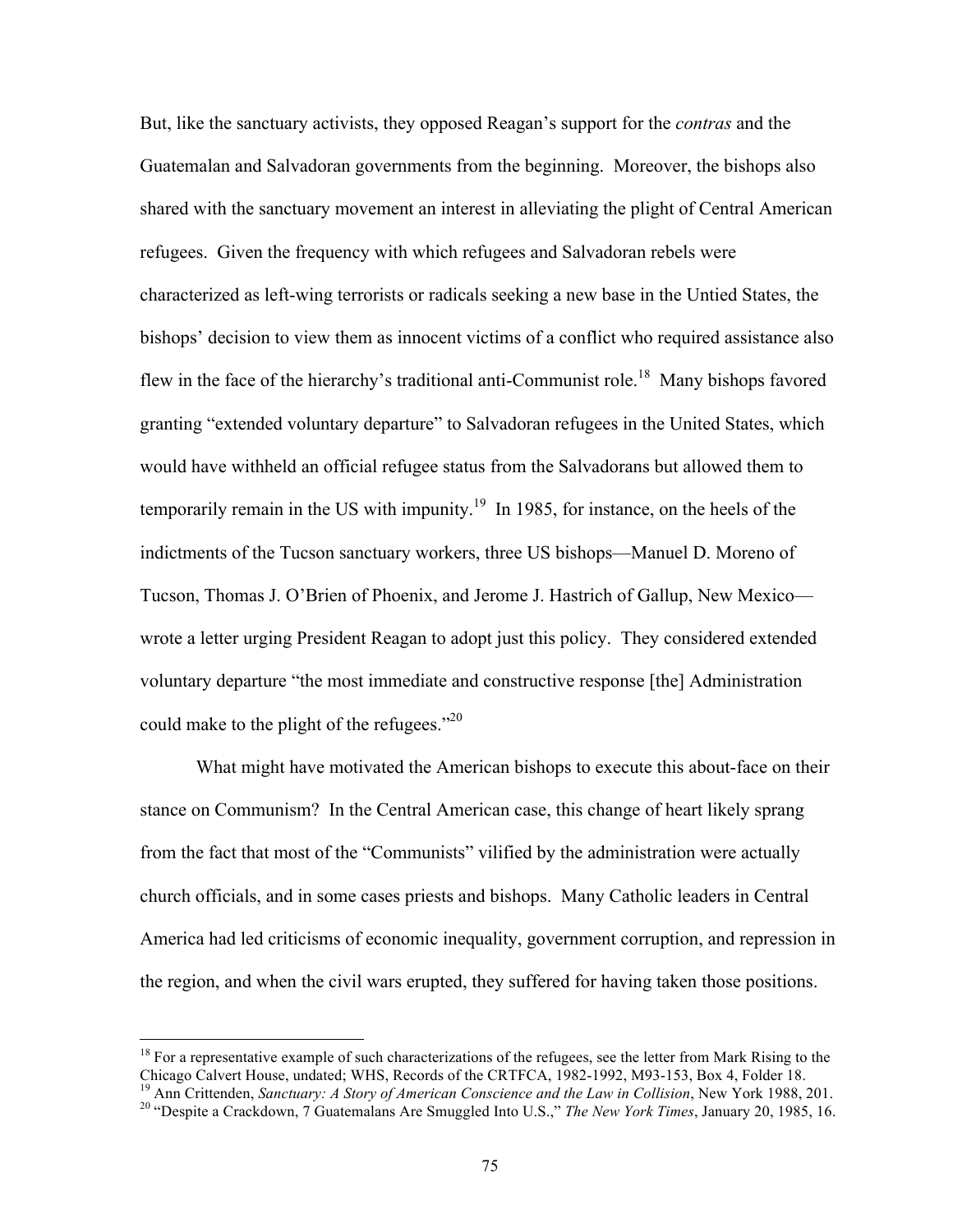Christian Smith notes that as more and more Latin American governments became militaristic and authoritarian, over a thousand bishops, priests, and religious were "threatened, arrested, kidnapped, tortured, killed, raped, and exiled" in Central and South America.<sup>21</sup> Darlene Nicgorski observed the targeting and murder by the Guatemalan regime of Father Tulio Marruzzo, her pastor while she was on mission in that country.<sup>22</sup> By far the majority of Salvadoran refugees were themselves Catholics.<sup>23</sup> The American hierarchy realized that Catholics were among the principal victims of the Central American civil wars, and the bishops' desire to advocate an end to the Reagan policy and assistance to the refugees evidently overrode their anti-Communist instincts. This particular stance did not mean, of course, that American Catholics ceased their criticism of communism. Rather, they realized that in the Central American case their interests lay in distinguishing real Communists from accused ones and criticizing the official government position on this basis.

#### *Enter the Catholic Left*

Bishops Moreno, O'Brien, and Hastrich argued in their letter to Ronald Reagan that extended voluntary departure would be "the most immediate and constructive response [the] Administration could make to the plight of the refugees," and this comment indicates that where the bishops began to disagree with the sanctuary movement—and with each other was over the question of the best way to help the refugees and criticize federal policy. The unifying belief of the sanctuary movement, of course, was that the practice of sanctuary would best serve the dual purpose of aiding as many refugees as possible when the federal

 <sup>21</sup> Christian Smith, *The Emergence of Liberation Theology: Radical Religion and Social Movement Theory*, Chicago 1991, 18-22<br><sup>22</sup> Darlene Nicgorski's sentencing statement, read on July 1, 1986, to the Federal Court in Tucson, AZ, before

Judge Earl H. Carroll, 1-3; WHS, Records of the CRTFCA, 1982-1992, M93-153, Box 4, Folder 65. 23 Crittenden, *Sanctuary*, 201.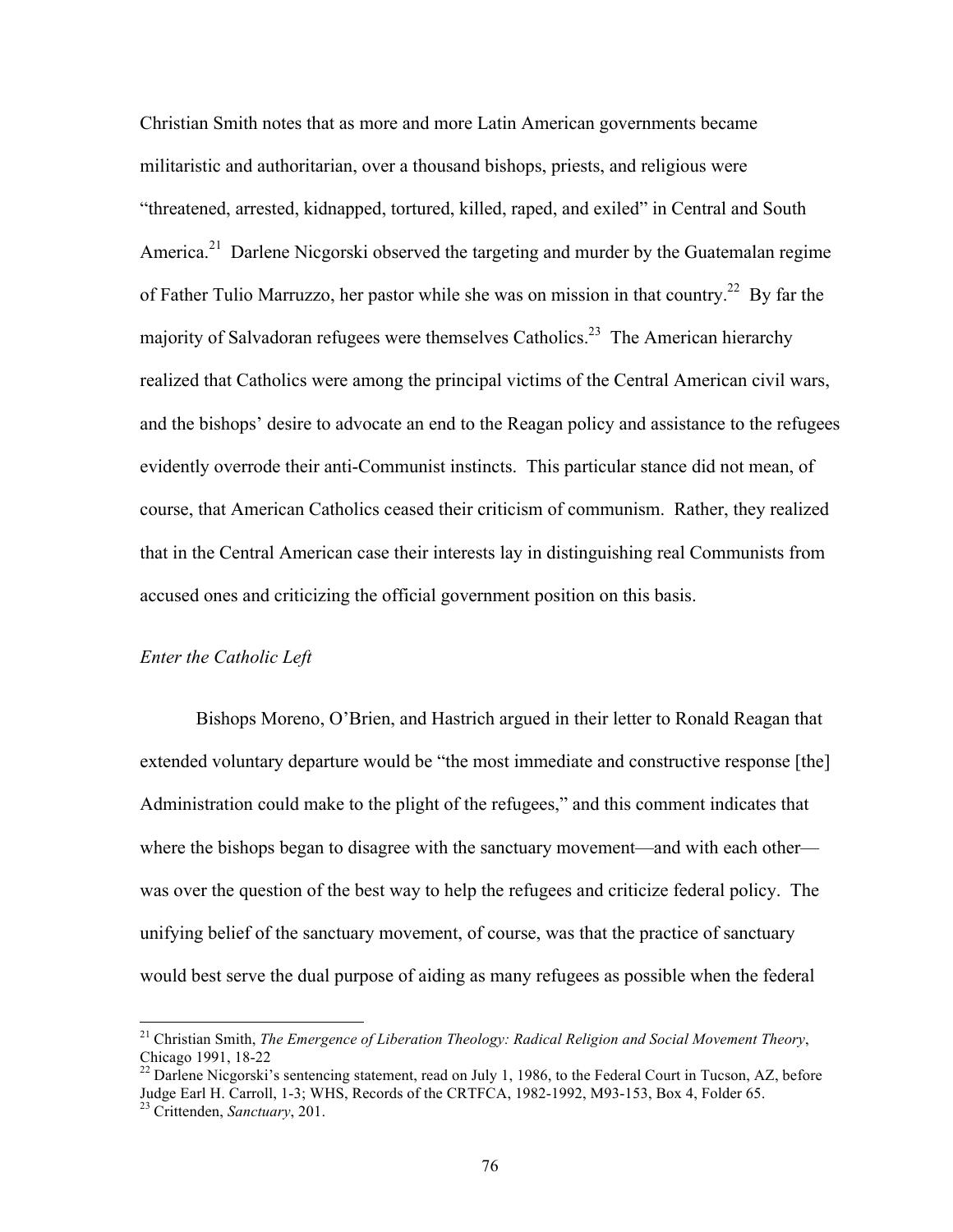government failed to do so and visibly criticizing Washington's policy in Central America. But sanctuary presented a conundrum to the hierarchy. Unlike most other mainline church bodies, the American bishops never endorsed sanctuary. They were divided over whether or how to support the movement, and these divisions prevented the bishops from making any strong statements on the movement throughout the decade. The NCCB and USCC articulated few official positions on the issue, and those they did release were cautious and ambiguous. María Cristina García suggests that many interpreted the bishops' reticence as "tacit approval of the movement," while critics such as Darlene Nicgorski and Tony Clark saw the 1986 USCC statement on the illegality of sanctuary as cowardly.<sup>24</sup> This spectrum of reactions indicates the bishops' inconsistency and inability to commit to a strong stance.

Given the lack of national unity, *de facto* authority to comment on the sanctuary movement fell more heavily on most individual bishops, who assumed a spectrum of positions from total rejection of the sanctuary movement to full support. Least surprising were those who rejected sanctuary altogether. Archbishop John Roach was a prominent and early critic, but Auxiliary Bishop Anthony Bevilacqua of Brooklyn tersely summed up the opinion of many bishops in a 1983 interview with the *New York Times*: "I am opposed to sanctuary because it is illegal," he said. "I do not feel at the present time that this [i.e., INS's policy with respect to Salvadoran and Guatemalan refugees] is an unjust law." Bevilacqua was not insensitive to the plight of the refugees in the United States; like many other bishops, he strongly favored granting them extended voluntary departure. But he opposed sanctuary

 <sup>24</sup> María Cristina García, *Seeking Refuge: Central American Migration to Mexico, the United States, and Canada*, Berkeley 2006, 105; Susan Hansen, "Convicted nun scores bishops on sanctuary," *National Catholic Reporter*, May 16, 1985, 5.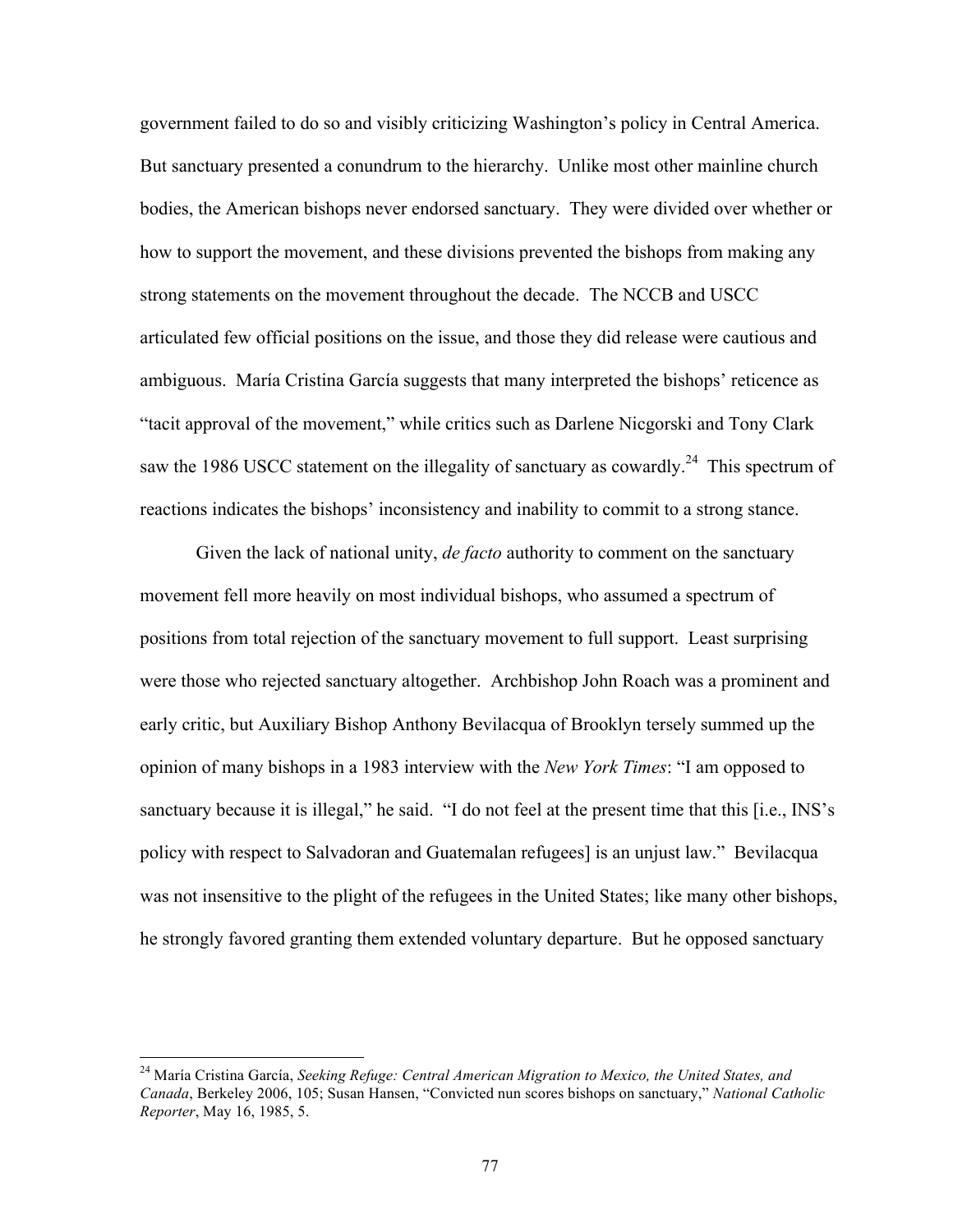simply because he believed it to be illegal.<sup>25</sup> Those bishops who rejected sanctuary as illegal activity stood as the most recent instance of a long tradition of hostility to civil disobedience on the part of the American hierarchy. During the middle of the  $19<sup>th</sup>$  century, responding to a situation not unlike the Central American refugee crisis and the sanctuary response, American bishops refused to endorse abolitionism and stood with their church's contemporary approval of the institution of slavery. Speaking for many Catholics, Bishop Francis Patrick Kenrick of Philadelphia urged that "nothing should be attempted against the law." The bishops became antislavery after the war, of course, and unsurprisingly—publicly, they were concerned not with grappling with the moral dimensions of the issue but with appear as American as possible.<sup>26</sup> In this and many other cases, that concern manifested as a powerful aversion to breaking the law, even as a form of civil disobedience, and that aversion was difficult to shake even in the very different political and social environment of the 1980s. To endorse sanctuary meant to endorse illegality, and for many bishops this was a step too far.

In this context, then, it was remarkable that a small but significant minority of bishops endorsed the movement without qualifications. The movement's enjoyed early support from two bishops in particular, Milwaukee's Archbishop Rembert Weakland and Archbishop Raymond Hunthausen of Seattle. Weakland was the first to extend his support, declaring in 1982 that he would support the establishment of sanctuary by any church in his diocese.<sup>27</sup> This declaration was a bold move into unknown waters—the sanctuary movement was only months old at this point—but it was consequential: five Milwaukee churches took him up on

 <sup>25</sup> George Volsky, "U.S. Churches Offer Sanctuary to Aliens Facing Deportation," *The New York Times*, April 8, 1983, A16.

<sup>26</sup> Byrnes, *Catholic Bishops*, 15-16. <sup>27</sup> *Ibid.*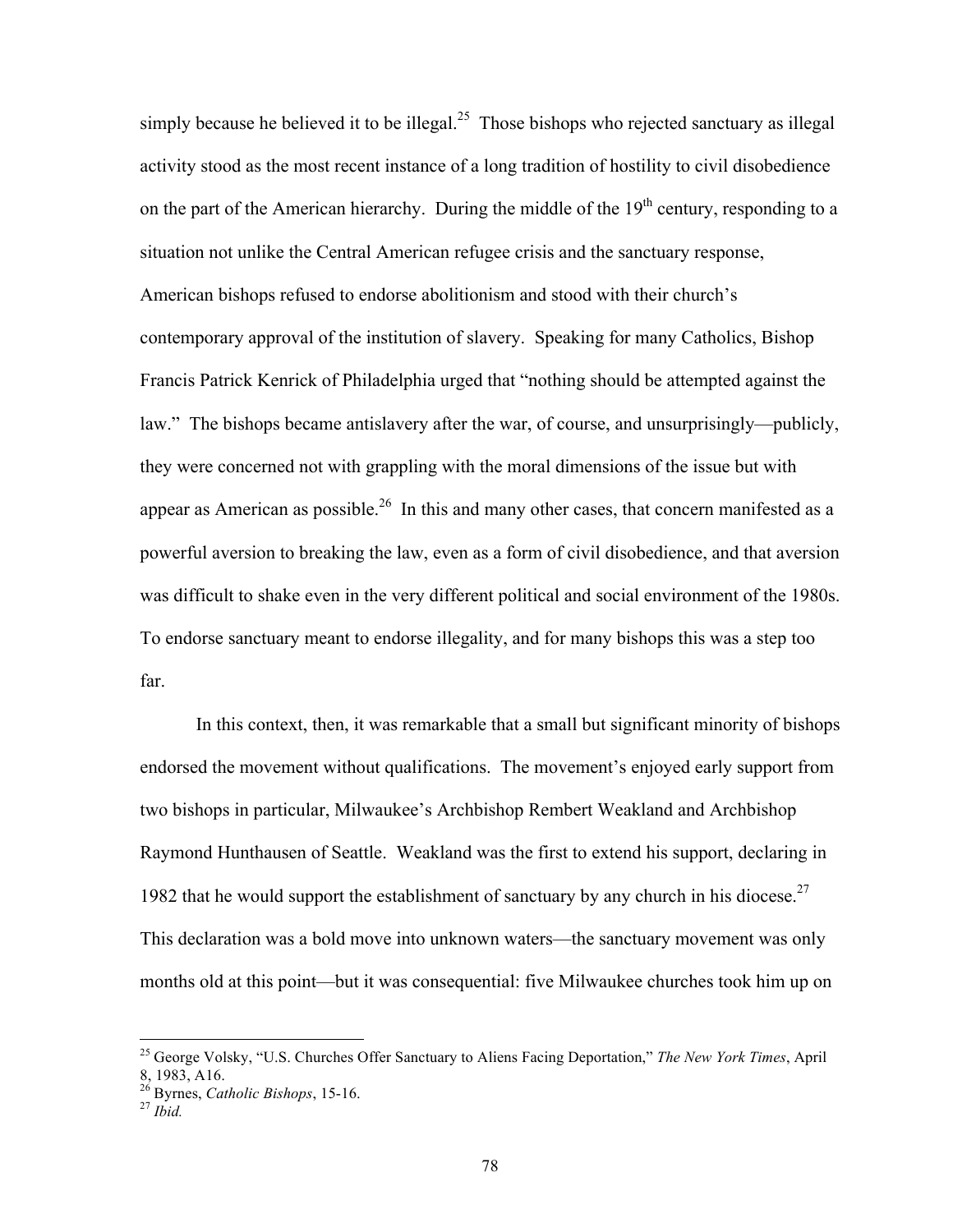his offer and voted to become sanctuaries at the end of 1982, most notably St. John's Cathedral, which took on a refugee family in October.<sup>28</sup> Archbishop Raymond Hunthausen became the second episcopal endorser of sanctuary in February of 1983, writing a letter to the Catholics of Western Washington state that urged them to help Central American refugees through all available means, including sanctuary.<sup>29</sup>

Bishop John Fitzpatrick of Brownsville, TX, soon followed suit and showed that bishops could support sanctuary not only with their words but also their deeds. In March of 1983, Fitzpatrick established Casa Oscar Romero in Benito, TX, as a shelter for Central American refugees. The shelter never declared itself a public sanctuary, but sanctuary supporters and critics alike came to focus on it as central to the story of the movement. In February 1985, Jack Elder, director of Casa Oscar Romero, and Stacey Lynn Merkt, a volunteer there, were both convicted on charges of smuggling and transporting refugees across the border into the United States. Elder and Merkt were both sanctuary workers, and they both received Fitzpatrick's unswerving support.<sup>30</sup> He criticized their arrest in late 1984, testified at their trial, and at one point even paid out \$27,000 of his personal funds to help pay for Merkt and Elder's bail bonds.<sup>31</sup> Fitzpatrick also became something of a lightning rod for the sanctuary movement, symbolizing for its critics a "liberal" strain of church officials who abused their authority for political ends. During Elder and Merkt's pre-trial hearings, antisanctuary protestors picketed outside their courthouse, and Concerned Citizens for Church and Country, a small lay Catholic group in Brownsville, hurled criticism at Fitzpatrick. Mike

 <sup>28</sup> Charles Austin, "More Churches Join in Offering Sanctuary for Latin Refugees," *The New York Times*,

September 21, 1983, A18.<br><sup>29</sup> Larry Stammer, "Illegal Alien Smuggling: New Partner," *The Los Angeles Times*, February 3, 1983, A1, A3.<br><sup>30</sup> "Bishop's Sanctuary Work Draws Heat," *The Los Angeles Times*, March 2, 1985, B5.

*Seeking Refuge*, 208n99.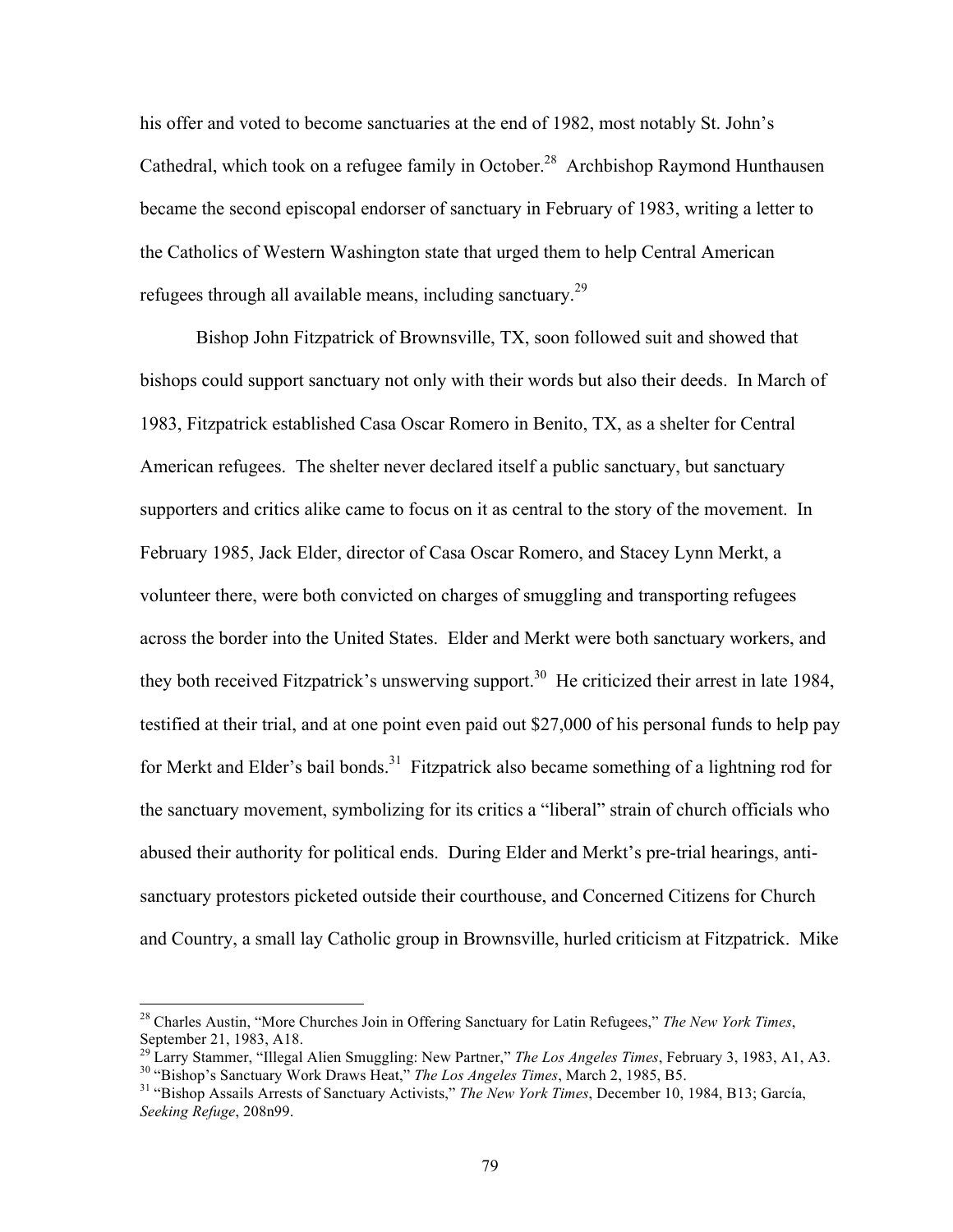Rodriguez, the group's president, labeled the archbishop a "coyote"—someone who does border runs to help immigrants into the country illegally—and helped organize an ad campaign in local newspapers calling for the Vatican to investigate Fitzpatrick and the diocese. Fitzpatrick remained undaunted, responding, "I'd be delighted if representatives from Rome came here and investigated our work."<sup>32</sup>

While Mike Rodriguez and like-minded Catholics might have feared that liberal fanatics had hijacked the church to boost sanctuary work, those who supported sanctuary outright never constituted more than a small fraction of the hundreds of members of the bishop's conference. But even this small base of episcopal support for such a controversial movement indicated an astonishing development within the hierarchy. Though American bishops had sometimes taken progressive stances on social and political issues in the past, the emergence of sanctuary supporters among the bishops constituted yet another turning point for the American hierarchy, one characterized most accurately as the arrival of the Catholic Left among the bishops themselves. The defining characteristic of the Catholic Left of the 1960s was its willingness to challenge both governmental and episcopal authority when it felt that either had endorsed or enacted immoral policies. Partisans of the Catholic Left favored nonviolent protest, including acts of civil disobedience, to express their dissenting views; they felt that breaking earthly laws and challenging earthly authority were justified when these conflicted with the "higher law" of their faith. Implausible though it once may have seemed, by supporting sanctuary, bishops like Weakland and Hunthausen incorporated this legacy of the Catholic Left into a small slice of the hierarchy itself. For the first time they endorsed what many construed as civil disobedience, and they did so quite consciously.

 <sup>32 &</sup>quot;Bishop's Sanctuary Work Draws Heat," *The Los Angeles Times*, March 2, 1985, B5.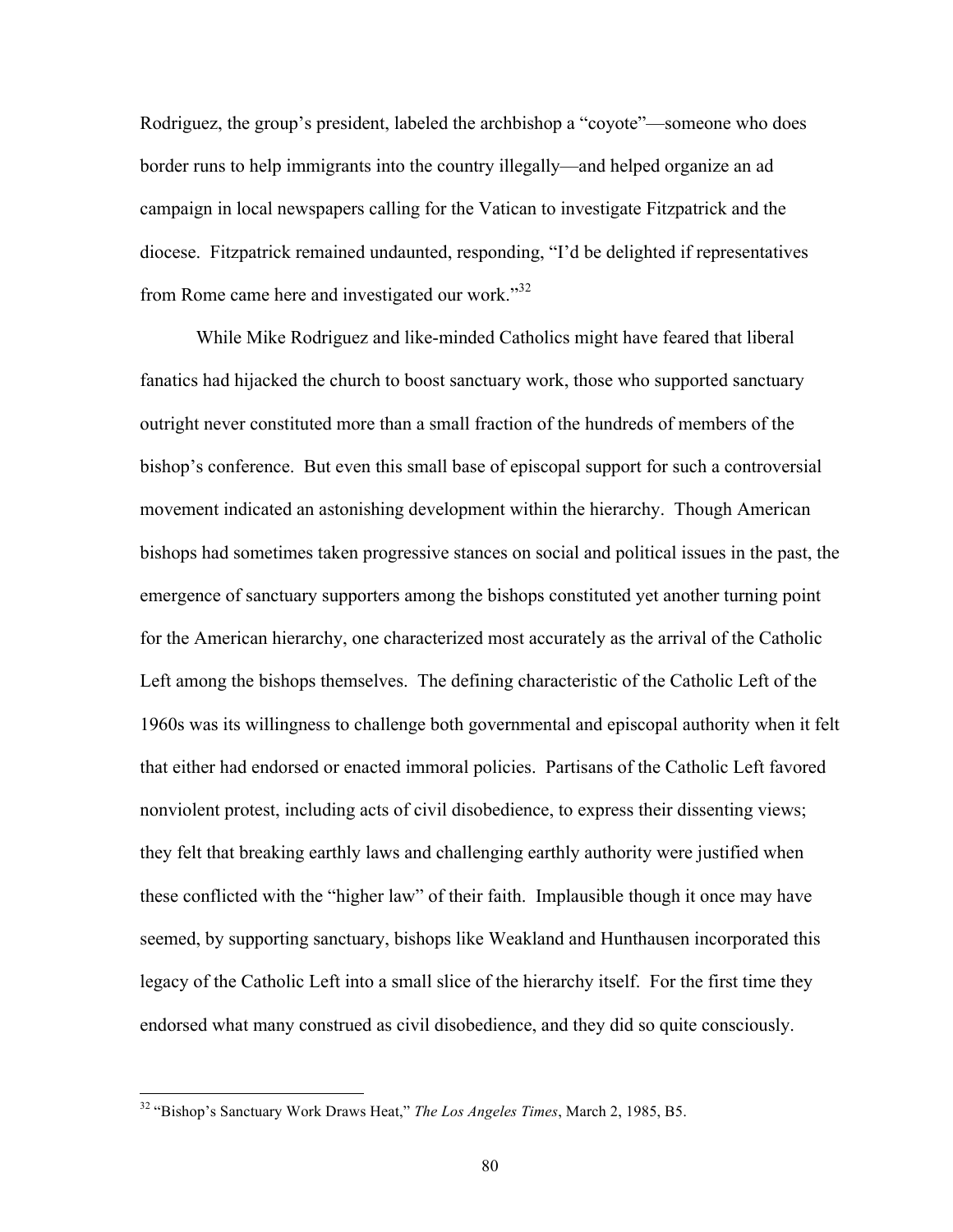The Catholic Left's influence on the hierarchy was most apparent in Hunthausen's letter to his diocese, in which he exhorted Catholics not only to aid Central American refugees through legal means but also to "go the last step and offer refugees from Central America sanctuary from the law." "It is our obligation as Christians," he added, "to offer these innocent people sanctuary."<sup>33</sup> This statement shows the influence of the Catholic Left in a variety of ways. First, while sanctuary workers disagreed with each other about whether to understand their activism as illegal, Hunthausen immediately took the more radical stance of portraying sanctuary as civil disobedience. The circumstances of the moment meant that Central American refugees more urgently needed protection *from* the law than they needed protection under it, and Hunthausen was not afraid to entreat Catholics to break the law in order to provide this protection. Second, Hunthausen's claim that Christian (and, specifically, Catholic) faith not only encouraged but also demanded such civil disobedience directly paralleled the motivations and convictions of the Catholic Left. Because earthly law had come into conflict with divine law, Christians were obligated to adhere to the latter. Finally, despite its radical overtones, this claim also signified a de-politicization of sanctuary activity. Like the Action Community of the 1960s and 1970s, Hunthausen understood his injunction to support sanctuary as stemming not from any political or ideological conviction but a faith commitment. He implied that Christians would support any policy, group, or movement that accorded with the principles of their faith, liberal or conservative, radical or moderate. That sanctuary support appeared to some observers to be a left-wing or radical position was not, in Hunthausen's view, a salient issue.

Though Hunthausen appears to have sincerely believed that his position on sanctuary was one of faith, not politics, his stance nonetheless appeared quite progressive or left-wing.

<sup>&</sup>lt;sup>33</sup> Larry Stammer, "Illegal Alien Smuggling: New Partner," *The Los Angeles Times*, February 3, 1983, A3.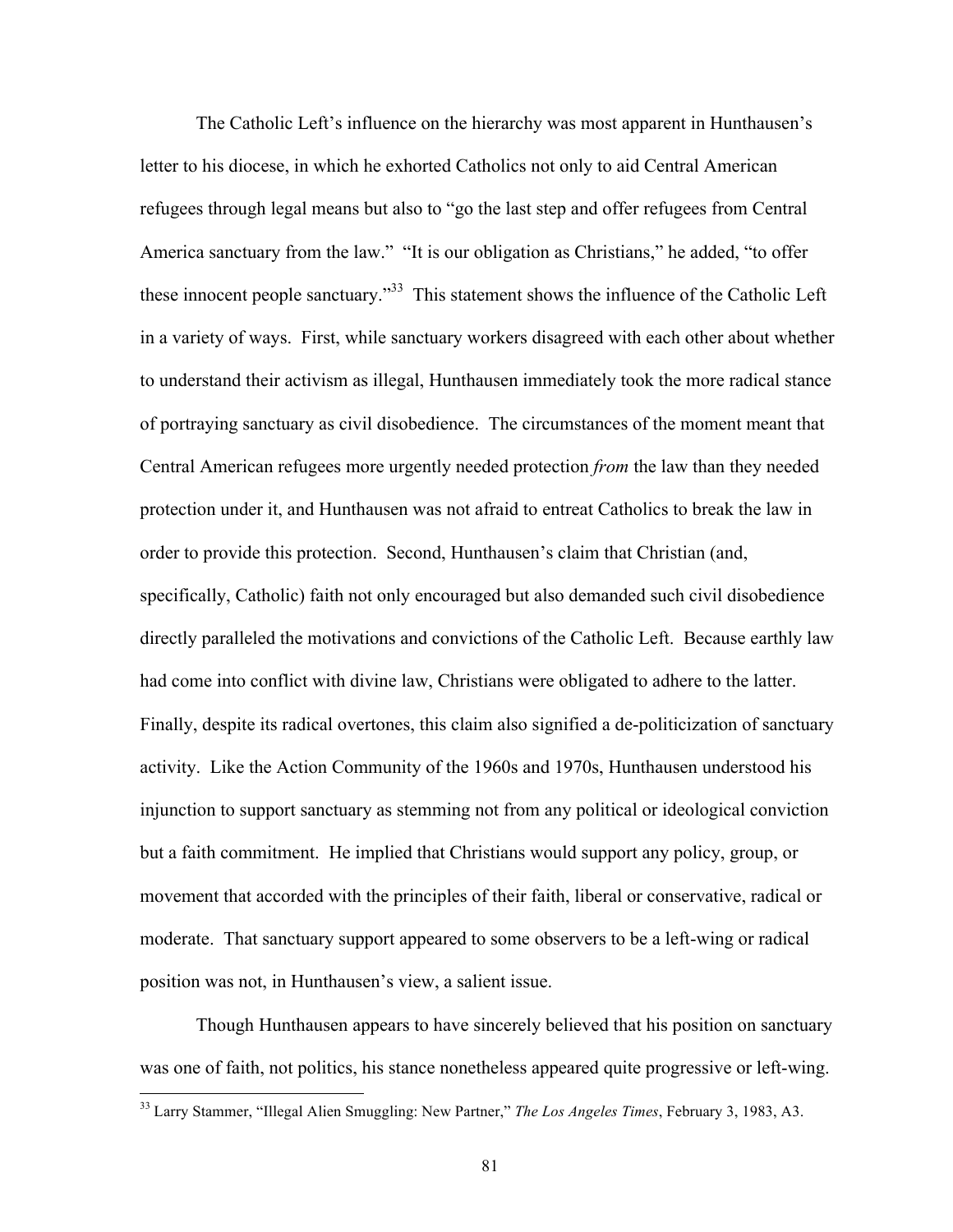Since becoming the bishop of Brownsville in 1971, John Fitzpatrick had worked to obtain better pay and working conditions for poor farm workers in Southern Texas.<sup>34</sup> Rembert Weakland also headed an NCCB panel that released a pastoral letter on the US economy, criticizing economic inequalities and calling for economic policy that alleviated the burdens of the poor.<sup>35</sup> But the pro-sanctuary bishops also took "liberal" stances that were particularly radical among the US hierarchy, namely, challenging, albeit in limited ways, the papal and patriarchal dimensions of the church hierarchy. Raymond Hunthausen and Rembert Weakland in particular stood out in this respect. In 1983, Pope John Paul II instructed Archbishop James A. Hickey of Washington, D.C., to investigate criticisms of Hunthausen's ministry. Hunthausen, a critic of the nuclear arms buildup, had withheld part of his income tax in 1982 to protest military policy, and he had caused consternation among some in his archdiocese by allowing openly homosexual Catholics to hear Mass at St. James Cathedral in Seattle.<sup>36</sup> He was also criticized for "liberal" views on the role of women in the Church. His support of the sanctuary movement led to a formal investigation by the Vatican, which then relieved Hunthausen of his pastoral responsibilities in five areas, including liturgy and worship, moral issues, and clergy formation. The NCCB declared its support of the Vatican decision the next month.<sup>37</sup>

But not every bishop agreed with the NCCB decision, least of all Rembert Weakland, who expressed his dissent from the Vatican decision in two columns in his archdiocese's newspaper, the *Catholic Herald of Milwaukee*. Though he did not mention Hunthausen by

<sup>&</sup>lt;sup>34</sup> "Bishop's Sanctuary Work Draws Heat," *The Los Angeles Times*, March 2, 1985, B5.<br><sup>35</sup> Joseph Berger, "Catholic Bishops Embrace Letter on the Economy," *The New York Times*, November 14, 1985, A29.

<sup>&</sup>lt;sup>36</sup> "Pope Tells U.S. Archbishop to Check on Seattle Leader," *The New York Times*, October 28, 1983, A6.<br><sup>37</sup> "Vatican Moves to Curb Power of a Liberal Prelate in Seattle," *The New York Times*, September 5, 1986, A8; Ari Goldman, "Censured Archbishop Quietly Departs for Seattle," *The New York Times*, November 14, 1986, A14.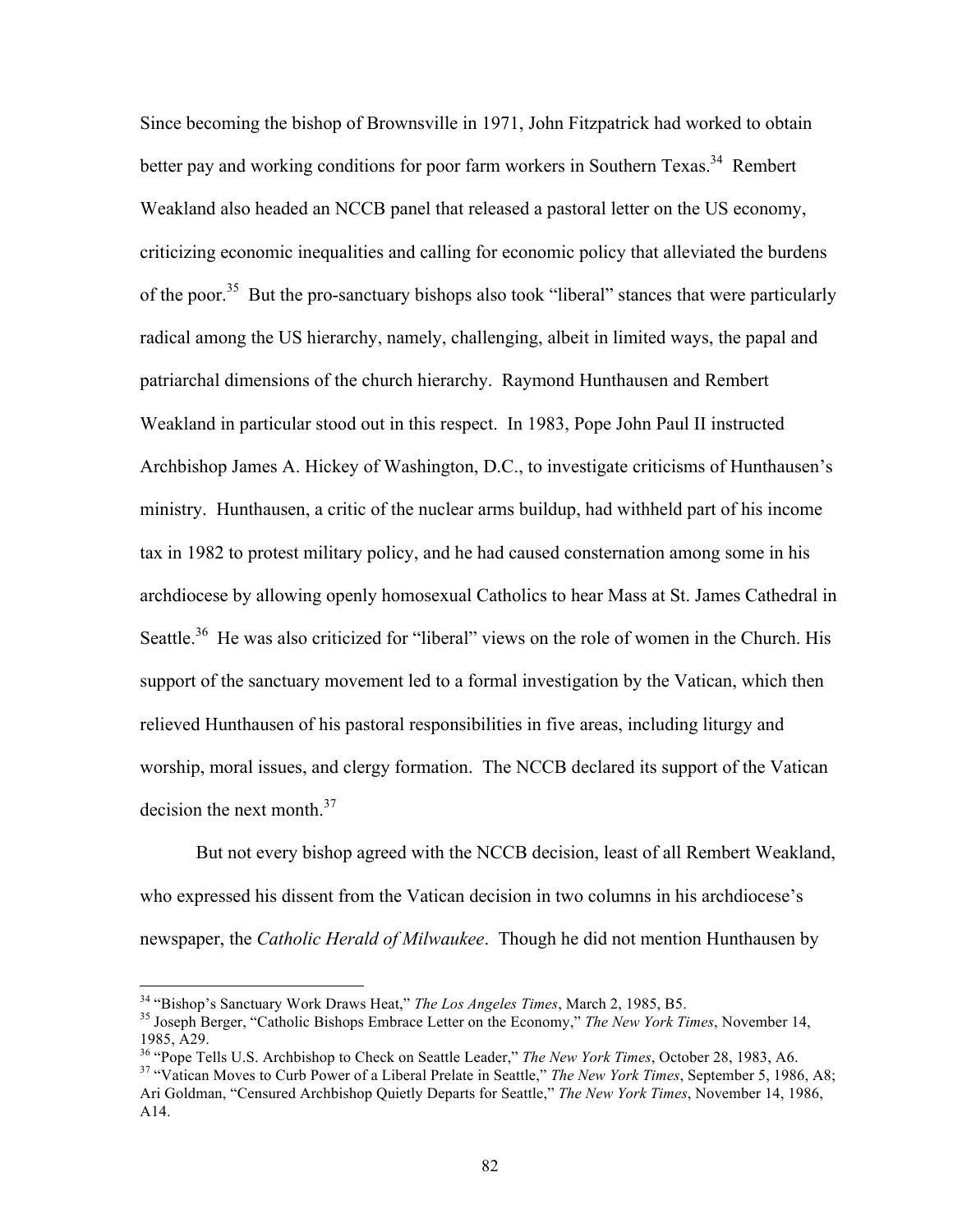name, the columns appeared shortly after the censure of the Seattle archbishop. Weakland's office sent the columns to reporters asking for his comments on the matter. The pursuit of a pure doctrine, wrote Weakland, must eschew "the fanaticism and small-mindedness that has characterized so many periods of the church in its history—tendencies that lead to much cruelty, suppression of theological creativity and lack of growth." While he rejected relativism or an openness to any new idea, he maintained that the church "must always face up to the challenges of the times and the new discoveries about the universe and the human person" and that church "doctrine never finds a full verbal expression as it grows in new insights and understanding."<sup>38</sup> Weakland's choice not to name Hunthausen specifically made his criticism somewhat less pointed, but these columns nonetheless represented a significant challenge to the authority of Rome and the NCCB. Through both explicit critiques of highlevel individuals and institutions and pastoral and liturgical practices that challenged Catholic doctrine and tradition, Hunthausen and Weakland proved themselves to be true radicals within the church. They were willing to challenge any teaching, practice, or structure of authority if they thought by doing so they remained more faithful to their commitments as Catholics.

### *The Radicals Make Waves, and Their Colleagues Respond*

Though they may have been the most prominent commentators on sanctuary within the Catholic Church, publicly pro-sanctuary or anti-sanctuary bishops both remained few in number. Many remained silent on the issue or commented only when forced to, and a number of moderates hoped to withhold their support of the movement without vilifying

 <sup>38</sup> Joseph Berger, "Leading Archbishop Challenges Vatican On Silencing Dissent," *The New York Times*, September 24, 1986, A1, A15.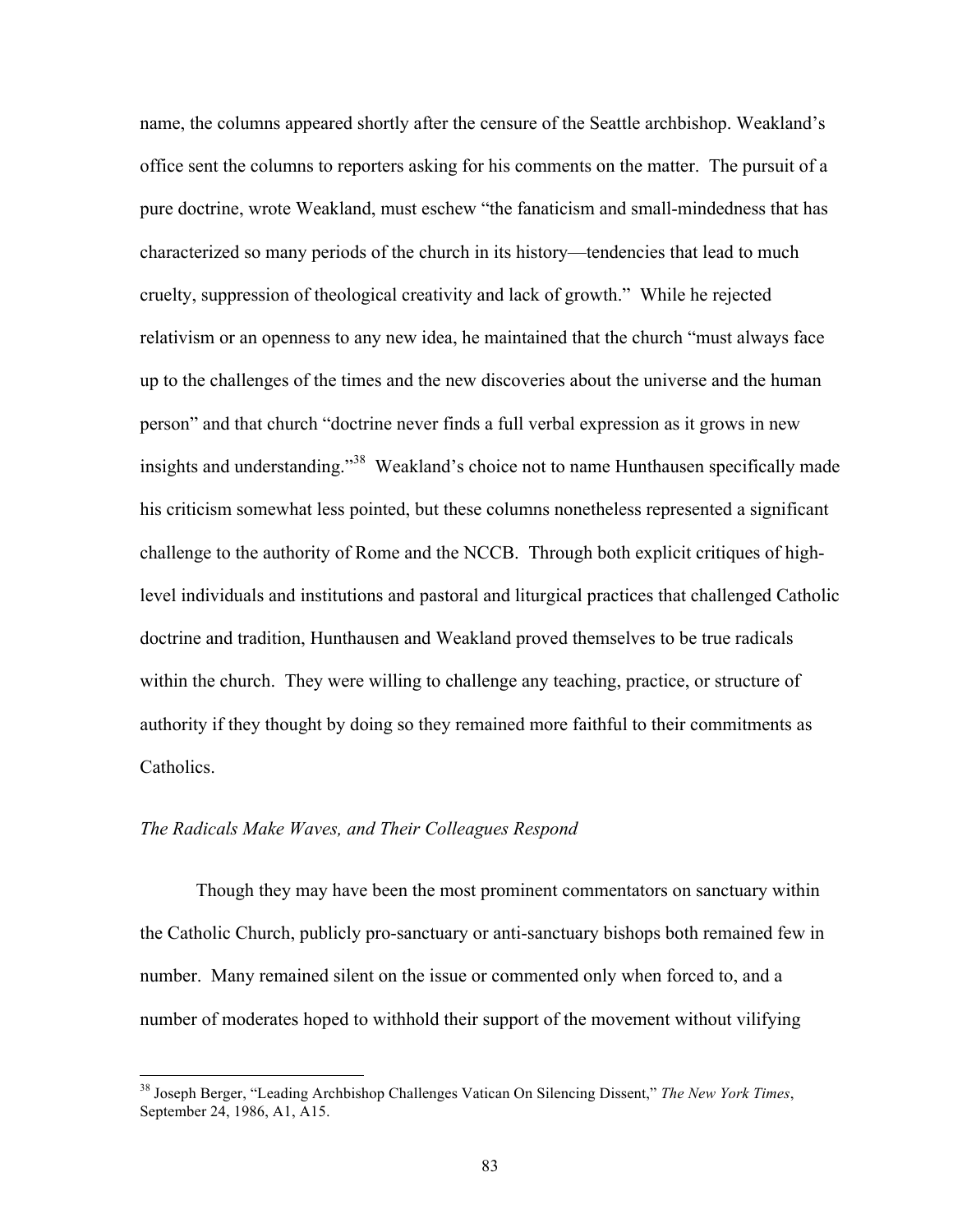Catholics and others who participated in it. But the task of these moderate bishops became more complicated given the pressures of both pro-sanctuary bishops and the bishops' collective disapproval of the Reagan administration's Central America policy. On one hand, without caution, criticism of the sanctuary movement might come across as an endorsement of administration's policy, which moderate bishops wished to avoid. On the other hand, they wished to distinguish themselves from their more radical colleagues, for reasons that often included their own skepticism of civil disobedience. These pressures pushed moderate bishops to express a more nuanced and sophisticated position on sanctuary. While to some it may have appeared that these bishops had avoided taking a clear stance, in the end they successfully expressed a legitimate middle position between the opinions of pro- and antisanctuary bishops.

The foremost representative of this moderate position was Archbishop Roger M. Mahony of Los Angeles. Elevated to the position in 1985, the charismatic archbishop may have appeared to some as quite similar to bishops like Hunthausen and Weakland. He took many pro-labor positions and expressed what many considered "liberal" opinions on economic and immigration matters. But he rejected the "liberal" designation, finding labels unhelpful in general. Like Hunthausen, he claimed that his positions on social and political issues stemmed from being "faithful to Jesus Christ and the tradition of the church." But he differed from Hunthausen and other "liberal" prelates in his strictly orthodox opinions on abortion, priestly celibacy, and women priests. On doctrinal matters, claimed one *LA Times* article, he was unquestionably "The Pope's man."39 For Mahony, rejecting political labels made more sense than it did for Hunthausen, as his views truly did not correspond well to

 <sup>39</sup> John Dart, "Mahony, New Archbishop for L.A., Sees the Church as 'Voice' for Rights," *The Los Angeles Times*, July 18, 1985, OC\_A4; Russell Chandler, "Mahony's Style: Making Waves, Friends," *The Los Angeles Times*, February 17, 1986, 1, 3, 22, 24.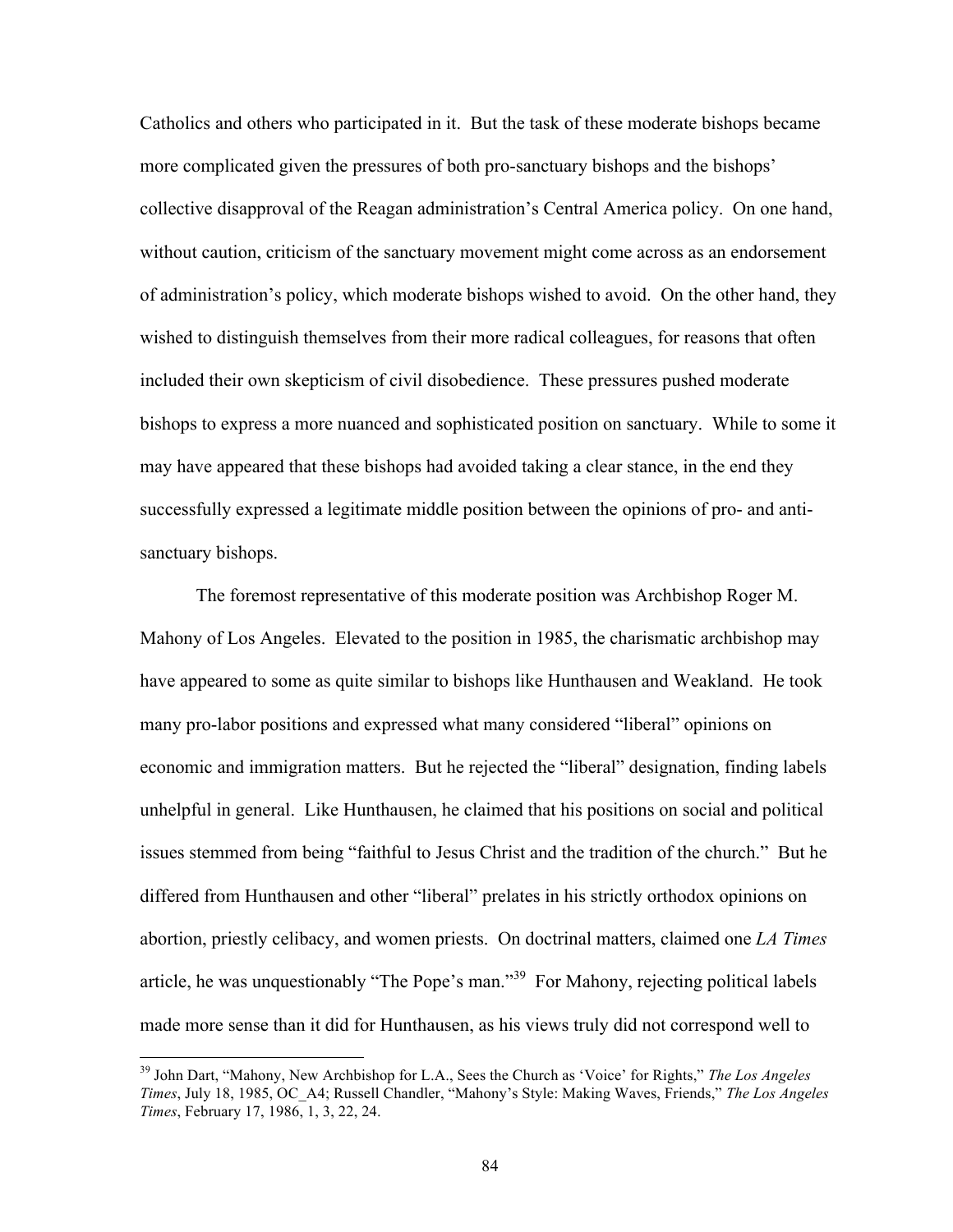any secular political stance. It might appear that his opinions simply contradicted each other, that he held progressive social views and conservative religious views that together lacked a coherent framework, but this bad faith assumption fails to recognize the unity of religious experience for Mahony. Responding to and commenting on social problems necessarily placed him on a political map with respect to certain issues, but these responses emerged from an attempt to apply his faith to his experience in a way that was consistent with his understanding of church doctrine and authority. In doing so, Mahony did have to attempt to balance and reconcile conflicting principles and commitments, but he did so in a remarkably skillful way.

Nowhere did Mahony demonstrate this skill better than in his position on the sanctuary movement, a position he refined as he entered more fully into the public eye. Upon ascending to the head of the archdiocese, Mahony began to express his opinions on the sanctuary movement, which were at first generous but cautious. He told the *LA Times*, "People who come to us seeking shelter, clothing, and food we will welcome and take care of regardless of their residency status. The Gospel does not require us to ask for documentation." But he added that he had not designated any church or other archdiocesan body as a sanctuary, as he had "serious questions about the advisability of that" practice.<sup>40</sup> In other words, Mahony approved of every method of helping Central American refugees but the public declaration of sanctuary. He did not elaborate at this point on just why he found such declarations inadvisable, but his priority for the time being seemed to be helping Central Americans to the greatest extent possible while avoiding the political lightning rod that was sanctuary.

 <sup>40</sup> John Dart, "Mahony, New Archbishop for L.A., Sees the Church as 'Voice' for Rights," *The Los Angeles Times*, July 18, 1985, OC\_A4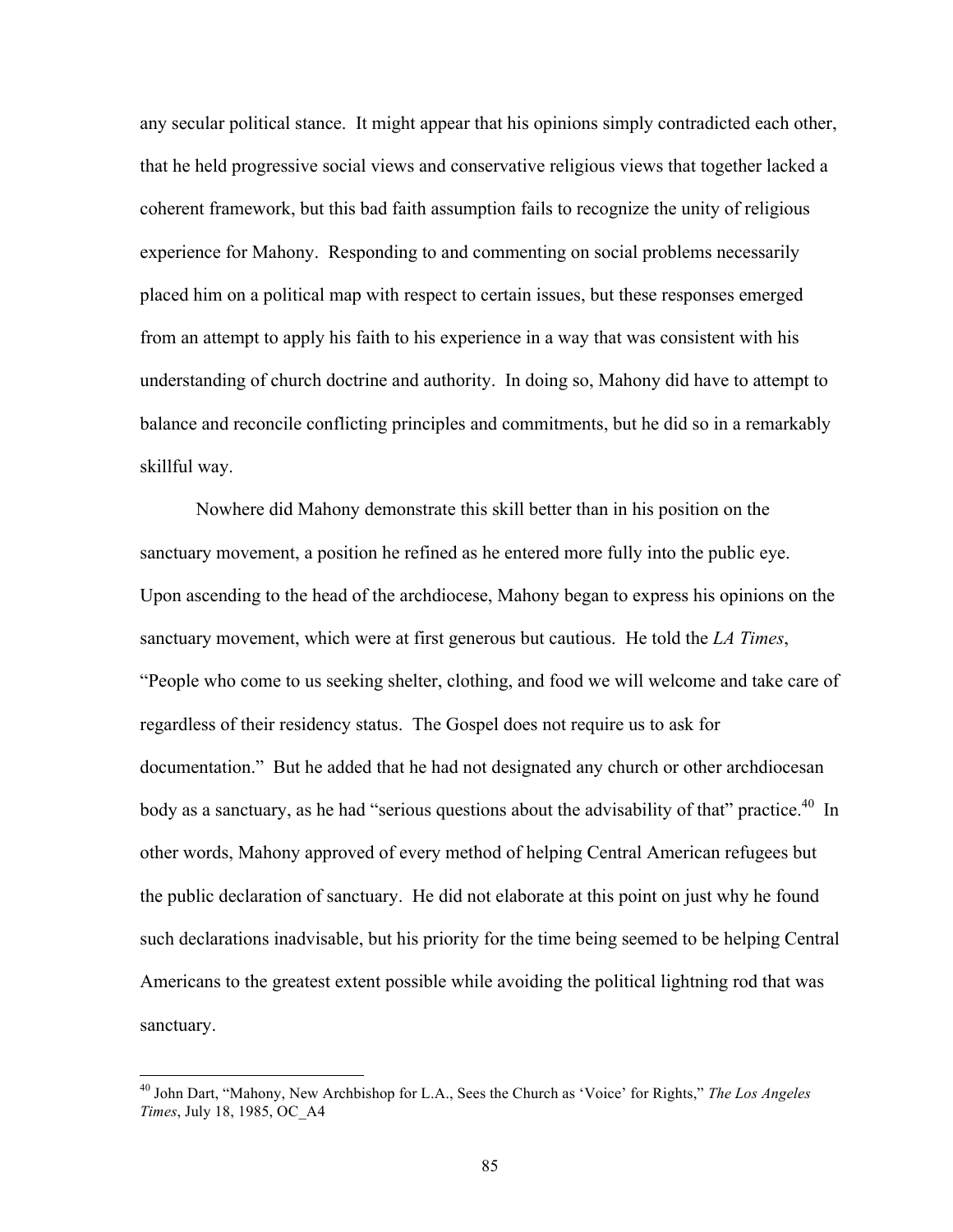Mahony's comments were evidently not sufficiently precise, as sanctuary supporters tended to interpret them as support for sanctuary. In November 1985, as Los Angeles' Old Plaza Church prepared to declare itself the city's first Catholic sanctuary, sanctuary organizers announced that Mahony would be present for the declaration ceremony on December 12, at which they claimed he would celebrate Mass.<sup>41</sup> But in early December, though it became clear that Mahony had given his approval to Father Luis Olivares, pastor of the Old Plaza Church, to make the declaration, an archdiocesan spokesman clarified that Mahony was "not taking a stand on approval or disapproval" of the move. Mahony wanted "to distance himself from the sanctuary movement," the spokesman said, "which is a red flag for some people."<sup>42</sup> Admittedly, much political manipulation seems to have been at work here, with Mahony trying to avoid a hot-button issue and sanctuary supporters twisting Mahony's words to their own ends as far as they could.<sup>43</sup> But this semantic tug-of-war was also an effort to work out with greater clarity the positions bishops might take on the sanctuary movement, and in the process Mahony's position became complex. It was an unusual move for a prelate with qualms about the "advisability" of sanctuary and who refused to endorse the movement himself to give a green light to a sanctuary declaration in his own diocese. Mahony's stance may have had the political aim of alienating as few people as possible, but it was also an evolving attempt to respond appropriately to a phenomenon of whose utility and, perhaps, legality he remained skeptical.

 <sup>41</sup> Marylouise Oates, "Sanctuary Designation to Include Archbishop?", *The Los Angeles Times*, November 15, 1985, G1.

<sup>&</sup>lt;sup>42</sup> John Dart, "L.A. Church Declares Itself a Sanctuary," *The Los Angeles Times*, December 6, 1985, OC\_A6. <sup>43</sup> When the Old Plaza Church finally declared itself a sanctuary on December 12, Luis Olivares reiterated that the archdiocese supported the decision and added, "[t]here is no question [about Mahony's] solidarity with us." Marita Hernandez, "L.A.'s Oldest Parish Becomes Sanctuary for Latin Refugees," *The Los Angeles Times*, December 13, 1985, SD\_A6.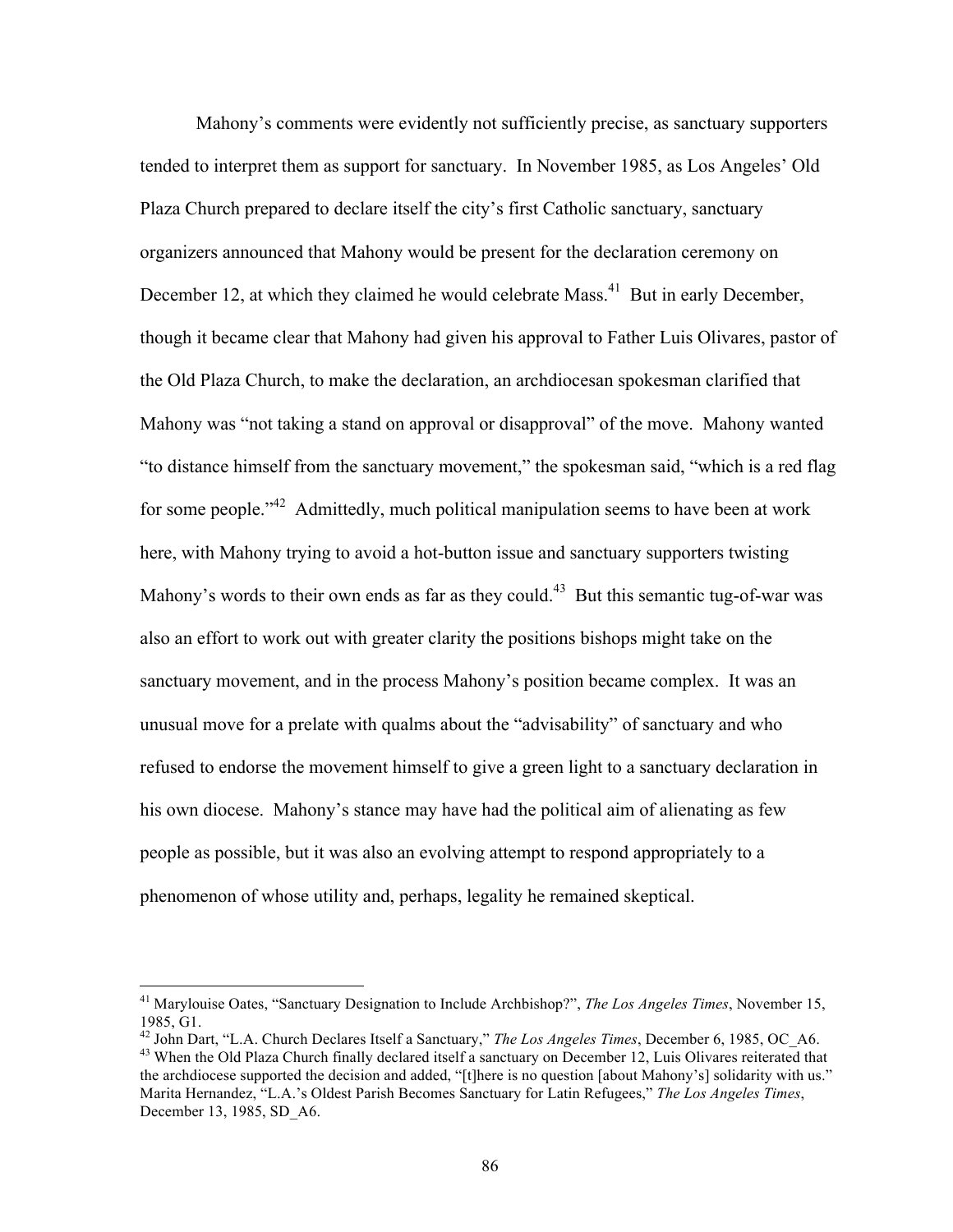By 1986, after wrangling with activists over the meaning of his previous statements on the movement, Mahony seemed to have settled into a more defined stance with respect to sanctuary. An *LA Times* article from February reported him as reiterating the belief that a "refugee's home country or status should not be of consequence to aid-giving church authorities…adding that the sanctuary movement has confused the issue of ministry to immigrants by separating undocumented people into a special category.<sup>"44</sup> The first part of his comment represented a subtle reproduction of sanctuary activists' critique of INS' refugee policy, namely, that INS precluded refugees of Salvadoran and Guatemalan origin from entering the asylum process almost categorically. Standing with the sanctuary movement in this respect, he went on to criticize it on practical grounds, arguing that sanctuary work had "confused the issue of ministry"—in other words, that political considerations within the movement had produced a practice among Catholics out of step with the demands of their religion. Like his concern that sanctuary was a "red flag" for some, this criticism finds found with sanctuary on practical grounds, in the sense that the practice of sanctuary may have threatened Catholics' ability to fulfill religious duty to serve refugees by encouraging them to do so by illegal and thus illegitimate means. Though Mahony's remarks may appear calculated and politically motivated, they consistently affirmed his commitment to his faith-based obligations as he understood them. He never raised questions of sanctuary's legality and only questioned the practice when he believed its contentiousness limited its effectiveness or when he felt it caused Catholics to stray from their true Christian duty.

Like Mahony, the bishops' council as a whole was forced by pressures from its left wing to adopt a more nuanced position on the movement, and the response it settled on in

 <sup>44</sup> Russell Chandler, "Mahony's Style: Making Waves, Friends," *The Los Angeles Times*, February 17, 1986, 3.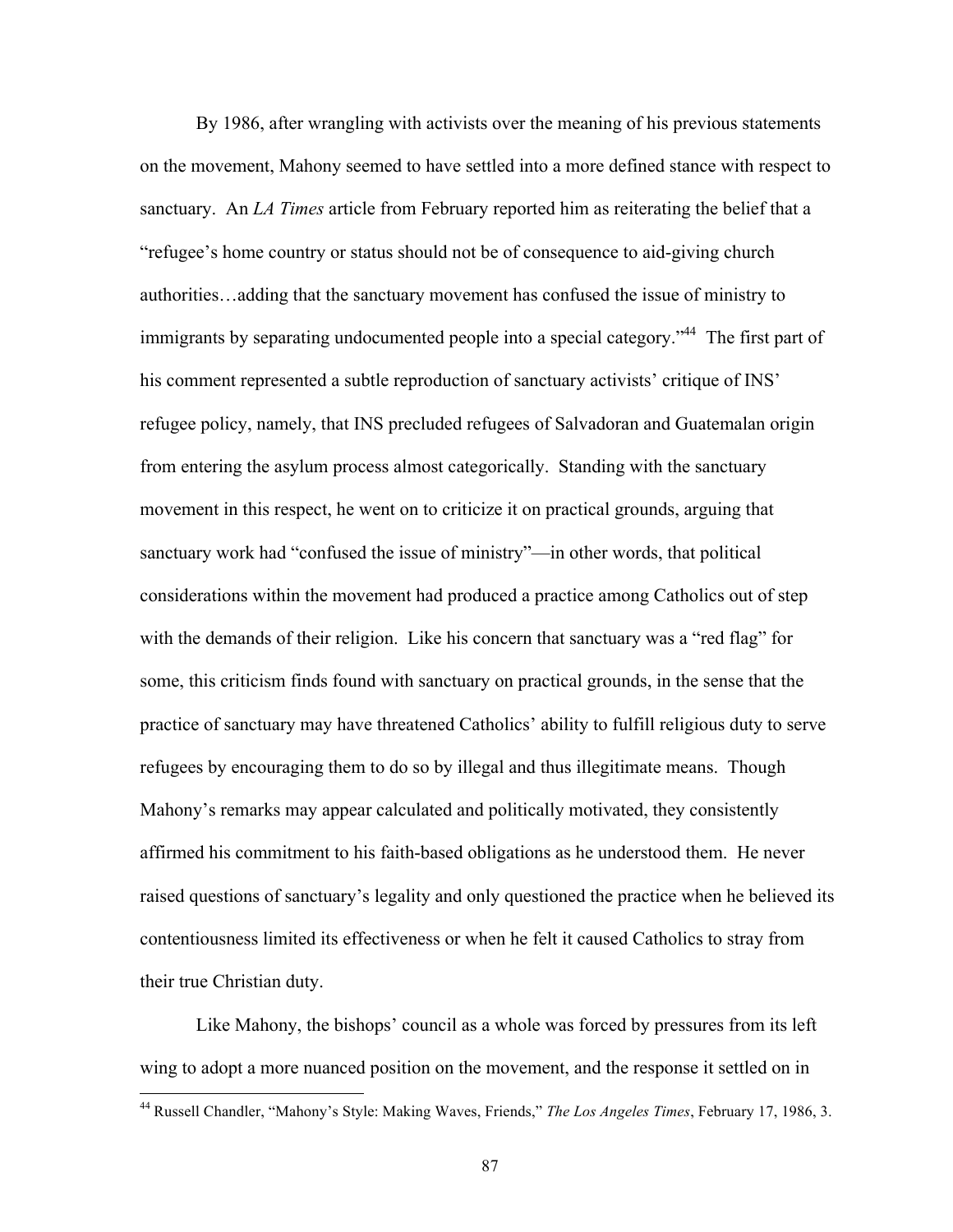1987 statement that bore a surprising degree of resemblance to Mahony's ultimate position. But one more event would have to take place before the bishops felt comfortable adopting a more specific position on sanctuary: a papal visit to the Untied States that gave the story of Catholics and the sanctuary movement a new twist. In a speech to nearly 300,000 people given in San Antonio, TX, in September of 1987, Pope John Paul II praised the "great courage and generosity" of those "who have been doing much on behalf of suffering brothers and sisters arriving from the south." The Pope failed to identify sanctuary in particular or endorse civil disobedience, but a member of the papal entourage indicated to the *LA Times* that these remarks had the sanctuary movement as their intended object. This anonymous official evidently convinced the *Times* of this interpretation, as the paper ran the story with an enormous bold headline that read, "Sanctuary Movement Encouraged By Pope."<sup>45</sup> Such an endorsement would have been enormously consequential in an environment in which the NCCB was the only mainline Christian group not to have endorsed the movement and in which several Catholics had been convicted in the Tucson trial just a year previously, and it would have hugely boosted the credibility of left-leaning bishops like Rembert Weakland and the chastened Raymond Hunthausen.

But the tide turned again just as quickly. The next day, the *LA Times* ran an article entitled, "Papal Aide Denies Speech Endorsed Sanctuary Group." Vatican aide Joaquin Navarro Valls had clarified the Pope's remarks, explaining in an official statement that it was not an endorsement of sanctuary and that the pontiff had "addressed the phenomenon of undocumented immigration on the moral, not legal, level." "While expressing compassion for undocumented aliens and admiration for those who seek to aid them," he added, "he did

 <sup>45</sup> Don Schanche and J. Michael Kennedy, "Sanctuary Movement Encouraged By Pope," *The Los Angeles Times*, September 14, 1987, B1, B8.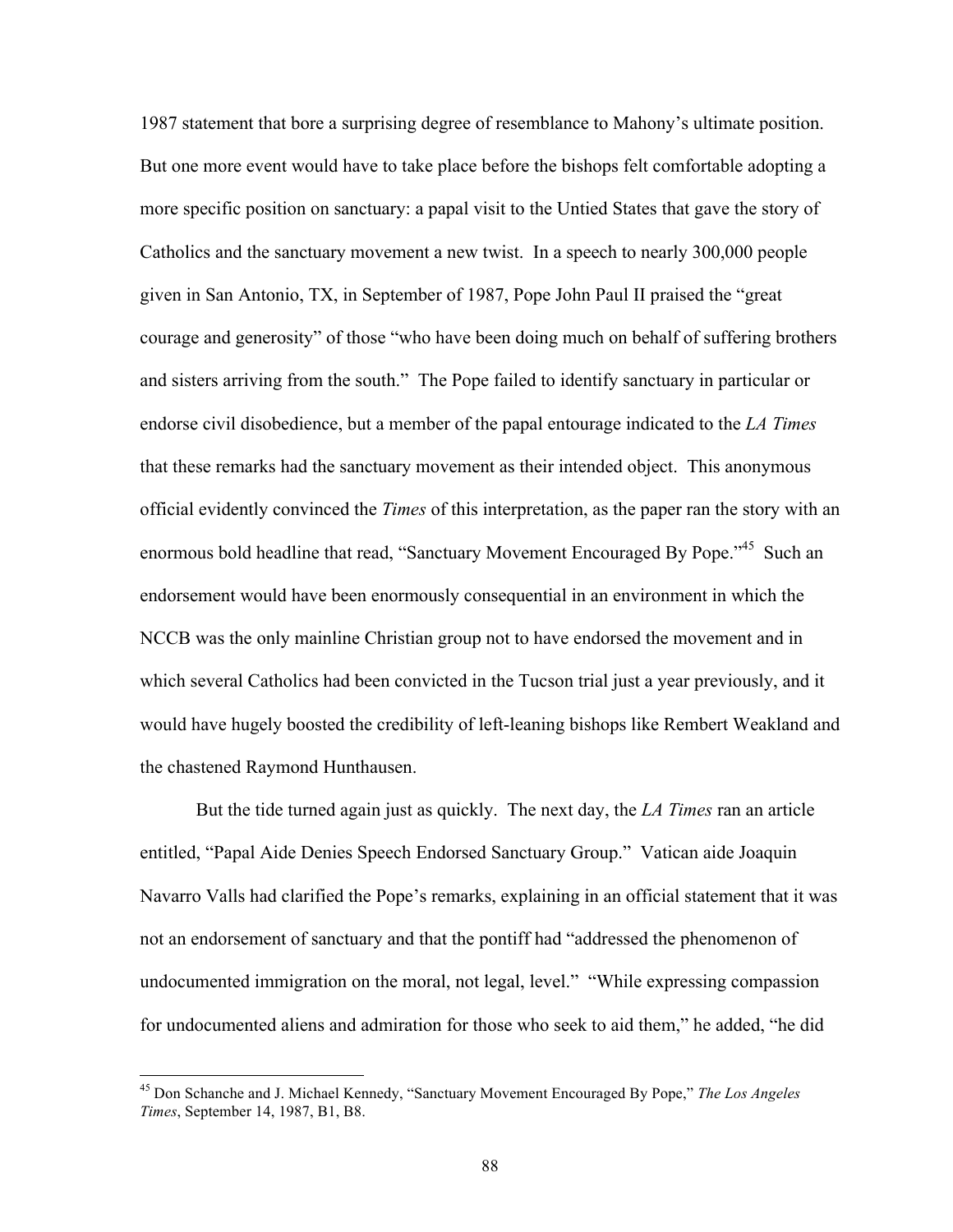not endorse any specific movement or group nor did he encourage violation of the civil laws as a solution to this problem."46 Had the *LA Times* and the member of the papal entourage simply been too optimistic when they interpreted the pope's remarks as an endorsement of sanctuary, or did these conflicting interpretations reveal divisions over sanctuary within Vatican circles? Did John Paul II intend at first to endorse the movement but, sensing undesirable political liability, backpedal rapidly? The answers to these questions are not clear, but it is clear that the final interpretation given by the Pope aligned to a large extent with Mahony's position: he promoted refugee aid while avoiding both commenting specifically on the movement and endorsing civil disobedience.

Perhaps without meaning to, the Pope had with his remarks placed new constraints on and given new direction to the American hierarchy's relationship to sanctuary, and the hierarchy could now act on the issue with greater confidence and clarity. Two months after the papal visit, the bishops used their 1987 statement on Central America to ask parishes and other Catholic organizations to "increase their already commendable assistance to refugees in need, regardless of their standing before the law" but avoided backing the sanctuary movement in any way.<sup>47</sup> As Mahony had, this statement appropriated sanctuary worker's frustration with INS's discrimination on the basis of home country but changed it from a criticism of the government into a mistake the bishops urged Catholics not to make. As usual, this nuance was difficult to communicate effectively. The headline for the *National Sanctuary Newsletter*'s reporting on this statement was "U.S. CATHOLIC BISHOPS

 <sup>46 &</sup>quot;Papal Aide Denies Speech Endorsed Sanctuary Group," *The Los Angeles Times*, September 15, 1987, C5. 47 John Dart, "Bishops Call Contra Aid Policy Morally Flawed," *The Los Angeles Times*, November 20, 1987, B3, B36.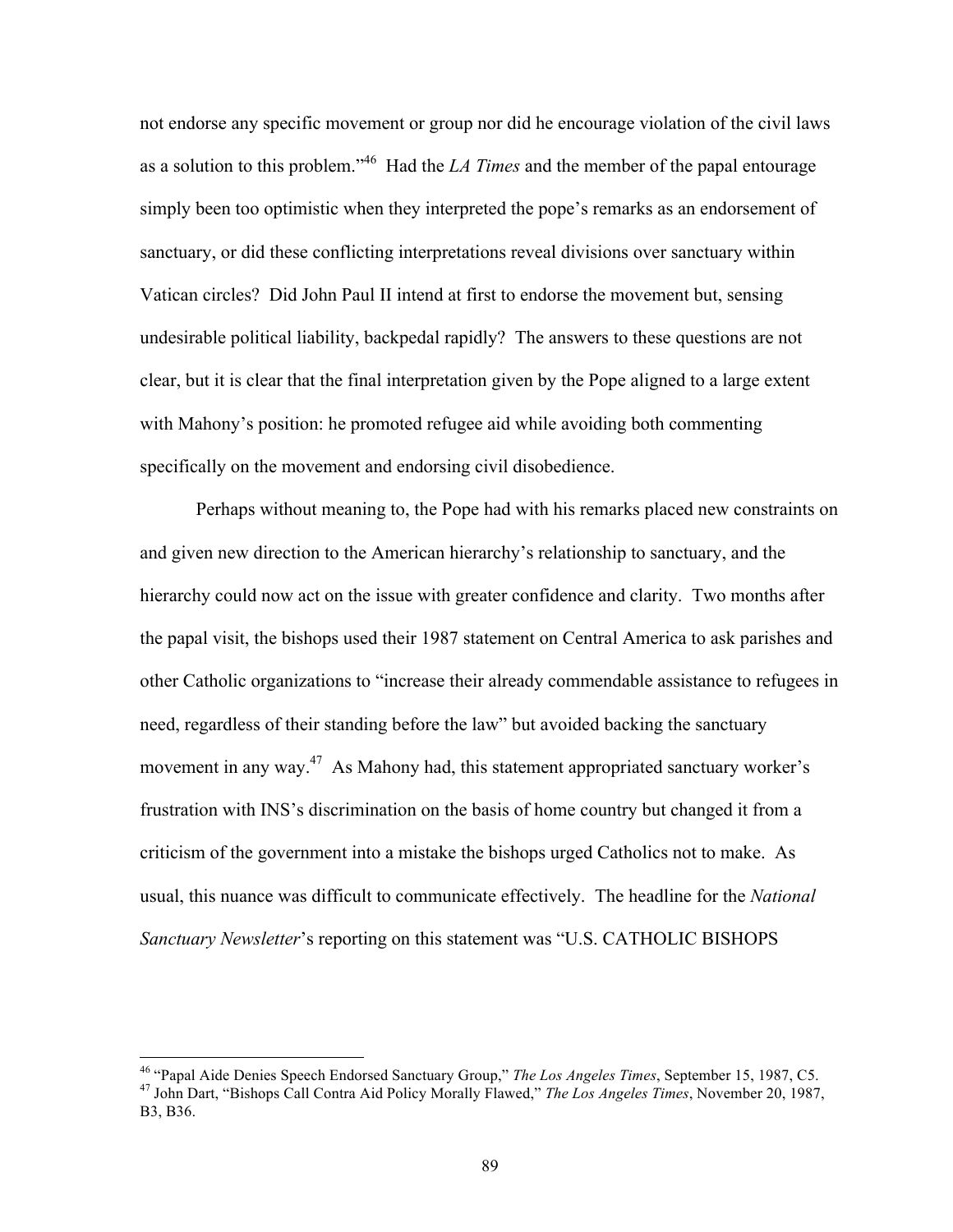SPEAK OUT: Condemn the war and support the work of sanctuary.<sup>748</sup> The newsletter seems to have latched onto the part of the statement claiming, "We are conscious...of those who may not fulfill the requirements of the present legislation on legalization," taking it as a covert endorsement of sanctuary much in the same way observers had interpreted the Pope's remarks. But by now it was clear that the bishops were not going to endorse the sanctuary movement and that, as much as sanctuary activists may have craved the unified approval of the American Catholic hierarchy, this statement was carefully crafted to avoid such approval. How the hierarchy reached this specific statement is unclear; as Monsignor Daniel Hoye told the *National Catholic Reporter* in 1985, sanctuary had divided the bishops, and it was unclear how they could agree on a response. The Pope's 1987 comments, implicitly and perhaps deliberately approving of Mahony's stance as it developed through 1985 and 1986, appeared to provide the compromise position that would allow the American hierarchy to make a minimally committed statement on the movement—even if they could never bring themselves to name sanctuary specifically. In the end, individual bishops remained the main episcopal authorities on the sanctuary movement, which they were never able to confront directly as a group.

### *Conclusion*

Despite the NCCB's eventual sidestepping of the sanctuary issue, the encounter between the American Catholic hierarchy and the sanctuary movement had a profound influence on the American bishops. At the beginning of the decade, despite their experience criticizing the Vietnam War and their by now longstanding acceptance into the mainstream

 <sup>48 &</sup>quot;U.S. Catholic Bishops Speak Out," *National Sanctuary Newsletter*, January 1988, p. 5; WHS, Records of the CRTFCA 1982-1992, M2004-170, Box 1, Folder 51.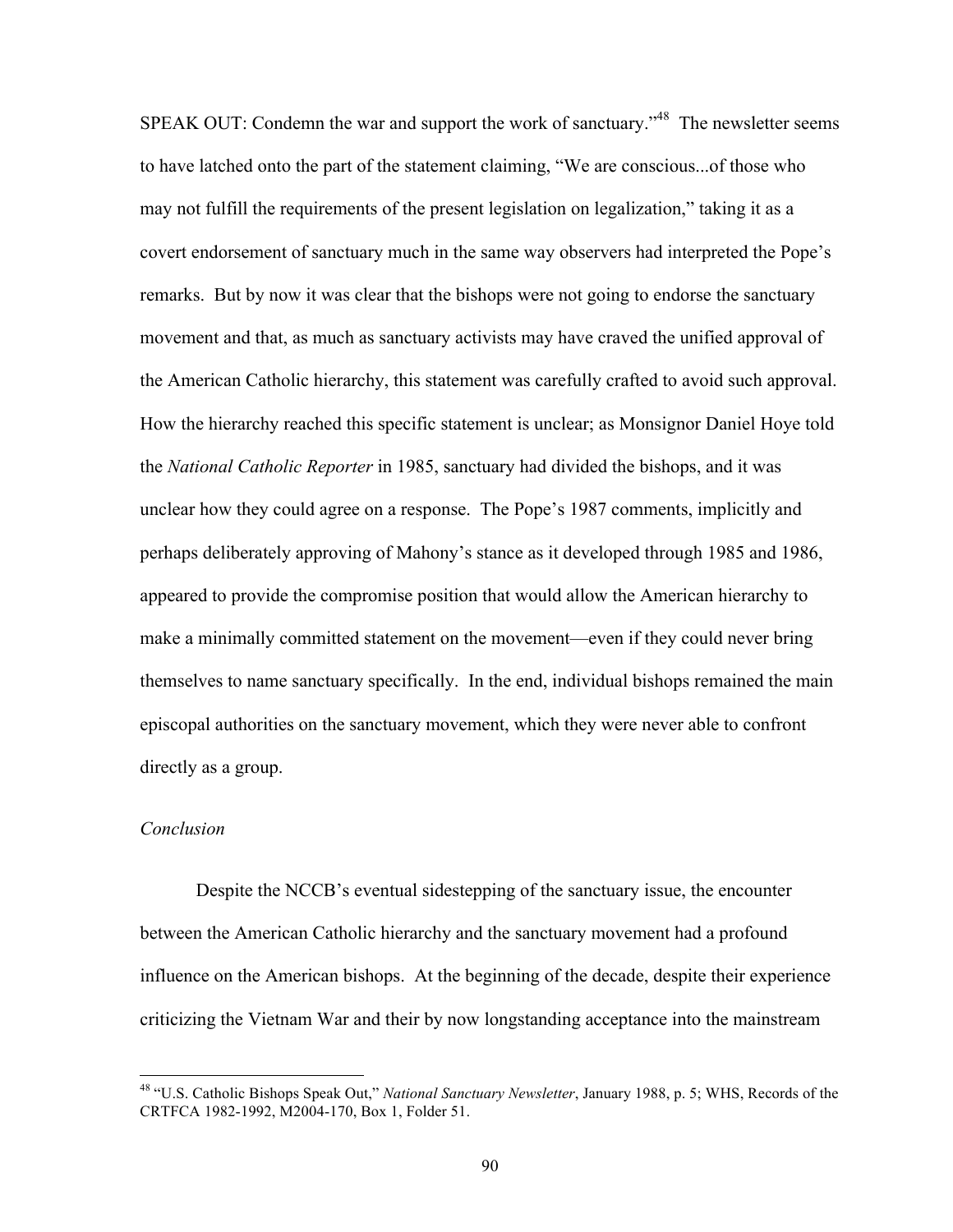of American religious life, the bishops were still politically green. They had little experience commenting on American politics in a sophisticated way, and they were still working through the implications of organizing at the national level over a decade earlier. But the necessity of responding to the sanctuary movement induced a political maturation in the bishops, forcing them to articulate their stands on political issues with greater sophistication. The viewpoint of the Catholic Left finally made its way to the hierarchy with bishops like Raymond Hunthausen and Rembert Weakland, and their existence forced sanctuary moderates to walk a fine line between condemning and supporting the movement. By the end of the decade, the bishops emerged individually and collectively with a stronger political voice, more comfortable in the political realm and more confident in their ability to articulate strong but nuanced opinions on matters of national significance, even when doing so might bring them into conflict with the government. The encounter with sanctuary was almost the end of an era for the hierarchy, the completion of its political adolescence. Untethered from their previous inhibitions, American Catholic bishops were free to enter a new stage of political autonomy.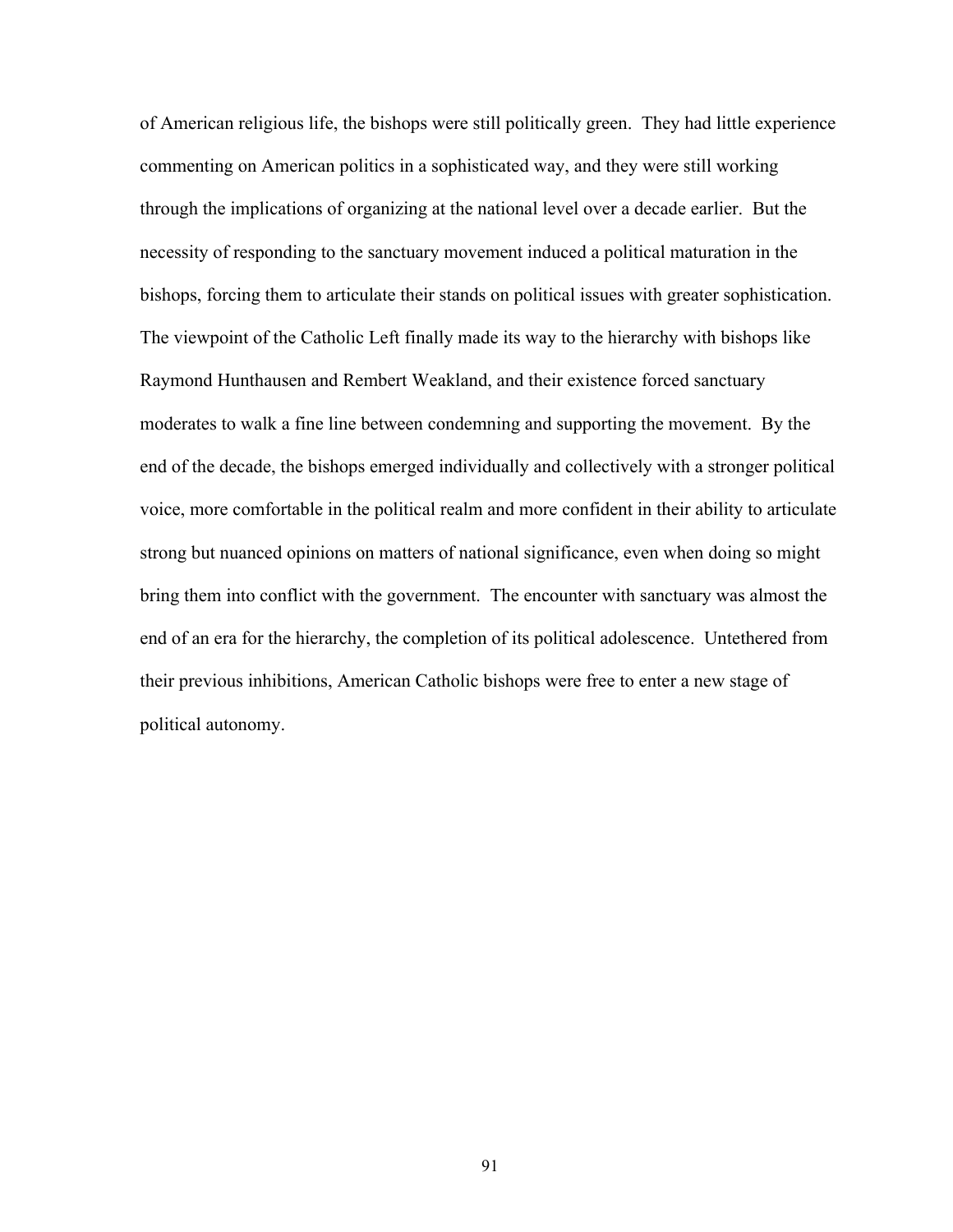### **CONCLUSION**

# **The Legacy of the Sanctuary Movement:**

 *From South Central '92 to New Sanctuary*

The NCCB's 1987 statement on Central America was a turning point for Catholic involvement in the sanctuary movement. Sanctuary work by Catholics and others did continue through the end of the decade and into the early 1990s, but the American Catholic hierarchy's interest in the movement quickly fell off. The bishops' failure to take a firm stand on the movement signified that it was no longer a priority to them. Though they continued to sue for peace in the Central American conflicts and to advocate for the rights of Latin American in the United States, including Central American refugees, sanctuary fell permanently outside their focus. Catholics and other sanctuary activists continued the routine work of caring for refugee families and transporting refugees away from the border, but a number of factors indicated that sanctuary activism had reached its peak and might soon enter into decline. Media coverage of the movement quickly declined, and few legal challenges to sanctuary arose at the end of the decade. Finally, changing political circumstances in the United States and Central America would ultimately make the sanctuary movement obsolete, bringing it to an end in 1992.

The final legal challenge to sanctuary workers took place in 1988 when a Catholic sanctuary worker stood trial alongside a Lutheran minister in the first sanctuary case since 1986 and the last major confrontation between the Reagan administration and sanctuary activists. Demetria Martinez was a New Mexico poet and journalist who had contributed work to the *Albuquerque Journal* and the *National Catholic Reporter*, and with the Rev. Glen Remer-Thamert, she faced charges of illegally transporting a Salvadoran family from Ciudad

92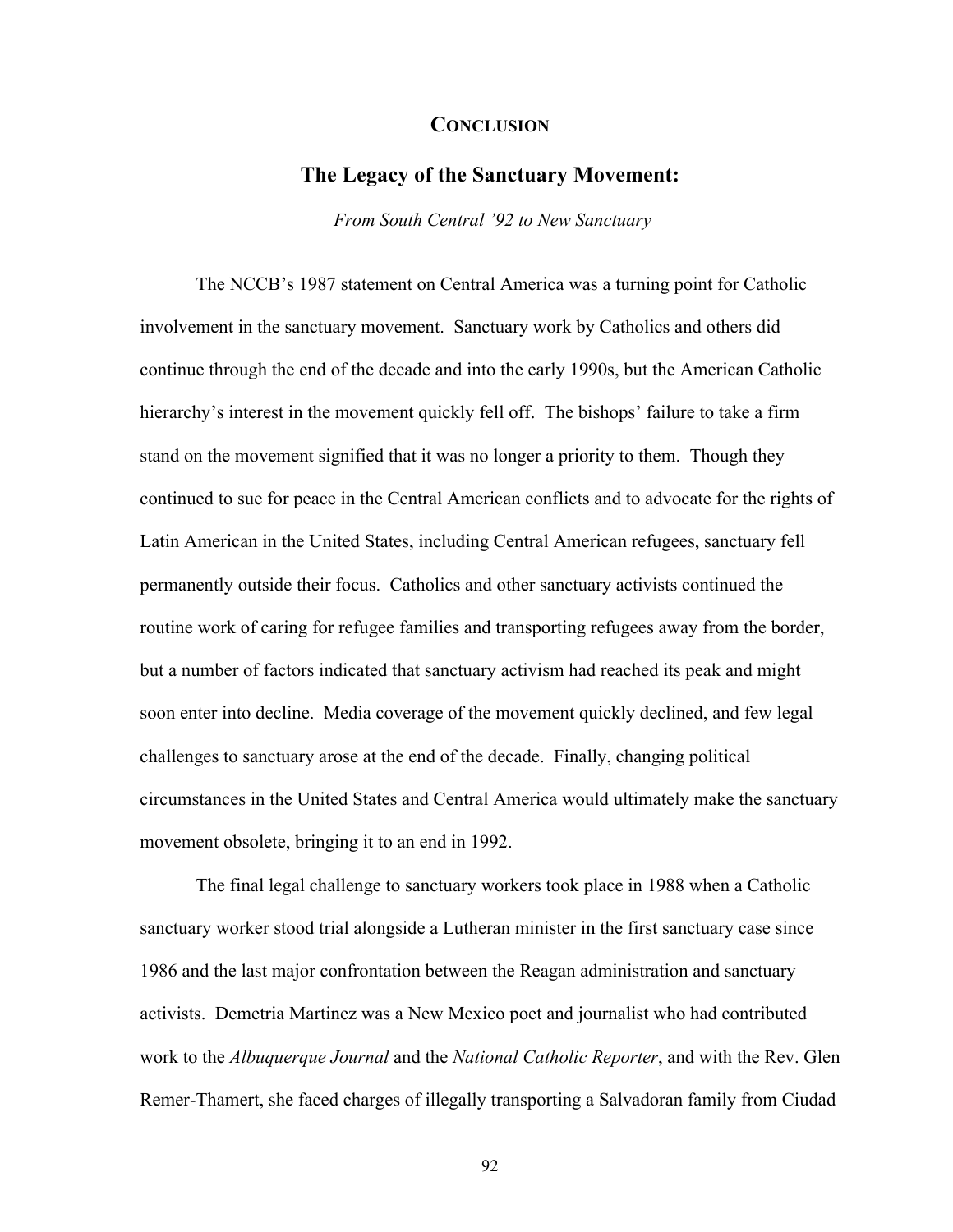Juarez, Mexico, to Albuquerque. Remer-Thamert contended that his actions were legal on his understanding of a 1986 declaration by then-Governor of New Mexico Toney Anaya, which declared the entire state of New Mexico a sanctuary. Martinez claimed simply to have accompanied Remer-Thamert to observe and write about his journey and that her actions were legal under the first amendment. The jury found these defenses convincing and acquitted both. $<sup>1</sup>$ </sup>

The Albuquerque trial showed that the movement had achieved some concrete successes. If the sanctuary workers had as one of their main goals to reduce the likelihood that Salvadorans and Guatemalans would be deported by INS, they appear to have succeeded. Inspired by the religious activists, many municipal and state institutions adopted the practice of sanctuary in modified form, allowing INS to operate within their jurisdictions but refusing to commit any of their own resources to identifying or deporting refugees. In addition to the New Mexico, many cities—a total of twelve by 1986—declared themselves sanctuaries, including Detroit, Seattle, San Francisco, and Madison, WI.<sup>2</sup> The Los Angeles city council briefly declared the city a sanctuary but moderated its position in the face of heavy criticism, and Detroit joined the list of sanctuary cities in 1987.<sup>3</sup> By 1985, students at eleven colleges and universities on the West Coast had also organized to provide assistance to Central American refugees. $4$  It is difficult to measure whether these secular sanctuary projects helped the refugees in a significant way, but the moral appeal of the practice of sanctuary clearly extended beyond American religious communities. Even if the movement

<sup>2</sup> Ann Crittenden, *Sanctuary: A Story of American Conscience and the Law in Collision*, New York 1988, 298. Victor Merina, "L.A. Council Backs Down, Revises Its Stand on Sanctuary Plan," *The Los Angeles Times*, February 8, 1986, OC\_A5. For the Detroit declaration, see the City of Detroit Executive Order No. 26, September 30, 1987, in the Walter P. Reuther Library (WPRL), Organization in Solidarity with Central America Records, Box 3, Folder 6, "Detroit Sanctuary Coalition."

 $\frac{1}{1}$ <sup>1</sup> "2 Are Acquitted In Entry to U.S. By Illegal Aliens," The New York Times, August 3, 1988, A8.

<sup>4</sup> Victor Valle, "College Students Vote to Provide Refugee Havens," *The Los Angeles Times*, May 2, 1985, SG\_1, SG\_13.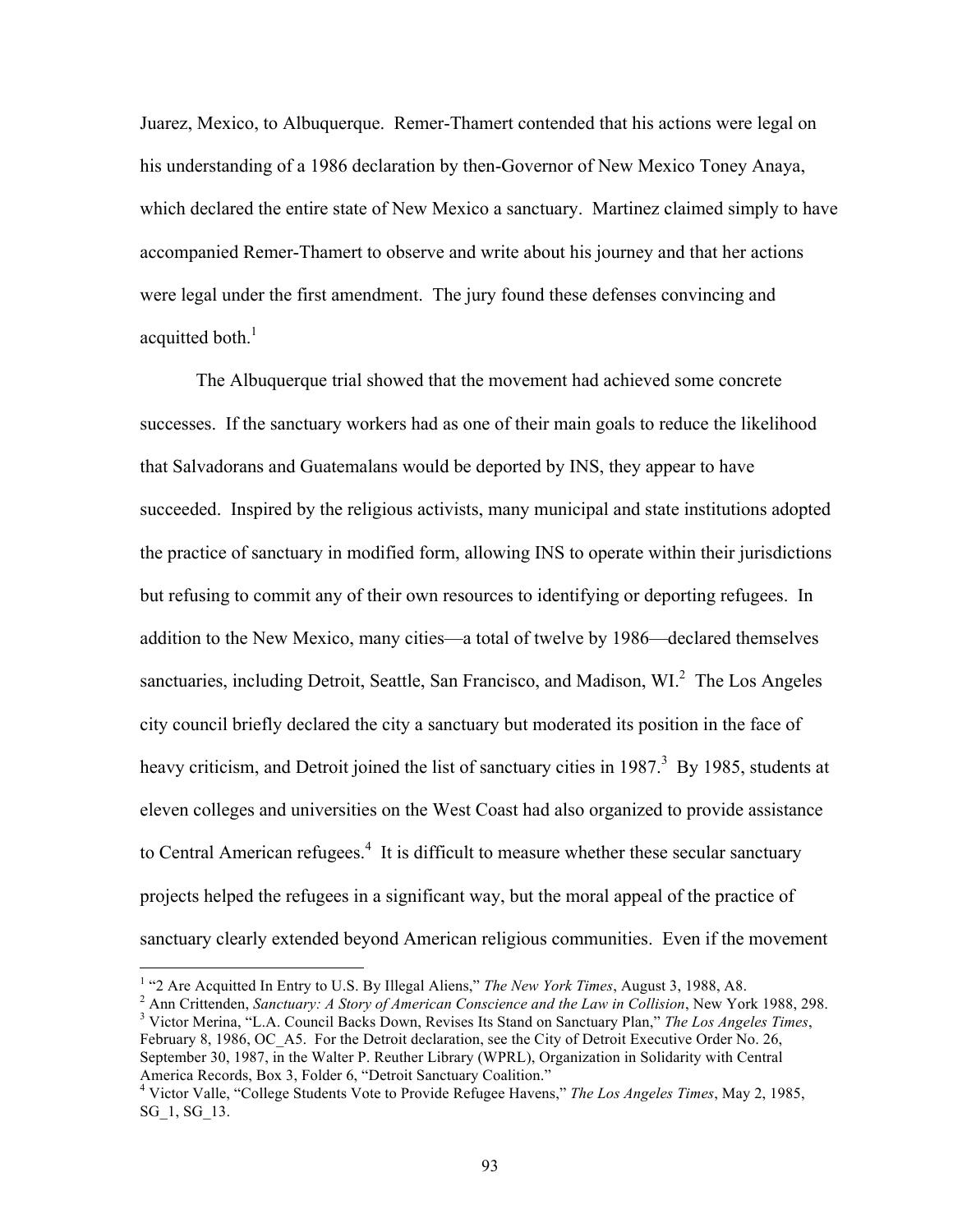suffered a legal defeat in the Tucson trial, activists appear to have been more successful on the PR front, prompting others to adopt the practice of sanctuary in ways that likely alleviated some of the suffering of the Central American refugees.

Nearly ten years after it had begun, the sanctuary movement also scored one final success with a legal settlement that resulted in a change to INS policy. In May 1985, over 70 sanctuary groups and other organizations aiding Central American refugees filed suit against the government requesting an end to the prosecution of sanctuary activists and an adjustment of INS policy that would end the perceived political discrimination against Salvadorans and Guatemalans in the asylum application process.<sup>5</sup> A judge later dismissed the activists' claims that Washington should drop its charges against sanctuary work but allowed a redrafting of the suit that retained the focus on INS refugee policy. On December 19, 1990, the Bush administration finally agreed to a settlement that stipulated better treatment for the refugees by INS. Building on a measure that Bush signed into law the previous year granting Salvadoran refugees 18 months of "temporary protected status," the settlement allowed the refugees to apply for asylum at the end of the period rather than face deportation, and it permitted those who had begun the asylum process to work legally in the United States. It also provided for new hearings of all asylum cases heard since 1980 and new training in international rights issues for the asylum officers and immigration judges dealing with these cases, with trainers designated by the church and immigrant rights groups who brought the suit in the first place. The agreement had the potential to improve the lives and prospects of the hundreds of thousands of Central American refugees residing in the United States.<sup>6</sup> This decision was undoubtedly a major victory for the sanctuary movement, but the settlement

 <sup>5</sup>

<sup>&</sup>lt;sup>5</sup> Katherine Bishop, "Sanctuary Groups Sue to Halt Trials," *The New York Times*, May 8, 1985, A13.<br><sup>6</sup> Katherine Bishop, "U.S. Adopts New Policy for Hearings On Political Asylum for Some Aliens," *The New York Times*, December 20, 1990, B18.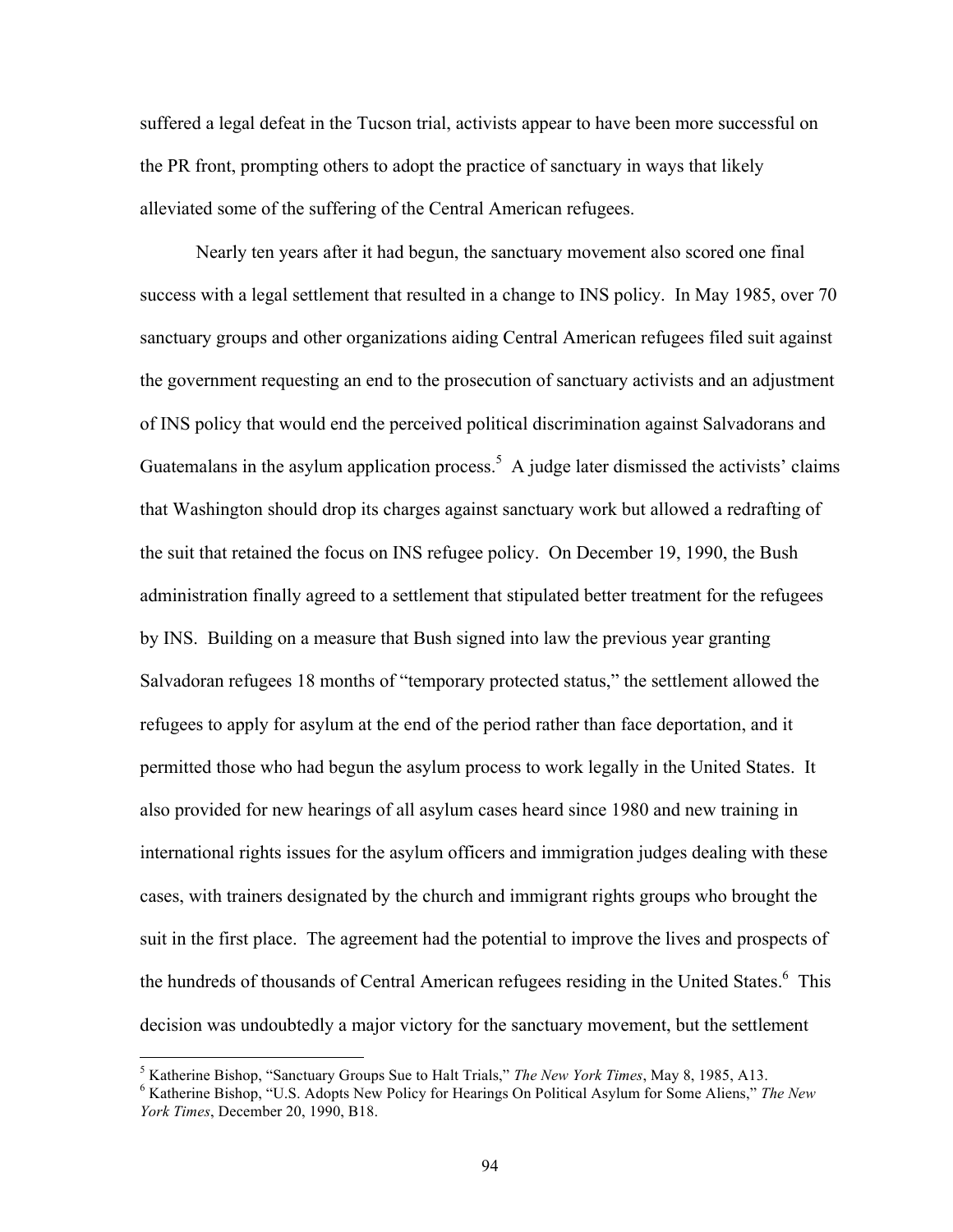avoided truly putting INS policy to a legal test, and it arrived far later than sanctuary activists had hoped. Central American refugees had already lived for up to a decade under previous INS policy; a policy change now could not undo deportations that had already taken place and abuses refugees still in the US had endured.

As the 1990 settlement reveals, Bush's election to the presidency changed the political landscape in ways that were favorable to the sanctuary movement and its ability to achieve its goals. This shift stemmed in part simply from the end of Reagan's presidency. The Reagan administration was both a primary target and antagonist of the sanctuary movement, and Bush's accession to the presidency removed this obstacle to sanctuary. Moreover, the Reagan Justice Department had a special dislike of sanctuary and prosecuted sanctuary workers aggressively. Bush's more lenient policies toward refugees in 1989 and 1990, however, demonstrate that the new president was somewhat more sympathetic to positions taken by sanctuary workers than was his predecessor, likely due in part to his more pragmatic, "realist" stance on issues touching on foreign policy.

Another important development that took place during Bush's presidency, in part due to changes in US policy, was the resolution of some of the conflicts in Central America.<sup>8</sup> Peace first appeared possible in Nicaragua, when in 1989 the Bush administration shifted its focus from providing the *contras* military aid to helping them succeed in a presidential election scheduled for 1990.<sup>9</sup> The opposition candidate, Violeta Barrios de Chamorro, emerged victorious from the polls, allowing the *contras* to disband and the US to declare

<sup>-&</sup>lt;br>7 <sup>7</sup> Wilentz, *The Age of Reagan*, 290-291.

Cynthia J. Arnson, *Crossroads: Congress, The President, and Central America 1976-1993*, University Park

<sup>&</sup>lt;sup>9</sup> *Contra* aid had already begun to decline at the end of the Reagan administration in the aftermath of the 1986-1987 Iran-Contra scandal (which resulted from the administration's illegal and politically embarrassing supplemental means of funding *contra* military efforts), but because of Congress' opposition to Reagan's proposed legislation, not because of a reorientation on the administration's part. This reorientation took place only under Bush in 1989. *Ibid.*, 225.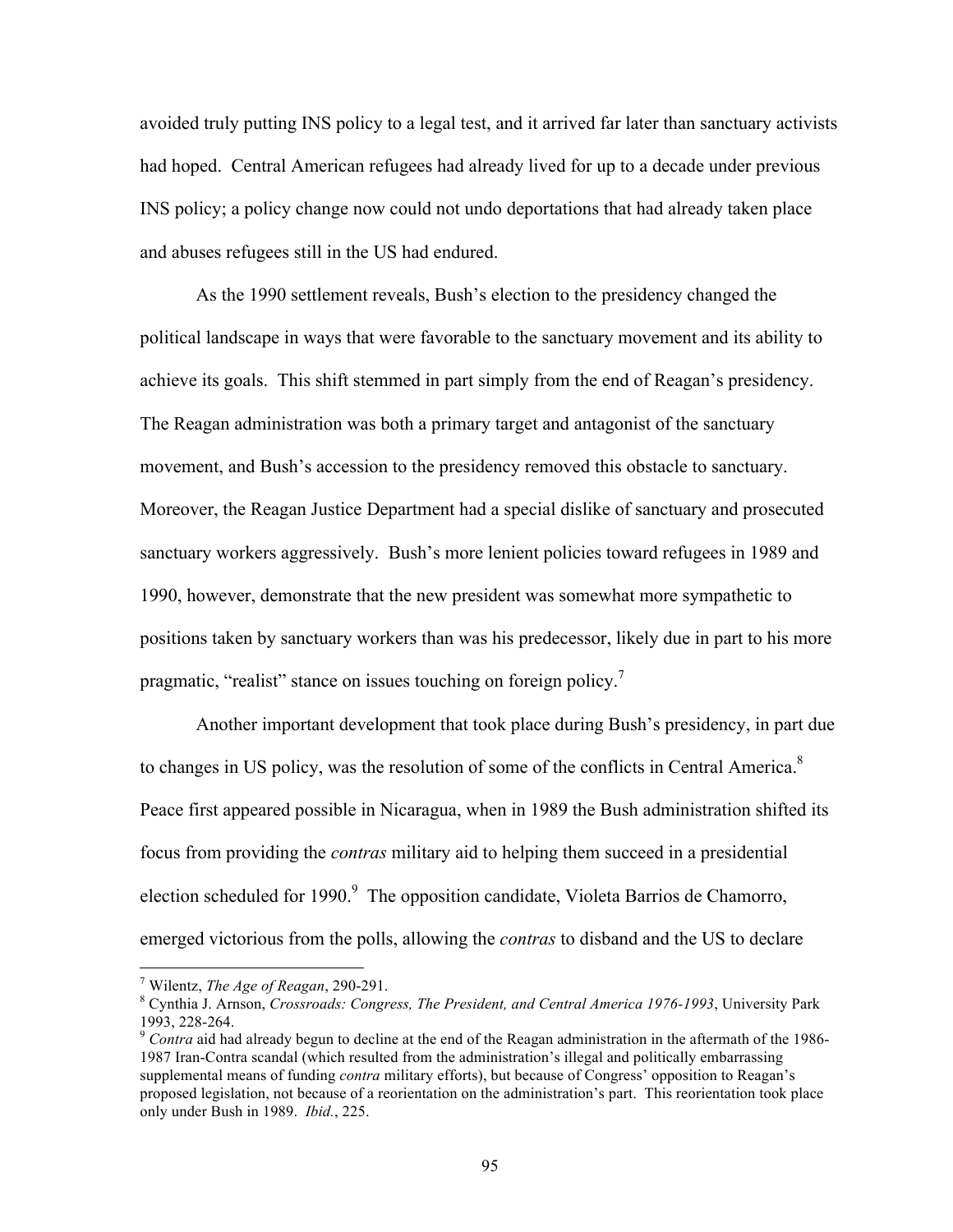peace and victory in the country.10 In El Salvador, conflict between the guerrillas and the government continued somewhat longer, but they reached an official peace agreement under the Bush administration as well. After tense negotiations through the United Nations, both sides signed the agreement in January 1992, and a cease-fire went into effect in February. The agreement, however, was often difficult to enforce—though the FMLN disarmed in December, as promised in the agreement, the army failed at first to carry out a purge of top officials.<sup>11</sup> The fall of the Soviet Union likely hastened these events by draining the Central American conflicts of the Cold War associations with which Reagan had imbued them.

Despite these difficulties, the agreement satisfied sanctuary activists. According to John Fife, the sanctuary movement officially came to an end in 1992 in response to news of the Salvadoran peace agreement.<sup>12</sup> There are some indications that the movement was already in decline. After Bush's election in 1988, for instance, media coverage of the sanctuary movement fell off sharply. By late 1990, the *New York Times* referred to the movement in the past tense.<sup>13</sup> But after the movement's official termination in 1992, some of its concrete accomplishments began to unravel, and in some cases public opinion began to turn against refugees. In 1993 Suffolk County on Long Island repealed its ordinance offering the county as a sanctuary for refugees, and the following summer the County Legislature easily passed a resolution asking the state of New York for permission to deny health care

<sup>&</sup>lt;sup>10</sup> *Ibid.*, 229.<br><sup>11</sup> *Ibid.*, 263-266.<br><sup>12</sup> Brady McCombs, "Church's move to sanctuary hearkens to controversy years ago," *Arizona Daily Star*, October 9, 2011, http://azstarnet.com/news/local/border/article\_18452d35-1b9f-574d-99aa-e166c24b6893.html, accessed March 2, 2012.

<sup>13</sup> Katherine Bishop, "U.S. Adopts New Policy for Hearings On Political Asylum for Some Aliens," *The New York Times*, December 20, 1990, B18.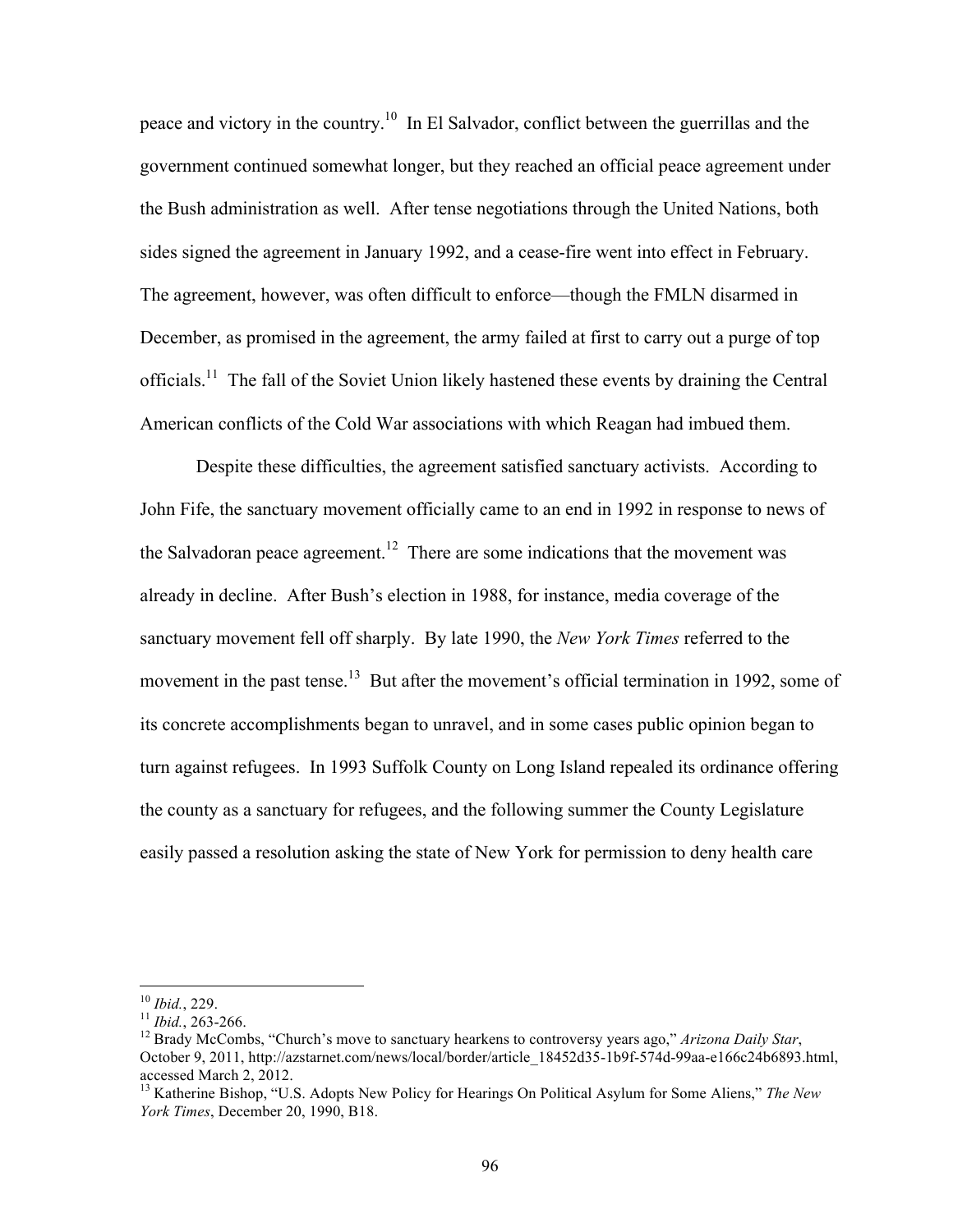and welfare benefits to all non-citizen immigrants, undocumented refugees and legal immigrants included.<sup>14</sup> The age of sanctuary had clearly come to an end.

What, then, has been the legacy of the sanctuary movement? One can only speak with circumspection and some speculation of the legacy of such recent events, but events of the last two decades indicate that the sanctuary movement has had complex and sometimes contradictory effects. Suffolk County's 1993 resolution hints at the difficulties undocumented Salvadorans and Guatemalans would continue to face after the 1980s, which began to manifest themselves as early as 1992. When in late April of 1992 a Los Angeles jury acquitted four police officers charged with assaulting African-American city resident Rodney King, the city erupted into an enormous riot.<sup>15</sup> Over 90% of those who participated in what *The Nation*'s Mike Davis referred to as the United States' "first multiracial riot" were black and Hispanic, and Mexican- and Salvadoran-Americans largely constituted this latter group. Roughly one tenth of Salvadorans worldwide, Davis noted, lived in and around LA, and he alluded to the reason for this huge population's presence in the city in the first place: the influx of refugees fleeing the Salvadoran conflict throughout the 1980s. The undocumented status of these refugees and their families proved to be a huge liability to those who participated in the riots. By the time Davis wrote his article in June of 1992, the police had developed tactics for arresting and detaining suspected rioters, and undocumented individuals faced a special fate. Back in 1986, the city council voted not to commit city resources to deporting immigrants. According to Davis, this policy did not hold during the riots. "Violating city policy," he wrote, "the police fed hundreds of hapless undocumented

 <sup>14</sup> Ashley Dunn, "In Suffolk, Less of a Sanctuary for Salvadorans," *The New York Times*, December 13, 1994, B6.

<sup>&</sup>lt;sup>15</sup> Seth Mydans, "Storm of Anger Erupts—National Guard Is Called Into City: Jury Acquits Los Angeles Policemen in Taped Beating," *The New York Times*, April 30, 1992, A1.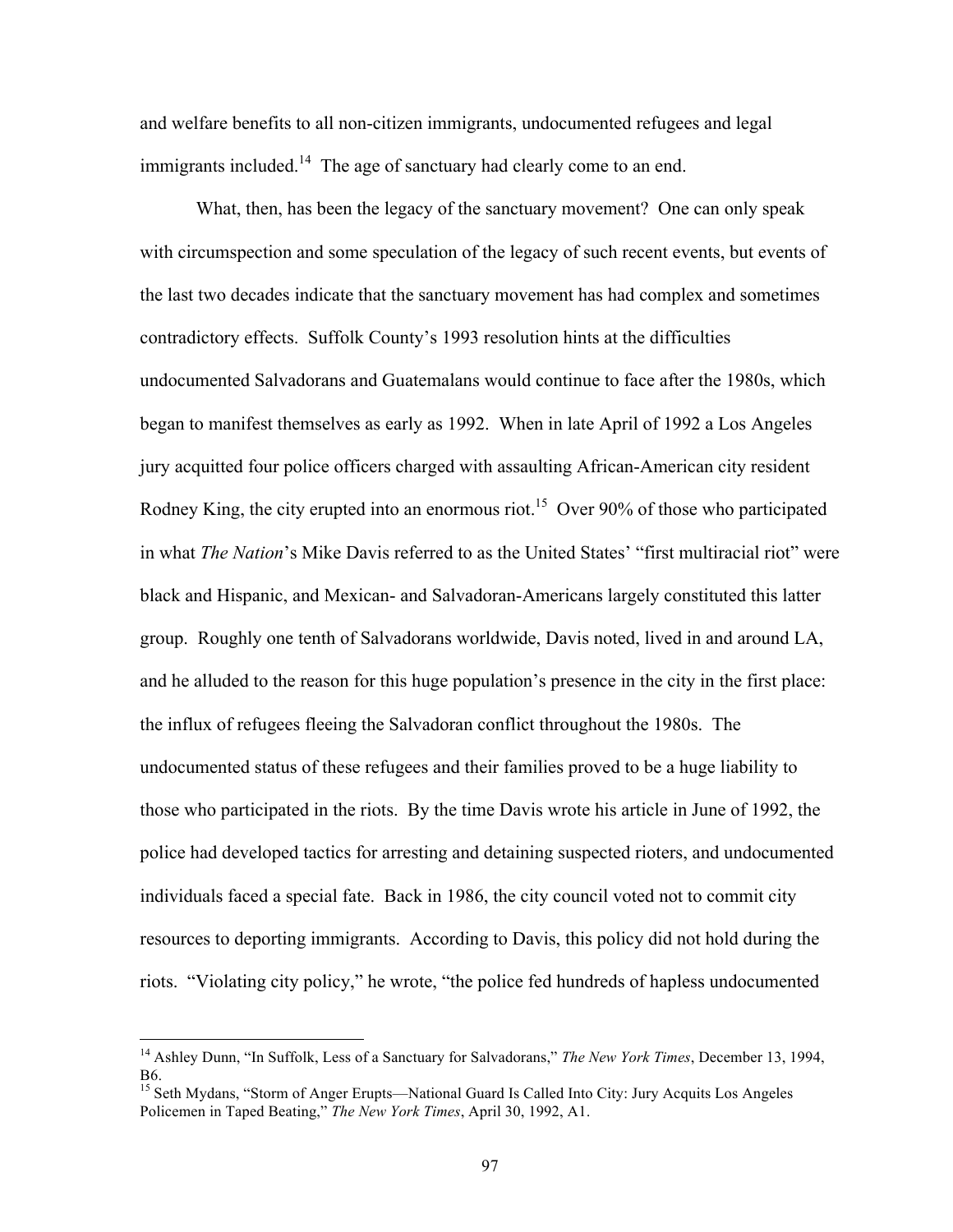*saqueadores* [i.e., looters] to the I.N.S. for deportation before the A.C.L.U. or immigrant rights groups even realized they had been arrested."16 The collaboration of the LAPD and INS in this respect bore a strong resemblance to INS's policy with regard to Salvadoran refugees during the Reagan years. Even the promised changes to INS policy in 1990 seemed ineffective: conditions for Salvadoran refugees during the LA riots remained little different from what they had been in the previous decade.

Nonetheless, sanctuary activism had great significance for American Catholics. Catholic sanctuary work in the 1980s marked the high point of the Catholic Left in American history. More Catholics than ever felt a willingness to dissent from both church and state when they believed that doing so was the only way to live up to their religious and civic commitments. From bishops to laity, Catholics at all levels of the church declared parishes, congregations, and other bodies public sanctuaries and cared for Guatemalan and Salvadoran refugees, often risking arrest and trial in the process. As the movement peaked in the late 1980s, nearly 80 Catholic communities—a greater number than any other religious group represented in sanctuary—identified as public sanctuaries, out of a total of  $464$ <sup> $17$ </sup> Since Roman Catholicism was the largest single Christian denomination in the United States, it is hard to say whether this measure of Catholic participation in sanctuary work was disproportionate or not. Still, the sheer number of Catholics involved actively in sanctuary work, as well countless others who supported the movement in quieter, less formal ways, was unprecedented. The percolation of the Catholic Left mindset deeper into American Catholic communities showed up in other endeavors as well, most notably other branches of the

<sup>&</sup>lt;sup>16</sup> Mike Davis, "In L.A., Burning All Illusions," *The Nation*, Vol. 254, No. 21, June 1, 1992, 743.<br><sup>17</sup> Chart listing denominational and geographical breakdown of sanctuaries in August 1988; Wisconsin

Historical Society, Records of the Chicago Religious Task Force on Central America 1982-1992, M93-153, Box 4, Folder 66.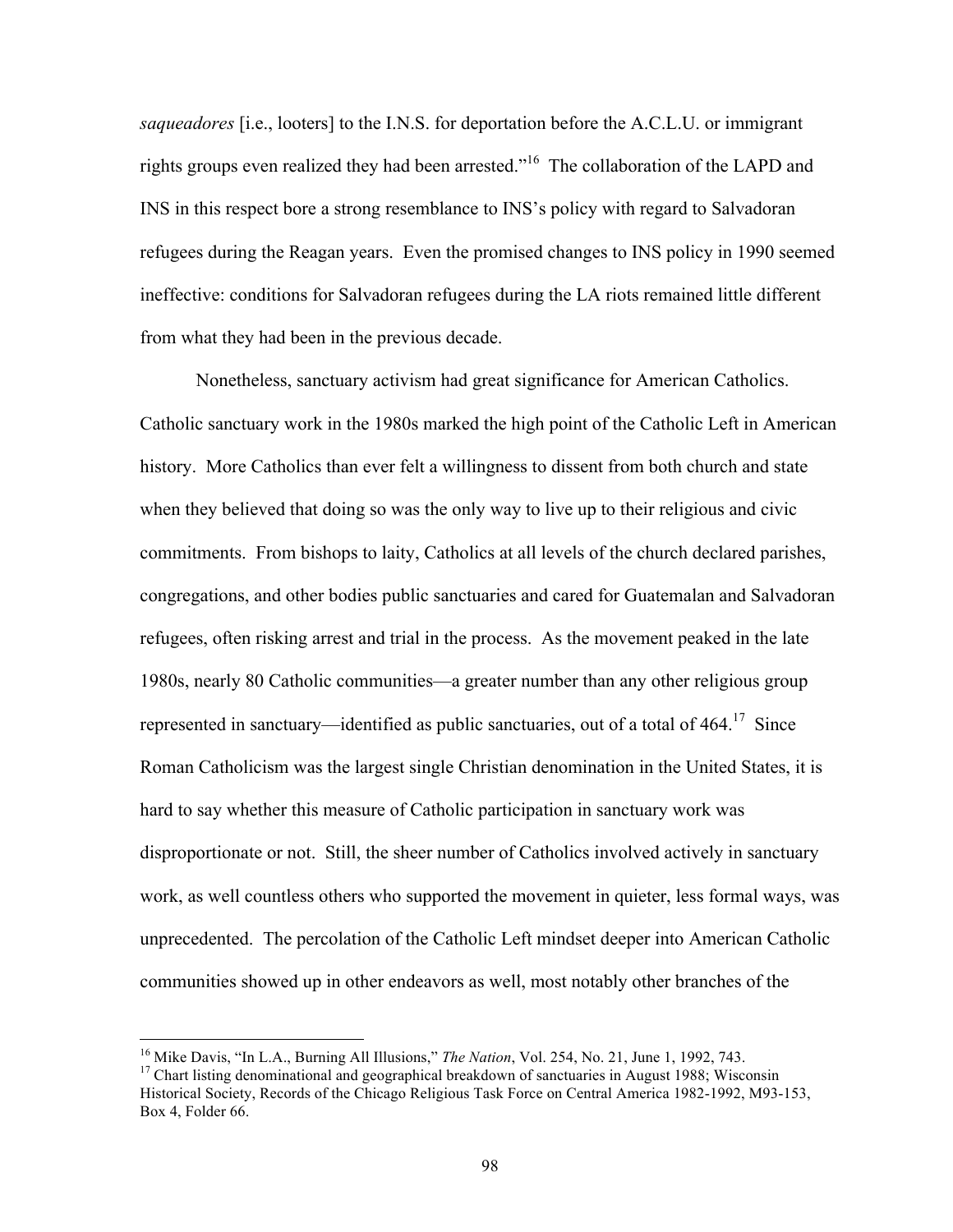Central America Peace Movement and the efforts of the Berrigan brothers in the anti-nuclear weapons movement.<sup>18</sup>

But after the sanctuary movement came to an end in the early 1990s, few if any projects by radical Catholics approached the scale and significance that sanctuary had in the 1980s. Through in the 1990s the hierarchy maintained roughly the same political positions it had adopted by the end of the 1980s, but as progressive prelates and sanctuary supporters like Rembert Weakland and Raymond Hunthausen aged and their dissenting voices declined in significance, the hierarchy as a whole seems to have remained moderate or tacked to the right. The current president of the US Council of Catholic Bishops (USCCB), Cardinal Timothy Dolan, offers a good example of this trend.<sup>19</sup> When Rembert Weakland retired from his episcopal seat in Milwaukee in 2002, the Vatican replaced him with the theologically and politically conservative Dolan, who moved to head the Archdiocese of New York in 2009 and was elevated first to the USCCB presidency in late 2010 and to cardinal as well in early 2012.<sup>20</sup> Though he has "declined to ferret out liberals in his midst," Dolan's assumption of the Milwaukee episcopacy and the USCCB presidency suggest a desire on the Vatican's part in the decades following the 1980s to control the "damage" so-called liberals like Weakland and Hunthausen could create.

But the bishops' council under Dolan has retained the political lessons it learned in the 1980s as it grappled with the political valence of issues like sexuality and immigration.

<sup>&</sup>lt;sup>18</sup> On the Berrigan's anti-nuclear weapons movement, the Plowshares Movement, see Fred A. Wilcox, *Uncommon Martyrs: The Berrigans, the Catholic Left, and the Plowshares Movement*, Reading, Massachusetts: Addison-Wesley Publishing Company 1991.<br><sup>19</sup> In 2001, the bishops merged the NCCB and USCC into a single body, the USCCB. "About USCCB,"

http://usccb.org/about/index.cfm, accessed March 1, 2012. 20 Michael Powell, "A Genial Conservative For New York's Archdiocese," *The New York Times*, February 24,

<sup>2009,</sup> A9. Laurie Goodstein, "Dolan Chosen as President of U.S. Bishops' Group," *The New York Times*, November 17, 2010, A1. Sharon Otterman, "New York's Next Cardinal," *The New York Times*, January 8, 2012, MB1.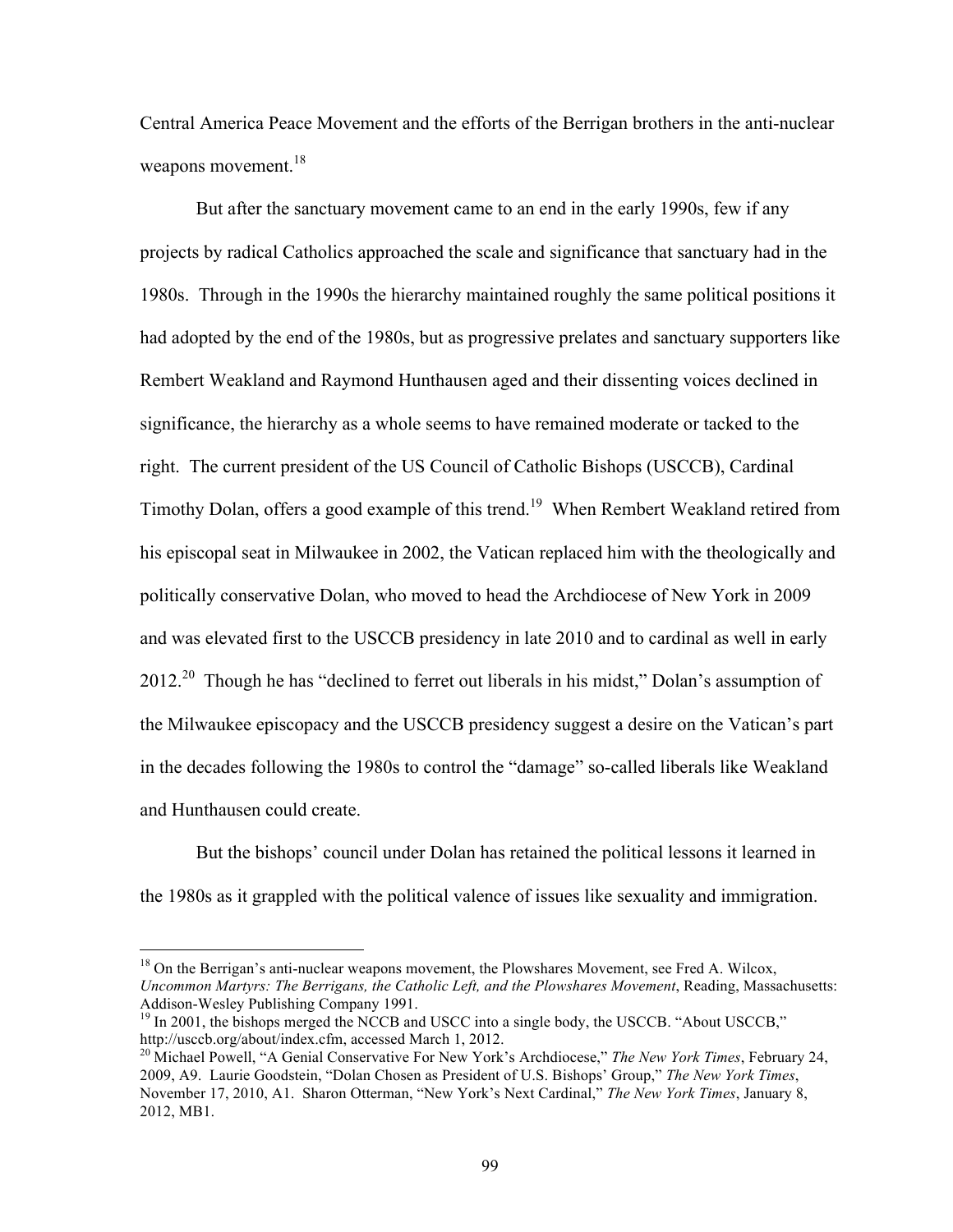When the Obama administration, for instance, mandated that all employers, including religious institutions like Catholic hospitals and schools, cover contraceptives under their employee health insurance plans, Dolan, like many other Catholic leaders and organizations, spoke out against the decision. In his capacity as USCCB president, he directly confronted the administration's decision in a statement in January of 2012, rejecting it and arguing that it violated Catholics' right to freedom of religion. "Never before has the federal government forced individuals and organizations to go out into the marketplace and buy a product that violates their conscience," he said. "Let your elected leaders know that you want religious liberty and rights of conscience restored and that you want the administration's contraceptive mandate rescinded."<sup>21</sup> It was a bold and direct challenge to government policy, and it worked. In February, the Obama administration offered a compromise plan in which employees of these institutions would still find their contraception covered, but directly through insurers rather than employers. Given their hard-line stance on contraception, the bishops still rejected the plan, but they considered the compromise plan a step in the right direction.<sup>22</sup> This confrontation would have been unimaginable prior to the 1980s and even during the sanctuary era. Not only were the bishops confident enough to directly challenge government policy, but the president also felt compelled to change that policy in response. Over the past century, the American hierarchy has gone from defending an embattled minority and defending the Americanness of Catholics to boldly influencing US federal policy.

<sup>&</sup>lt;sup>21</sup> "Cardinal-Designate Dolan Speaks Out Against HHS Rule, Calls For Action In New Web Video," USCCB Website, News Releases, January 20, 2012, http://www.usccb.org/news/2012/12-013.cfm, accessed March 3, 2012.

<sup>22</sup> Laurie Goodstein, "Catholic Bishops Reject New Plan on Contraception," *The New York Times*, February 11, 2012, A18.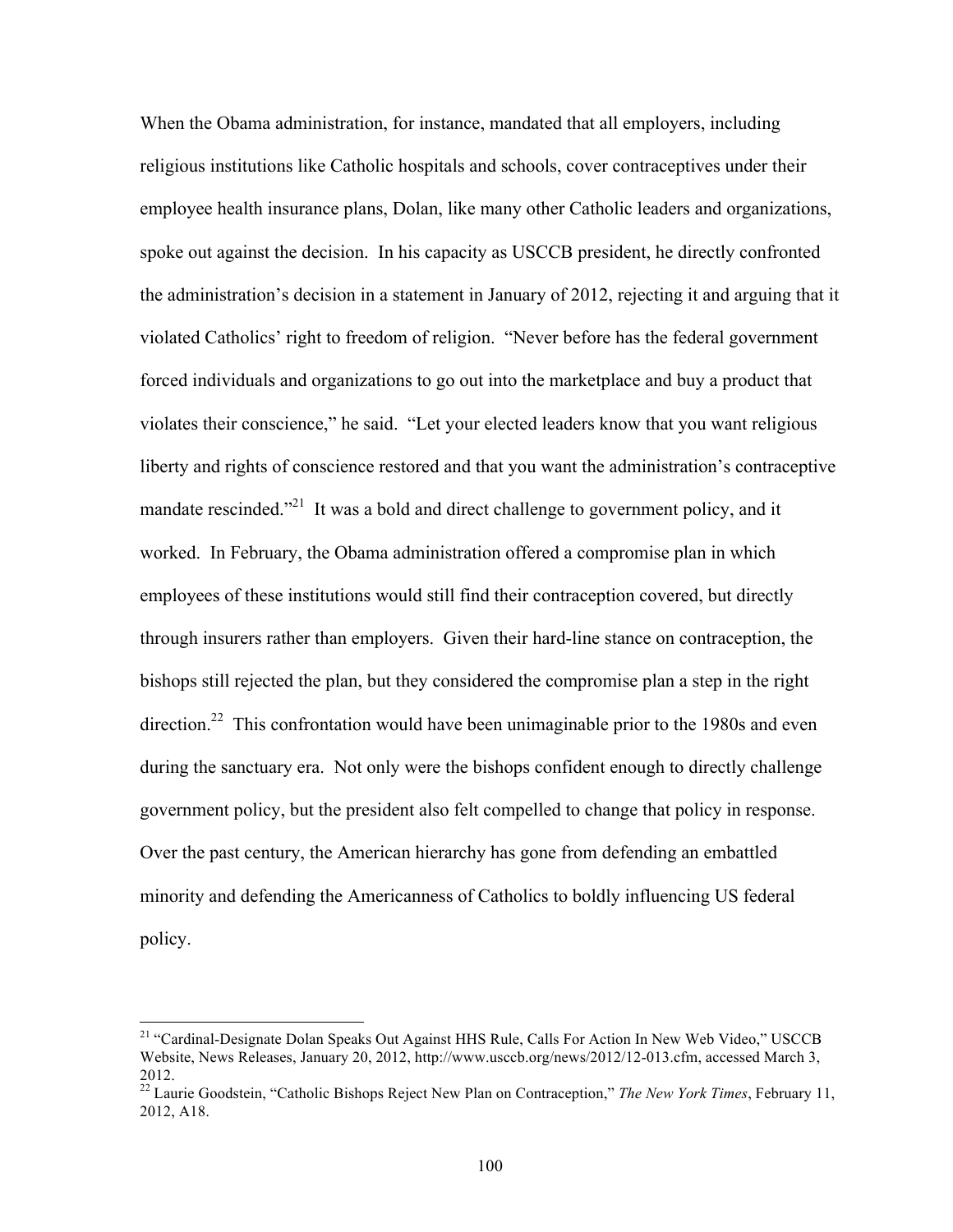Does the Catholic Left have a future in the United States? Will coming decades see a continued use of the practice of sanctuary as a form of religious and political dissent and protest? Recent years suggest an affirmative answer to both questions. In mid-December 1986, Dolores Mission Church, a small Catholic parish in East Los Angeles, expanded its official responsibilities as a sanctuary, offering refuge and assistance not only to Central American refugees but also undocumented Mexican immigrants who might not qualify for protection or citizenship under new immigration legislation passed earlier that year.<sup>23</sup> Dolores Mission was just one church, and a tiny one at that, but its more inclusive redefinition of sanctuary foreshadowed a development that would take place two decades later. Beginning in 2006, Immigration and Customs Enforcement (ICE), the successor of INS, began increasing the number of deportations it carried out, and conservative Republicans in Congress began leading a push for harsher immigration laws. By mid-2007, a new national movement organized by religious leaders of a variety of faiths had begun to take shape in response to these developments. Looking back to the sanctuary work of the 1980s, the leaders of this movement referred to their efforts as the "New Sanctuary Movement" as they attempted to protect Latin American and other immigrants from detention and deportation. They found the recent increase in detentions and deportations disturbing, and as members of Congress debated immigration reform, New Sanctuary activists sought to protect as many vulnerable immigrants as they could.<sup>24</sup> A 2009 "national vision statement" summarized the movement's goals:

We are based in congregations around the country which are connected to immigrant families and communities who are facing the possibility of separation through deportation. We are together because

 <sup>23 &</sup>quot;Parish to Provide Sanctuary to Those Denied Amnesty," *The Los Angeles Times*, December 15, 1986, SD\_A5.

<sup>24</sup> James Barron, "Churches to Offer Sanctuary," *The New York Times*, May 9, 2007, B1, B7.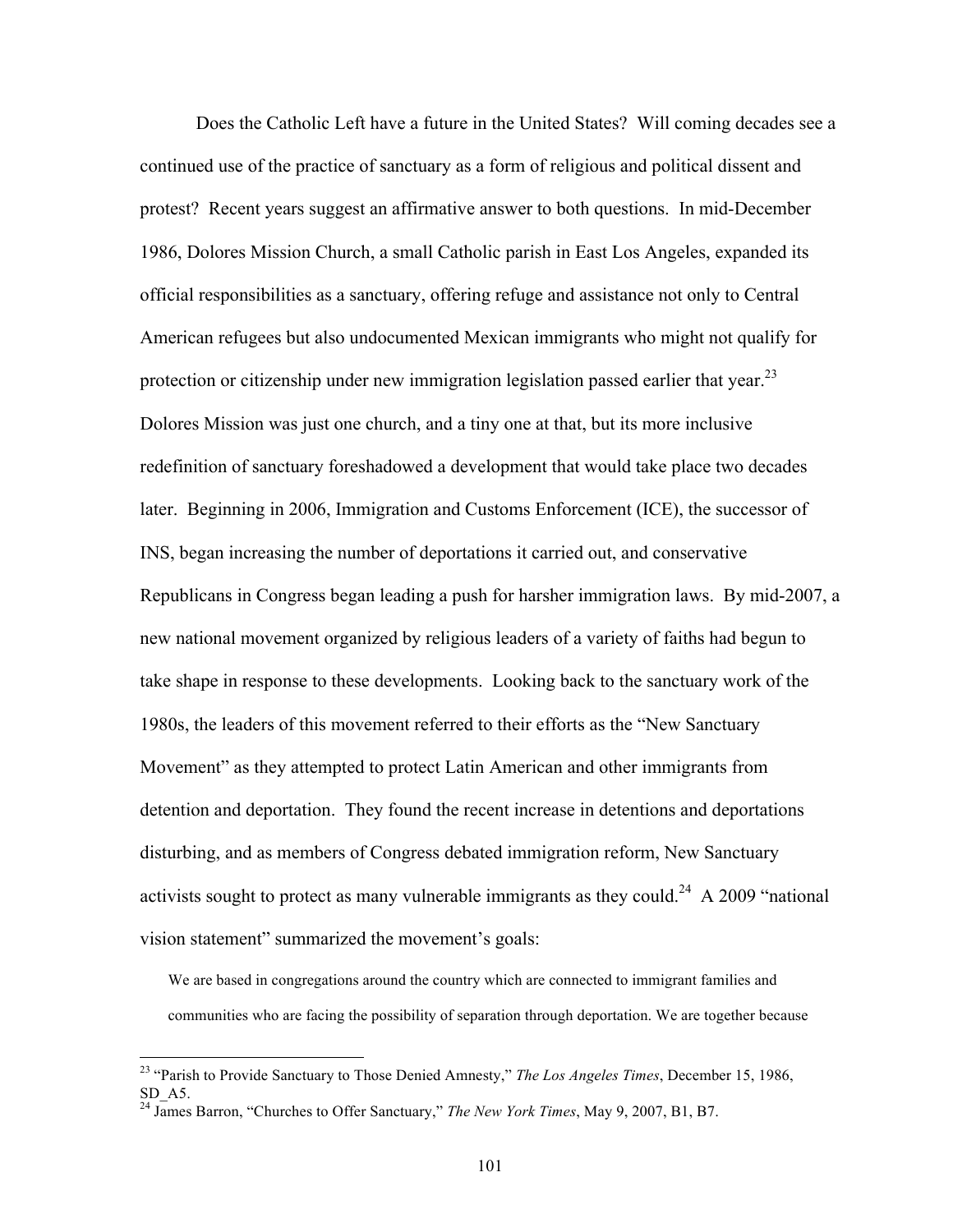we are engaged in an authentic and passionate faith-rooted response to that suffering. We respond as a hospitable and welcoming community to those immigrant families and communities, and we respond prophetically to the unjust system that cause their suffering (including unfair trade policies). We are committed to amplifying the voices of these families so that they can be heard by those whose decisions affect their lives. We seek to encourage immigrant families, transform and deepen the commitment of congregations (particularly those congregations that would not typically advocate for immigrant rights) and promote the vision of a society characterized by a culture of hospitality. In all

this, we draw from the wells of an ongoing movement of people of faith committed to justice.<sup>25</sup> Though New Sanctuary largely lacks organizational connections to its predecessor, the vision statement reveals philosophical continuities between the two. $26$  The New Sanctuary activists see themselves as working on an issue in which faith and politics intersect and see a fundamental concordance between their religious and political views, though religious motivations are primary. Though New Sanctuary activists have nothing like the Reagan administration's Central American intervention to criticize, the statement does connect the suffering of immigrants to one aspect of government policy, namely, what it identifies as "unfair trade policies."

And as in the sanctuary movement of the 1980s, Catholics have played a prominent role in New Sanctuary. In 2007, a Catholic church in New York City, St. Paul the Apostle, hosted a event in which several New York religious leaders of a variety of faiths declared their participation in the New Sanctuary Movement.<sup>27</sup> And in 2011, the Most Holy Trinity

<sup>&</sup>lt;sup>25</sup> "About Us," New Sanctuary Movement temporary national website, http://www.sanctuarymovement.org/content/about-us, accessed March 2, 2012.

 $\frac{26}{3}$  Surviving members of the 1980s sanctuary movement often opted not to participate in New Sanctuary. John Fife, for instance, instead co-founded No More Deaths, an interfaith organization whose volunteers went into the Sonoran Desert and helped prevent the deaths of individuals and families attempting to cross the border from Mexico to the United States. Despite this focus, Fife has supported the New Sanctuary Movement. Brady McCombs, "Church's move to sanctuary hearkens to controversy years ago," *Arizona Daily Star*, October 9, 2011, http://azstarnet.com/news/local/border/article\_18452d35-1b9f-574d-99aa-e166c24b6893.html, accessed March 2, 2012.

<sup>27</sup> James Barron, "Churches to Offer Sanctuary," *The New York Times*, May 9, 2007, B1.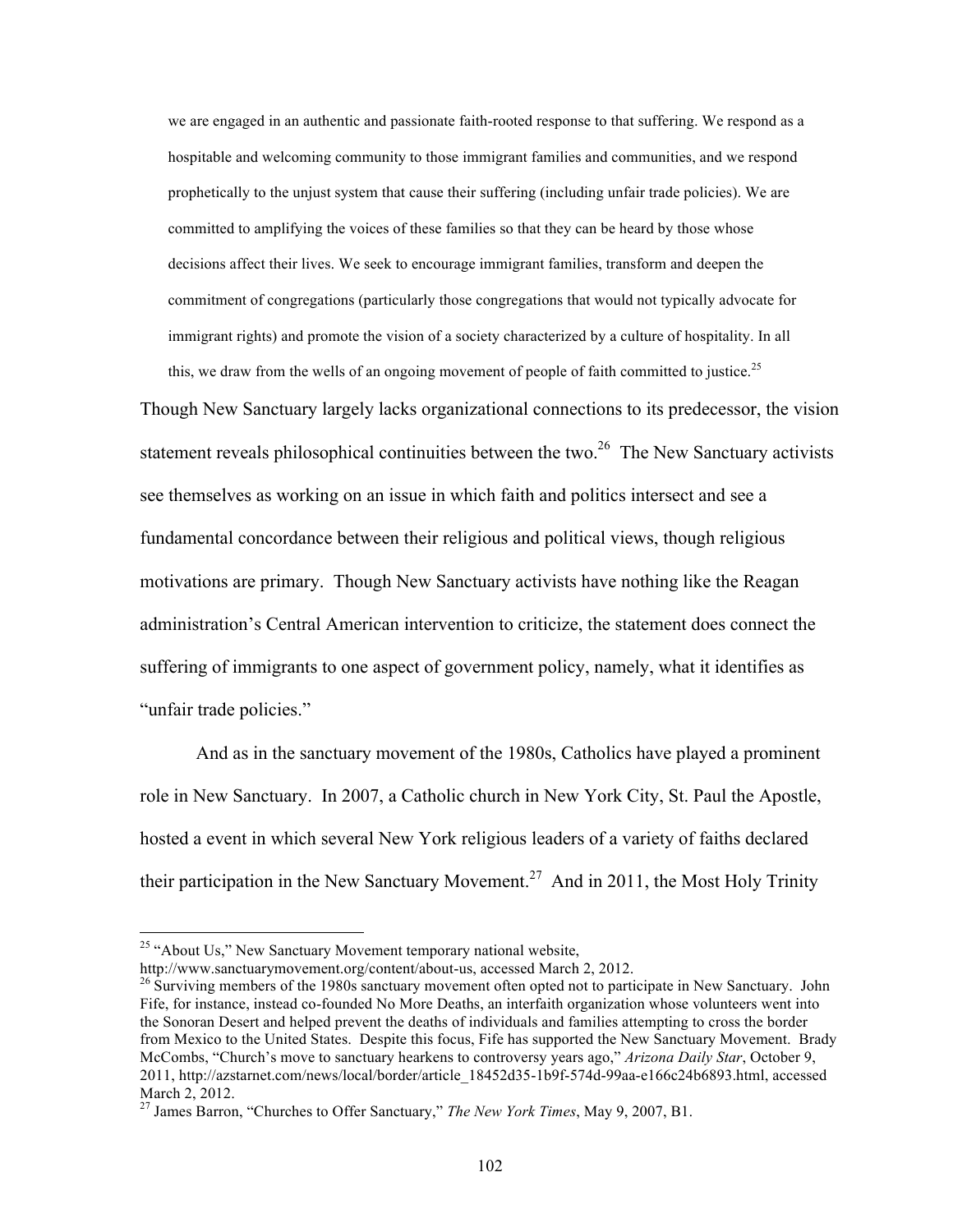Catholic Church nearly became the first sanctuary church of any kind in Tucson since the early 1990s (a court decision delayed the deportation of an immigrant family, obviating the need for sanctuary). Rev. Bill Remmel, the pastor of Most Holy Trinity, told the *Arizona Daily Star* that, depending on the circumstances, he would absolutely consider sheltering other immigrants facing deportation.28 And if Remmel is any indication, Catholic involvement in the New Sanctuary Movement means that the Catholic Left may have a role to play in American religious and political life for some time to come. Recent years have begun to suggest that both the practice of sanctuary and Catholics' place in it are not just transient responses to the political moment but manifestations of deeper trends in American Catholic life. Vatican II, the milieu of Vietnam-era America, and a number of other political, social, and cultural shifts that took place in the  $20<sup>th</sup>$  century opened a new vein in the selfunderstanding and religious practice of American Catholics. They no longer felt that strict obedience to religious and political authority always superseded fidelity to the principles that grounded that authority, and they believed these two sources of authority to be fundamentally concordant with each other. Their willingness to challenge these authorities signified not a desire to disrupt their religious and political communities but the desire to recover them from error, to push them to live up to their principles and ideals. This philosophy has taken root in the minds of many American Catholics, and its legacy seems likely to unfold in their lives, as well as the lives of all Americans of all faiths and beliefs, for some time to come.

 <sup>28</sup> Brady McCombs, "Church's move to sanctuary hearkens to controversy years ago," *Arizona Daily Star*, October 9, 2011, http://azstarnet.com/news/local/border/article\_18452d35-1b9f-574d-99aa-e166c24b6893.html, accessed March 2, 2012.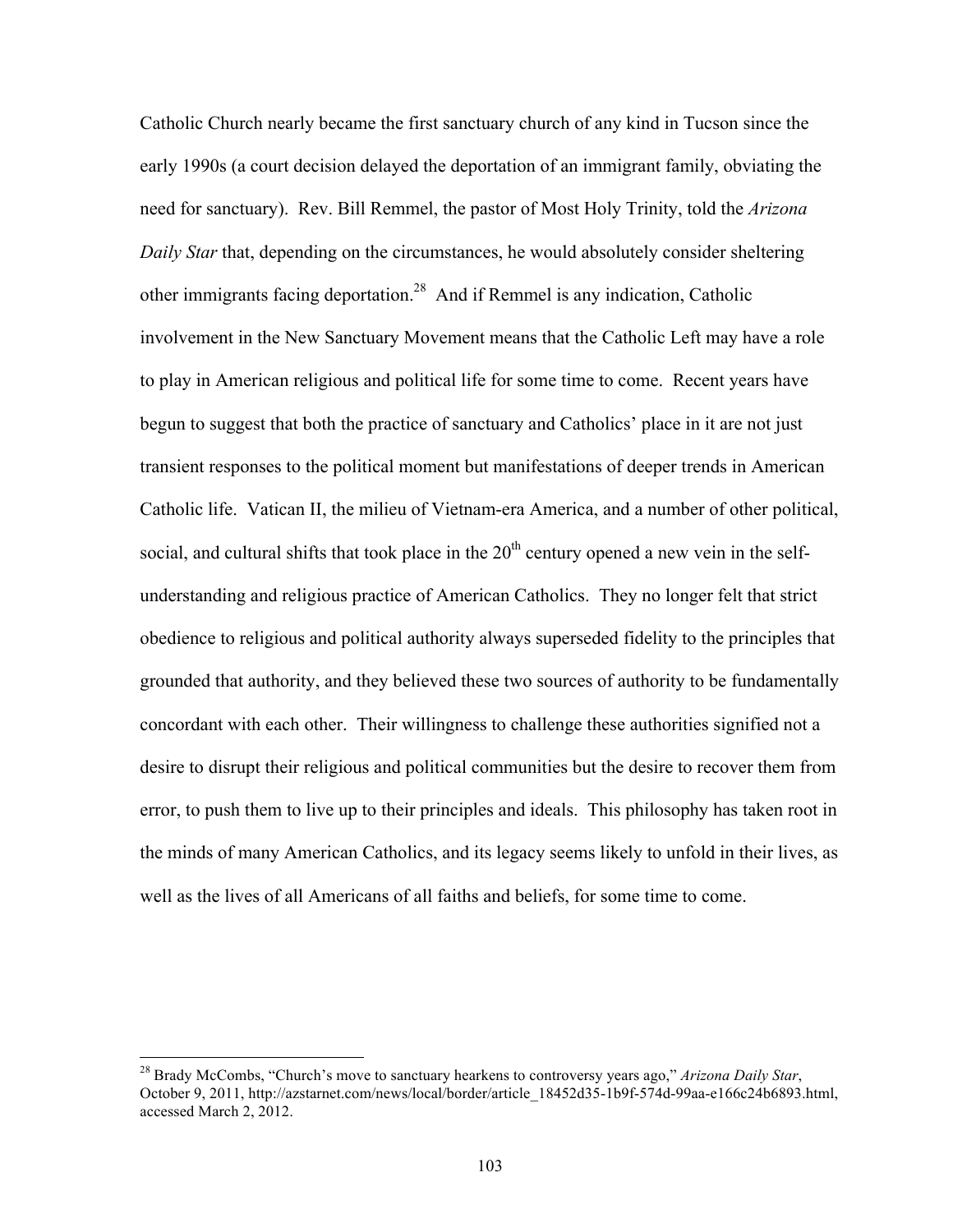## **BIBLIOGRAPHY**

### **Archival Collections**

- Bentley Historical Library, University of Michigan, Ann Arbor, MI. Mary Hathaway Papers; Episcopal Church Diocese of Michigan Records, 1830-2001.
- Labadie Collection, University of Michigan, Ann Arbor, MI. Subject Vertical Files: Colonialism and Imperialism—Latin America—Central America; Refugees—Detroit/Windsor Refuge Coalition.
- Walter P. Reuther Library, Wayne State University, Detroit, MI. Organization in Solidarity with Central America Records.

Wisconsin Historical Society, Madison, WI. Records of the Chicago Religious Task Force on Central America, 1982-1992.

### **Newspapers and Periodicals**

*America*; 1982-1987 *Arizona Daily Star*; 2011 *Arizona Republic*; 1984 *Boston Globe*; 1987 *Los Angeles Times*; 1983-1988 *Metro Times*; 1983 *The Nation*; 1992 *National Catholic Reporter*; 1985-1988 *New York Times*; 1981-2012 *Sojourners*; 1985

### **Electronic Sources**

www.sanctuarymovement.org usccb.org

### **Secondary Sources**

Bibler Coutin, Susan. *The Culture of Protest: Religious Activism and the U.S. Sanctuary Movement*. Boulder: Westview Press, 1993.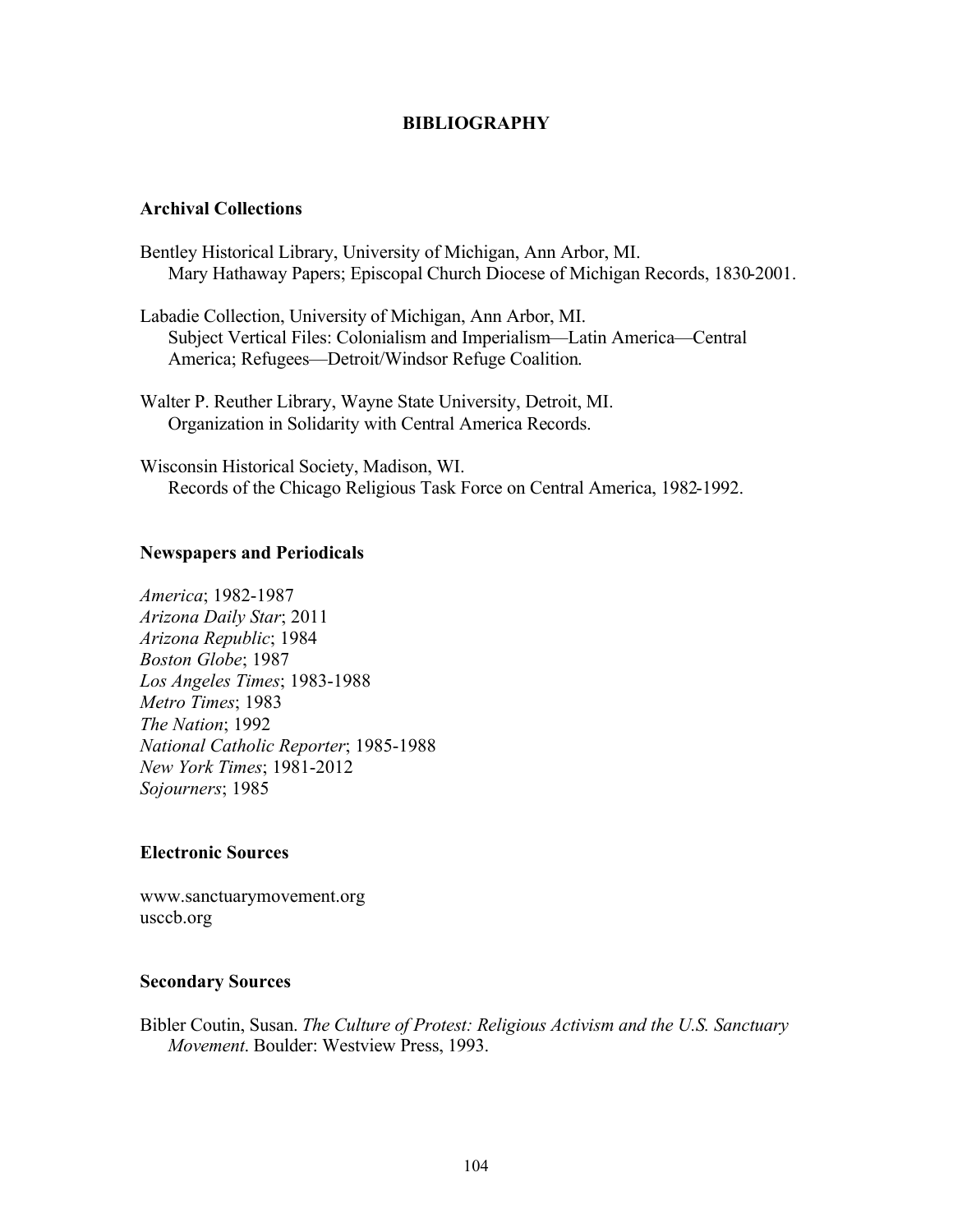- Arnson, Cynthia J. *Crossroads: Congress, The President, and Central America 1976- 1993*. University Park, Penn.: Pennsylvania State University Press, 1993.
- Byrnes, Timothy A. *Catholic Bishops in American Politics*. Princeton: Princeton University Press, 1991.
- Cooke, Bernard (ed.). *The Papacy and the Church in the United States*. Mahwah, NJ: Paulist Press, 1989.
- Crittenden, Ann. *Sanctuary: A Story of American Conscience and the Law in Collision*. New York: Weidenfeld and Nicolson, 1988.
- Davidson, Miriam. *Convictions of the Heart: Jim Corbett and the Sanctuary Movement*. Tucson: University of Arizona Press, 1988.
- Dolan, Jay P. *The American Catholic Experience: A History from Colonial Times to the Present*. Garden City, NY: Doubleday, 1985.
- Fein, Helen. *Congregational Sponsors of Indochinese Refugees in the United States, 1979-1981*. London: Fairleigh Dickinson University Press, 1987.
- Fisher, James T. *The Catholic Counterculture in America, 1933-1962*. Chapel Hill: The University of North Carolina Press, 1989.
- Floyd-Thomas, Stacey M. and Pinn, Anthony B. (ed.). *Liberation Theologies in the United States: An Introduction*. New York: New York University Press, 2010.
- Flynn, George Q. *Roosevelt and Romanism: Catholics and American Diplomacy, 1937- 1945*. Westport, CT: Greenwood Press, 1976.
- García, María Cristina. *Seeking Refuge: Central American Migration to Mexico, the United States, and Canada*. Berkeley: University of California Press, 2006.
- Gobat, Michel. *Confronting the American Dream*. Durham, NC: Duke University Press, 2005.
- Grandin, Greg. *Empire's Workshop: Latin America, the United States, and the Rise of the New Imperialism*. New York: Metropolitan Books, 2006.
- Hall, Mitchell K. *Because of Their Faith: CALCAV and Religious Opposition to the Vietnam War*. New York: Columbia University Press, 1990.
- Hastings, Max. *The Korean War*. London: Michael Joseph, 1987.
- Koehlinger, Amy L. *The New Nun: Racial Justice and Religious Reform in the 1960s*. Cambridge, Mass.: Harvard University Press, 2007.